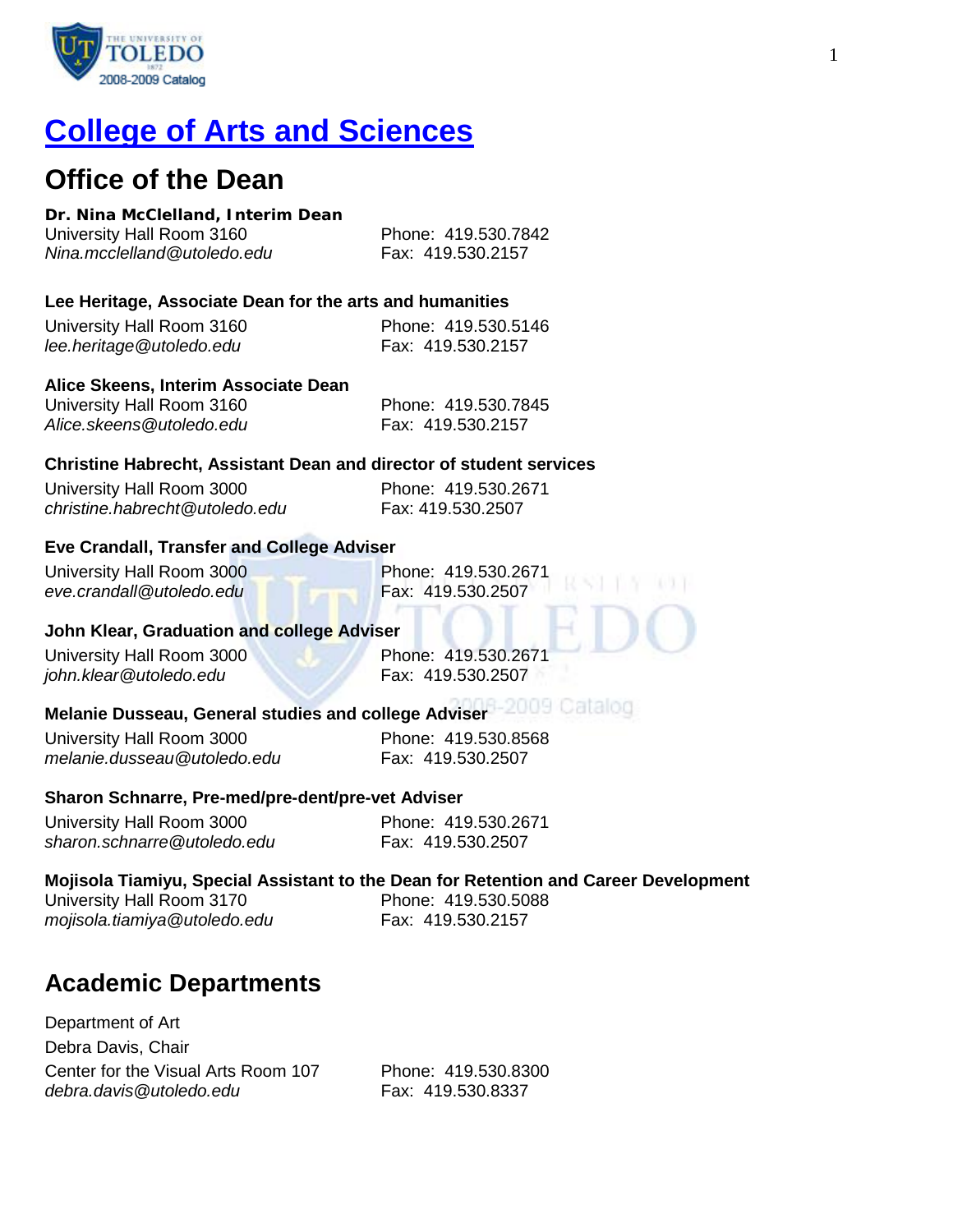

| Department of Biological Sciences<br>Patricia R. Komuniecki, Chair<br>Bowman-Oddy Laboratories Room 1025<br>pkomuni@utnet.utoledo.edu | Phone: 419.530.2065<br>Fax: 419.530.7737            |
|---------------------------------------------------------------------------------------------------------------------------------------|-----------------------------------------------------|
| Department of Chemistry<br>A. Alan Pinkerton, Chair<br>Bowman-Oddy Laboratories Room 2024<br>apinker@uoft02.utoledo.edu               | Phone: 419.530.2109<br>Fax: 419.530.4033            |
| Department of Communication<br>James Benjamin, Chair<br>University Hall Room 4660<br>james.benjamin@utoledo.edu                       | Phone: 419.530.2005<br>Fax: 419.530.4771            |
| Department of Environmental Sciences<br>Michael Phillips, Chair<br>Bowman-Oddy Laboratories Room 3042<br>michael.phillips@utoledo.edu | Phone: 419.530.2009<br>Fax: 419.530.4421            |
| Department of Economics<br>Michael Dowd, Chair<br>University Hall Room 4110C<br>michael.dowd@utoledo.edu                              | Phone: 419.530.2572<br>Fax: 419.530.7844            |
| Department of English<br>Sara Lundquist, Chair<br>University Hall Room 5040<br>sara.lundquist@utoledo.edu                             | Phone: 419.530.2318<br>Fax: 419.530.4440<br>cataloc |
| Department of Foreign Languages<br>University Hall Room5230D                                                                          | Phone: 419.530.2606<br>Fax: 419.530.4954            |
| Department of Geography and Planning<br>Peter S. Lindquist, Chair<br>University Hall Room 4340 A<br>plindqu@utnet.utoledo.edu         | Phone: 419.530.2545<br>Fax: 419.530.7919            |
| Department of History<br>William J. O'Neal, Chair<br>Tucker Hall Room 1142<br>william.oneal@utoledo.edu                               | Phone: 419.530.2845<br>Fax: 419.530.4539            |
| Department of Mathematics<br>Geoffrey Martin, Chair<br>University Hall Room 2040<br>gmartin@math.utoledo.edu                          | Phone: 419.530.2568<br>Fax: 419.530.4720            |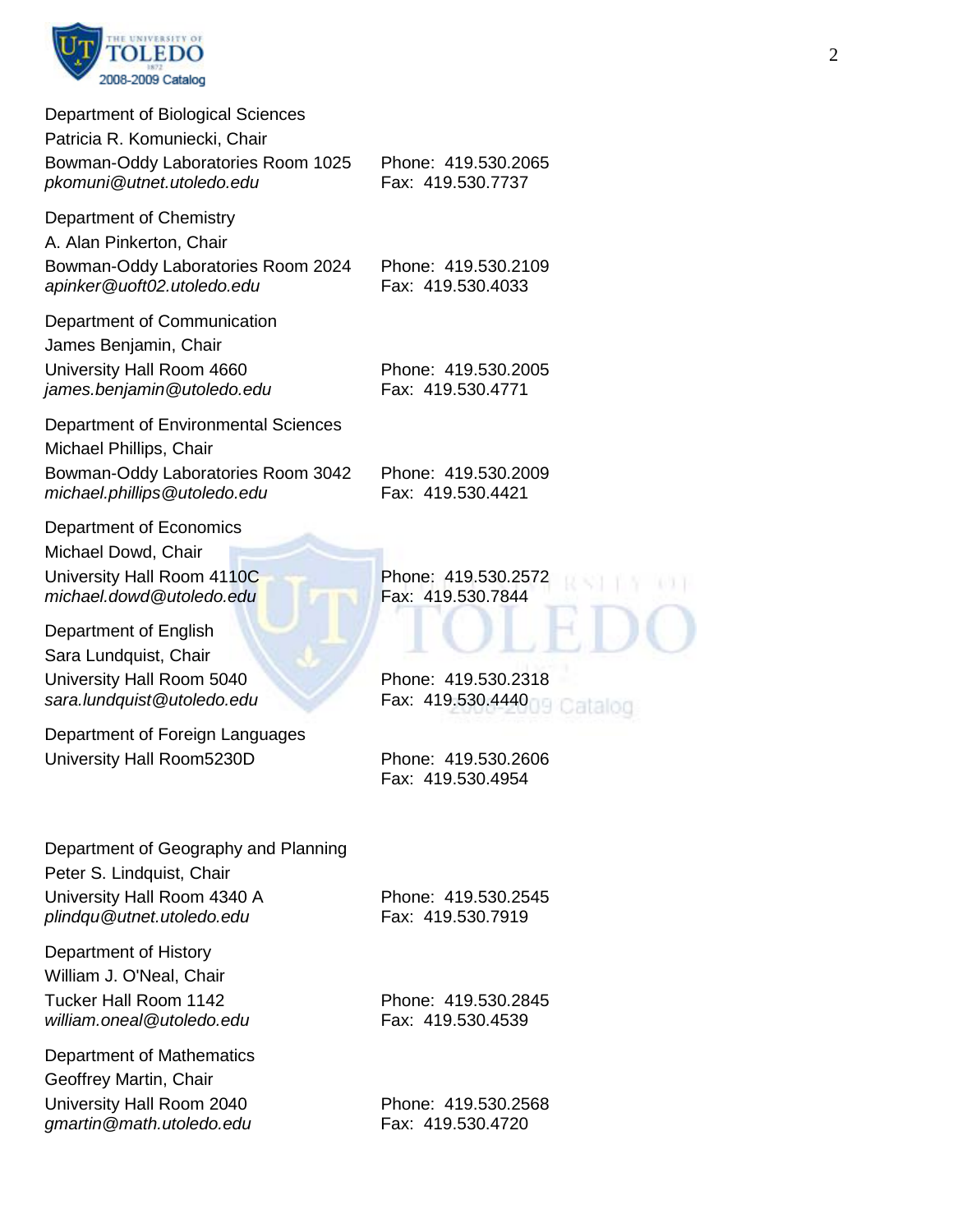

| Department of Music<br>Timothy Brakel, Interim Chair<br>Center for Performing Arts Room 1002<br>timothy.brakel@utoledo.edu            | Phone: 419.530.5062<br>Fax: 419.530.8483            |
|---------------------------------------------------------------------------------------------------------------------------------------|-----------------------------------------------------|
| Department of Philosophy<br>Benjamin Pryor, Chair<br>Scott Hall Room 1011<br>benjamin.pryor@utoledo.edu                               | Phone: 419.530.6190<br>Fax: 419.530.6189            |
| Department of Physics and Astronomy<br>Karen Bjorkman, Chair<br>McMaster Hall Room 2025<br>Karen.bjorkman@utoledo.edu                 | Phone: 419.530.4906<br>Fax: 419.530.2723            |
| Department of Political Science and Public Administration<br>Mark E. Denham, Chair<br>Scott Hall Room 1022<br>mark.denham@utoledo.edu | Phone: 419.530.4151<br>Fax: 419.530.4199            |
| Department of Psychology<br>Joseph D. Hovey, Chair<br>University Hall Room 1600<br>joseph.hovey@utoledo.edu                           | Phone: 419.530.2717<br>Fax: 419.530.8479            |
| Department of Sociology and Anthropology<br>Barbara K. Chesney, Chair<br>University Hall Room 2520<br>barbara.chesney@utoledo.edu     | Phone: 419.530.2791<br>Fax: 419.530.8406<br>cataloc |
| Department of Theatre and Film<br>Holly Monsos, Chair<br>Center for Performing Arts Room 1032<br>holly.monsos@utoledo.edu             | Phone: 419.530.2202<br>Fax: 419.530.8439            |
| Department of Women's and Gender Studies<br>Jamie Barlowe, Interim Chair<br>University Hall Room 4260A<br>jamie.barlowea@utoledo.edu  | Phone: 419.530.2233<br>Fax: 419.530.4411            |
| <b>Programs and Centers</b>                                                                                                           |                                                     |
| Africana Studies<br>Rubin Patterson, Interim director<br>University Hall Room 2370<br>rubin.patterson@utnet.utoledo.edu               | Phone: 419.530.7252<br>Fax: 419.530.4739            |

 $(1, 2, 1)$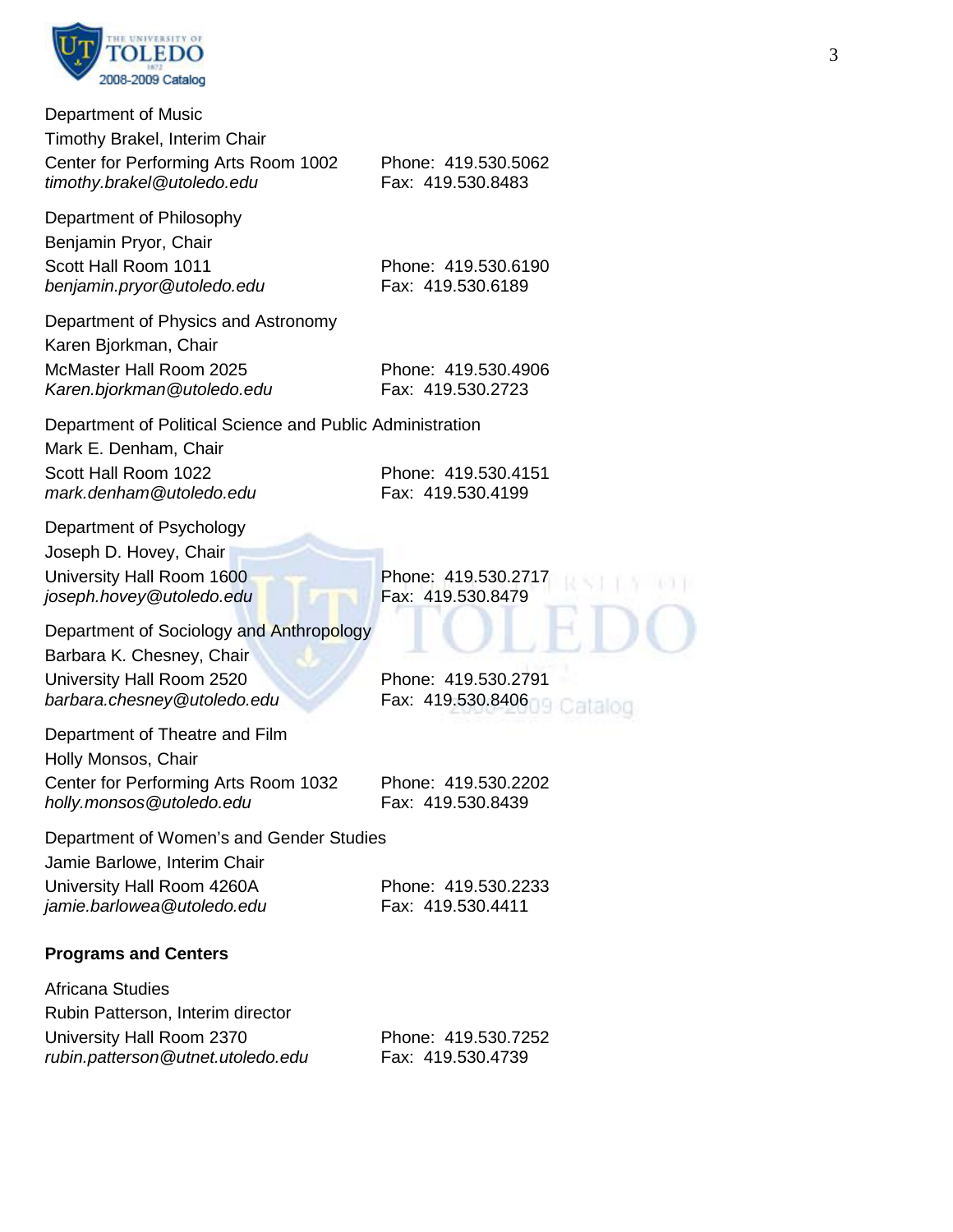

| <b>American Studies</b><br>James Campbell, director<br>Scott Hall Room 3015<br>james.campbell@utoledo.edu<br><b>Disability Studies</b>                  | Phone: 419.530.4521<br>Fax: 419.530.4440            |
|---------------------------------------------------------------------------------------------------------------------------------------------------------|-----------------------------------------------------|
| <b>University Hall Room</b><br>James Ferris, Director                                                                                                   | Phone: 419.530.7245<br>Fax: 419.530.7238            |
| <b>Humanities Institute</b><br>Charles Blatz, director<br>Sullivan Hall Room 2140<br>charles.blatz@utnet.utoledo.edu                                    | Phone: 419.530.2329<br>Fax: 419.530.6032            |
| <b>Instrumentation Center</b><br>Kristin Kirschbaum, director<br>Bowman-Oddy Laboratories Room 200<br>kristin.kirschbaum@utoledo.edu                    | Phone: 419.530.7847<br>Fax: 419.530.4033            |
| Lake Erie Research Center<br>Carol Stepien, director<br>6200 Bayshore Road, Oregon, Ohio<br>carol.stepien@utoledo.edu<br>Law and Social Thought Program | Phone: 419.530.8360<br>Fax: 419.530.8399            |
| Benjamin Pryor, co-director<br>Scott Hall 1012<br>Benjamin.pryor@utoledo.edu                                                                            | Phone: 419.530.6186<br>Cataloc<br>Fax: 419.530-6189 |
| Jerry Van Hoy, co-director<br>University Hall 2640<br>Jerry.vanhoy@utoledo.edu                                                                          | Phone: 419.530.2807<br>Fax: 419.530.8406            |
| Master of Liberal Studies Program<br>Lawrence Anderson-Huang, director<br>University Hall Room 2370<br>lawrence.anderson@utoledo.edu                    | Phone: 419.530.2637<br>Fax: 419.530.2723            |
| <b>Ritter Planetarium</b><br>Nancy Morrison, Associate director<br><b>Ritter Planetarium Room 31</b><br>nancy.morrison@utoledo.edu                      | Phone: 419.530.4641<br>Fax: 419.530.2723            |

Stranahan Arboretum Daryl Dwyer, director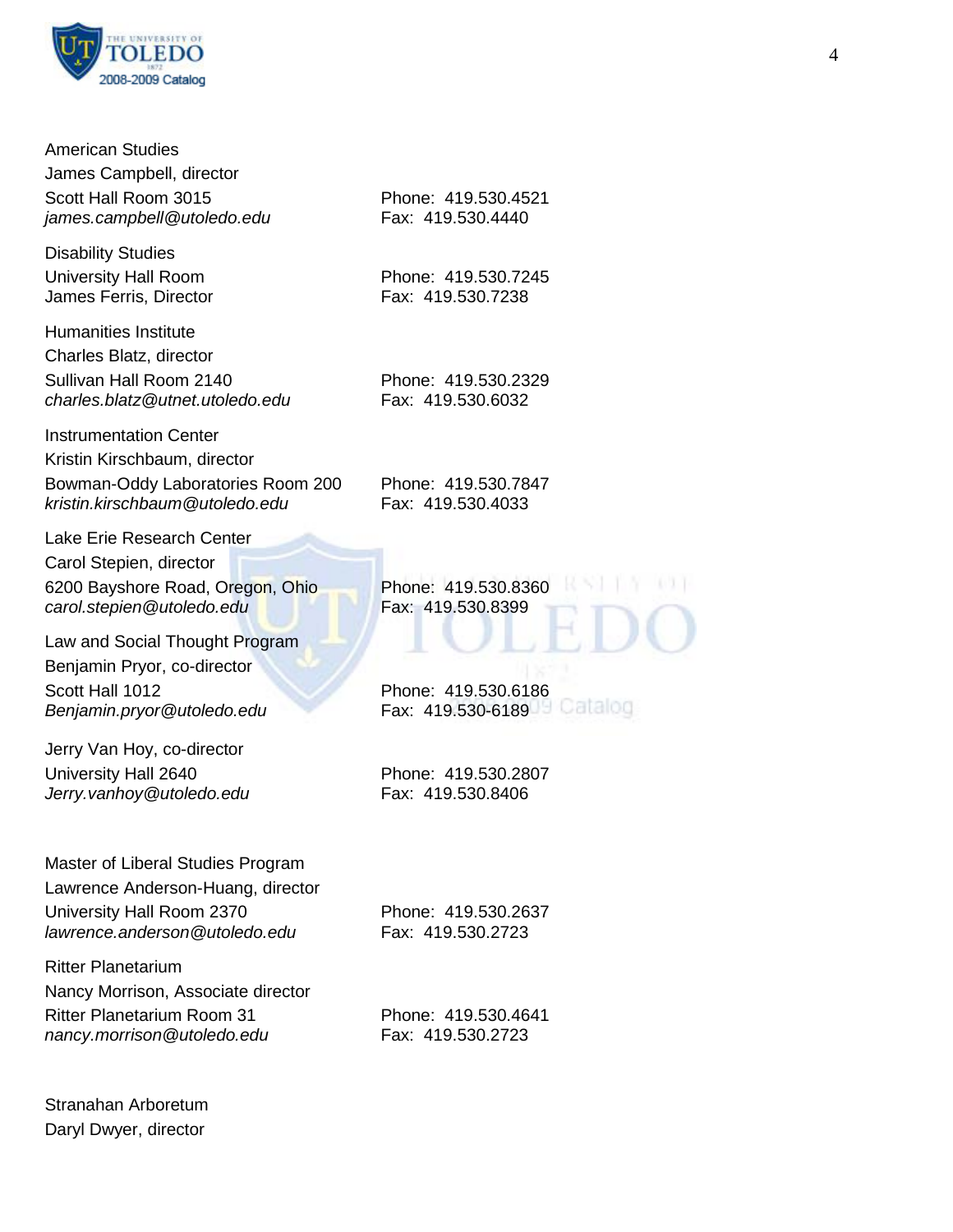

4131 Tantara Drive Phone: 419.530.6151 daryl.dwyer@utoledo.edu Fax: 419.841.0063

Writing Center Barbara Schneider, director Carlson Library Room 1005 Phone: 419.530.4939 *barbara.schneider@utoledo.edu* Fax: 419.530.4752

#### **Mission Statement**

The College of Arts and Sciences offers a liberal arts education as well as professional specializations at the undergraduate and graduate levels through excellence in teaching, research, creative activities, and service; stimulates discovery, informed critical thought, and creative activity in the arts, humanities, mathematics and natural sciences, social sciences, and interdisciplinary efforts; and fosters cultural pluralism, respects diverse opinions and worldviews, and promotes values, skills, and knowledge important in regional and global communities.

# **Admission Policies**

Beginning fall 2008, new first-year students must have either a 2.0 high school GPA or ACT composite of 19 to be admitted to the College of Arts and Sciences. Beginning summer 2009, new first-year students must have either a 2.25 high school GPA or ACT composite of 20 to be admitted to the College of Arts ad Sciences.

To be considered for admission to the premedical, pre-dental and pre-veterinary programs, students need a minimum high school cumulative GPA of 3.0 or a minimum ACT composite score of 25 (or minimum SAT combined score of 1140). Students also should have successfully completed a minimum of three years of high school mathematics (algebra I, algebra II and geometry) and high school chemistry. Students not meeting the minimum requirements will be admitted to a College of Arts and Sciences departmental or interdisciplinary major of their choice or into the Bachelor of Science general studies major. After achieving a 3.0 cumulative GPA at UT, these students may apply to the premedical/predental Adviser for admission to the program after<br>the first vear of study. the first year of study.

#### **Change of College**

Students in good standing (i.e. with a cumulative GPA of 2.0 or higher) who wish to change from another college of The University of Toledo to the College of Arts and Sciences should make an appointment with a college Adviser in the College Student Services Office to discuss their transfer and have their academic records reviewed. External transfer course work previously evaluated by other UT colleges will be reevaluated. All college requirements, including core, distributive, major and related requirements, must be fulfilled as specified in the catalog for the year in which the student enters the College of Arts and Sciences. Credit restrictions and level requirements for Arts and Sciences students will apply.

#### **Admission with Transfer Credit from Another Institution**

No more than 94 semester hours of credit earned at other institutions may apply toward a degree in the College of Arts and Sciences. Course work from other institutions is accepted at the level at which the course was taught at that institution. Courses transferred from community, junior or technical colleges offering Associate degrees will not count toward the requirement of 32 credits at the 3000-4000 levels. Students with transfer credit are generally expected to fulfill all University and college course requirements for a degree in the College of Arts and Sciences as specified in the catalog for the year in which they enter the College of Arts and Sciences. In some cases, not all the credits that transfer into The University of Toledo will apply toward a degree in the College of Arts and Sciences, e.g., developmental courses and excess credits in the major and in technical subjects. Transfers from other institutions shall take at least 30 semester hours at The University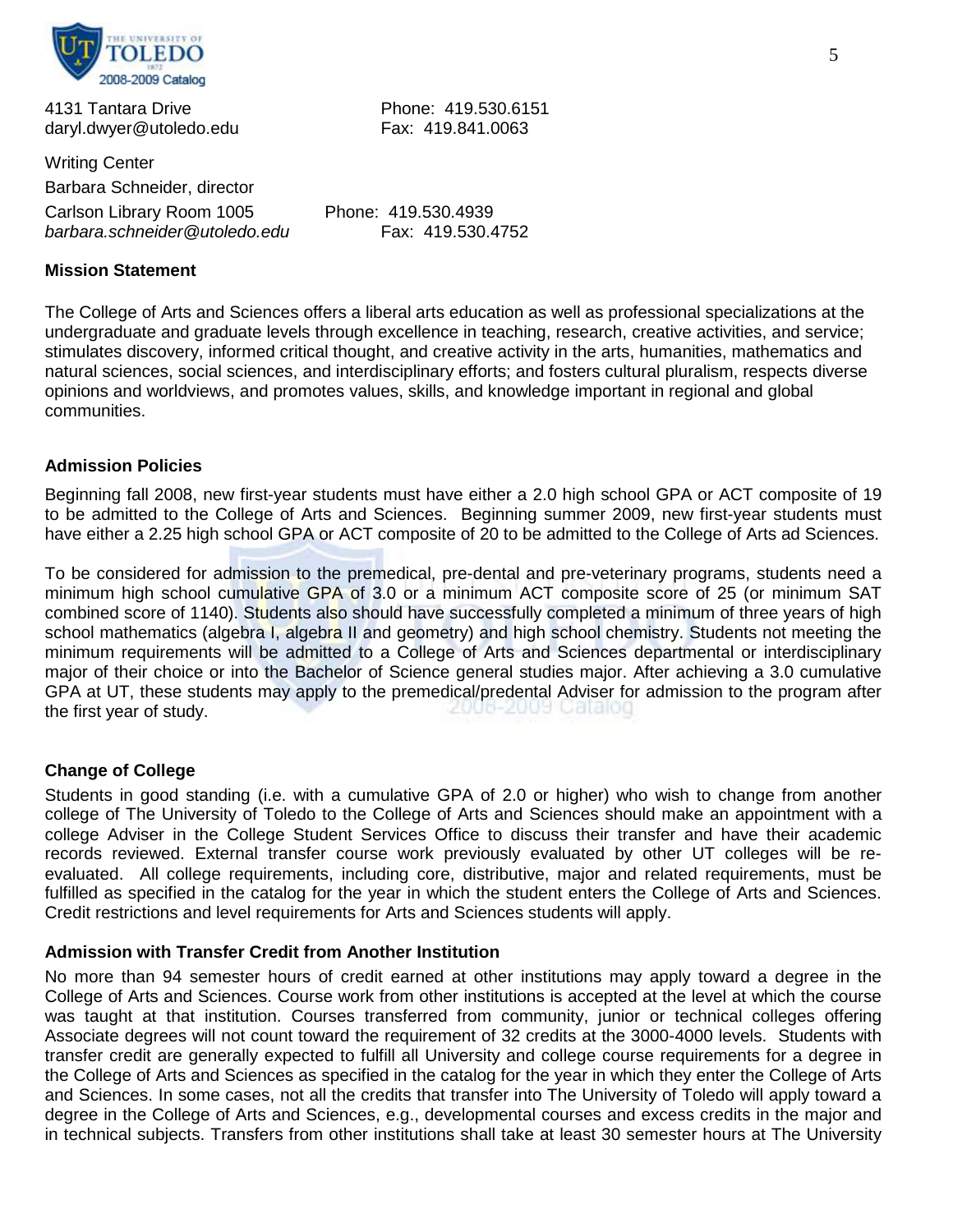

of Toledo, including 12 semester hours of work in their major field and 9 semester hours In their minor field, regardless of the number of hours transferred.

Students transferring to the University of Toledo in Spring 2007 or later, including transfer readmits, must meet minimum GPA requirements in their Arts and Sciences majors and minors with both (1) the grades of all courses attempted at UT and (2) in a second calculation, the grades of all courses attempted at all institutions (including UT). The grades of all courses (from all institutions) which are used by those students to satisfy UT Core requirements must be used in the calculation of the UT Core GPA.

UT students who attend other institutions as guests or transient students in Fall 2008 or later must also meet minimum GPA requirements in their Arts and Sciences majors and minors with (1) the grades of all courses attempted at UT and (2) in a second calculation, the grades of all courses attempted at all institutions (including UT). The grades of all courses (from all institutions) which are used by those students to satisfy UT Core requirements must be used in the calculation of the UT Core GPA.

For the purposes of meeting minimum cumulative GPA's in a student's A & S major(s) and/or minor(s) and the UT Core, the grades of all courses attempted at all institutions will be included in the GPA calculation(s). Note: Due to technological limitations of UT's current Degree Audit Reporting System, Degree Audit GPA calculations for students who have taken courses at other institutions may not be accurate. Consult a college staff Adviser if you have questions.

Transfer students should note that The University of Toledo will include all course work taken at all institutions of higher education in the calculation to determine if a student will graduate with honors. All college course work ever taken is computed in determining eligibility for graduation with honors, although no student will be awarded a level of honors above that indicated by The University of Toledo cumulative grade point average (GPA). Note: The University of Toledo requires a minimum of 30 semester hours of standard letter graded courses from UT in order to qualify for graduation with honors.

An applicant who has undertaken courses at a regionally accredited college or university and who submits through the Office of Undergraduate Admission for Adult, Transfer and International Students an official transcript listing courses and grades and giving evidence of good standing will be admitted to the College of Arts and Sciences, provided the student has maintained a minimum GPA of 2.0 on a 4.0 scale.

Exceptions to this minimum admission requirement are rarely made and require the applicant to demonstrate, in a written petition to the committee on academic standing, that there are special circumstances that warrant waiver of the requirement. Approval of the petition is not automatic, and those students who are admitted by petition will be placed on special probationary status and must meet certain conditions to remain enrolled.

If the college from which the applicant transfers lacks proper accreditation, the student may be denied transfer credit on the basis of the transcript, but may be allowed to obtain credit by passing advanced standing examinations with at least a C grade. Official transcripts of records from all schools previously attended must be on file with the Office of Undergraduate Admission for Adult, Transfer and International Students before the student will be permitted to register.

# **A Second Degree at The University of Toledo**

A student earning a first degree at The University of Toledo may earn a second bachelor's degree in the College of Arts and Sciences by taking a minimum of 20 additional semester hours and satisfying all requirements for both degrees. The student must take the additional 20 hours in College of Arts and Sciences course work, unless the student's major department requires course work outside the college to satisfy major or related requirements.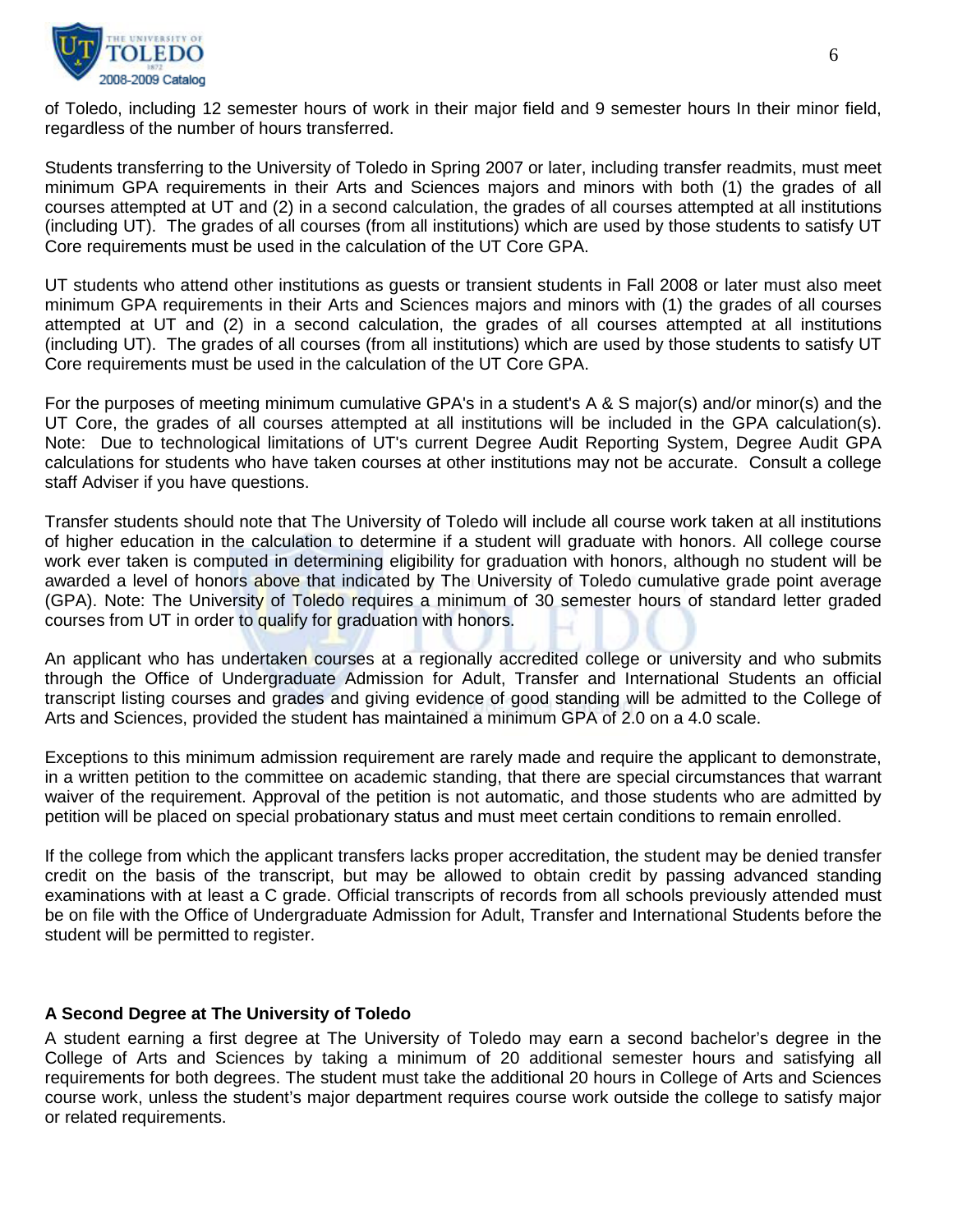

An undergraduate with a degree from another institution is considered a transfer student. Such a student is then considered a candidate for a second degree. See requirements for admission with transfer credit from another institution.

#### **Requirements for Students with an Associate's Degree**

Students holding an Associate of arts or Associate of science degree from an accredited college are encouraged to enroll in the College of Arts and Sciences and, in many instances, may expect to earn an appropriate baccalaureate upon completion of two years of full-time study. Students with an Associate's degree in a technical program will likely require more time to complete a bachelor's degree. The following regulations apply:

- Students must complete the equivalent of the specified University and college core and distributive requirements for a bachelor's degree.
- In all baccalaureate programs, a minimum of 64 hours must be taken at the 2000 to 4000 levels; of these, a minimum of 32 hours must be taken at the 3000 to 4000 levels in baccalaureate degree - granting colleges. Course work from other institutions is accepted at the level at which the course was taught at that institution.
- Students may enroll in any departmental, interdepartmental or interdisciplinary program for which they meet the admission criteria. All of the usual major and related area requirements must be fulfilled as specified in the catalog for the year in which the student entered the College of Arts and Sciences.
- For students with an Associate's degree in a technical program, no more than six additional hours of credit outside the college may apply toward graduation.

# **Readmission of Former Arts and Sciences Students**

Students who have withdrawn from the College of Arts and Sciences and The University of Toledo and have not attended any other institution in the Interim may be readmitted, provided they were eligible to continue enrollment in the college at the time they discontinued attendance. Such students should readmit at the College Student Services Office. Students who have been suspended from the College of Arts and Sciences must submit a written letter of petition. Students who readmit after more than 12 consecutive months must comply with existing college requirements at the time of readmission.

2008-2009 Catalog

# **Academic Policies**

*Refer to [UT Policy website](http://utoledo.edu/policies/) for academic policies that apply to all students.*

#### **Academic Advising**

Academic advising is a process intended to help students derive as many benefits as possible from their education. This occurs when Advisers help students develop and reach academic and career goals. While the ultimate responsibility for making personal and educational decisions rests with the student, Advisers assist by helping to identify and assess alternatives and the consequences of decisions. Advising can be much more than selecting courses. The more frequently students arrange to meet with their Advisers; the better their needs can be served.

New students, as well as new transfer students and continuing general studies students, are advised in the College of Arts and Sciences Student Services Office, University Hall Room 3000, by college staff Advisers. They provide essential information; help students select courses to meet University core and college distributive requirements; suggest courses for the exploration of majors and minors; and help students evaluate academic progress and adjustment to university life. Students with declared majors and/or minors are advised by departmental major Advisers, faculty who provide general information as well as more specialized information about majors and minor programs, departmental course offerings, and career and graduate opportunities. They help students select courses for general, major, related, and other requirements. Students in the Honors Program and those seeking more than one major or degree, a minor, or admission to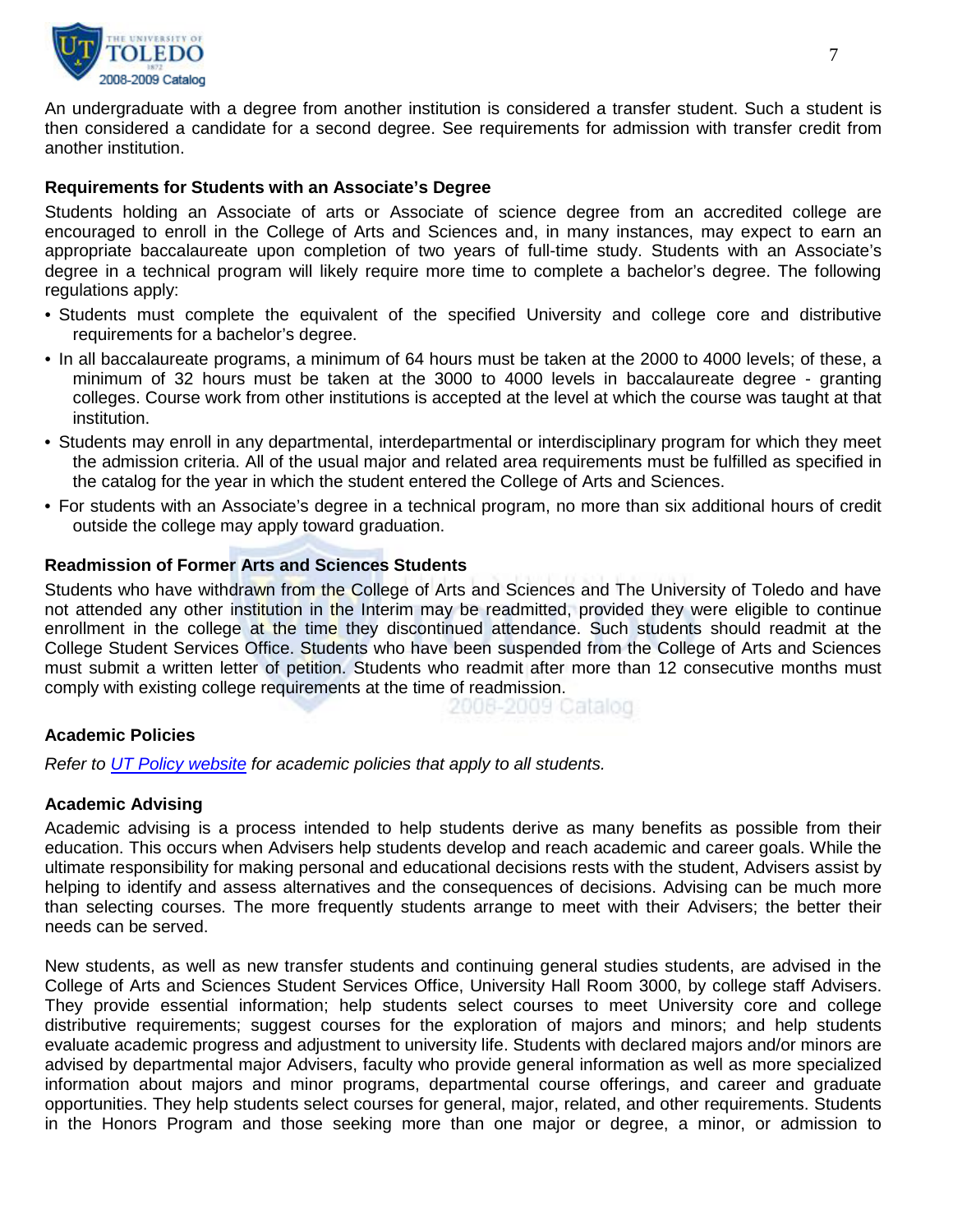

professional school should meet periodically with one or more additional Advisers. A complete list of academic Advisers is available on the college website or in the College office.

#### **Student Responsibilities**

Students are responsible for correctly selecting courses for their programs of study each semester and for fulfilling all degree requirements. Although Advisers will assist wherever possible, the final responsibility rests with the student. Students are expected to make sure that they are fulfilling all degree requirements, as published in the issue of the catalog of the College of Arts and Sciences under which they entered. Students who have been out of the College of Arts and Sciences for 12 consecutive months are responsible for the requirements in the University catalog under which they reenter.

#### **Transcripts and Degree Audit Reports**

A transcript is a complete chronological list of a student's academic course work (including all courses attempted and grades earned). It does not show how specific courses apply or do not apply to University and college requirements as stipulated in this catalog. For example, developmental, excess technical, nonrepeatable and certain other courses are not counted toward minimum credits for degrees, but appear on transcripts.

The Degree Audit Report (DAR) details all requirements applicable to a student's academic program (degree, major, minor) and applies the student's courses on the transcript (including transfer credit) to those requirements. The DAR should be used to identify requirements remaining when all registered courses are completed.

The College of Arts and Sciences Student Services Office (UH Room 3000) will provide an unofficial transcript and DAR to a College of Arts and Sciences student presenting a picture ID. Students also may view their transcript and DAR through the myUT portal with Student Self-Service.

#### **Declaring or Changing a Major or Minor**

To declare a major or minor or change one previously declared, students must fill out a form that is available in the College Student Services Office.

2008-2009 Catalog

#### **Sequence of Courses**

There is no single prescribed sequence of courses, except that all first-year students should take ARS 1000 Orientation, College Composition I and II, and any developmental courses required on the basis of placement testing and/or high school deficiencies. Students should consult the later sections of the catalog devoted to programs of study and course offerings, and they should review their programs with their academic Advisers to ensure they complete courses in the proper sequences. In addition, students should use their Degree Audit Reports to track their progress.

Students majoring in the areas of humanities and social sciences are expected to defer most of their major work until the junior and senior years, except for courses prerequisite to the 3000 level and 4000 level courses in their fields. Outside the major, during the first two years, they should be sure to take those courses in the general requirements that are prerequisite to courses they wish to take as juniors and seniors.

Entering students who expect to major in mathematics or in one of the areas of the natural sciences usually should begin the special courses designated as prerequisite for advanced courses in their first year. For example, calculus is a prerequisite for other mathematics courses and for later courses in physics, chemistry and geology. General Chemistry I and II, Biology Fundamentals of Life Science I and II, and Fundamentals of Geology are prerequisites for succeeding courses required for majors in these areas.

#### **Study Abroad**

Students who plan to study abroad must be sure that their proposed course of study is properly accredited. Its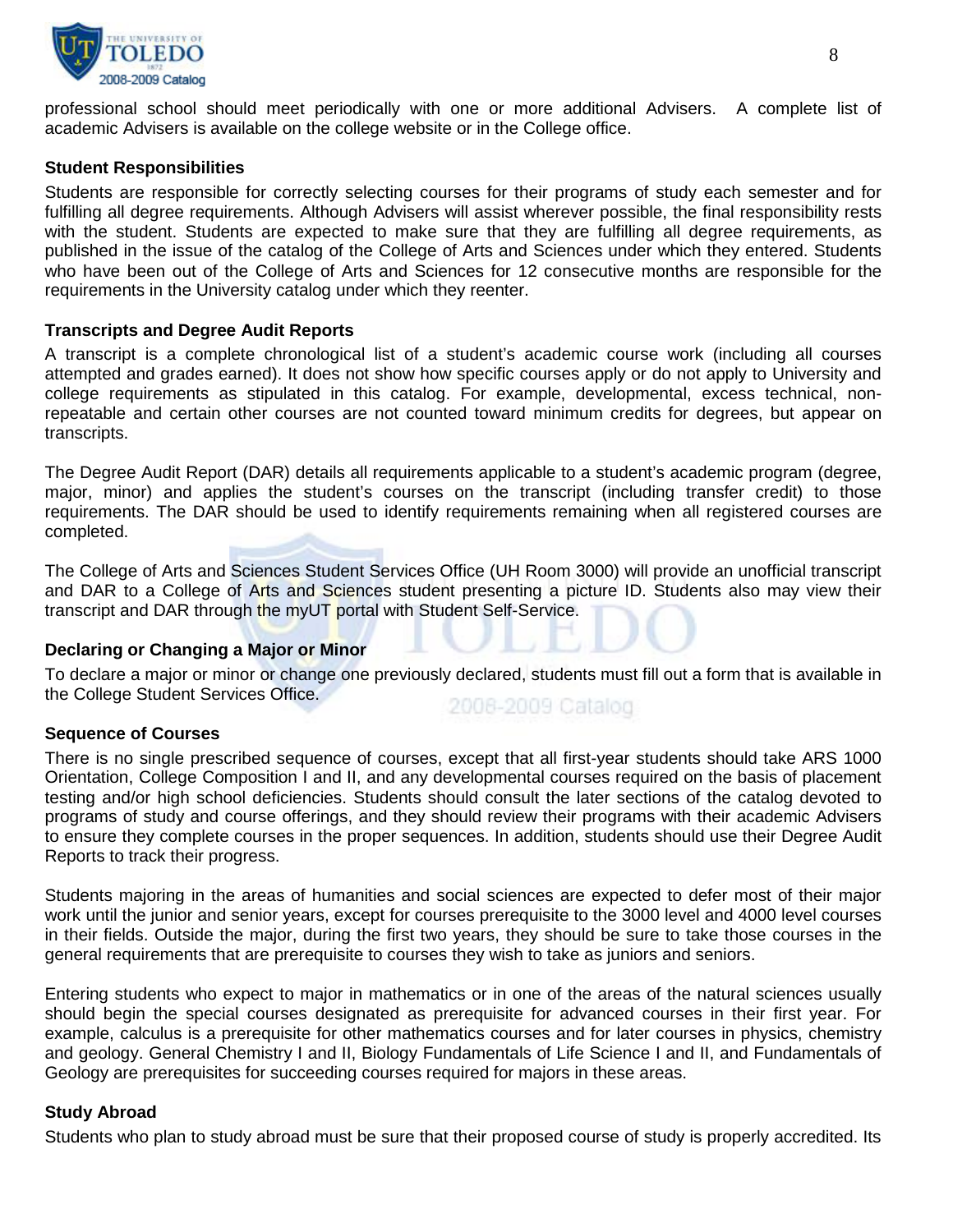

academic acceptability should be verified by the college before departure. Students also should ascertain in advance from their Advisers whether the course work will count toward their majors or related areas or only be regarded as elective. Credit for foreign language study is subject to the approval and recommendation of the department of foreign languages.

Information about study abroad programs is generally available from Advisers in many college programs and departments and from the Office of Study Abroad.

# **Transient (Guest) Enrollment at Another Institution**

Arts and Sciences students must have advance permission both to enroll elsewhere as a guest and to take specific courses. The Transient Student form for this purpose is available in the College Student Services Office and on the college website. Students enrolling without permission will be considered transfer readmits upon their return to UT. A & S students enrolled as transients or guests at another institution must submit an official transcript to the UT Office of Admission at the conclusion of the enrolled term. Grades of all courses attempted in the major, minor, and UT Core will be used in cumulative GPA calculations.

# **GPA Recalculation for Repeated Courses**

The College of Arts and Sciences permits a maximum of 12 semester hours or the equivalent of 18 quarter hours of course work to be deleted from the GPA calculation. Students who have had their GPAs recomputed under the Academic Forgiveness Policy are not eligible for grade deletions.

Criteria governing GPA recalculation are given in the General Section of this catalog. Students should check with the College Student Services Office for more specific information on this policy. Students may not use repeat courses taken at other institutions to qualify for a GPA recalculation.

# **Withdrawal Policy (W, IW, DR Grades)**

The number of credit hours of W, IW and DR is limited to 22 hours for all undergraduate students in degree programs in the College of Arts and Sciences. Once a student has accumulated 22 hours of W, IW or DR, further withdrawals will be counted as F's in computation of the student's GPA for purposes of probation or suspension. In addition, students who receive financial aid risk the loss of financial aid if they accumulate excessive hours of W, IW and DR.

# 2008-2009 Catalog

医阿维二毛 医耳塞耳 化室厂监督 通事

Students who transfer into the College of Arts and Sciences from another college at The University of Toledo will bring with them the number of W's, IW's and DR's accumulated in their previous work.

**Note**: Assignment of the IW and DR grades has been discontinued. A student wanting to be withdrawn from a course must file a petition in the Records Office by the deadline in the term of enrollment.

# **Academic Probation**

A student whose cumulative GPA is less than 2.0 is automatically placed on probation until a 2.0 cumulative GPA is achieved (See Withdrawal Policy above). It is recommended that a student on probation not enroll for more than 12 to 14 credits.

# **Academic Suspension**

Academic suspension means that a student is prohibited from registering at The University of Toledo for a period of at least one semester. Students are subject to academic suspension if their GPA falls below the minimum GPA listed below or if they fail to make sufficient progress toward attainment of the degree. (See Withdrawal Policy). Students may remove Incompletes while under suspension.

A student is subject to academic suspension if the cumulative GPA is less than:

- 1.0 for 10 to 19 hours attempted
- 1.5 for 20 to 29 hours attempted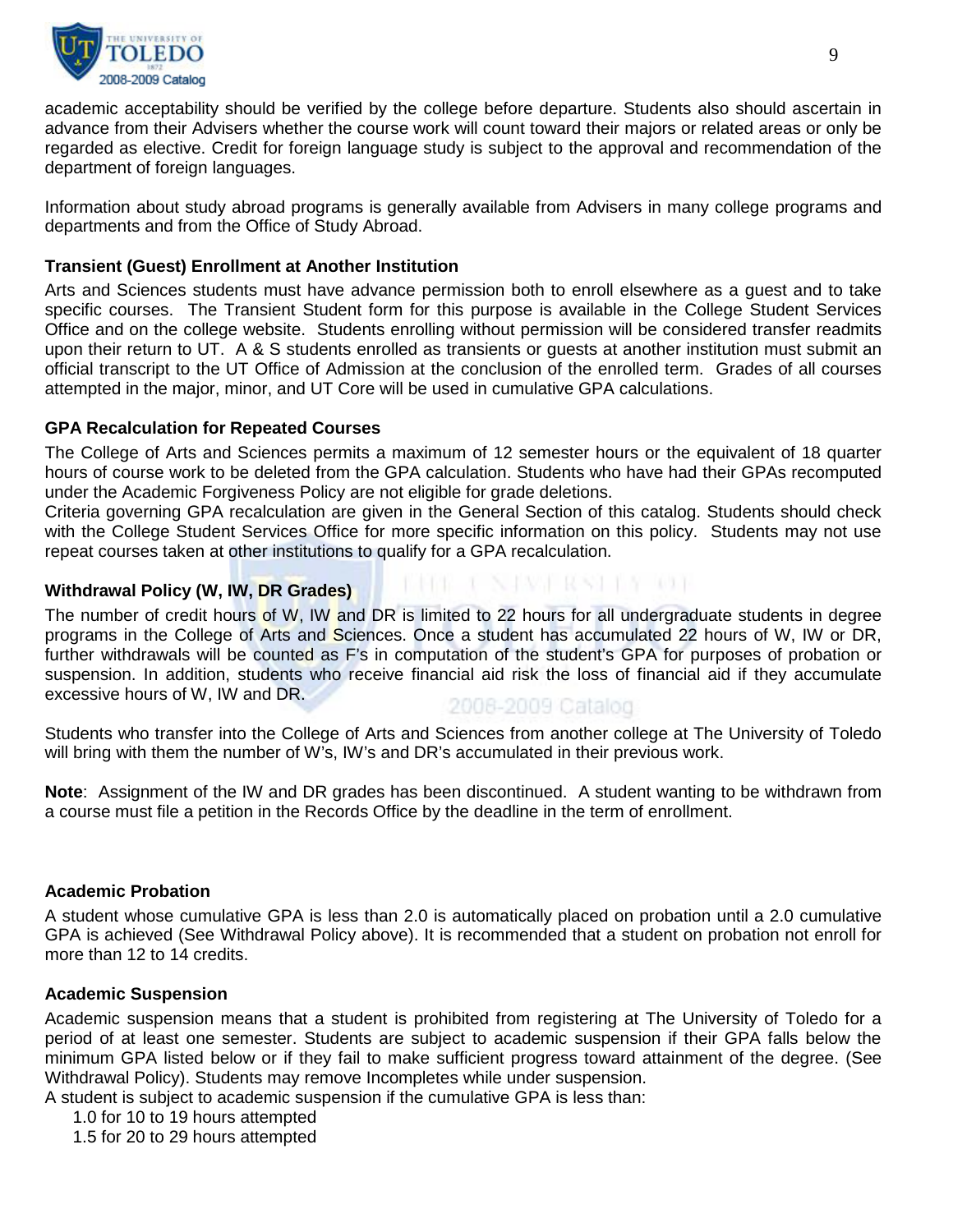

- 1.7 for 30 to 39 hours attempted
- 1.8 for 40 to 49 hours attempted
- 1.9 for 50 to 59 hours attempted
- 2.0 for 60 or more hours attempted

After accumulating 60 credit hours without suspension, a student may be suspended if the cumulative GPA falls below 2.0 for two consecutive semesters.

# **Trial Readmission Policy**

After the required suspension period, a student may petition for readmission to the College of Arts and Sciences committee on academic standing. The petition must be received at least one month before the beginning of the semester in which the student wishes to readmit. If the petition is accepted, the college committee will determine the terms of the conditional registration agreement, under which the student will be permitted to re-enroll. Suspended students who are granted readmission must maintain the designated GPA for each semester thereafter and meet the conditions of their readmission agreement. Students failing to meet these conditions are subject to a one-year suspension.

#### **Dismissal Policy**

Students who fail to meet the conditions for readmission after their second suspension are subject to dismissal and are not eligible for readmission to the College of Arts and Sciences for at least three years. *Refer to the General Section of this catalog for information on the Academic Forgiveness Policy.*

#### **Academic Grievance**

A student has the responsibility and right to call to the attention of an instructor any grade that the student believes to be in error or unfair. A student may appeal the decision of the instructor, in order, to the department Chair, the Dean, then to the college appeals committee if the problem is not resolved. If the problem is not resolved at the college level, the student may appeal to the student grievance council (*See also The University of Toledo Student Handbook*). A student must begin the appeals process no later than the end of the semester following the one in which the grievance arose.

#### **Statement on Academic Dishonesty**

A student found to be academically dishonest by a faculty member may appeal, in order, to the department Chair, the Dean, the college appeals committee and the University student grievance council. The procedures for making an appeal to the student grievance council may be found in The University of Toledo Student Handbook. *Refer to the General Section of this catalog for the policy statement on academic dishonesty.*

#### **College Level Examination Program (CLEP)**

The College of Arts and Sciences will accept a maximum of 21 semester hours of CLEP through successful completion of the four general examinations. Additional credit may be earned through satisfactory scores on individual subject examinations. Required minimum scores and credits awarded are as follows:

#### **General Examinations**

**Humanities:** For a score of 50, a student will receive six hours credit for College of Arts and Sciences distributive requirements in the humanities.

**College mathematics:** For a score of 65, a student will receive three hours credit for MATH 1180.

**Natural sciences:** For a score of 50, a student will receive six hours credit for College of Arts and Sciences distributive requirements in the natural sciences.

**Social sciences and history:** For a score of 50, a student will receive six hours credit for College of Arts and Sciences distributive requirements in the social sciences.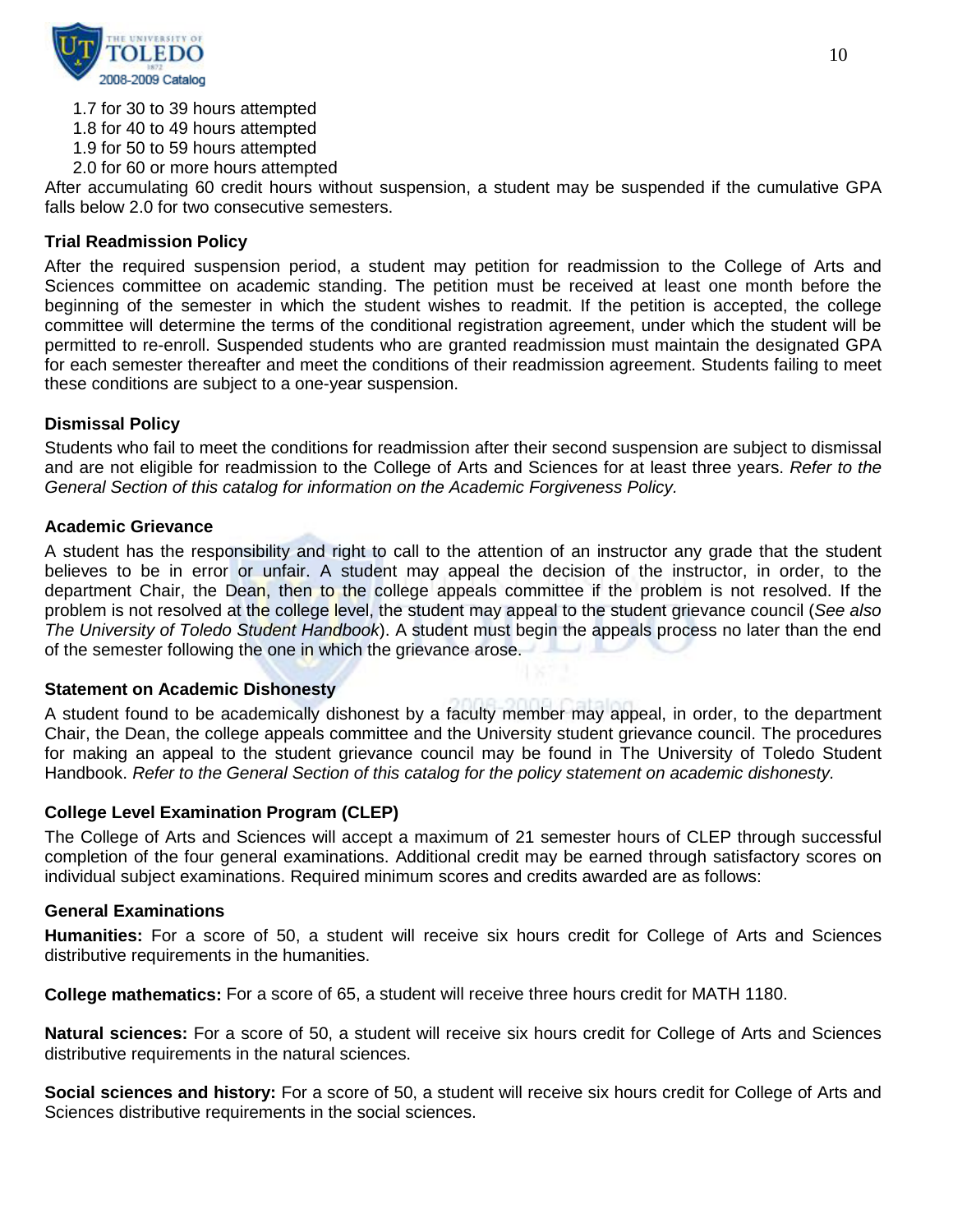

#### **Subject Examinations**

**American government:** For a score of 50, a student will receive three hours credit for PSC 1200.

**Biology:** For a score of 50, a student will receive three hours credit for BIOL 1120.

**Calculus:** For a score of 65, a student will receive four hours credit for MATH 1850.

**Chemistry:** For a score of 50, a student will receive eight hours credit for CHEM 1230 and CHEM 1240.

**College algebra:** For a score of 65, a student will receive three hours credit for MATH 1320.

**French language:** For a score of 50, a student will receive four hours credit for FREN 1500. For a score of 62, a student will receive seven hours credit for FREN 1500 and FREN 2140.

**German language:** For a score of 50, a student will receive four hours credit for GERM 1500. For a score of 62, a student will receive seven hours credit for GERM 1500 and GERM 2140.

**Human growth and development:** For a score of 50, a student will receive three hours of credit for PSY 2510.

**Introductory psychology**: For a score of 50, a student will receive three hours of credit for PSY 1010.

**Introductory Sociology**: For a score of 50, a student will receive three hours credit for SOC 1010.

**Precalculus**: For a score of 65, a student will receive four hours of credit for MATH 1340.

**Principles of macroeconomics:** For a score of 50, a student will receive three hours credit for ECON 1150.

**Principles of microeconomics:** For a score of 50, a student will receive three hours credit for ECON 1200.

**Spanish language:** For a score of 50, a student will receive four hours credit for SPAN 1500. For a score of 66, a student will receive seven hours of credit for SPAN 1500 and SPAN 2140.

#### **Advanced Placement Program**

Refer to the College of Arts and Sciences programs of study section for specific information on minimum scores and credits awarded for Advanced Placement examinations administered by the College Board Advanced Placement Program.

#### **Pass/No Credit Option**

Refer to the General Section of this catalog for an explanation of the pass/no credit grading option. Refer to programs of study in the College of Arts and Sciences section of this catalog for the limitations on pass/no credit grading in effect for different majors. Undecided students, as a general rule, should not elect pass/no credit grading in major-level courses.

#### **Graduation Evaluation Requirement**

Two or three semesters before a student intends to graduate, the student and the student's major Adviser must complete a Graduation Progress Evaluation. Students with more than one major or one or more minors must be evaluated for the completion of each major and minor. Detailed instructions on the Graduation Progress Evaluation and graduation procedures are available at the college office.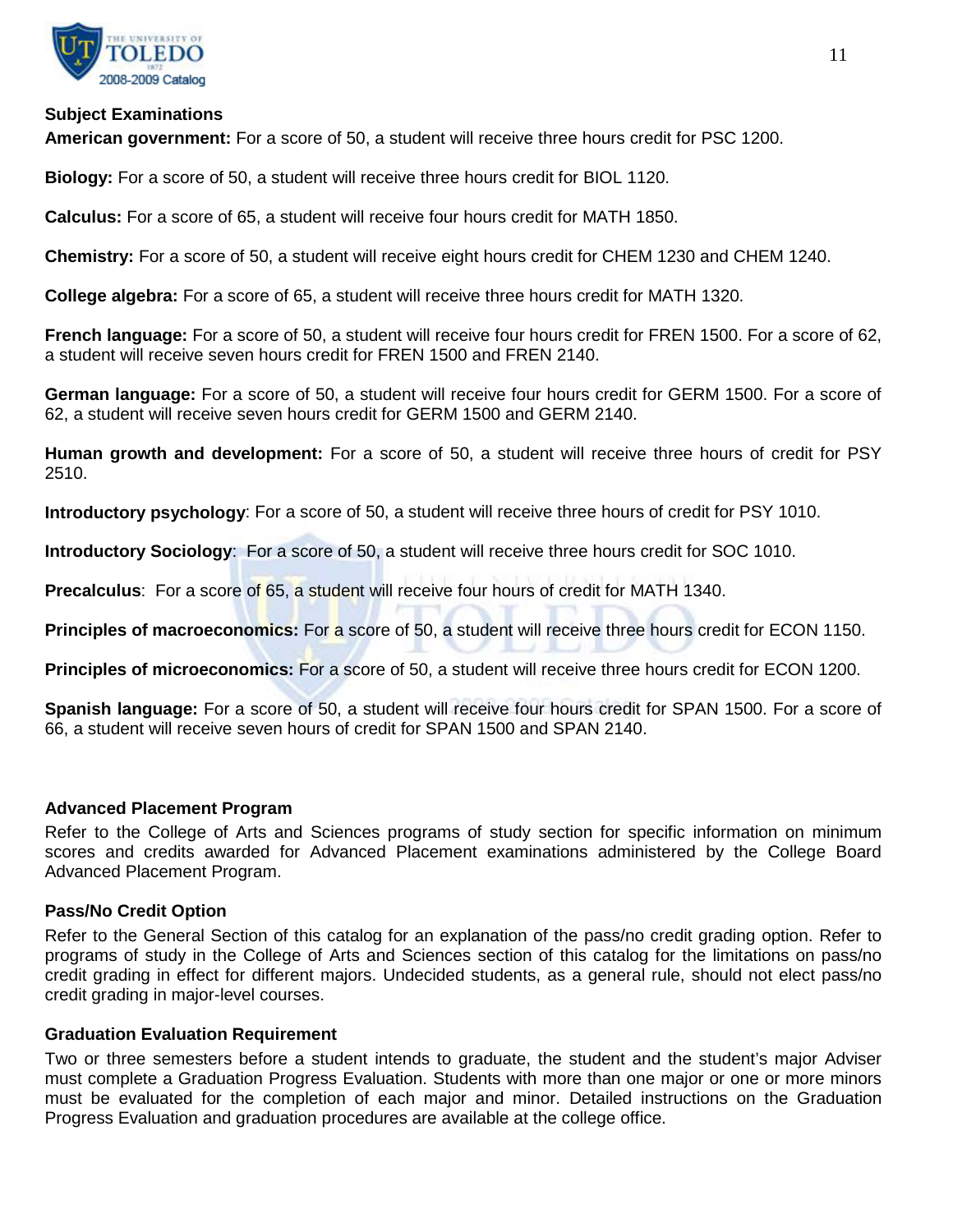

#### **Field Experience/Internship**

Policies and procedures for incorporating field experiences or internships in academic programs vary from major to major. Some majors require a field experience or internship; for other majors, they are optional. Students should seek information from their major departments and obtain advance approval for all field experiences or internships.

# **Degree Requirements**

#### **A. Grade Point Averages**

A cumulative grade point average (GPA) reflects all grades earned, including grades of F and grades in repeated courses. Candidates must earn a minimum overall cumulative GPA of C (that is, a 2.0 GPA on a 4.0 scale) for all UT course work. In addition, candidates must earn a minimum cumulative GPA of C in the major, minor (optional) and UT core, with the grades of all courses attempted at all institutions included in the GPA calculation. Some programs require a higher GPA in the major. *Refer to the General Section of this catalog for information on grade deletions and academic forgiveness.*

#### **B. Residency Requirement**

Students transferring from other institutions must earn at least 30 hours of credit at The University of Toledo; at least 12 of these must be in the major area, and for students pursuing a minor, at least 9 hours must be earned at The University of Toledo. Full-time students must take their last semester, and part-time students their last 12 hours, in residence, unless alternative arrangements have been made in advance with the Dean of the College of Arts and Sciences.

#### **C. Credit Hours and Levels**

1. Students must complete a minimum of 124 hours of course work that must include the University and college core and distributive requirements, and either an area of concentration (major) and course work related to the major, or an interdisciplinary program.

**FRIDE CANDRY RSYLVE RDF** 

- 2. In all baccalaureate programs, a minimum of 64 hours must be taken at the 2000 to 4000 levels; of these a minimum of 32 hours must be taken at the 3000 to 4000 levels. (Courses transferred from community, junior or technical colleges offering Associate degrees will not count toward the 3000-4000 level requirement.)
- 3. Students are cautioned to make use of their degree audit and review remaining requirements with their Adviser before every registration in order to make progress toward completion of their requirements in an orderly, timely manner.
- 4. Insofar as a student can complete the basic courses and the courses required for a chosen major (as outlined in sections E - K below) in fewer than the 124 hours required for a degree, the student must choose elective courses to complete the total of 124 hours, subject to the restrictions outlined below.

# **D. Credit Restrictions**

Total earned hours shown on a student's transcript may not all be applicable to the minimum 124 credits required for a degree, as follows:

- 1. Students with entrance deficiencies in mathematics and other students who are required or choose to take developmental course work will need to complete additional hours.
- 2. No more than four hours of credit in performing ensembles (MUS 2010/3010 2190/3190) will apply toward the degree.
- 3. No courses in typing, shorthand or keyboarding will apply toward the degree.
- 4. No more than two hours in skill courses in physical education or recreation courses at the 1000 level will apply toward the degree.
- 5. No more than two hours in Student Leadership Development I and II will apply toward the degree.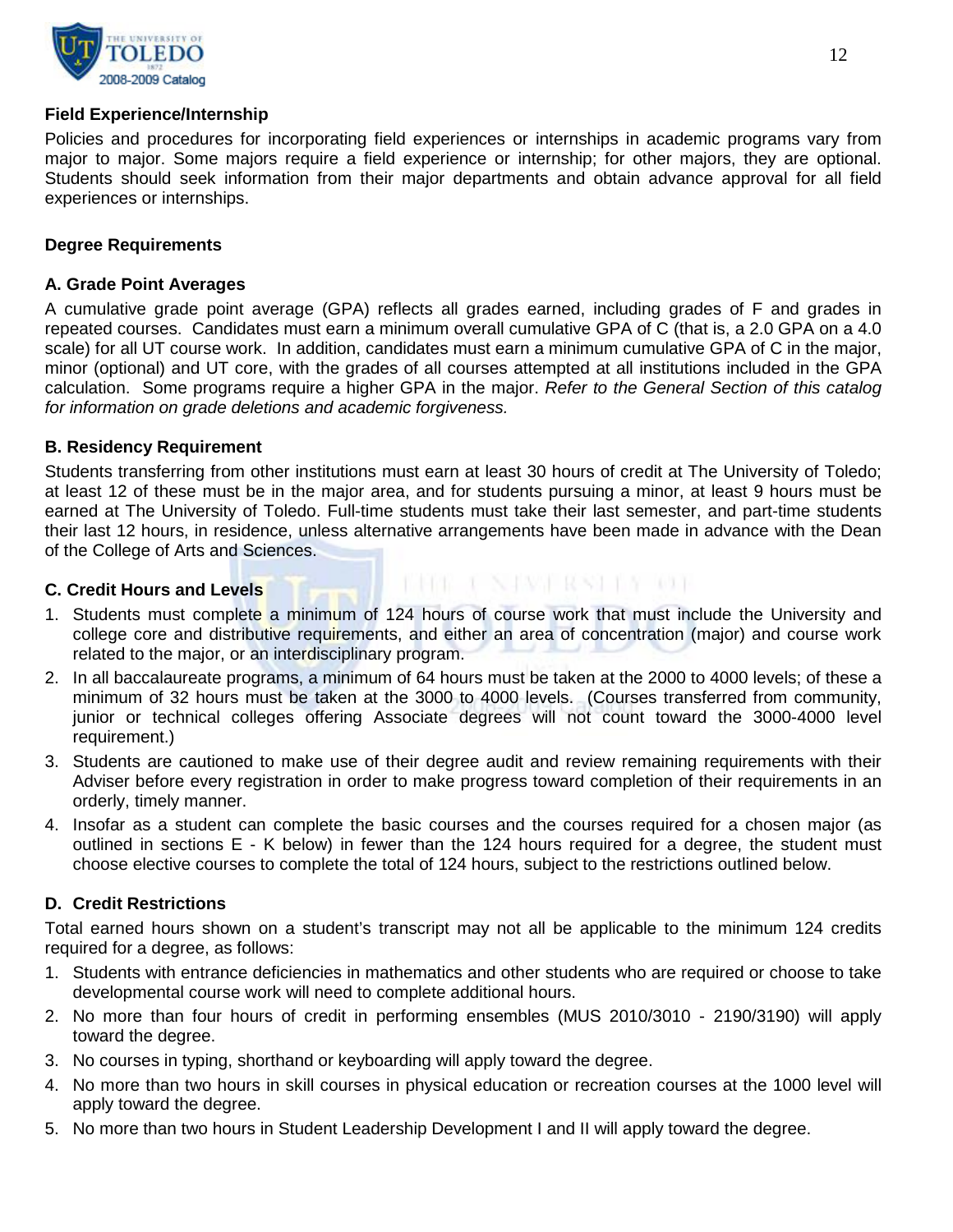

6. Restriction on technical electives – no more than 15 hours of credit earned in colleges other than the College of Arts and Sciences, either at The University of Toledo or elsewhere, will apply toward the degree.

Exceptions to this restriction may be approved by the student's department in cases where technical courses are determined by departments to satisfy related requirements. In addition, College of Arts and Sciences students taking a business minor will be permitted to take 21 hours of business courses. However, no additional technical electives beyond these 21 hours will apply to the degree.

- 7. Duplicate credit except for courses identified as repeatable courses, students will not receive credit for repeated courses (taking the same course twice), whether taken at The University of Toledo or elsewhere.
- 8. The college reserves the right to deny credit for other specific courses (including most SKLS courses) and for blanket technical credit not applicable to a student's specific program.

# **E. University Core Curriculum Requirements**

Students earning baccalaureates in all colleges and programs are required to complete between 27 and 30 credit hours of courses that comprise the University Core Curriculum. Those courses are distributed in the areas of English composition, humanities/fine arts, social sciences, natural sciences and mathematics, and multicultural studies (see the General Section of this catalog for details). Some colleges and programs require courses in these areas above those required to fulfill University Core requirements. Students should contact their academic department or college office for specific details.

# **F. Orientation (ARS 1000) - 1 hour**

All new first-year students are required to take orientation. The course is optional for transfer students.

# **G. Arts and Sciences Skill Areas Requirements**

Students are placed into English composition and mathematics courses by ACT scores or placement tests in those subjects. Students are placed into foreign language courses through placement testing.

- 1. **English Composition** (University of Toledo core and College of Arts and Sciences requirement) 6 hours. Students must pass Composition I (or Composition I with Workshop, see below) and Composition II with a grade of C or better.
	- a. Native speakers track (for students for whom English is a first language).

# **ENGL 1100 – 5 hours**

Composition I with Workshop (Developmental course; three hours will count toward degree if student earns a grade of C or higher; any student who earns a grade of C or higher will go directly to Composition II; any student who does not pass will go to Composition I.)

# **ENGL 1110 – 3 hours**

College Composition I

# **ENGL 1130 (or 1140 or 1150) – 3 hours**

College Composition II

b. Nonnative speakers track (for students for whom English is a second language) Students will take an English placement test to determine appropriate level.

# **ENGL 1020 – 3 hours**

Writing and Grammar for English as a Second Language

# **ENGL 1110 – 3 hours**

Composition I

**ENGL 1120 – 2 hours**

Composition I Lab for ESL (corequisite to ENGL 1110)

```
 ENGL 1130 (or 1140 or 1150) – 3 hours
```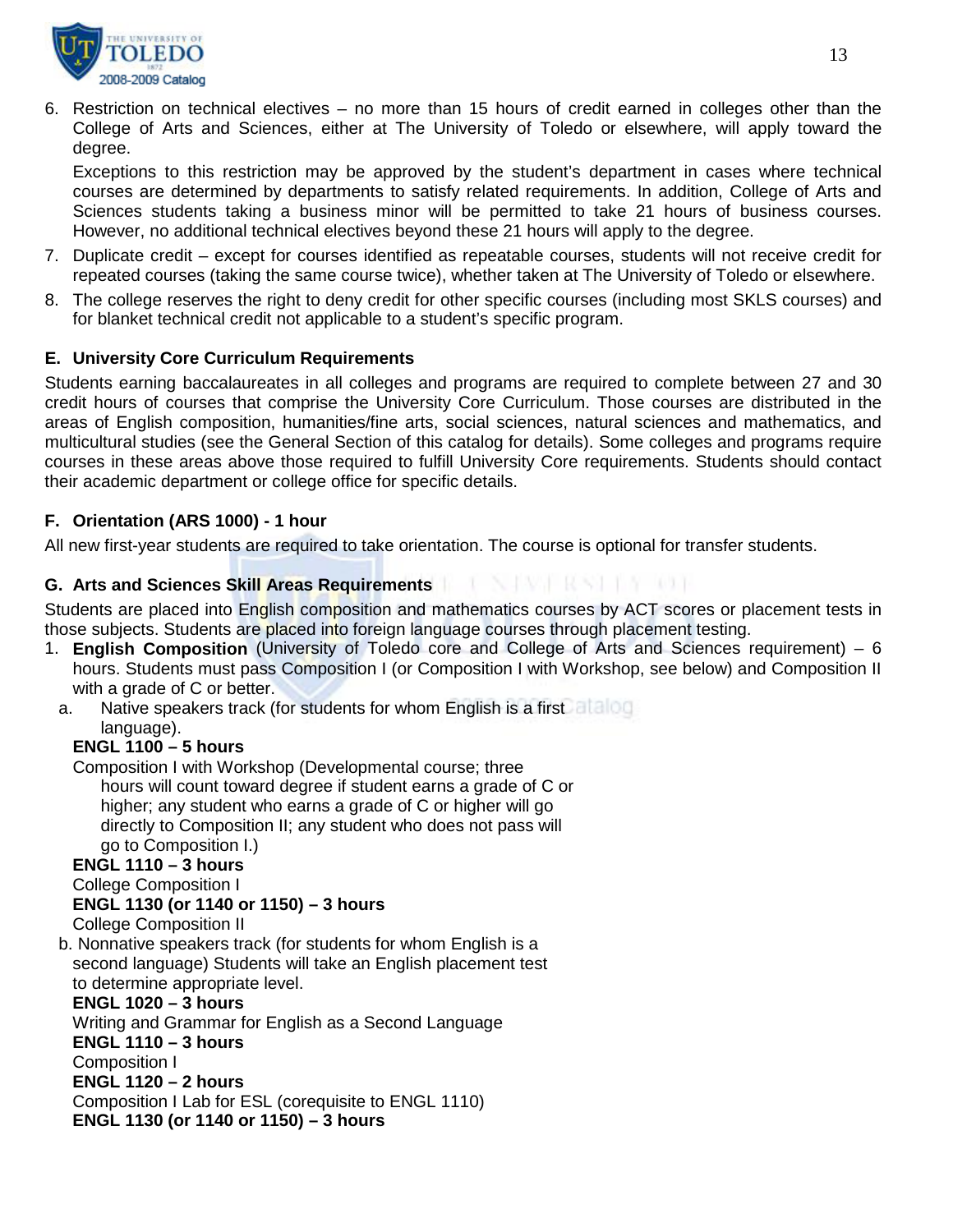

Composition II (A maximum of three hours of ENGL 1020 and ENGL 1120 will count toward the degree.)

- 2. **Mathematics 1180** (UT core and College of Arts and Sciences requirement) 3 hours (may replace with any mathematics course greater than MATH 1180, except MATH 2280).
- 3. **Foreign Languages** (College of Arts and Sciences requirement) 0 to 14 hours (foreign languages 1110, 1120, 1500, 2140, 2150). Every student is required to demonstrate proficiency in a single foreign language (Arabic, Chinese, French, German, Japanese, Latin or Spanish) through the intermediate (foreign languages 2150) level by successfully completing a foreign language course at this level or by achieving an appropriate score on a proficiency/placement test administered by the department of foreign languages that reflects the equivalent.
	- Students beginning a foreign language should enroll in their chosen language at the elementary 1110 level and will take four semesters of foreign language. Those continuing a foreign language or attempting to demonstrate competency by examination should take a proficiency/placement test. Students with two or more years of French, German or Spanish in high school who place below an intermediate course may enroll in an intensive review course (foreign languages 1500) that covers the material in the first two semesters (foreign languages 1110 and 1120), and then complete the second-year courses (foreign languages 2140 and 2150).

# **H. Arts and Sciences Distributive Requirements**

Students should consult with their Advisers in selecting courses that will meet distributive requirements. With their Adviser's approval, students may select higher-level courses for which they have the prerequisites. With careful planning, students will be able to satisfy UT Core Curriculum and College of Arts and Sciences requirements by taking the minimum required hours. A student may take no more than two courses (or two courses and one lab for natural sciences) under each departmental code in satisfying the general education distributive requirements.

1. **Humanities and Fine Arts** (UT core requirement is two courses for six hours; College of Arts and Sciences requires nine to 15 hours, depending on student's major).

Students not majoring in the humanities or fine arts will take five courses (15 hours) in the humanities in addition to those taken to meet the English composition and foreign language requirements. Students majoring in the humanities or fine arts will be required to complete one history course, one literature course and one fine arts course. Students may select humanities courses that also will satisfy a UT core humanities or multicultural requirement.

**Required Courses** (for all majors) – 9 hours (see suggested courses listed below): **English Literature** – 3 hours **History** – 3 hours **Fine Arts** – 3 hours (course must be an appreciation or theory course, not a studio or skills course) **Electives** (for students not majoring in humanities or fine arts)

– two courses for 6 hours

Students may select courses from art, art history, classics, communication, English, film, foreign languages (courses higher than 2150 or culture courses 1080 and 1090, or a second foreign language), history, humanities, music, philosophy and theatre.

Among the courses with minimal or no prerequisites are as follows: ARTH 1500; CLC 1010; COMM 1010, 2000; ENGL 2710, 2720, 2730, 2740 and 2760; FILM 1310; FREN 1080 and 1090; GERM 1080 and 1090; HIST 1000 through 1200; HUM 1010, 1200, 2220, 2010 and 2020; JAPN 1080 and 1090; MUS 2200, 2210, 2220, 2240, 2250 and 2420; PHIL 1010, 1020, 2200 and 2400; REL 1220 and 2000; SPAN 1080, 1090 and 1100; and THR 1010 and 1100. However, higher-level humanities courses will satisfy these requirements and may be taken if student has met the prerequisites.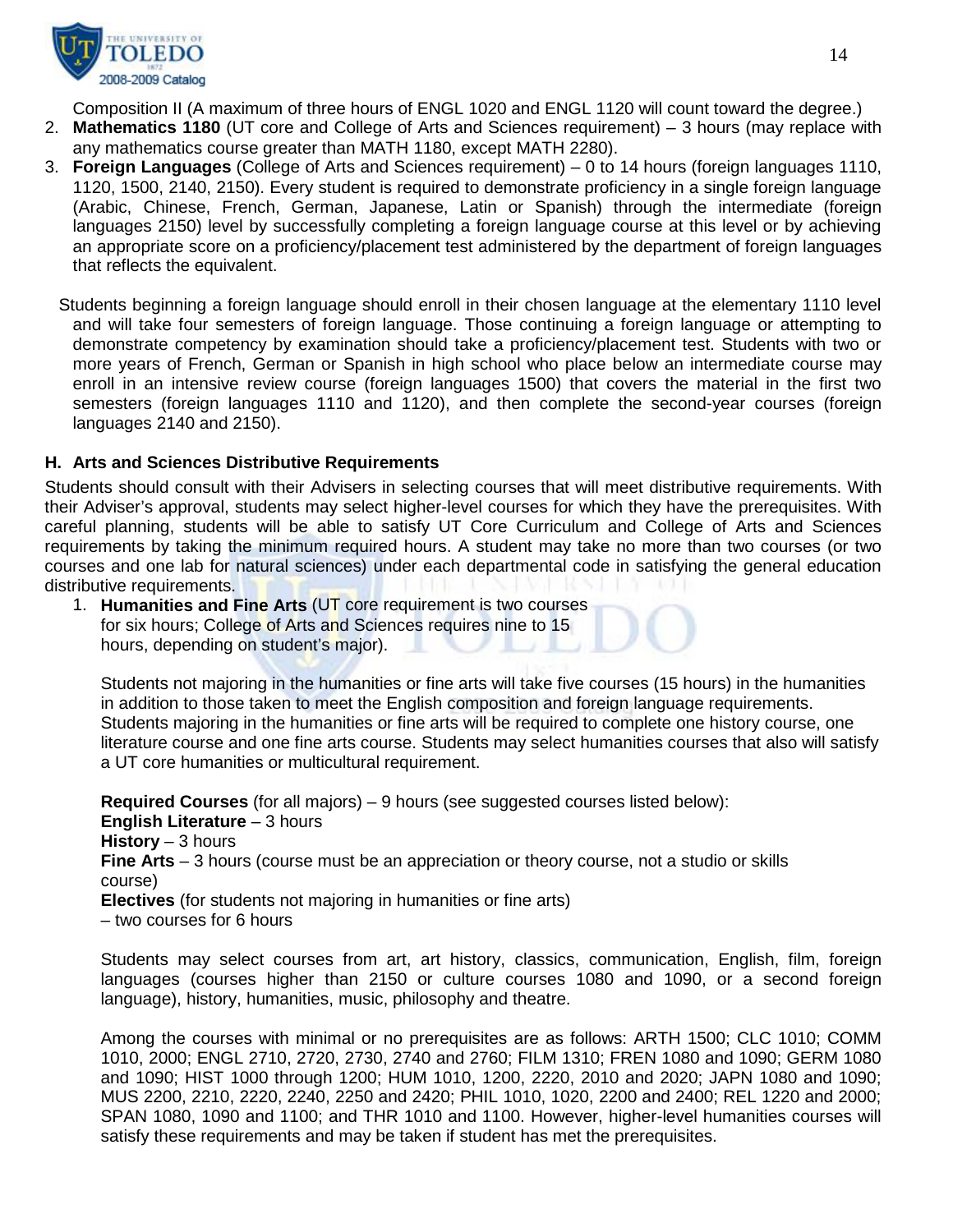

2. **Natural Sciences** (UT core requirement is two courses for 6 hours; College of Arts and Sciences requirement is three courses for 9 hours and must include one laboratory course).

Students not majoring in a natural science will take 9 hours of courses in natural sciences and mathematics, in addition to the course taken to meet the mathematics requirement. (Because of The University of Toledo core curriculum requirements, students must take two courses from two different departments other than mathematics.) Students majoring in a natural science discipline other than mathematics will meet The University of Toledo core requirements with courses required for their program; students majoring in mathematics must take six hours in two natural sciences departments other than mathematics.

Students may select courses from astronomy, biology, chemistry, geology, mathematics and physics. Among the courses with minimal or no prerequisites are as follows: ASTR 1010, 2010, 2020 and 2050; BIOL 1120, 1140, 1150, 1340, 2010 and 2020; CHEM 1100 and 1150; EEES 1010, 1020, 1030, 1050, 1130, 1140, 1150, 1160 and 1170; BUAD 1020; and PHYS 1050, 1300, 1310, 1320, 1330 and 1750. However, higher-level natural sciences courses will satisfy this requirement and may be taken if the student has met the prerequisites.

3. **Social Sciences** (UT core requirement is two courses for six hours; Arts and Sciences requirement is three courses for nine hours).

Students majoring in a social science will need to take six hours from The University of Toledo core curriculum social sciences requirements. Students not majoring in a social science will take nine hours of courses in social sciences. Students may select social science courses that also will meet a UT core social science requirement and one multicultural requirement.

Students may select courses from anthropology, economics, geography, political science, psychology, and sociology. Among the courses with minimal or no prerequisites areas follows: ANTH 1020, 2020, 2800, and 2900; ECON 1010, 1150 and 1200; GEPL 1010 and 1100; PSC 1200, 1300, 1400 and 1710; PSY 1010; and SOC 1010 and SOC 1750.

#### **I. Writing Across the Curriculum (WAC) Requirement**

Students must pass both Composition I and II with a C or better. The College of Arts and Sciences recommends that these requirements be met before completing 45 hours of course work. Students in the Honors Program will complete HON 1010 and 1020 to meet the Composition I and II requirement.

After completing Composition I and II (or HON 1010 and HON 1020 for Honors Program students) with a C or better, students must pass two writing intensive courses approved by their Adviser. The College of Arts and Sciences recommends that the first of these writing courses be completed within the first 65 hours of course work, and the second within the first 90 hours. One of these courses must be taken within the student's major. Students with dual majors must take a writing intensive course in each major. Students with interdisciplinary majors will meet this requirement by selecting courses in consultation with their Advisers, who will monitor students' progress to help them complete these requirements in a timely fashion.

Transfer students from institutions that have required writing intensive courses should have their former institution certify that they have completed writing intensive courses comparable to those required in the College of Arts and Sciences. Transfer students who have not taken writing intensive courses must meet the College of Arts and Sciences Writing Across the Curriculum requirements.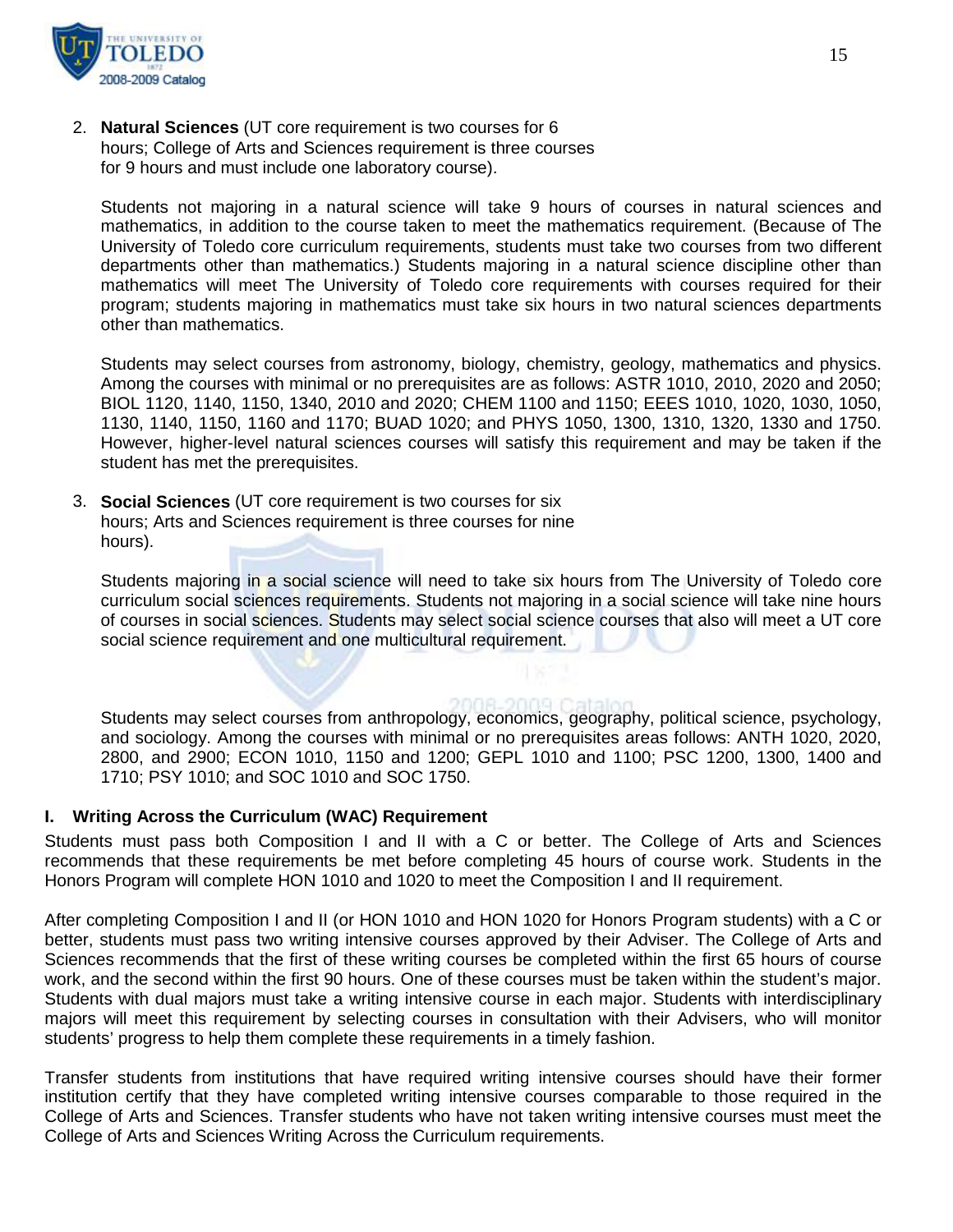

#### **J. Major Area**

Every student must complete either a departmental major or an interdepartmental or interdisciplinary major. Courses given in other colleges of the University may be credited to the major only with the approval of the Dean of the College of Arts and Sciences upon recommendation of the department Chair. Waiver of a required course or the substitution of a course from another department does not necessarily reduce the minimum credits required in the major.

#### **1. Departmental Major**

# **See the complete list of departmental majors under "Degrees Offered" in the College of Arts and Sciences section of this catalog.**

The minimum number of semester hours a student must complete for a departmental major is prescribed by the department, but rarely exceeds 34 hours. The maximum number of hours a student may elect for the major within the total 124 hours for a Bachelor of Arts degree is 40 hours, except in art, music and theatre, where the maximum is 50 hours. For the Bachelor of Science degree, the maximum is 50 hours. For a bachelor of music degree, see the listing under the department of music and dance. For the bachelor of fine arts degree, see the department of art or department of theatre and film.

A student may have two majors from two different departments provided the requirements of both programs are satisfied. Work in the second major may be accepted as fulfilling the related course requirement upon the approval of the Advisers in both departments. A student cannot use courses from the first major to satisfy the second and vice-versa.

#### **2. Interdisciplinary Majors**

A student may complete one of the interdisciplinary majors if accepted into that particular program. A student completing a departmental major and a second major in an interdisciplinary or interdepartmental major cannot use courses from the first major to satisfy the second or vice-versa. See the complete list of interdisciplinary majors under "Degrees Offered" in the College of Arts and Sciences section of this catalog.

# 2008-2009 Catalog

#### **3. Interdepartmental Major**

A student who chooses an interdepartmental major must complete at least 60 hours divided approximately equally among three related departments. These 60 hours are in lieu of the prescribed hours in a departmental major and the 18 hours in related courses (see K below).

The student must have at least a C average in all courses attempted in each of the three departments of the interdepartmental major. In planning a program, the student must consult with the interdepartmental Adviser of the college to select courses in each area that have the approval of the appropriate department Chair.

The three departments selected from the list of departmental majors (found under "Degrees Offered" in the College of Arts and Sciences section of this catalog) are subject to the approval of the Dean and the department Chairs concerned. A student completing a departmental major and second major in an interdisciplinary or interdepartmental major cannot use courses from the first major to satisfy the second or vice-versa.

# **K. Related Courses**

Every student who chooses a departmental major and students in some interdisciplinary majors also must complete a minimum of 18 hours in courses related to the major. These 18 hours must be in addition to courses taken to fulfill the basic requirements listed above. Each department defines the areas from which courses may be chosen by its majors, and these listings are given in the later sections of this catalog under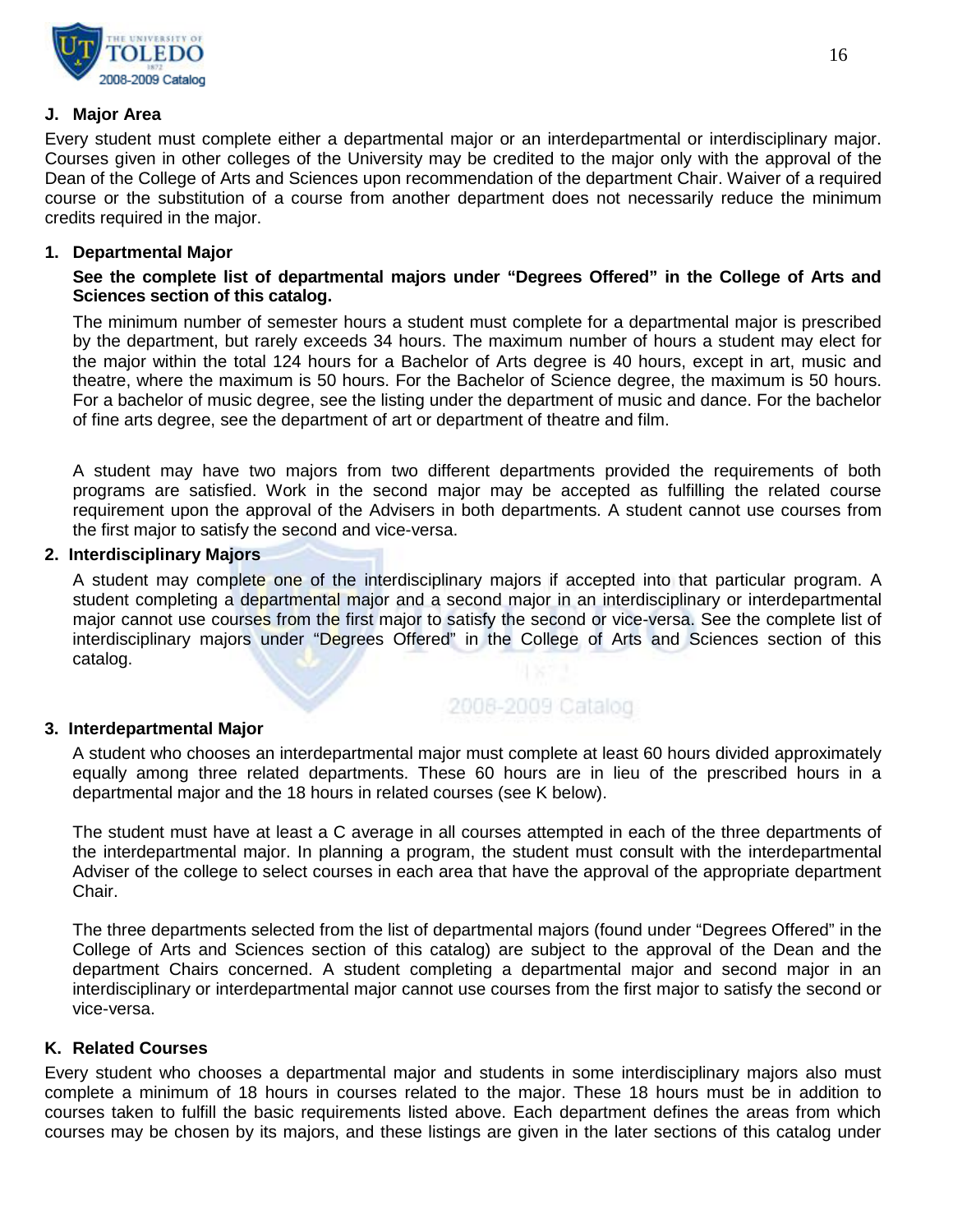

Programs of Study. Related courses must be chosen from courses acceptable for credit in a College of Arts and Sciences major. Generally, these are upper-level courses.

Courses given in other colleges of the University may be credited to the major or to related courses only with the approval of the Dean of the College of Arts and Sciences upon recommendation of the department Chair.

#### **L. Minors**

Many College of Arts and Sciences departments offer minors. Departmental requirements for particular minors are given in later sections of the catalog under Programs of Study. Students wishing to pursue minors should consult with their primary program Advisers and then with an Adviser in the Arts and Sciences college office. Not all minors can be added to all degree programs. Courses selected for the minor must be chosen from courses acceptable for credit toward a major in that department. In meeting requirements for some majors, work in the minor may be accepted as fulfilling the 18 hours of related courses, but only with the approval of the student's major Adviser. Students completing a minor cannot use courses from their minor to satisfy requirements in the major. No more than six hours of courses taken for minor credit may be applied to the total College of Arts and Sciences distributive requirements. A minimum GPA of 2.0 is required in the minor. Students must complete a minimum of 21 hours for a minor; at least nine of those hours must be completed at The University of Toledo.

#### **Premedical, Predental and Preveterinary Program**

Sharon L. Schnarre, Adviser

Students interested in professional medical, dental or veterinary careers may choose to apply for the premedical, predental and preveterinary programs. **Students choosing this option must also complete the requirements for a major in a specific discipline or in an interdisciplinary baccalaureate program.** 

Because admission to a professional school is very competitive, students need to maintain high GPAs, both cumulative and in the sciences. The premedical/predental Adviser will continually monitor a student's academic performance and make recommendations as to whether this program should be continued. If at any time a student's GPA drops below a 3.0, the student will be dropped from the program, unless extenuating circumstances exist, in which case the student will be placed on a probationary status until the grades improve.

The premedical/predental Adviser will assist the student in determining the entrance requirements of the professional school being considered, since these requirements vary among schools. In general, these professional schools specify for entrance a core set of science courses that include one year (two semesters) each of biology, general chemistry, organic chemistry, physics and mathematics. Most schools recommend that candidates plan a broad course of study leading to either a B.A. or a B.S. degree in any discipline.

#### **Honors**

Honors work in the College of Arts and Sciences is available to academically talented students. The college Honors Program is offered as part of the *University Honors Program*; departmental honors are offered by individual departments within the college.

#### **Arts and Sciences Honors Program**

#### **Student Selection and Admission Criteria**

Admission to the Honors Program of the College of Arts and Sciences is competitive and limited to academically talented students. Students entering directly from high school are admitted based on a review of application materials, which include a high school transcript, references, an essay, an extracurricular resume,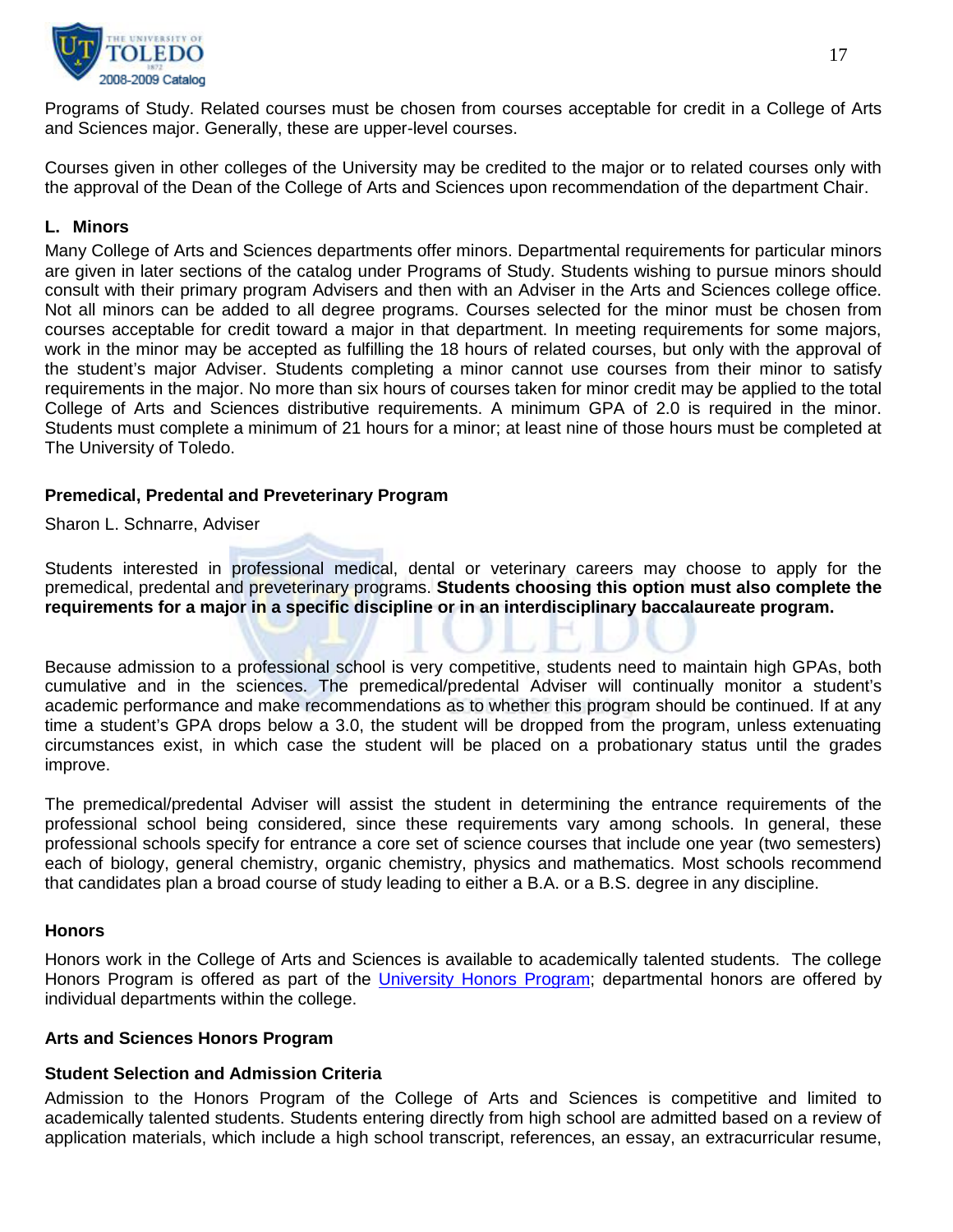

and ACT or SAT scores. Students with an ACT composite score of 28 or higher (SAT composite **of 1240 or higher) and a** high school GPA of 3.75 or higher are encouraged to apply. Highly motivated students with an ACT composite of at least 25 (SAT composite of at least 1140) and a minimum high school GPA of 3.5 also are considered for admission to the program.

Currently enrolled University of Toledo students and transfer students may apply for admission to the college Honors Program if they have completed at least 15, but not more than 60, graded semester hours of college work, and earned a minimum GPA of 3.3 (4.0 scale).

Students are admitted to the College Honors program on a space-available basis.

# **Program Requirements**

In order to graduate with College of Arts and Sciences Honors, a student must:

- Complete all requirements for an approved degree program within the college.
- Complete a minimum of 42 semester hours of honors courses, which must include:
	- a. Six semester hours of Honors Readings Conference (Readings Conference I and Readings Conference II).
	- b. A minimum of three semester hours selected from HON 2020 (Multicultural Literatures: The North American Experience) or HON 2030 (Multicultural Literatures: The Non-European World).
	- c. A minimum of six semester hours earned by successful completion of two upper-division interdisciplinary seminars offered through the Honors program (HON 4950 and 4960).
	- d. All of the requirements for departmental honors in the student's major. This includes the completion of an honors thesis or project supervised by a faculty member in the major department. Note: For a student pursuing more than one major or an interdepartmental major, the departmental honors requirement may be fulfilled through meeting requirements for one of the student's majors or in an interdisciplinary manner through a program of selected upper-division course work.
- Earn a minimum overall GPA of 3.3.

2008-2009 Catalog

# **Retention Standards**

To remain in good standing in the college Honors Program, a student must:

- Earn a minimum overall GPA of 3.0 by the end of the first year (typically at least 30 semester hours); 3.1 by the end of the second year (typically at least 60 semester hours); and 3.2 by the end of the third year (typically at least 90 semester hours).
- Make satisfactory progress toward fulfillment of the requirements for a degree with honors in the college.

# **Honors Courses (HON)**

Honors courses are of two kinds – those offered by the university-wide Honors Program and those offered by various departments and colleges. Consult the appropriate portion of this catalog for a listing.

#### **Departmental Honors**

Requirements for departmental honors designations are set by the various College of Arts and Sciences departments and are described under the departmental entries in this catalog. All departments, however, require successful completion of an honors thesis or project supervised by a faculty member in that department.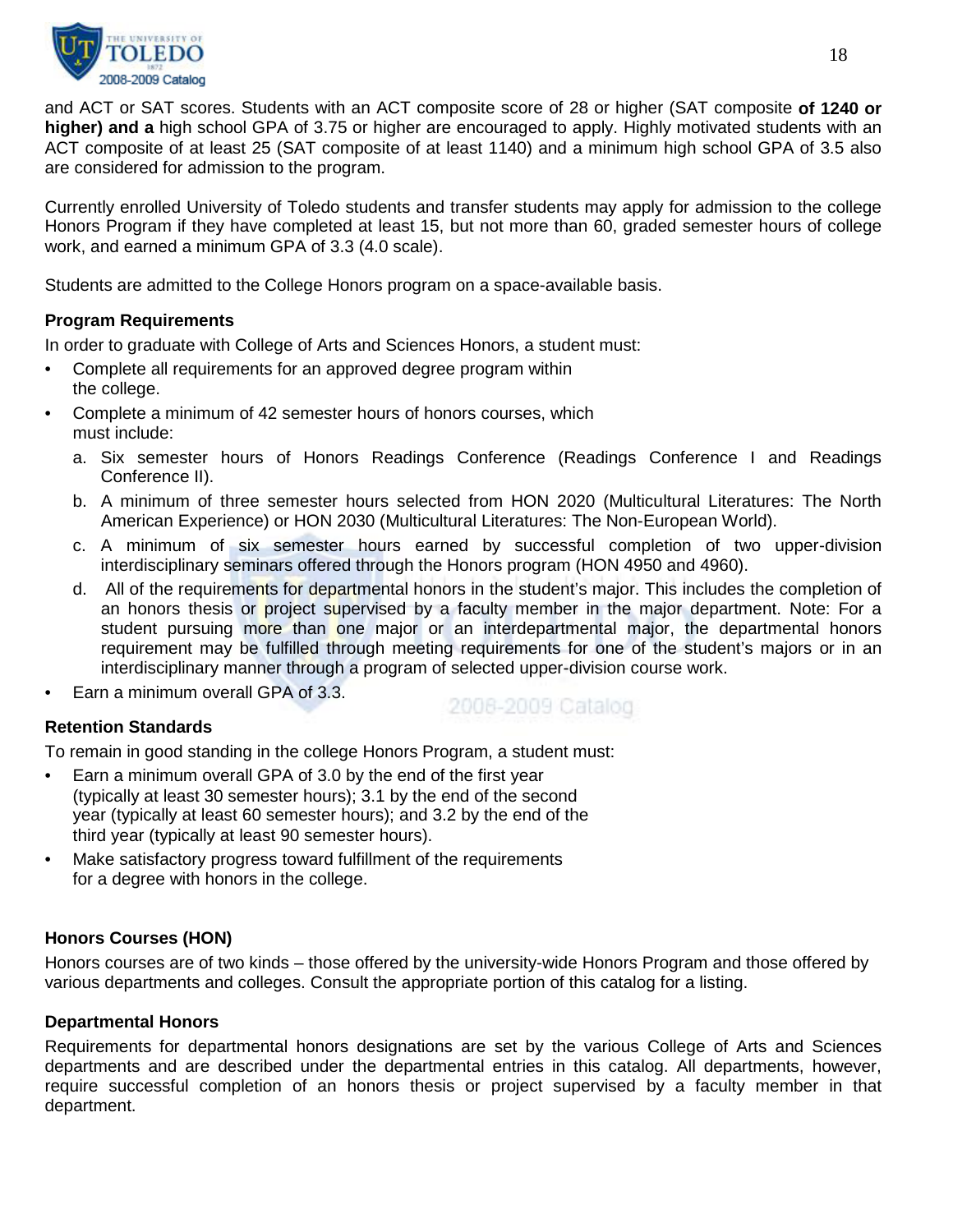

It is possible for a student to fulfill all departmental requirements and earn the departmental honors citation upon graduation without participating in the college Honors Program as part of the University Honors Program. The reverse is not possible, however, as the requirements for departmental honors are an integral part of the college Honors Program. Students with two majors may earn departmental honors in one or both areas of study. They also may pursue an interdisciplinary honors Thesis; permission of department or program honors Advisers is required.

# **Undergraduate Programs of Study**

# **Degrees Offered**

# **Departmental Majors**

Anthropology (B.A.) Art (B.A. or B.F.A. with concentrations in ceramics, drawing, metals, new media, painting, printmaking and sculpture) Art history (B.A.) Astronomy (B.A.) Biology (B.S. with optional concentrations in ecology and organismal biology and in medical technology) Chemistry (B.A. with optional biochemistry concentration or B.S.) Communication (B.A.) Economics (B.A.) English (B.A. with concentrations in general literature, American literature, writing and creative writing) Environmental sciences (B.S.) Environmental studies (B.A.) Film/Video (B.A.) French (B.A.) Geography and planning (B.A. with optional concentrations in geographic information science and planning) Geology (B.A. or B.S.) 2008-2009 Catalog German (B.A.) Linguistics (B.A.) History (B.A.) Mathematics (B.A. or B.S. with concentrations in applied mathematics, mathematics with computer science, pure mathematics and statistics) Music (B.A., B.M. with concentrations in voice, piano, organ, guitar, string, wind and percussion, instrumental jazz, vocal jazz and instrumental and vocal jazz with emphasis in music business and recording arts) Philosophy (B.A.) Physics (B.S. with concentrations in astrophysics, biomedical physics and applied physics; B.A*.*) Political science (B.A. with optional specializations in public administration and legal studies) Psychology (B.A.) Religious Studies (B.A.) Sociology (B.A.) Spanish (B.A.) Theatre (B.A. with theatre concentrations in performance, design tech and theatre studies available) Women's and gender studies (B.A. with optional concentration in law and social thought) **Interdisciplinary Majors**

Africana studies (B.A.) American studies (B.A.) Asian studies (B.A.)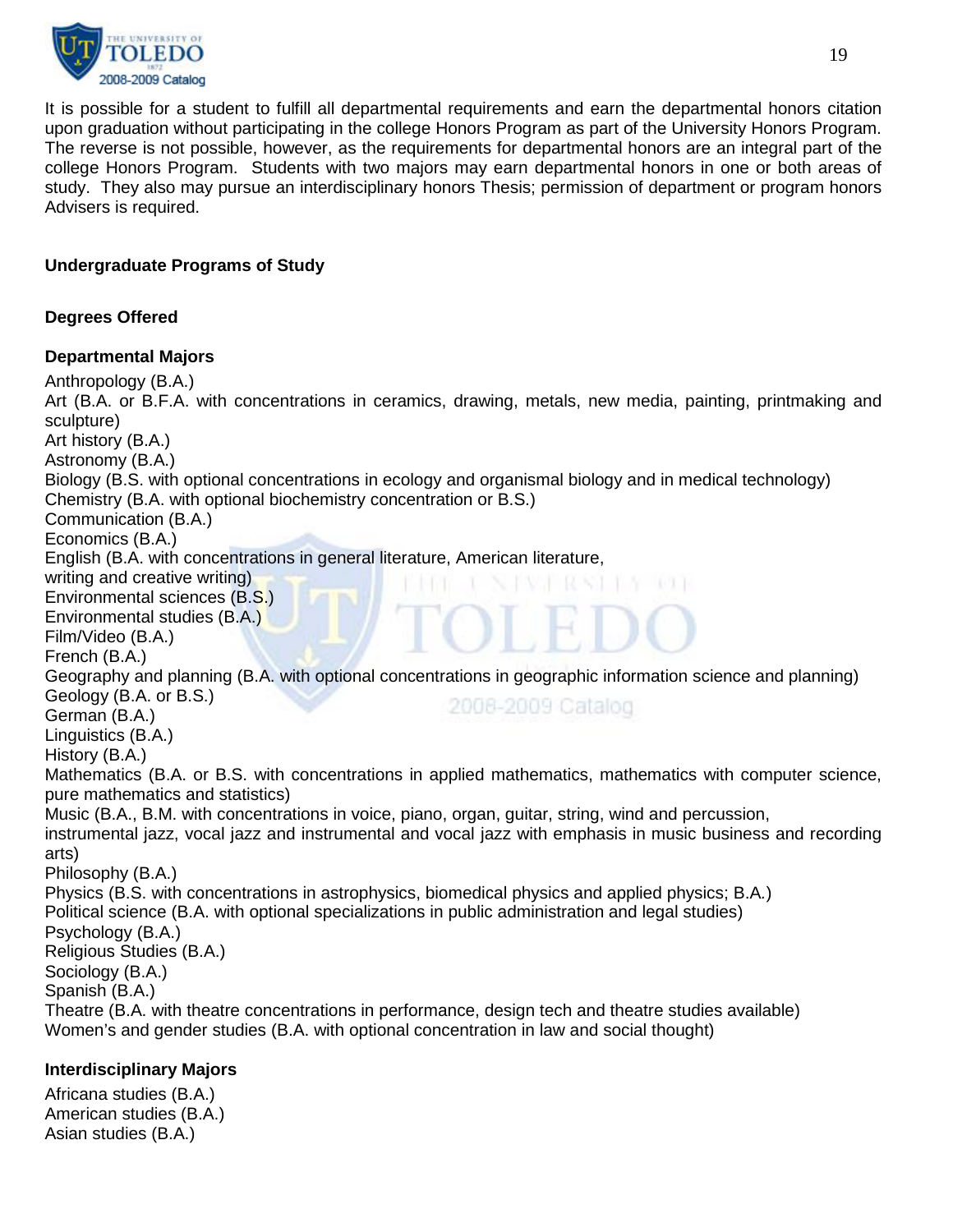

European studies (B.A.) General studies (B.A. or B.S.) Global Studies (B.A.) Humanities (B.A.) Latin American studies (B.A.) Law and social thought (B.A. with optional concentrations in disability studies and women's and gender studies) Medieval and Renaissance studies (B.A.) Middle East studies (B.A.) Paralegal studies and prelaw (2 + 2 B.A.) Paralegal studies and Spanish (2 + 2 B.A.) Urban studies (B.A.)

# **Interdepartmental Majors**

Course work is selected from three related departments. Refer to guidelines later under requirements. The degree may be B.A. or B.S. depending on the departments selected. Interdepartmental (B.S. with optional concentration in geophysics)

# **Minors**

Africana studies Anthropology Art Art history **Astrophysics Biology** Business administration\* (multiple minors available) **Chemistry Communication** Computer science and engineering\*\* Disability studies (interdisciplinary) 2008-2009 Catalog Economics English *(*literature, writing) Environmental sciences Film (film/video, cinema studies) French (two minors, one in applied) German (two minors, one in applied) **Geography** Geology Global studies History Japanese Latin American studies Law and social thought **Linguistics Mathematics** Music (music theory, music history and literature, jazz, instrumental, vocal, keyboard and music business and recording arts) Philosophy **Physics** Political science Psychology Public administration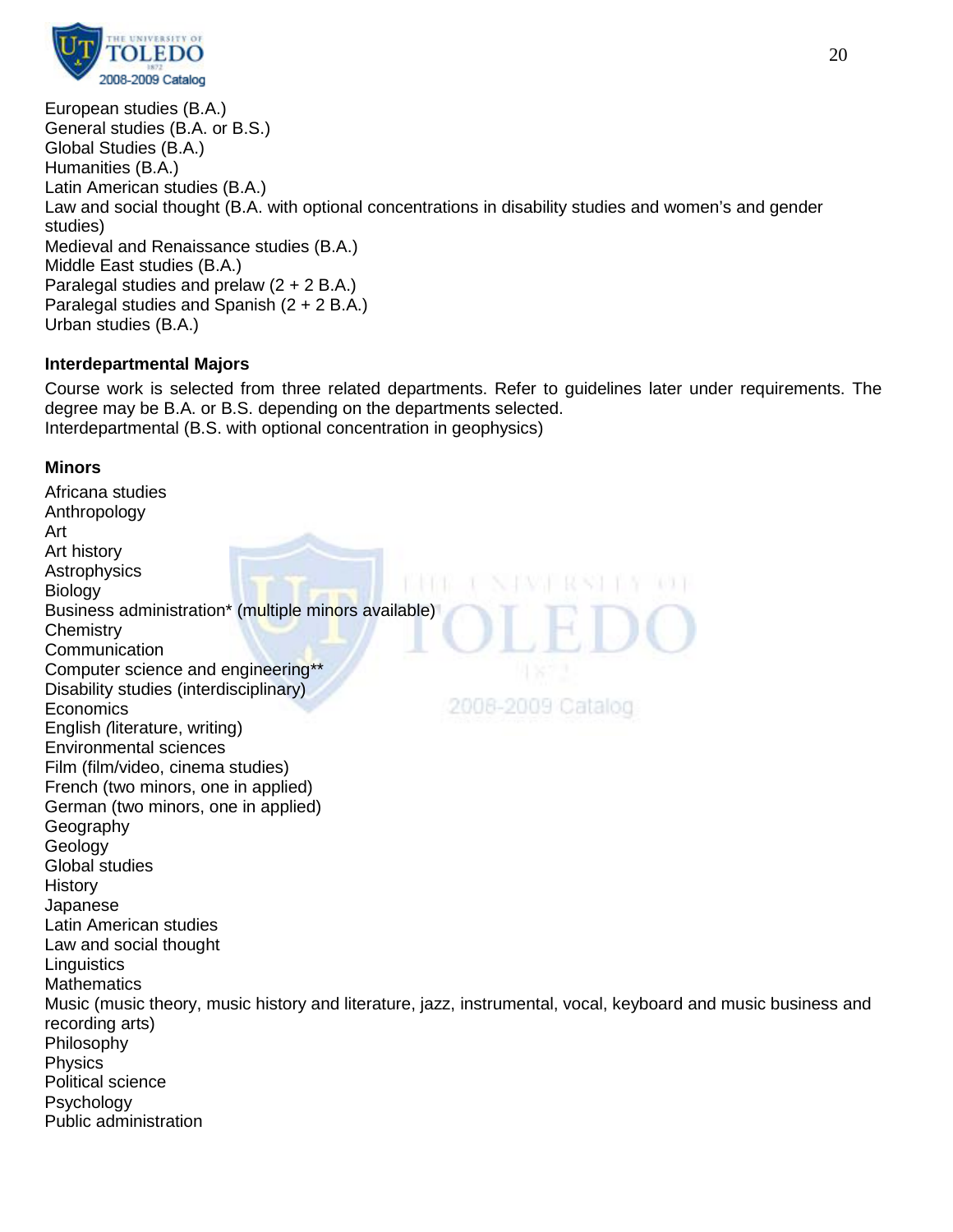

Religious studies Social informatics **Sociology** Spanish Theatre (theatre, history and criticism of drama) Women's and gender studies

\*Particular business minors may require specific course work in economics and/or mathematics from the College of Arts and Sciences as well as courses from the College of Business Administration. A student interested in pursuing a minor in business administration should consult with an Adviser in the College of Business Administration Student Services Office.

\*\*Students interested in pursuing a minor in computer science and engineering should consult with an Adviser in the department of electrical engineering and computer science in the College of Engineering.

# **Programs of Study**

# **[Africana Studies](http://www.utoledo.edu/as/africana/index.html)**

Rubin Patterson, Interim director and Adviser

# **Degrees Offered**

Africana studies offers a program for a bachelor of arts.

Africana studies is an academic field of study that utilizes the tools of quantitative and qualitative analyses to focus on the experiences of black people in the African diaspora. The Africana Diaspora covers the continent of Africa and the regions of the world where African peoples have lived, especially the Caribbean and the Americas (south, central and north).

Requirements for the Undergraduate

Major

Students must complete a total of 33 hours in Africana studies and 18 hours of course work in related disciplines. The required courses are as follows:

# **Africana Studies Core Courses: 21 hours**

- AFST 1100 Introduction to Africana Studies
- AFST 1200 Introduction to the African Experience
- AFST 2100 Foundations of Black Intellectual History
- AFST 2200 Foundation of Culture in the African Diaspora
- AFST 2300 Black Community Research Methods
- AFST 2400 Social Policy and the Black Community
- AFST 4900 Senior Seminar

# **Electives: 12 hours**

Africana studies courses at the 3000 level or above

# **Course work in related disciplines: 18 hours**

# **Requirements for the Minor**

Students must complete a total of 21 hours of course work in Africana studies as follows:

# **Africana Studies Core Courses (15 hours):**

- AFST 1100 Introduction to Africana Studies
- AFST 1200 Introduction to the African Experience

AFST 4900 Senior Seminar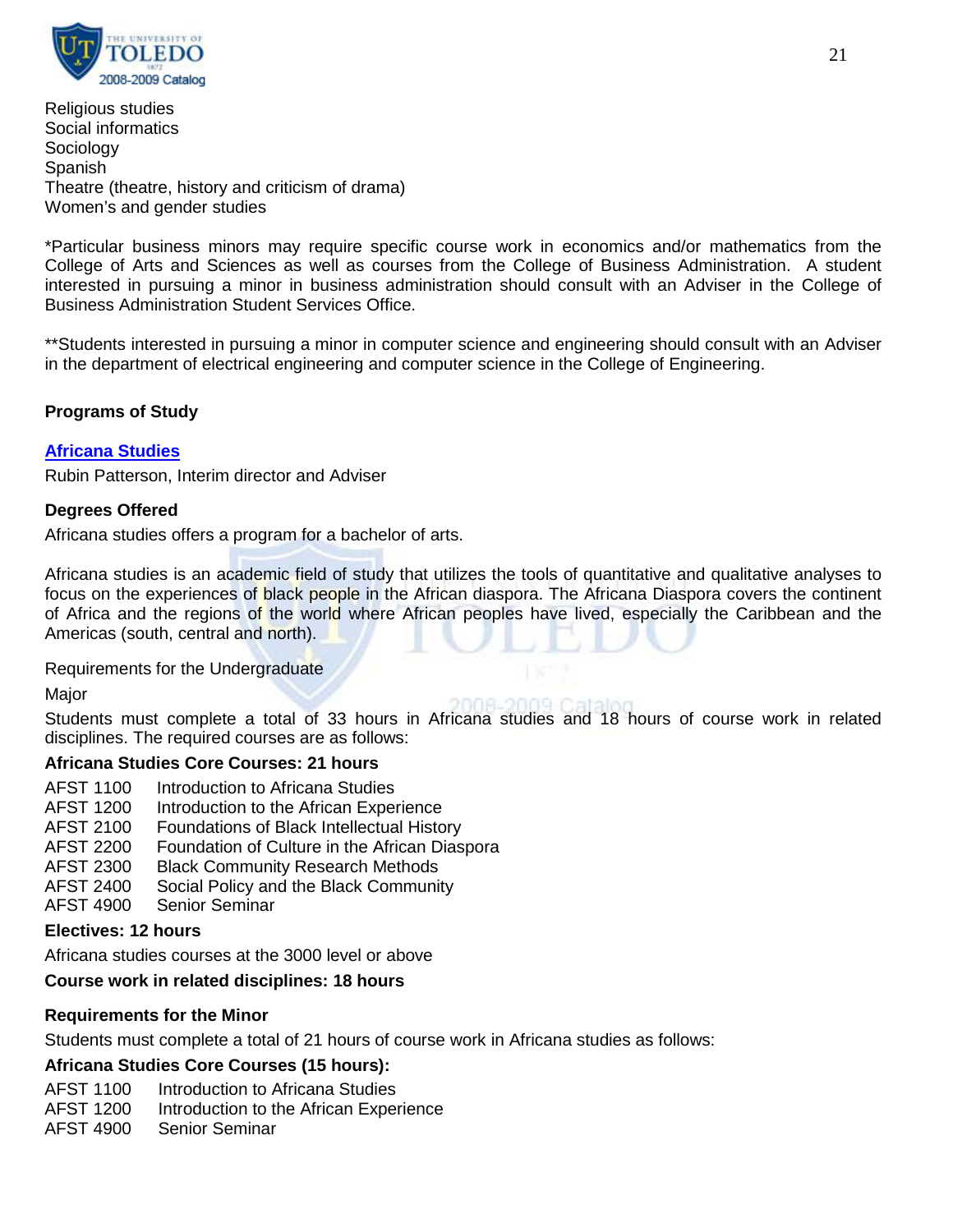

#### **Select one set**

| AFST 2100        | Foundations of Black Intellectual History     |
|------------------|-----------------------------------------------|
| <b>AFST 2200</b> | Foundation of Culture in the African Diaspora |
| or               |                                               |
| <b>AFST 2300</b> | <b>Black Community Research Methods</b>       |
| <b>AFST 2400</b> | Social Policy and the Black Community         |
|                  |                                               |

#### **Electives: 6 hours**

Africana studies courses at the 3000 level or above

# **[American Studies](http://www.utoledo.edu/as/philosophy/american/index.html)**

(This program is an interdisciplinary major.) James Campbell, director and Adviser

#### **Degrees Offered**

The American Studies program offers a Bachelor of Arts degree.

#### **Degree Requirements**

Totaling 40 semester hours, the major consists of 30 semester hours in courses selected from two or three College of Arts and Sciences departments in consultation with the American studies faculty committee and 10 hours for designing and writing an extended research paper on a topic on some aspect of American culture. Eighteen hours of related courses round out the major and often leave room for a second major within a fouryear course of study.

KING TAJAWI RASHIY ROF

The American studies program provides students with a broad understanding and appreciation of American life and culture(s). It is an interdisciplinary major in which work is done independently with a faculty committee and Adviser shaping a curriculum to suit a student's individual interests and goals. Majors are exposed to various methodologies – they learn how historians, artists, geographers, philosophers, literary critics, writers, filmmakers, social scientists and artists practice their disciplines. They also have the opportunity to work closely with a small faculty committee in researching and writing a senior thesis. The major is for students who want a multifaceted college experience rather than the traditional single focus of one academic department. Some typical areas of emphasis for American studies are:

**Culture and Community –** This emphasis is for students whose interests lie in the study of subcultures within American society. Options include occupational, regional, religious, gender or age groups; the disciplinary orientations might include geography, folklore, women's and gender studies and/or cultural anthropology.

**Society and Social Institutions –** Students choosing this emphasis draw their methodology and content from sociology, political science, history and philosophy, and look at the larger social and political forces at work at the macro level of American society.

**Artists' Expressive Culture –** This emphasis focuses on American art, music, dance, literature and film as revelatory of national and regional culture and/or subcultures.

# **[Anthropology](http://www.utoledo.edu/as/sa/index.html)**

(Administered by the Department of Sociology and Anthropology)

William M. Leons, director of anthropology, honors Adviser

Angela M. Siner, undergraduate Adviser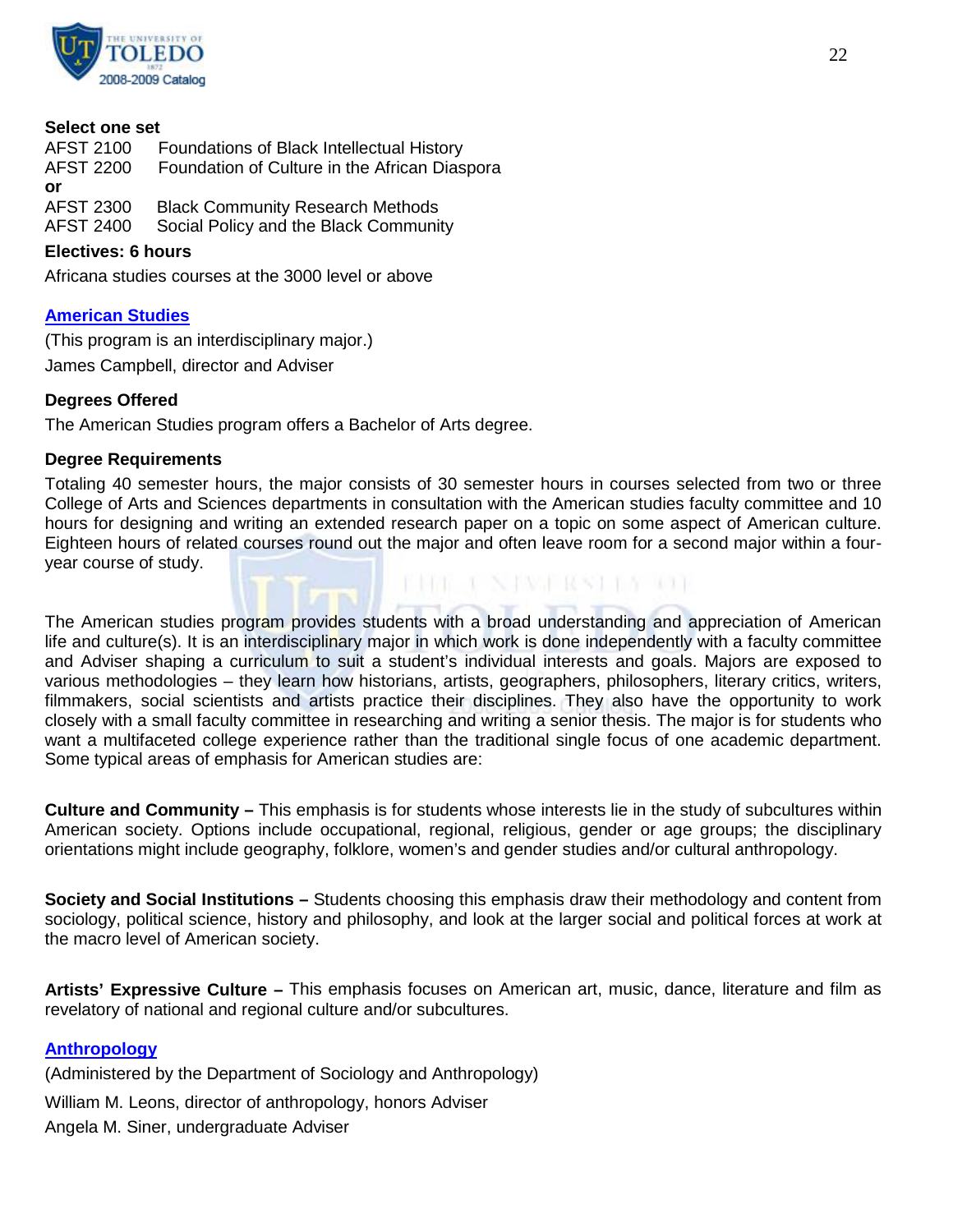

# **Degrees Offered**

The student will receive a Bachelor of Arts degree upon completion of the program.

#### **Requirements for the Undergraduate Major**

The major of 33 hours in anthropology must include the following:

- a. ANTH 2000, 2700, 2750, 2800, 3520, 3850, 4000 and 4200;
- b. 12 hours of electives in anthropology. Courses in the subfields of anthropology not listed in the catalog can sometimes be arranged through independent study (ANTH 4910, 4920 or 4990) with departmental faculty.

The requirement of 18 related hours is to be met with ARTH 2200 Ethnographic Art or ARTH 3270 Topics in Ethnographic Art; LING 3150 Linguistic Principles; and 12 hours of (major level) electives outside Anthropology. In special circumstances, the undergraduate Adviser may approve alternatives to those courses listed above. Students cannot take P/NC in major or related courses.

#### **Undergraduate Minor in Anthropology**

To complete a minor in anthropology, students must complete a minimum of 21 hours of course work – 15 hours of core courses in anthropology and an additional six hours of advanced course work at the 3000 to 4000 levels in anthropology.



**Core courses –** The following 12 hours comprise the core courses for the minor:

|                  | <b>ANTH 2700 Human Evolution</b>                   |                   |  |
|------------------|----------------------------------------------------|-------------------|--|
| <b>ANTH 2800</b> | Cultural Anthropology                              |                   |  |
| <b>ANTH 3520</b> | Quantitative Approaches in Social Science Research |                   |  |
| <b>ANTH 3850</b> | Peoples of the World                               |                   |  |
| or               |                                                    | 2006-2009 Catalog |  |
|                  | ANTH 3920 Indians of North America                 |                   |  |

**Advanced courses –** With the approval of the departmental Adviser, select nine hours of course work at the 3000 to 4000 levels in anthropology.

# **Honors in Anthropology**

Qualified juniors and seniors may apply to work for honors in anthropology. The following are requirements for entrance into the Honors Program in anthropology.

A. Admission:

- 1. 3.3 minimum GPA in anthropology courses
- 2. 3.0 minimum cumulative GPA
- 3. 12 hours completed work in anthropology
- 4. Qualification as an anthropology major

B. Requirements: A student must complete nine hours of independent work in anthropology; these hours apply toward the 33 required in the major. During the final semester before graduation, the student must pass a comprehensive examination or submit a completed honors thesis. Students should discuss their special interests with faculty members or with the honors Adviser, who will help identify an appropriate faculty member to guide the honors work.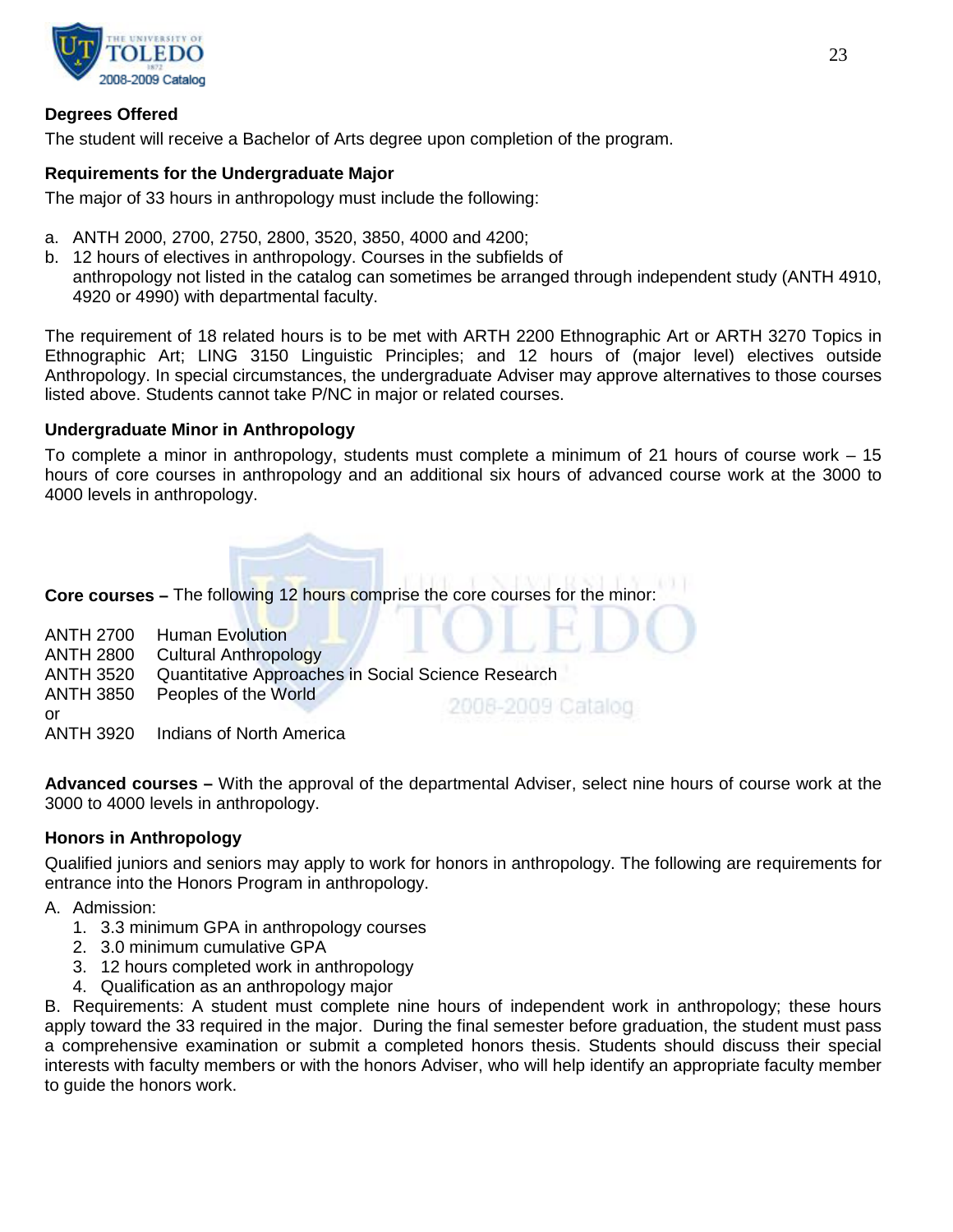

# **[Department of Art](http://www.utoledo.edu/as/art/index.html)**

Debra Davis, Chair

# **Degrees Offered**

The department of art, located on the Toledo Museum of Art campus, offers courses of study leading to four undergraduate degrees and one graduate degree – the B.F.A. and B.A. in studio fine arts; the B.A. in art history; the B.Ed. in art education; and the M.Ed. in art education.

The department of art, housed in the Center for the Visual Arts, the Center for Sculptural Studies and the Glass Crafts Building on the museum campus, features new instructional facilities with state-of-the-art studios and classrooms. With the exception of some introductory courses in art and art history, all instruction takes place at the museum campus, where day and evening courses are regularly scheduled. The museum campus is connected with the Bancroft campus by regularly scheduled student shuttle buses. Parking at the museum campus is available to students who have valid UT student parking permits.

# **Advanced Placement**

# **A. Art History**

For entering students who have taken the Advanced Placement (AP) test in art history, the art history program of the department of art will award credit as follows:

| Score | <b>Course(s) Credit</b> |                        |                                                     |
|-------|-------------------------|------------------------|-----------------------------------------------------|
| 3     | <b>ARTH 1500</b>        | 3                      |                                                     |
| 4     | <b>ARTH 1500</b>        | 3                      |                                                     |
|       | and                     |                        |                                                     |
|       | <b>ARTH 2980</b>        | 3                      |                                                     |
|       | <b>Total</b>            | 6                      |                                                     |
| 5     | <b>ARTH 1500</b>        | 3                      |                                                     |
|       | and                     |                        |                                                     |
|       | <b>ARTH 2980</b>        | 6                      |                                                     |
|       | <b>Total</b>            | 9                      |                                                     |
|       | ٠<br>$\sim$ $\sim$      | $\epsilon$<br>$\sim$ 1 | $\sim$ $\sim$ $\sim$ $\sim$ $\sim$<br>$\sim$ $\sim$ |

And a waiver for the requirement of ARTH 2000, 2020, 2040 and 2080 for art history majors.

# **B. Studio Art**

For entering students who have taken the Advanced Placement portfolio exams in studio art, the studio art program of the department of art will award credit as follows:

Studio Art – Drawing **Score Course(s) Credit** 4 or 5 ART 1080 3 *Studio Art – 2-D Design* 4 or 5 ART 2050 3 *Studio Art – 3-D Design* 4 or 5 ART 2060 3

# **Art Education**

David Guip, director of the art education program and director of graduate studies in art education

David Guip and Katherina Danko-McGhee, undergraduate Advisers

For details on the baccalaureate program in art education, see the College of Education section of this catalog.

# **Art History**

Marc Gerstein, director of the art history program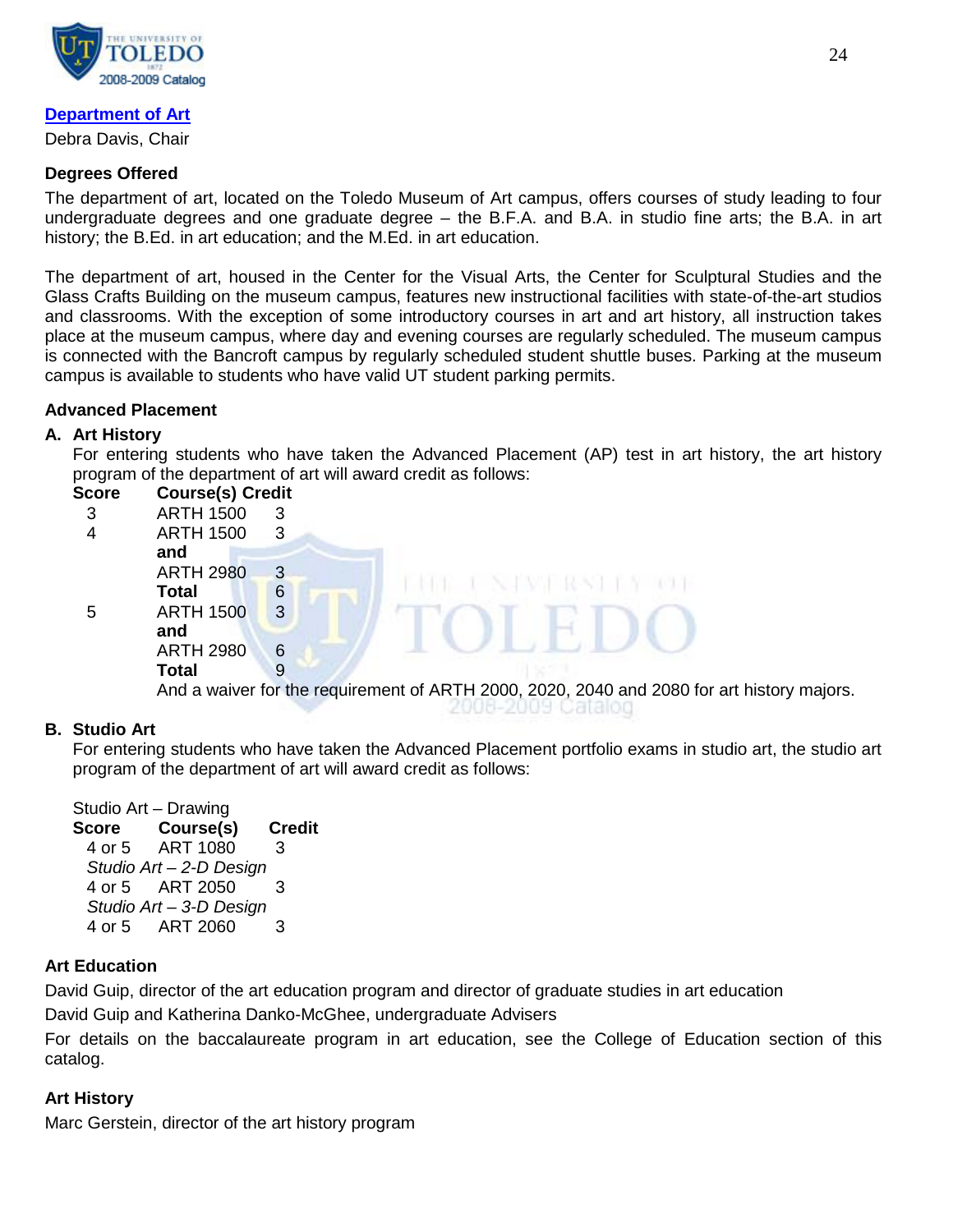

#### Marc Gerstein, Richard Putney and Mysoon Rizk, undergraduate Advisers

#### **Bachelor of Arts in Art History**

The bachelor of arts program provides a foundation in the history of art and architecture through introductory course work in the styles, subjects and social history of Western and non-Western art and architecture, and through advanced course work and optional directed study in art, architecture, theory and criticism. The program makes extensive use of the collections and research facilities of the Toledo Museum of Art. Internships for credit may be arranged with the Toledo Museum of Art and with other local arts organizations.

#### **Curriculum in Art History**

The curriculum leading to the B.A. in art history requires a minimum of 33 hours of art history courses and a maximum of 45 hours, which must include the following:

- a. At least one course in non-Western art (such as ARTH 2100 Introduction to Asian Art, ARTH 2200 Ethnographic Art or any special course devoted to non-Western art); and
- b. A survey history of Western art composed of a sequence of four three-credit hour courses: ARTH 2000 Aspects of Ancient Art, ARTH 2020 Aspects of Medieval Art, ARTH 2040 History of Renaissance and Baroque Art and ARTH 2080 History of Modern Art. The courses may be taken in any order.

The remaining hours for the major may be selected from any courses offered by the art history program, but must include at least one writing intensive (WAC) course. Majors may elect to pursue up to six hours in Independent Study (ARTH 4990). Independent Study requires the permission of an art history faculty member who will direct the Independent Study project.

The art history major also must take 18 hours of related courses, which must be chosen from courses acceptable for major credit in studio art, anthropology, classical civilization, literature courses in English or in a foreign or classical language (in addition to the college language requirement), basic courses in a second foreign language, history, music history or literature, philosophy or religion, theater or film history, or in other areas approved by the Adviser.

#### **Honors in Art History**

To earn the B.A. degree with honors in art history, the student must fulfill all requirements listed above. In addition, the student must maintain an overall GPA of 3.0 and a GPA of 3.5 in the major. In addition to the major requirement for 33 hours in art history courses, the honors student must complete two, two-credit courses, Senior Thesis I and II (ARTH 4910 and ARTH 4920). The thesis must be sponsored and supervised by a member of the art history faculty and shall be approved in final form by that faculty member.

#### **Minor in Art History**

Students may minor in art history through the declaration of the minor with the College of Arts and Sciences and the completion of a minimum of 21 hours of art history courses, which must include the following:

- a. At least one course in non-Western art, such as ARTH 2100 Introduction to Asian Art, ARTH 2200 Ethnographic Art or any special course devoted to non-Western art; and
- b. A five-course survey history of Western art composed of five, three-credit courses ARTH 2000 Aspects of Ancient Art, ARTH 2020 Aspects of Medieval Art, ARTH 2040 History of Renaissance and Baroque Art, ARTH 2080 History of Modern Art, and ARTH 2500 Art Since 1940. The courses may be taken in any order.

The remaining hours for the minor may be selected from any courses offered by the Art history program. Minors may elect to pursue up to three hours in Independent Study (ARTH 4990). Independent Study requires the permission of an art history faculty member who will direct the Independent Study project.

# **Studio Fine Art**

Barbara Miner, director of the studio fine art program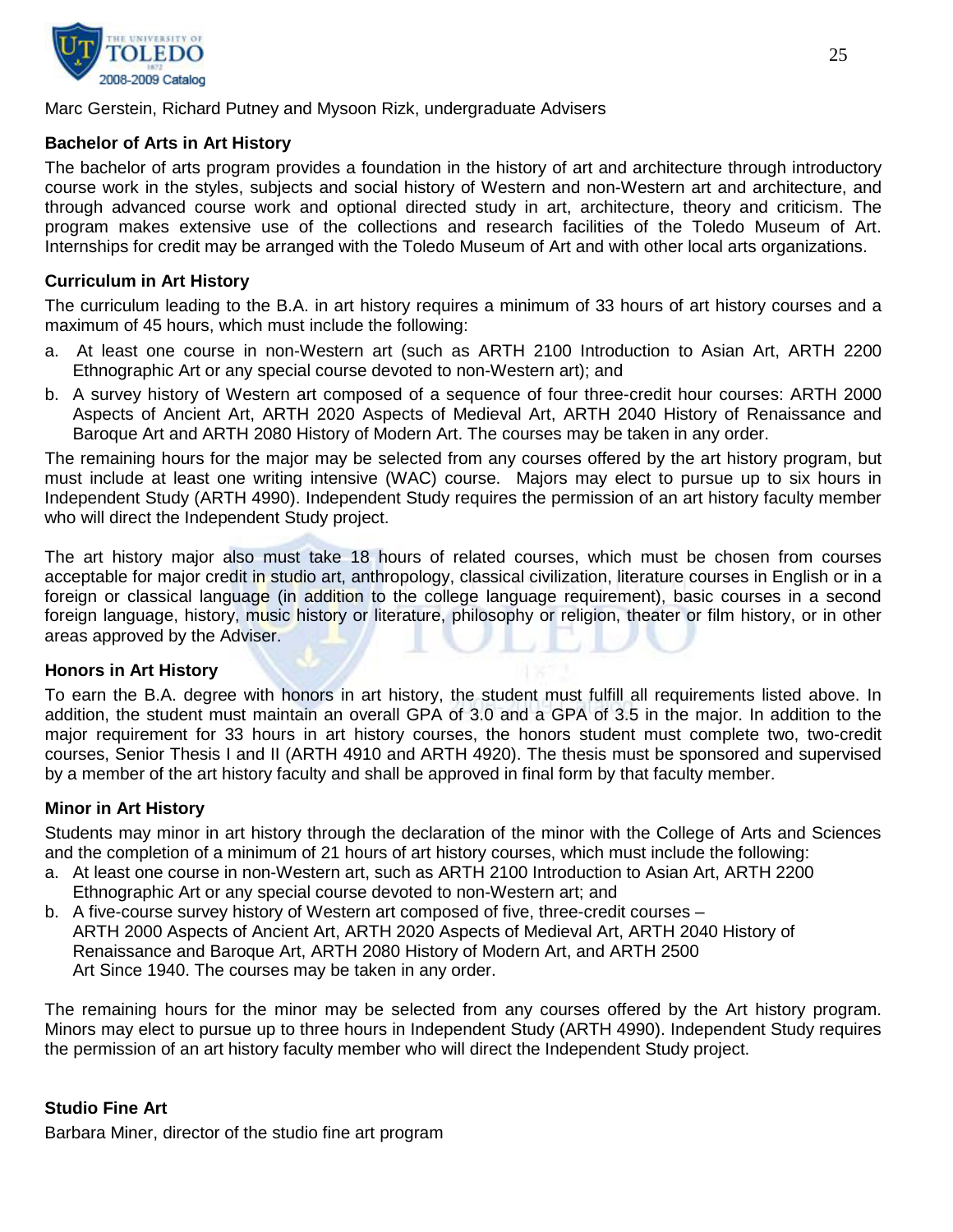

Linda Ames-Bell, Diana Attie, Chris Burnett, Debra Davis, Rex Fogt, Thomas Lingeman, Deborah Orloff, and Arturo Rodriguez, undergraduate Advisers

# **Bachelor of Arts Degree in Studio Fine Art**

The Bachelor of Arts program in studio fine art provides the student with a solid foundation in art through introductory courses in drawing, design and the history of art, and it offers concentrated study of at least one specialized area of studio fine, art as well as advanced work in art history. Students may choose from the following studio concentrations – drawing, metals, painting, printmaking, sculpture, ceramics, and new media. (Note: New media requirements differ from those of other concentrations. See new media concentration requirements.) The curriculum leading to the B.A. in studio fine art requires a minimum of 45 hours of courses in the major, which must include the following:

a. Basic Skills Area/Foundations:

|  | ART 1080 Foundations Drawing I 3  |
|--|-----------------------------------|
|  | ART 2080 Foundations Drawing II 3 |
|  | ART 2050 Foundations 2-D Design 3 |
|  | ART 2060 Foundations 3-D Design 3 |

b. All students are required to take Foundations 2-D Design and Foundations 3-D Design before they enter a major studio area. All students must take Foundations Drawing I before they enter a 3000- level studio course.

c. Eighteen hours of work in studio fine art chosen from one of the following concentrations: ceram- ics, drawing, metals, painting, printmaking or sculpture.

d. Fifteen hours of course work in studio electives, to be selected in consultation with the Adviser; 12 of the 15 hours must be in areas outside of the area of concentration.

Students pursuing the B.A. degree may elect (beyond the minimum of 45 hours in the major) additional courses in studio fine art, provided that the total for the major does not exceed 50 hours.

In addition to the 45 hours of course work in art, the studio major pursuing the B.A. degree must take 18 hours of related course work, which must be chosen from courses acceptable for major credit, and which must include at least 15 hours in art history. Art history courses must include either ARTH 2000 or 2020; ARTH 2040; ARTH 2080; ARTH 2500 or 4500; and at least one course in history of non-Western art (such as ARTH 2100, 2200, 3250, 3270, 3300, or a special course devoted to non-Western art). All art history courses must be at the 2000 level or higher. It is highly recommended that one of the art history courses be a WAC offering. The remaining hours of related work are to be selected from courses offered in classical civilization, literature courses in English or in a foreign or classical language, history, music theory, music history, theater and theater history, dance, philosophy or religion or in other areas approved by the Adviser.

For the entering freshman majoring in studio fine art, ART 1080, ART 2050, ART 2060 and ARTH 1500 should be completed by the end of the sophomore year. Students pursuing the B.A. degree may not elect the PS/NC option in studio fine art or art history courses or in related courses.

Art majors should meet every semester with their Adviser, who is assigned through the departmental office.

# **Bachelor of Arts Degree New Media**

# **Concentration Requirements**

The curriculum leading to the B.A. in studio fine art with the new media concentration requires a minimum of 45 hours of courses in the major, which must include the following:

a. Basic Skills Area:

Foundations will consist of the following core courses (12 hours):

ART 1080 Foundations Drawing I ..............3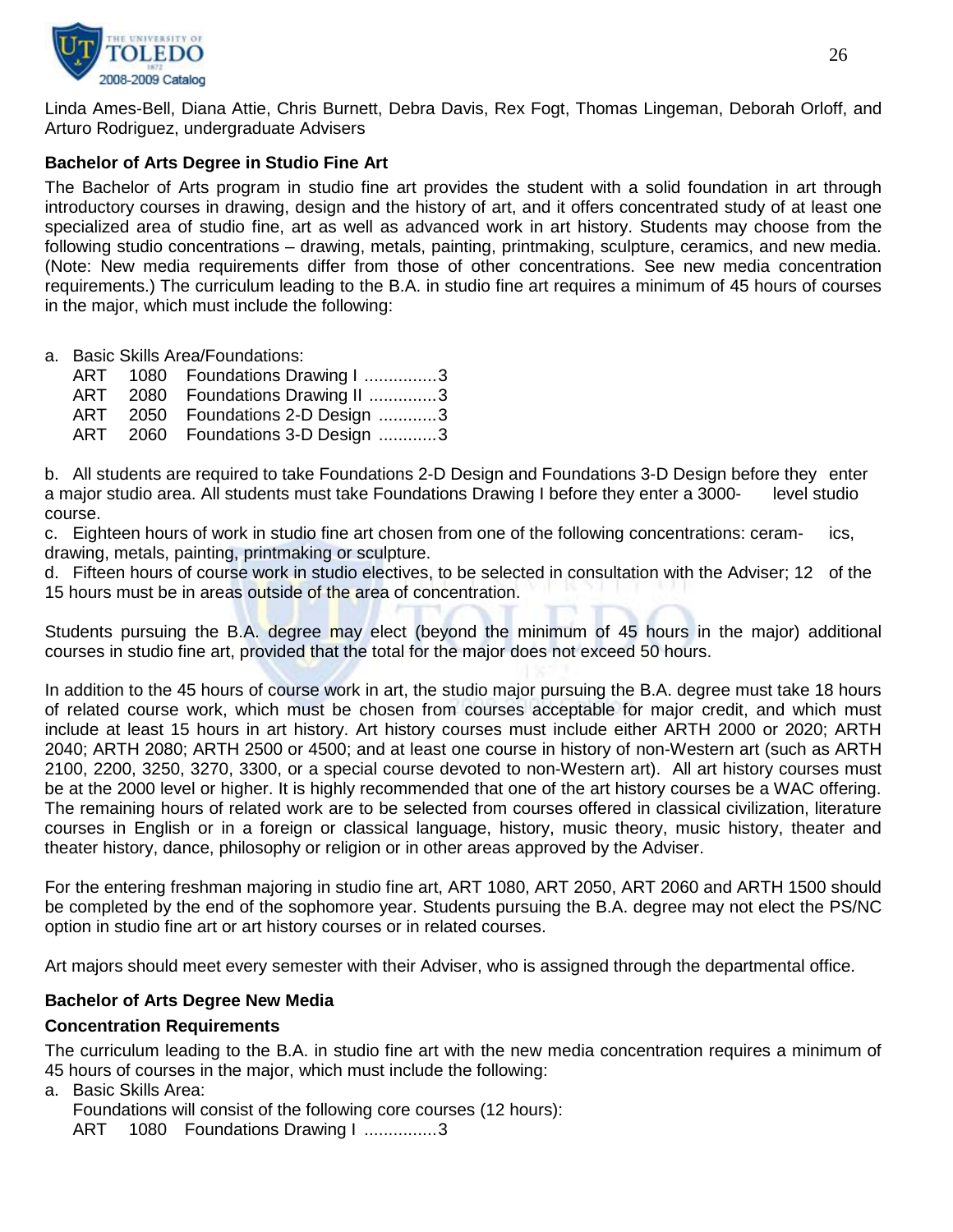

|  | ART 2080 Foundations Drawing II 3 |  |
|--|-----------------------------------|--|
|  | ART 2050 Foundations 2-D 3        |  |
|  | ART 2060 Foundations 3-D 3        |  |

All students are required to take Foundations 2-D and Foundations 3-D before they enter a major studio area. All students must take Foundations Drawing I before they enter a 3000-level studio art course.

New Media Core (12 hours):

- ART 2150 Digital Art I, Print Media .............3
- ART 2810 Art Photography.............................3
- ART 3150 Digital Photography ....................3
- ART 4850 Professional Practices ...............3
- b. 12 hours of course work in new media chosen from the following courses: ART 2160, ART 3160, ART 3170, ART 3860, ART 3870, ART 4310, ART 4320, ART 4340, ART 4410, ART 4810, and ART 4910 to ART 4990 (new media sections)
- c. Nine hours of course work in studio electives to be selected in consultation with the Adviser. Six of the nine hours must be in areas outside of new media.

Students pursuing the B.A. degree with a concentration in new media may elect additional courses in studio fine art (beyond the minimum of

45 hours in the major), provided the total for the major does not exceed 50 hours.

In addition to the 45 hours of course work in new media, 18 hours of related course work also are required, which must be chosen from courses acceptable for major credit, and which must include at least 15 hours in art history, including a non-Western course. Art history courses must include the following:

ARTH 2080 Modern Art

ARTH 3500 History of Photography

ARTH 3600 History of New Media

It is highly recommended that one of the art history courses be a WAC offering. The remaining hours may be selected from any courses offered in art history. 2008-2009 Catalog

# **Bachelor of Fine Arts Degree in Studio Fine Art**

The bachelor of fine arts program, which may be entered through successful application to the studio fine art faculty, provides the student, who is preparing for professional commitment to the field of studio fine art, with a more intense educational experience. Expanding on the B.A. program, the B.F.A. curriculum provides the student with a more in-depth experience in the major area of studio concentration, a second minor area of studio concentration, studio electives and advanced study of the history of art.

Students entering the B.F.A. program must choose a studio concentration from the following areas: drawing, ceramics, metalsmithing, painting, printmaking, sculpture, and mixed media. (Note: New media B.F.A. degree requirements are different from those of other concentrations. See new media B.F.A. requirements.)

Students who are interested in admission to the B.F.A. program (and who have fulfilled the requirements listed below) must apply to the Chair of the B.F.A. committee and to the faculty member responsible for the student's major studio area. The student should obtain the appropriate application materials from the Chair of the B.F.A. committee or from the departmental office. Note: Students must complete a minimum of two semesters of work (6 credit hours) in their major area after acceptance into the program. Students must also present finished work and work in progress to the B.F.A. committee, and have a final B.F.A. exhibition in the senior year. The department of art reserves the right to review a portfolio of student work to determine whether a major is to be retained in the B.F.A. program.

Before being admitted to the B.F.A. program, a student must have completed or be in the process of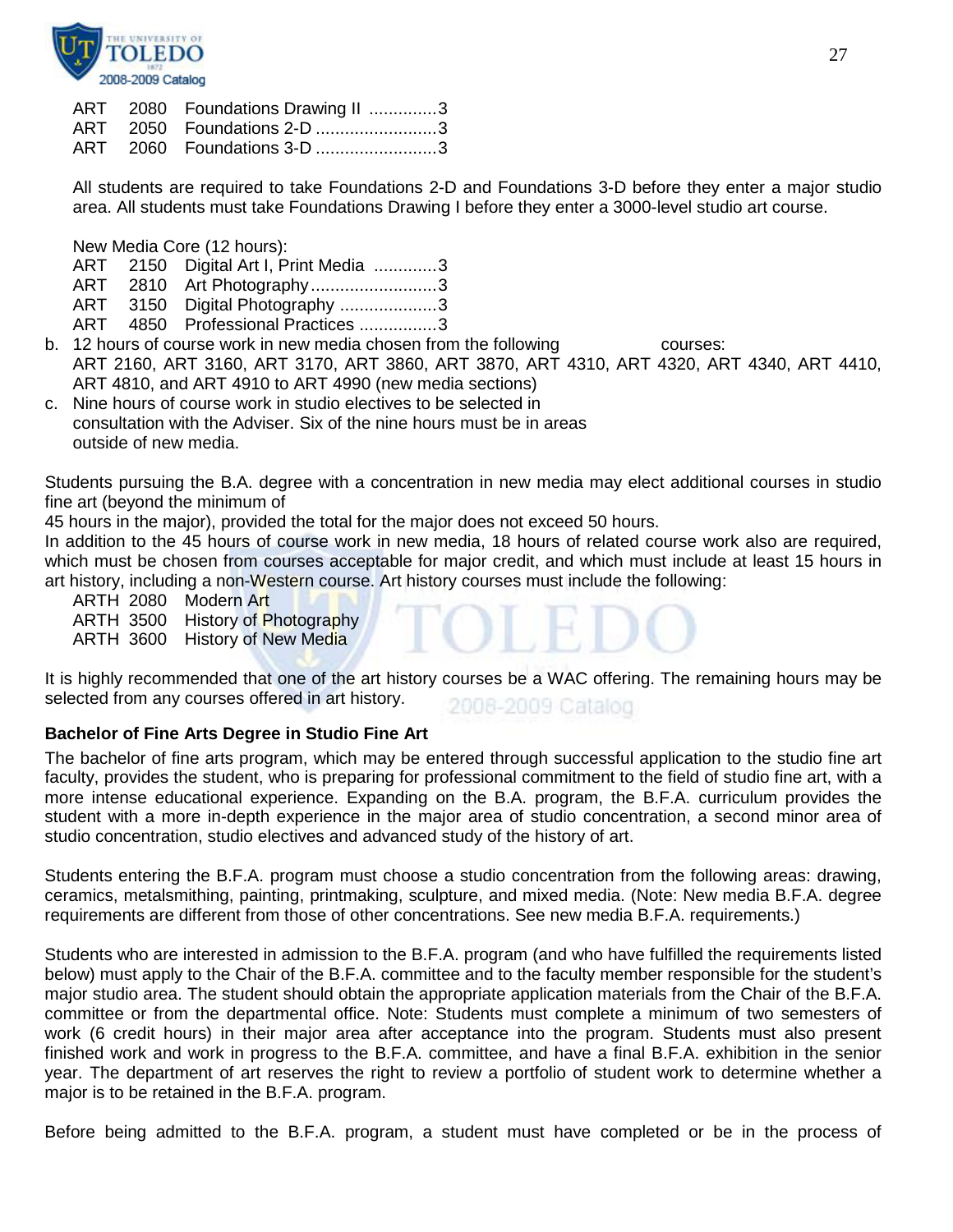

completing 60 semester hours of undergraduate study, which must include 6 hours of drawing (ART 1080, 2080); 6 hours of design (ART 2050, ART 2060) and at least 9 to 12 hours in their area of concentration, plus six hours of art history. At the time of application, the student must have maintained at least a 3.0 GPA in all courses in studio fine art and art history.

The curriculum leading to the B.F.A. degree requires 66 hours of courses in the major, which must include the following:

- a) Basic Area: 22 hours composed of 10 hours of drawing (ART 1080, 2080, 3080), and 9 hours of design (ART 2050, ART 2060, plus one course selected from ART 3060 or ART 3070), and ART 4850.
- b) Major: 23 hours chosen from one of the following studio concentrations: ceramics, drawing, metalsmithing, painting, print making and sculpture. As a major, drawing requires 23 hours, in addition to the basic requirements of 10 hours listed above.
- c) Minor: 12 hours chosen from one of the following studio concentrations: ceramics, drawing, metal smithing, painting, printmaking, new media and sculpture. As a minor, drawing or design requires 12 hours, in addition to the basic requirements of 10 hours in drawing.
- d) Studio Fine Art Electives: nine hours chosen from three studio areas that differ from those pursued in the basic, major or minor areas.

In addition to the 66 hours of course work in art, the studio major pursuing the B.F.A. degree must take 18 hours of related course work, which must be chosen from courses acceptable for major credit, and which must include at least 15 hours in art history. Art history courses must include either ARTH 2000 or 2020; ARTH 2040; ARTH 2080; ARTH 2500 or 4500; and at least one course in history of non-Western art (such as ARTH 2100, 2200, 3250, 3270 and 3300, or a special course devoted to non-Western art). All art history courses must be at the 2000 level or higher. It is highly recommended that one of the art history courses be a WAC offering. The remaining hours of related work are to be selected from courses offered in classical civilization, literature courses in English or in a foreign or classical language, history, music theory, music history, theater and theater history, dance, philosophy or religion or in other areas approved by the Adviser.

Students pursuing the B.F.A. degree may not elect the PS/NC option in studio fine art or art history courses or in related courses.

Art majors pursuing the B.F.A. degree must meet every semester with their Advisers, who are assigned by the B.F.A. committee.

# **B.F.A. Degree New Media Concentration Requirements**

The curriculum leading to the B.F.A. in studio fine art with the new media concentration requires a minimum of 66 hours of courses in the major, which must include the following:

a. Basic Skills Area:

Foundations will consist of the following core courses (15 hours):

|     | ART 1080 Foundations Drawing I 3      |
|-----|---------------------------------------|
|     | ART 2080 Foundations Drawing II  3    |
|     |                                       |
|     |                                       |
|     |                                       |
| .or |                                       |
|     | ART 3070 Mixed Media or Installation3 |

All students are required to take Foundations 2-D and Foundations 3-D before they enter a major studio area. All students must take Foundations Drawing I before they enter a 3000-level studio art course.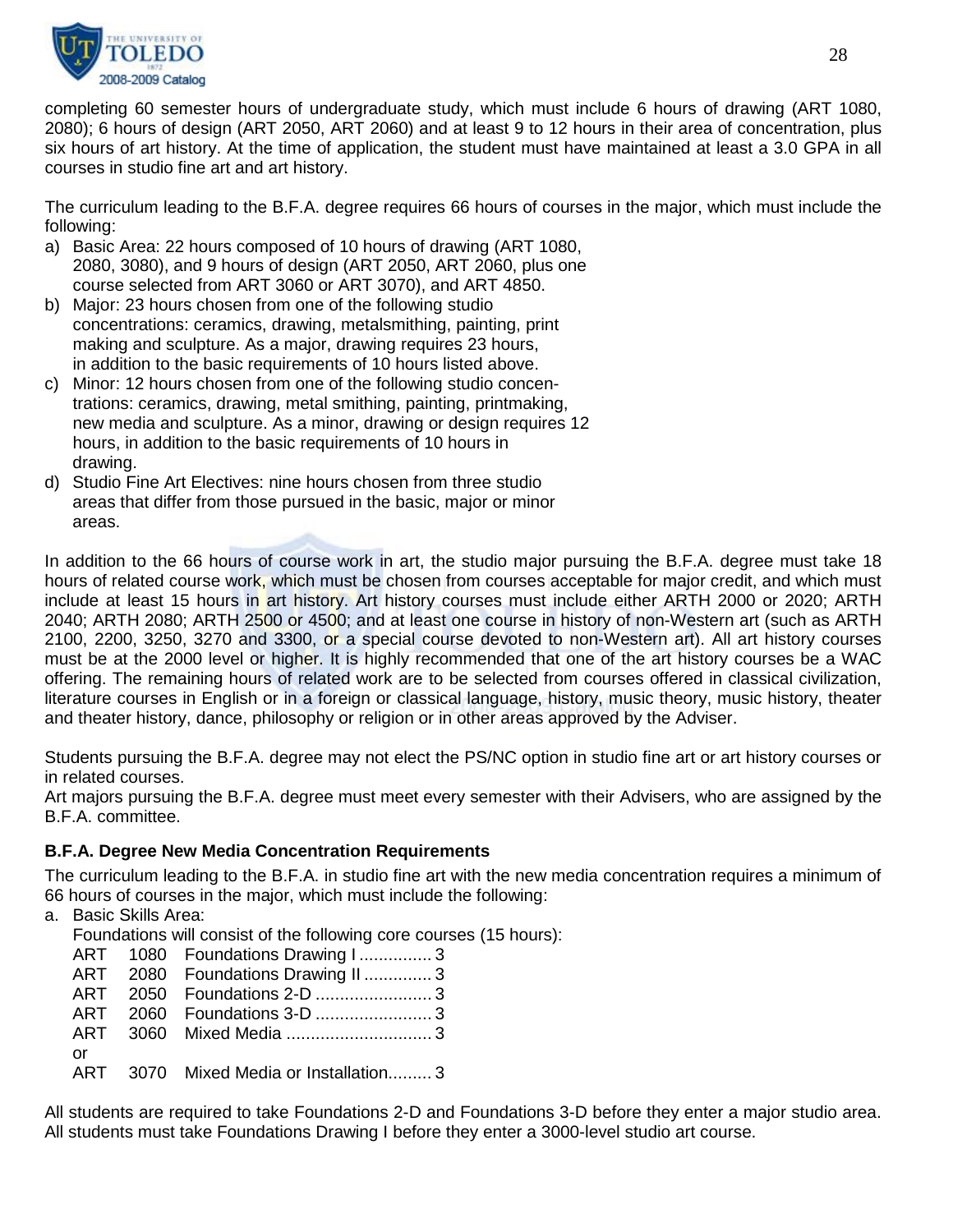

New Media Core (15 hours):

|     | ART 1150 Digital Art I, Print Media 3 |  |
|-----|---------------------------------------|--|
| ART | 2810 Art Photography3                 |  |
| ART | 3150 Digital Photography3             |  |
| ART | 3860 Intermediate Photography3        |  |
| ART | 4850 Professional Practices3          |  |
|     |                                       |  |

- b. 21 hours of work in new media chosen from the following courses: ART 2160, ART 3160, ART 3170, ART 3870, ART 4310, ART 4320, ART 4340, ART 4410, ART 4810, and ART 4910 to ART 4990 (new media sections)
- c. 15 hours of course work in studio electives, to be selected in consultation with the Adviser. Six of the 15 hours must be in areas outside of new media.

As a condition of graduation with a B.F.A. degree in new media, candidates must:

- Complete a minimum of two semesters of study in new media after the semester in which the candidate was accepted into the B.F.A. program;
- Present work in progress each semester for departmental B.F.A. review. Candidates whose work is found to be unsatisfactory will not be retained in the B.F.A. program;
- Exhibit, under the supervision of a new media Adviser and/or the B.F.A. committee, a body of works executed in new media; and
- Submit 20 slides of exhibited new media work to the department of art.

In addition to the 66 hours of course work in new media, 18 hours of related course work are required, which must be chosen from courses acceptable for major credit, and which must include at least 15 hours in art history including a non-Western course. Art history courses must include:

ARTH 2080 Modern Art ARTH 3500 History of Photography ARTH 3600 History of New Media

It is highly recommended that one of the art history courses be a WAC offering. The remaining hours may be selected from any courses offered in art history.

Students pursuing the B.F.A. degree may not elect PS/NC option in studio fine art, art history or related courses. Art majors pursuing the B.F.A. degree must meet every semester with their new media Advisers.

# **Honors in Studio Fine Art B.F.A. Degree**

Admission to the B.F.A. program qualifies the student for departmental honors in studio fine art. Honors students must maintain a minimum overall GPA of 3.0 and are subject to annual review by an appropriate committee designated by the studio fine art faculty.

# **Honors in Studio Fine Art B.A. Degree**

Qualified juniors and seniors may apply to the Honors Program in studio fine art. The following are requirements for entrance into the Honors Program in studio fine art: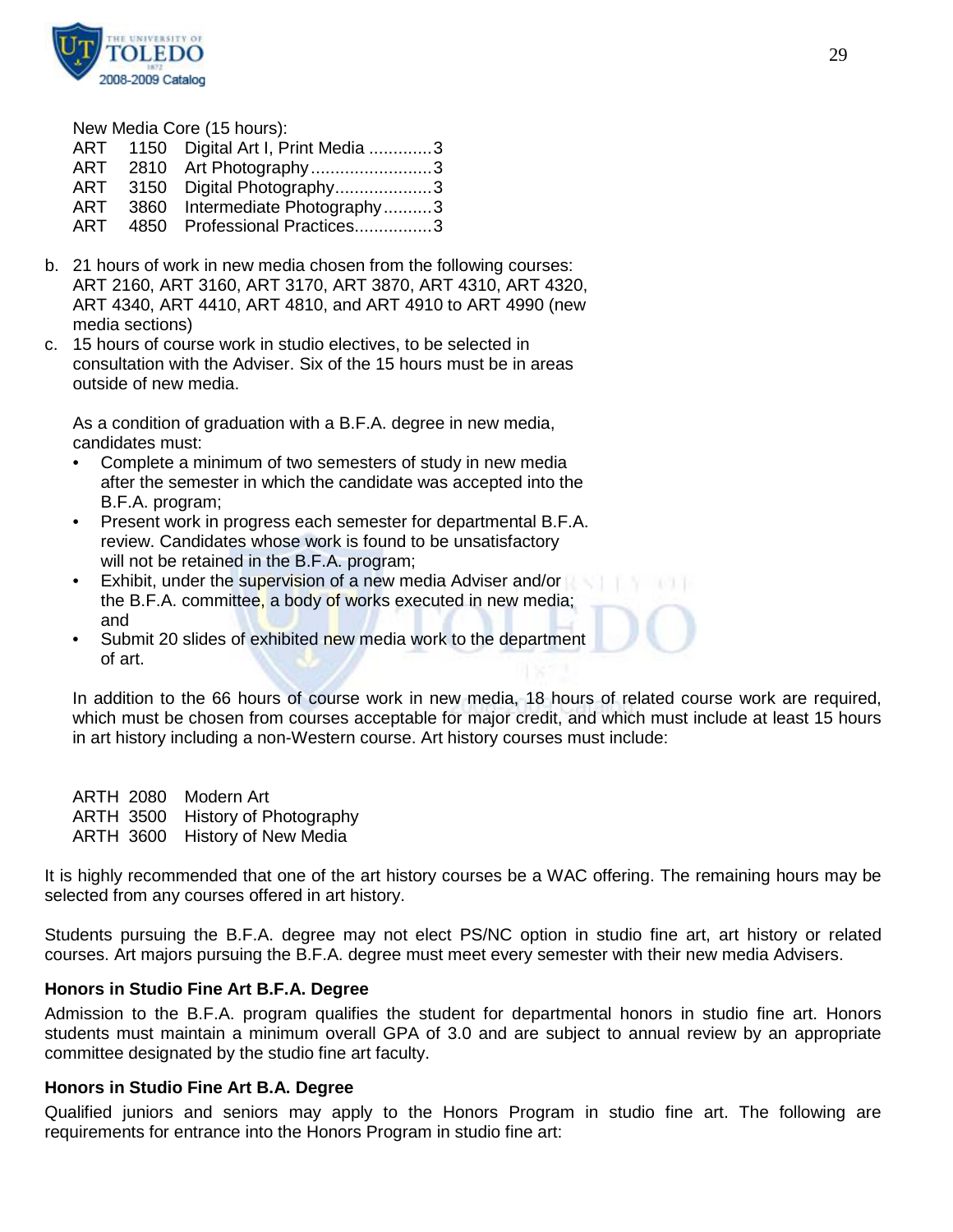

# **A. Admission**

- 1. 3.5 minimum GPA in studio fine art
- 2. 3.3 minimum cumulative GPA
- 3. 6 hours must be completed in the area of concentration, plus 9 hours of foundations
- 4. Instructors' permission (areas of concentration: ceramics, painting, drawing, printmaking, sculpture, new media and metals)

# **B. Requirements**

A student must have completed a minimum of six hours of honors course work in studio fine art before beginning the thesis project. (Note: This does not include six hours of concentration needed for admission into the Honors Program. Honors course work and thesis topic must be taken over a two-semester period of time.) The honors topic (paper and/or project) is to be developed in close conjunction with an honors faculty Adviser. A student may enroll for the thesis topic in ART 4990-091 Special Studies: Honors Thesis for a maximum of four credit hours. The designation "honors" on the diploma will be given to students who receive a grade of A on the honors thesis and maintain a minimum GPA of 3.5 in studio fine art.

# **Requirements for a Minor in Studio Fine Art**

The minor in studio fine art provides a general introduction to the use of tools and materials and an understanding of traditional and experimental media for the production of fine art. The minor in studio fine art is further designed to enrich the student's life by increasing her/his awareness of the world by developing skills of visual perception and communication. Students electing to minor in studio fine art must complete 21 hours of course work, including nine hours of Foundations (see below), which provide the basic technical and theoretical skills essential for a fundamental understanding of the discipline as well as a rigorous preparation for the advanced/upper division courses.

# **Required Foundations courses: 9 hours**

- ART 1080 Drawing I.................................... 3
- ART 2050 Foundations 2-D Design ............ 3
- ART 2060 Foundations 3-D Design ............ 3

**Elective courses:** Upon completion of the required foundations courses, students must take 12 hours distributed in any of the following subject areas: drawing, printmaking, metals, ceramics, sculpture, painting, new media or design, with no more than nine hours in one studio area. A minimum of six hours must be in courses at the 3000 level and above.

**Recommended courses:** It is strongly recommended that the following art history survey courses be taken:

ARTH 2000 or 2020 ......................................... 3 One course in the history of non-Western art 3 One course in the history of Western art ........... 3

Students must maintain a minimum GPA of 2.0 for all course work in the minor. Candidates for the minor in studio fine art must have their course work verified and approved by an Adviser in studio fine art or the Chair of the department prior to making formal application for graduation.

# **[Asian Studies](http://www.utoledo.edu/as/ids/asian/asian.html)**

(This program is an interdisciplinary major.)

Gene Chang, Adviser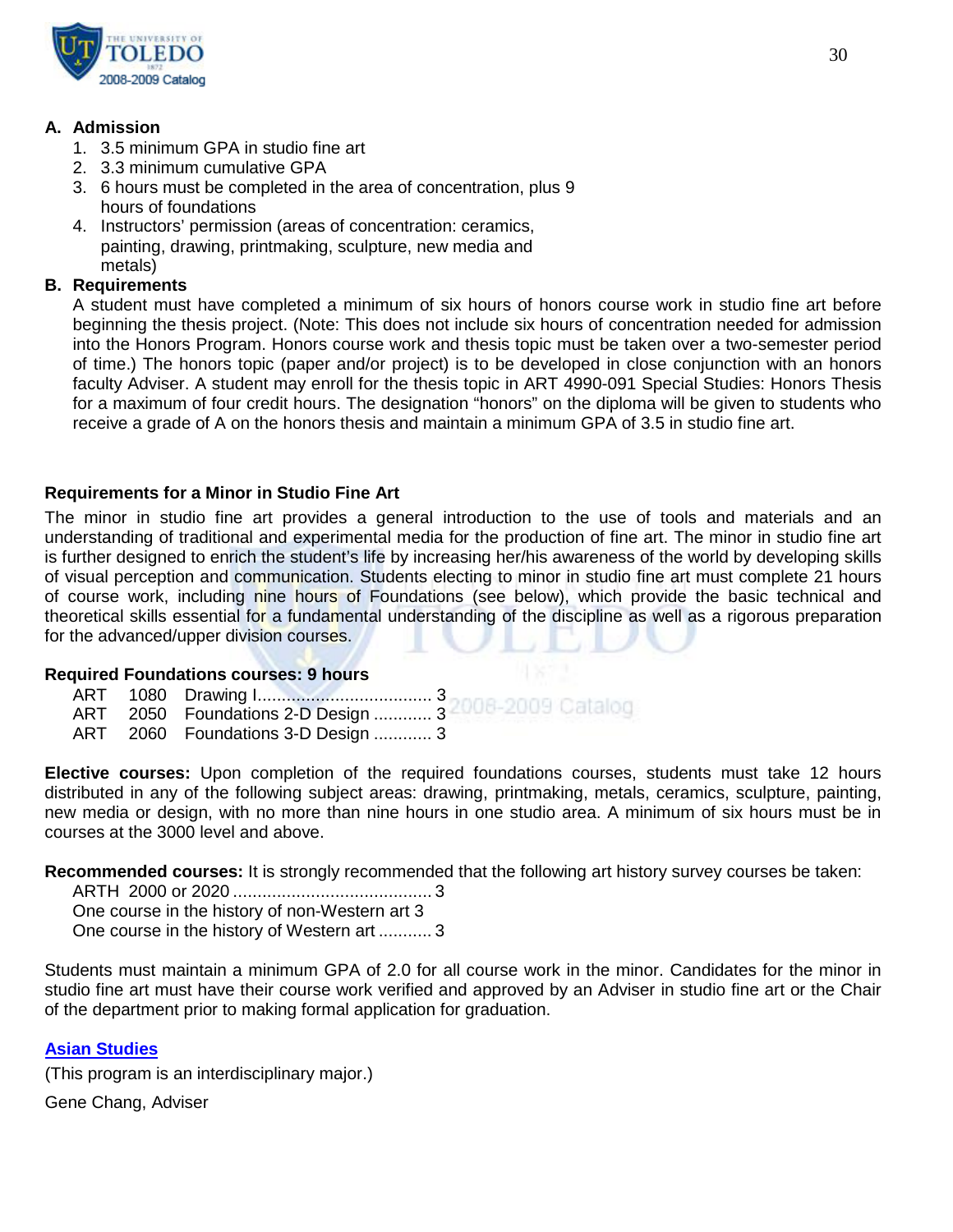

# **Degrees Offered**

The Asian studies program offers a Bachelor of Arts degree.

# **Degree Requirements**

This program is designed to provide the student with a comprehensive and systematic training in Asian affairs for a liberal education and career preparation. Emphasis is placed on political science, economics, history, geography, etc. In addition to academic courses, activities in the Institute for Asian Studies conducted through the Center for International Studies and Programs include lectures, seminars, and study abroad programs in Asia, as well as selected exchanges in the region.

In addition to the general education requirements of the University of Toledo and the College of Arts and Sciences, students will take 30 hours in Asian studies selected from the following major courses:

**Major Courses:** ARTH 2100, 3250; ECON 3500; GEPL 3120; HIST 2700, 2710, 2720, 2730, 4720, 4740 and 4750; PHIL 3500 and 4500; PSC 2680, 4690, 4780 and 4900; REL 3510; JAPN 3000 and 4000 levels.

Students must select courses from a minimum of three different departments. No more than 15 hours of course work from one department will count toward the Asian studies major. With the approval of the Adviser, a maximum of six elective hours may be chosen from independent study courses offered by various departments. This general distributive pattern is designed to encourage the student to examine the various aspects of Asian studies. Asian studies majors are encouraged to take Japanese, Chinese or other Asian languages, if offered, for their foreign language requirement.

In addition to the 30 hours in the major, students are required to take 18 hours in related courses in humanities, social sciences, natural sciences, and business, chosen in consultation with the Adviser. Under special circumstances, certain courses in other colleges may be used to satisfy the related requirement.

# **[Astronomy](http://www.utoledo.edu/as/physast/)**

(Administered by the Department of Physics and Astronomy) 009 Catalog

Karen Bjorkman, undergraduate Adviser and Associate Chair

# **Degrees Offered**

The department of physics and astronomy offers a program of study leading to the Bachelor of Arts in astronomy.

# **Requirements for the Bachelor of Arts in Astronomy**

The B.A. in astronomy program consists of 34 hours of required astronomy and physics courses in the department of physics and astronomy, eight hours of calculus, and at least 10 additional hours in the natural sciences and mathematics, chosen with the Adviser's approval. This program is intended to provide the combination of fundamental physics, together with general and advanced astronomy, required for a career in astronomy or a related area. It also has the flexibility required by students who wish to pursue interdisciplinary studies or prepare for careers in teaching or other professions requiring a fundamental understanding of the physical sciences.

**Basic astronomy sequence:** The sequence ASTR 2010 to 2020 (6 hours) is required.

**Advanced astronomy courses:** The advanced courses ASTR 4810, 4820 and 4880 (9 hours) are required.

**Physics courses:** Either the sequence PHYS 2130 to 2140 (10 hours), or the sequence PHYS 2070 and 2080 to 2100 (12 hours) is required. In addition, PHYS 3180, 3310 and 3610 (9 hours) are required.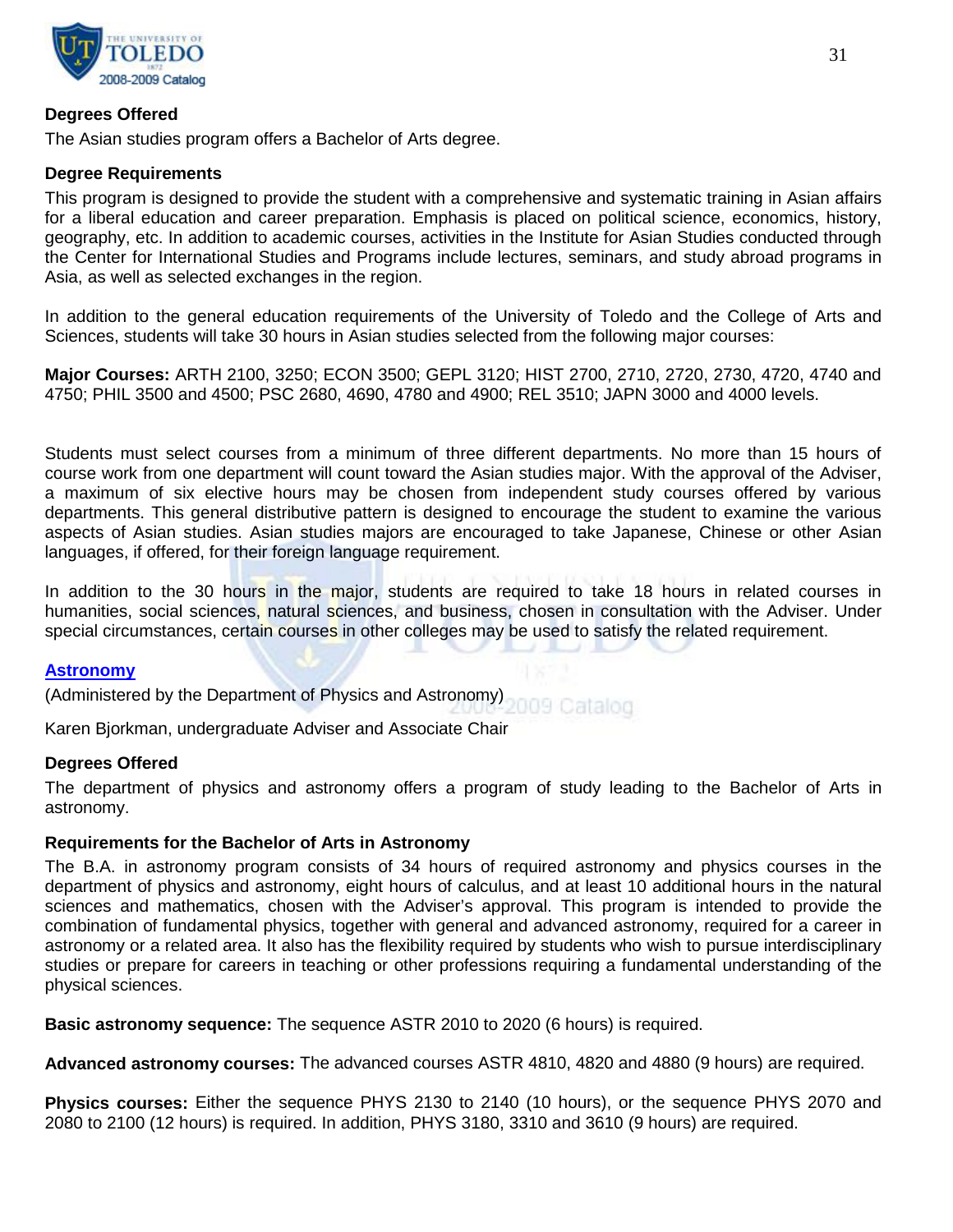

**Required mathematics courses:** One of MATH 1830, 1850 or 1920, and one of MATH 1840, 1860 or 1930 (8 hours) are required.

**Other courses in related areas:** At least 10 additional hours in natural sciences and mathematics, chosen with Adviser's approval. Possibilities include BIOL 2150, 2160, 2170 and 2180; CHEM 1230, 1240, 1280 and 1290; GEOL 1010, 2210 and 2220; one of MATH 1890 or 2890; one of MATH 2850, 2880 or 2950; and one of MATH 3820, 3860 or 3880.

**Free electives:** Elective hours total 29 to 43 and may include, for example, ASTR 4800 and ASTR 2310, 2320, 2330 and 2340.

#### **[Department of Biological Sciences](http://www.utoledo.edu/as/bio/index.html)**

Patricia R. Komuniecki, Chair and Adviser for the Salford University Exchange and medical technology programs

Brian Ashburner, undergraduate Adviser

Sally Harmych, undergraduate Adviser

Douglas Leaman, graduate Adviser

John Plenefisch, departmental honors Adviser

Anthony Quinn, undergraduate Adviser

William Taylor, undergraduate Adviser

#### **Degrees Offered**

The department of biological sciences offers a degree program for a bachelor of science. The department of environmental sciences also offers a degree program for a bachelor of science in biology, with a concentration in ecology and organismal biology (see department's section for requirements).

**CRE CNIVERSITY OF** 

#### **Advanced Placement**

Students with a score of 3 will receive credit for BIOL 1120; students with a score of 4 will receive credit for BIOL 2150; students with a score of 5 will receive credit for BIOL 2150 and 2170.

Students earning Advanced Placement (AP) scores of 4 or 5 may receive credit for BIOL 2160 and/or BIOL 2180 upon evaluation of their AP laboratory materials by the department of biological sciences.

#### **Requirements for the Bachelor of Science in Biology**

The B.S. program requires at least 34 hours of biology and includes a core of BIOL 2150, 2160, 2170, 2180, 3010, 3030, 3070 (or 3410) and 3090. In addition, students must complete at least nine hours of biology elective courses numbered above BIOL 3000, which must include at least two courses with laboratory or field experiences. Undergraduate research satisfies the laboratory requirement. Finally, students must complete BIOL 4700 in their final year.

Cognate course work in mathematics, physics and chemistry also is required as follows: MATH 1750 and 1760 or MATH 1830 and 1840 or MATH 1850 and 1860; PHYS 2070 and 2080 or PHYS 2130 and 2140; CHEM 1230, 1240, 1280, 1290, 2410, 2420 and 2460.

All courses for major or related area credit toward the above degree program will be available as either a graded or a P/NC course.

#### **Requirements for the Minor in Biology**

The minor in biology requires 22 credits and the following courses: BIOL 2150, 2160, 2170, 2180, 3010, 3030,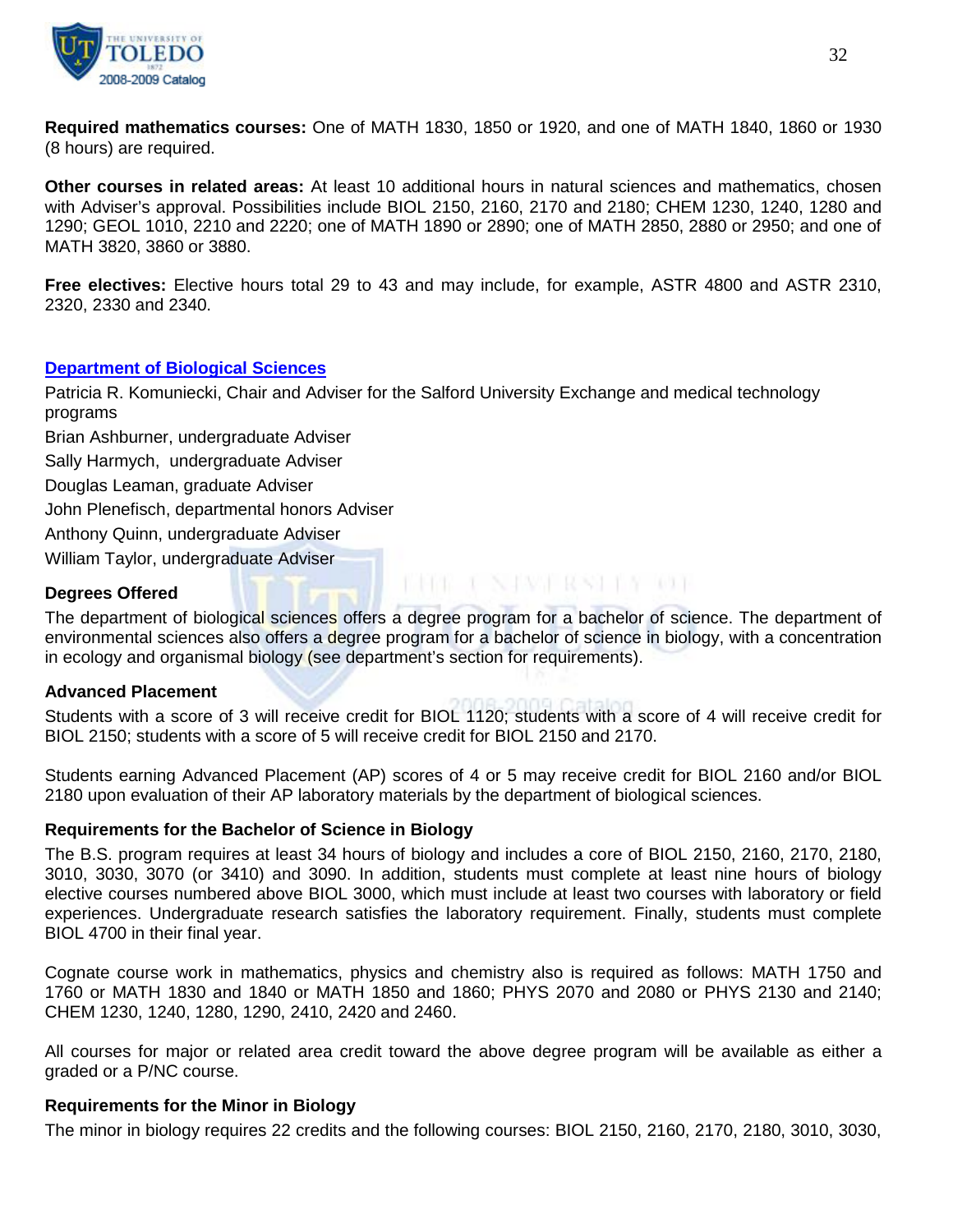

3090 and 3070 or 3410.

# **Honors in Biology**

The department of biological sciences Honors Program is available for qualified majors. Admission is by invitation and is based on performance in required biology courses completed during the freshman and sophomore years. Potential students should indicate their interest in this program to the departmental honors Adviser before the beginning of the sophomore year.

To receive an undergraduate degree with honors in biology, all requirements for the B.S. degree plus an additional 6 credits of Undergraduate Research/Honors Thesis (BIOL 4910) must be completed with a minimum GPA of 3.2 overall and in BIOL courses. The program of study must include honors sections of at least two biology courses (minimum of 6 credits) in addition to BIOL 4910. The Undergraduate Research/Honors Thesis credits are completed under the direction of a faculty research director selected by the student. Students must submit a written Honors Thesis to the department before completion of their senior year and make a formal public oral presentation of their research (typically at the spring Biology Undergraduate Research Symposium).

The requirement of Honors Thesis research may be fulfilled in one of three ways:

- 1. Laboratory research in a Biosciences faculty member's laboratory;
- 2. Laboratory research in a summer or academic year program, in which the student carries out full-time independent research for at least 10 weeks under the direction of a senior scientist on a topic approved by the departmental honors Adviser and/or the department Chair;
- 3. Laboratory research in the laboratory of a senior scientist who is not a member of the department of biological sciences on a topic approved by the departmental hon ors Adviser and/or the department Chair.

For options 2 and 3, it is very important that the student get his/her proposed thesis research project approved in advance by the departmental honors Adviser and/or the department Chair, who will monitor progress and direct the 4910 courses. 2008-2009 Catalog

# **Junior Year Studies in England for Biology Majors**

The department of biological sciences participates in a well-established exchange program with the University of Salford, England. Selected UT biology (and pre-medical, pre-dental and pre-veterinary) students have the opportunity to spend their junior year at Salford. Participants in the program will pay their instructional and general fees to The University of Toledo. Eligibility to participate in the program is based on criteria established by the department of biological sciences. Information on the program may be obtained from the departmental exchange program Adviser, Dr. Patricia R. Komuniecki. Details are available on academic issues, living accommodations, recreational opportunities and life in England on the departmental Web site at *[www.utoledo.edu/as/bio/undergrad/abroad.html](http://www.utoledo.edu/as/bio/undergrad/abroad.html)*

# **Medical Technology Program/Clinical Laboratory Sciences**

This program is designed as a concentration in the biology major. It prepares students for certification as medical technologists. Students are expected to complete three or four years of baccalaureate college work and then 12 months of training in a hospital school of medical technology. A certification examination is taken at the successful completion of a hospital training program. The requirements for certification are established by the Board of Registry of the American Society of Clinical Pathologists and the American Society of Medical Technologists.

Courses required for admission to accredited hospital schools of medical technology include: BIOL 2150, 2160, 2170, 2180, 3010, 3030, 3070, 3510, 4030, 4040 and 4050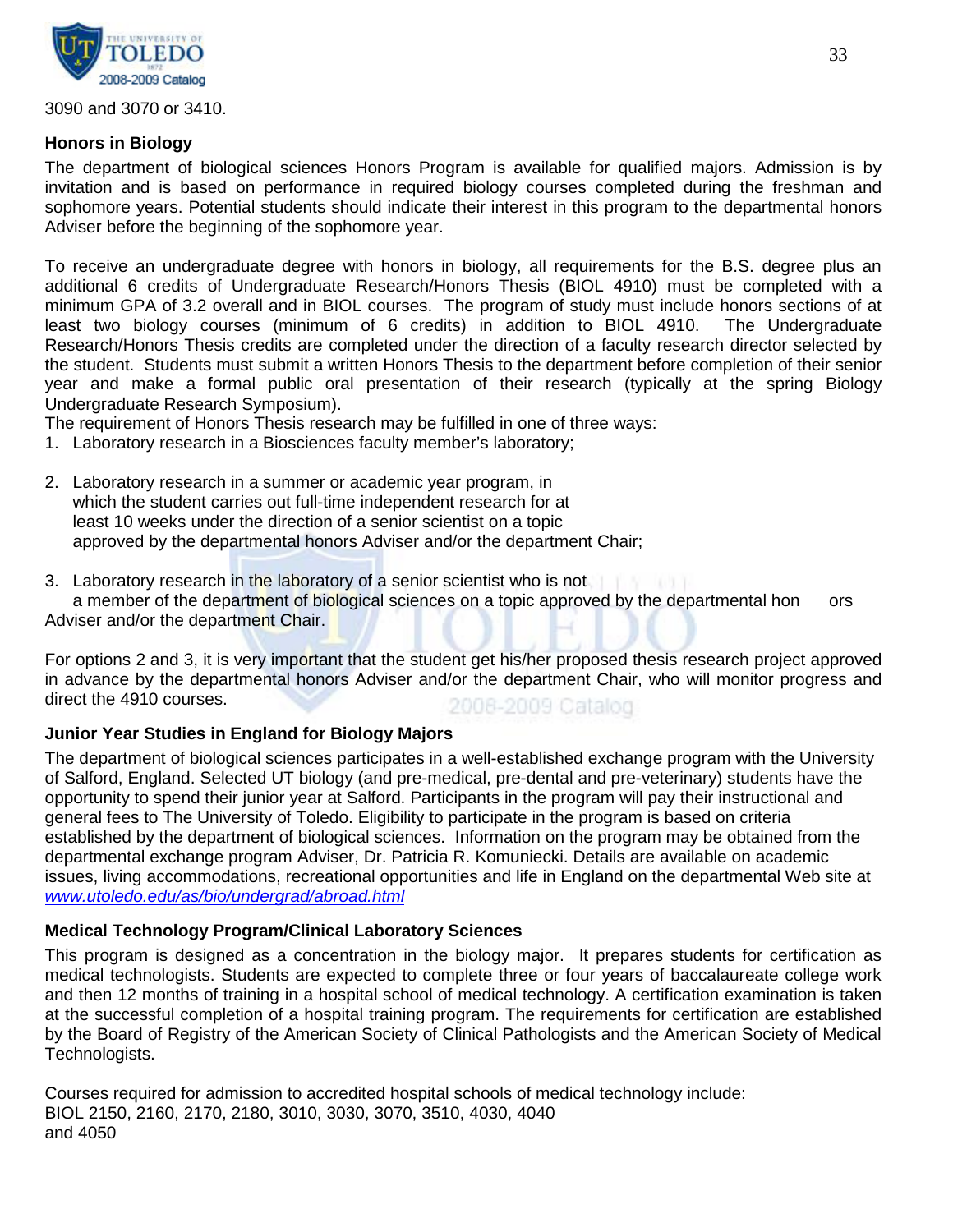

CHEM 1230, 1240, 1280, 1290, 2410, 2420 and 2460 MATH 1750 and 1760 PHYS 2070 and 2080

The medical technology Adviser will assist students in planning the sequence in which these courses are taken during the student's three or four years at the University. A minimum cumulative GPA of 3.0 is necessary for serious consideration for acceptance by the hospital schools of medical technology. Furthermore, the number of available internships is extremely limited. Therefore, interested applicants should consult with the medical technology Adviser, Dr. Patricia Komuniecki, before selecting this professional career option.

Information concerning terms of instruction, admission dates, stipends, tuition, housing arrangements, uniforms, and contractual obligations for the affiliate hospital may be obtained by contacting the educational coordinator, Karlyn Lange, M.T. (ASCP), educational coordinator, St. Vincent's Hospital.

#### **[Department of Chemistry](http://www.utoledo.edu/as/chemistry/index.html)**

A. Alan Pinkerton, Chair Jon R. Kirchhoff, Associate Chair Cora Lind, director of graduate studies Eric W. Findsen, undergraduate advising coordinator Ronald E. Viola, undergraduate Adviser Dean M. Giolando, undergraduate Adviser

#### **Degrees Offered**

The department of chemistry offers a degree program for a bachelor of arts or a bachelor of science.

#### **Advanced Placement**

Students with a score of 3 on the Advanced Placement Exam will receive credit for CHEM 1090; students with a score of 4 will receive credit for CHEM 1230 and 1280; students with a score of 5 will receive credit for CHEM 1230, 1280, 1240 and 1290. 2006-2009 Catalog

1968 - I NJWE RWEI 19 10 1

#### **Requirements for the Undergraduate Major**

**For the bachelor of arts degree in chemistry**, the following courses must be included: CHEM 1230, 1240, 1280, 1290, 2410, 2420, 2460, 2470, 3310, 3360, 3710, 3720, 3510 or 3610, and 3860. The following related courses are required: MATH 1830 or 1850, MATH 1840 or 1860, and PHYS 2070 and 2080.

**For the bachelor of arts degree in chemistry with a concentration in biochemistry**, the following courses must be included: CHEM 1230, 1240, 1280, 1290, 2410, 2420, 2460, 2470, 3310, 3360, 3510, 3520 and 3560 and one additional course from CHEM 3710, 4500, 4510, 4520 or 4530. The following related courses are required: MATH 1750 or 1830 or 1850, MATH 1760 or 1840 or 1860, and PHYS 2070 and 2080.

**For the bachelor of science degree in chemistry**, the following courses must be included: CHEM 1230, 1240, 1280, 1290, 2410, 2420, 2480, 2490, 3310, 3360, 3510, 3610, 3730, 3740, 3860, 3870, 4300 and 4880. Optional advanced chemistry courses include CHEM 3520, 3560, 4500, 4510, 4520, 4530, 4620 and 4980. CHEM 4910 also can be taken as an advanced chemistry course with a minimum of three credit hours. The following related courses are required: MATH 1830 or 1850, MATH 1840 or 1860 and 2850, and PHYS 2130 and 2140. A minimum cumulative GPA of 2.5 in chemistry is required for graduation with this degree.

The Bachelor of Science degree program meets the minimum standard of the American Chemical Society as specified by its Committee on Professional Training, so that the degree recipients are certified by the American Chemical Society and are eligible for full membership in the society.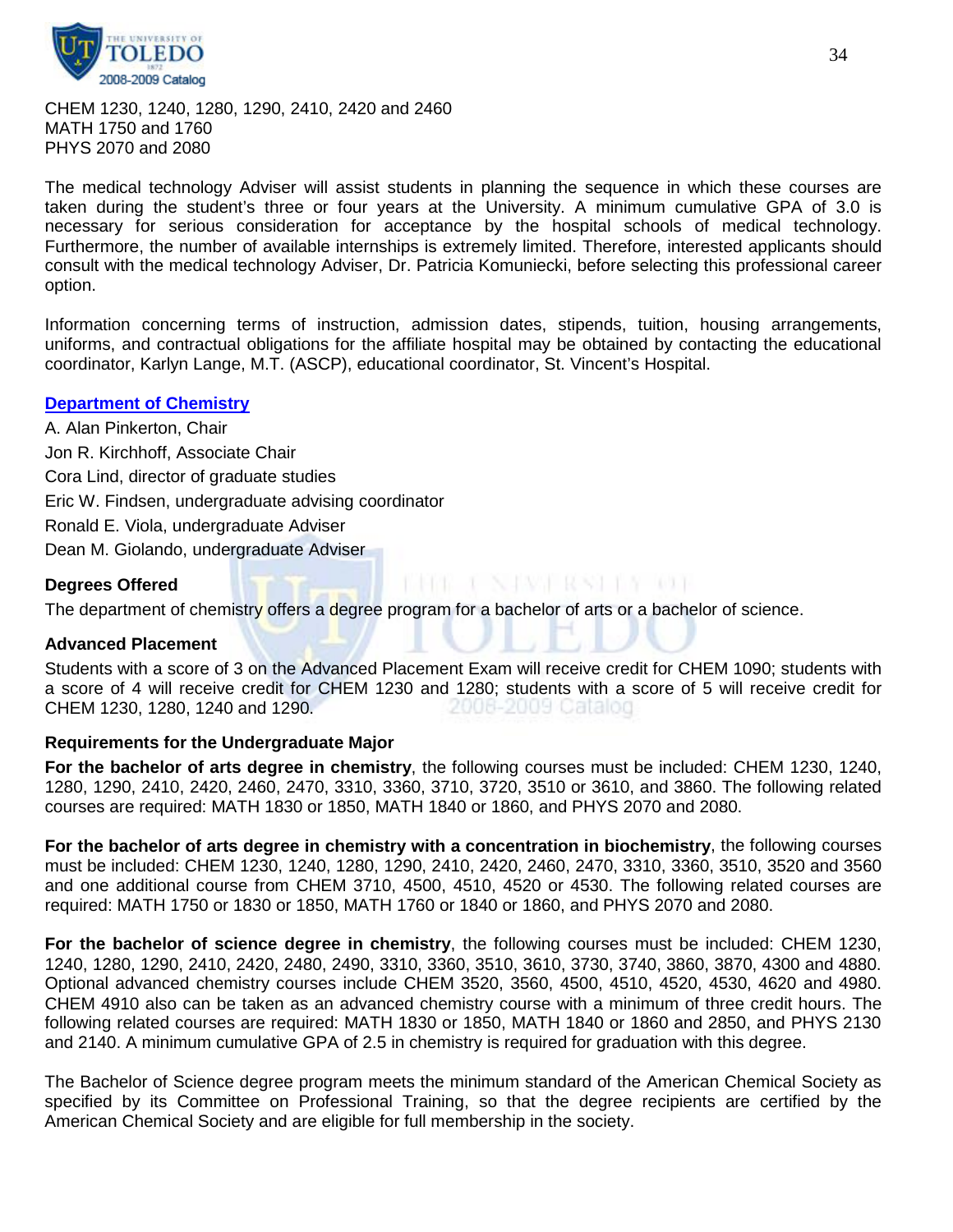

The department of chemistry strongly advises students who wish to enroll in 3000- or 4000-level courses to earn minimum grades of C in prerequisite courses. Students pursuing a chemistry major may not elect the P/NC option in major or related courses, or prerequisites for these courses, except as noted in specific course descriptions.

# **Experience in Research**

The department offers experience in research under faculty guidance at all levels, in CHEM 2910, 3910 and 4910. Students are encouraged to talk with faculty members about research participation and to consult with more than one faculty member about appropriate projects. A student who wishes to participate in research should obtain the consent of a faculty member who agrees to guide this work and the approval of a departmental undergraduate Adviser before the first day of the first semester that he/she enrolls for CHEM 2910, 3910 or 4910. Students may enroll in the different courses, CHEM 2910, 3910 and 4910, with different faculty members.

# **Minor in Chemistry**

The minor in chemistry is designed to complement the objectives of students in a variety of majors. A minimum of 22 hours of chemistry courses and a minimum GPA of 2.0 in those courses are required for the minor in chemistry. No courses in the minor may be taken P/NC except CHEM 4920. The following courses must be included: CHEM 1230, 1240, 1280, 1290, 2410, 2420, 2460 and 2470 (or 2480 and 2490). For the minor in chemistry, additional courses must be selected from the following: CHEM 3310, 3360, 3510, 3520, 3560, 3610, 3710, 3720, 3730, 3740, 3860, 3870, 4300, 4500, 4510, 4520, 4530, 4620, 4880 and 4920. MBC 3550 and 3560 may be substituted for CHEM 3510 and 3520.

# **Honors in Chemistry**

#### **Qualified students may be invited to work for the citation "honors in chemistry."**

- **A. Admission:** The Honors Program is open to all chemistry majors studying toward the B.S. degree and to other students with the consent of the departmental honors Adviser and the Chair of the department. The program may be undertaken concurrently with University Honors. Admission to the departmental Honors Program is based on academic standing, recommendations by instructors and an interview with the departmental honors Adviser. A minimum overall GPA of 3.3 and a minimum GPA of 3.5 in chemistry course work are typically required for admission and for retention in the program. Any student may petition the departmental honors Adviser for admission to the program. A student should normally begin the program no later than the end of the sophomore year.
- **B. Requirements:** In addition to the credits required to complete the major, each honors student must satisfactorily complete CHEM 4910, independent research, with a written thesis and an oral research report upon completion of the research project. A minimum of six hours of the required chemistry courses at the 3000 and 4000 levels, in addition to CHEM 4910, must be taken for honors. These courses must be in at least two different areas of chemistry, to be selected from among analytical chemistry, biochemistry, inorganic chemistry, organic chemistry and physical chemistry. The instructor in each of these courses will plan activities above the normal requirements of the course for the honors student, in line with the aims of the Honors Program, to encourage independent scholarship. Outside reading and writing may be important components of each Honors course assignment. Students enrolled in the departmental Honors Program also are encouraged to participate in the department's colloquium program. For good standing, a minimum overall GPA of 3.3 and a minimum GPA of 3.5 in chemistry course work must be maintained throughout the program.

# **Junior Year Studies in England for Chemistry Majors**

The University of Toledo has an exchange program agreement with the University of Salford, England. Selected UT students spend their junior years at Salford, and students in the Salford three-year chemistry honors program spend their second year at UT. Eligibility is based on scholastic standing. Participants in the program pay their instructional and general fees to their home institutions. Information on the program may be obtained from the departmental international exchange Adviser.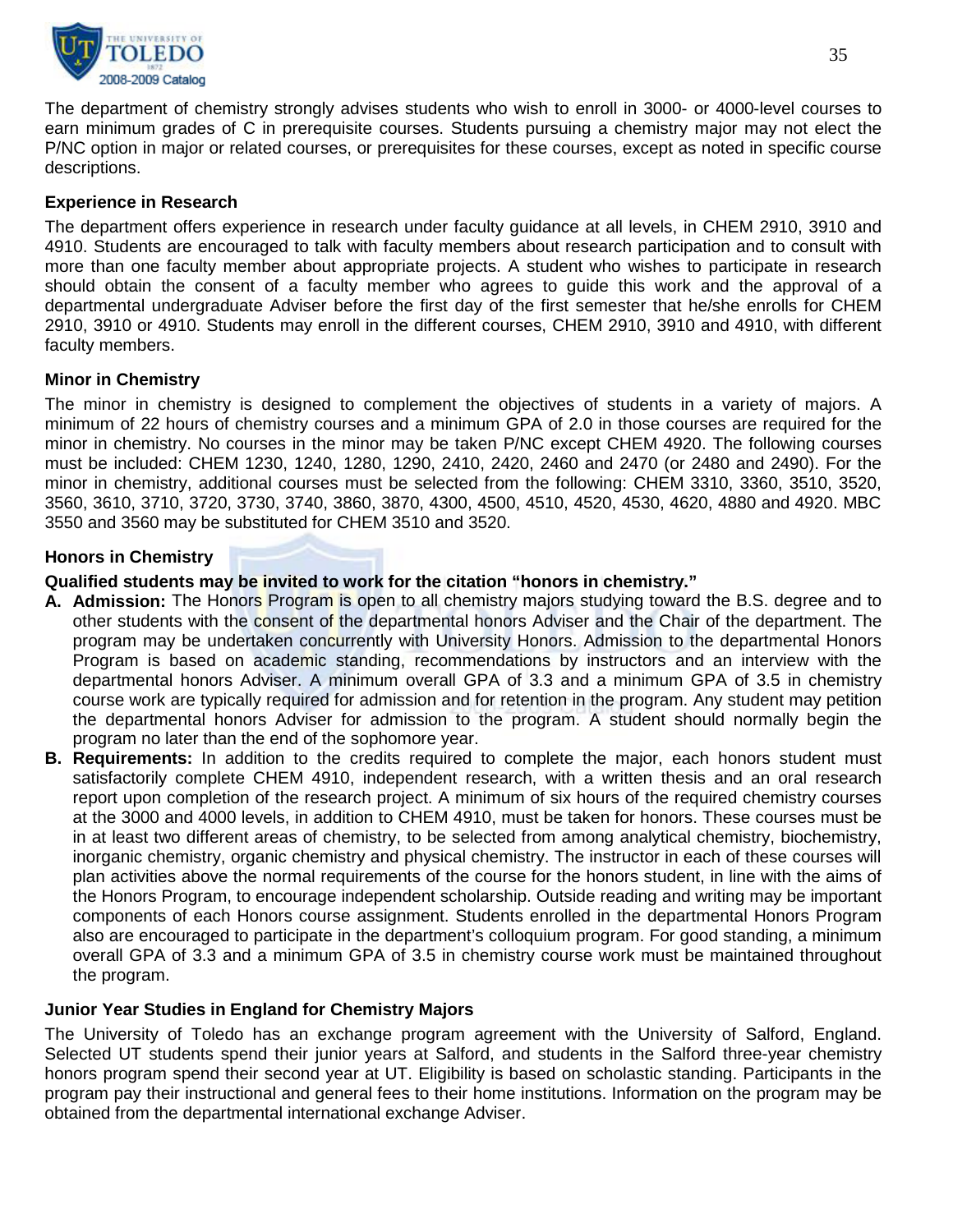

# **[Department of Communication](http://www.utoledo.edu/as/communication/)**

James Benjamin, Chair Amy Capwell-Burns, honors communication Adviser Dee Drummond, journalism Adviser Paul Fritz, organizational/interpersonal communication Adviser Paulette Kilmer, journalism Adviser Richard J. Knecht, organizational/interpersonal communication Adviser Jacqueline Layng, Associate Chair and Adviser for communication minor Paul A. Many, journalism Adviser Brian Patrick, honors communication Adviser Donald Reiber, broadcasting Adviser Fatima A. Shousher, public relations Adviser David E. Tucker, broadcasting Adviser Raymond Jackson, Adviser

# **Degrees Offered**

The department of communication offers a degree program for a bachelor of arts in communication. Students may select classes from areas that include, but are not limited to, human communication, journalism, broadcasting and public relations.

# **Requirements for the General Communication Major**

- 1. All communication majors must complete the following communication classes with a C or better: COMM 2000, 2400, 2600 and 3870. It will also be necessary to achieve a pass in COMM 4910.
- 2. All communication majors must take a minimum of eight hours and a maximum of 16 hours from the following applied communication classes: COMM 2100, 2120, 2150, 2210, 2220, 2630, 2810, 2990, 3150, 3270, 3280, 3610, 3810, 3830, 3880 and 4630. Independent Study hours (COMM 2990) may not count toward the minimum requirement of eight hours.
- 3. All communication majors must take a minimum of eight hours and a maximum of 12 hours from the following conceptual communication classes: COMM 3180, 3820, 3840, 3850, 3890, 4090, 4100, 4220, 4250, 4330, 4640, 4810, 4820, 4830, 4900 and 4990. Independent Study hours (COMM 4990) may not count toward the minimum requirement of eight hours.
- 4. A minimum of 35 semester hours is required in the major. A maximum of 43 semester hours is permitted by the college.
- 5. All communication majors must take a minimum of 18 semester hours in related areas. These classes are to be chosen in consultation with a departmental Adviser.
- 6. Students majoring in communication may not elect PS/NC grading in major courses.

# **Requirements for the General Communication Minor**

- 1. All communication minors are required to take COMM 2000 Mass Communication and Society and COMM 2400 Information Analysis and Synthesis.
- 2. In addition, students are required to take a total of 15 hours, six to nine semester hours from the applied and conceptual categories. Applied communication courses include the following: COMM 2100, 2120, 2150, 2210, 2220, 2600, 2630, 2810, 2990, 3150, 3270, 3280, 3610, 3810, 3830, 3880 and 4630. Independent Study hours (COMM 2990) may not count toward the minimum requirement of six hours. Conceptual communication courses include the following: COMM 3180, 3290, 3720, 3820, 3840, 3850, 3890, 4090, 4210, 4220, 4250, 4330, 4640, 4810, 4830, 4900 and 4990. Independent Study hours (COMM 4990) may not count toward the minimum requirement of six hours.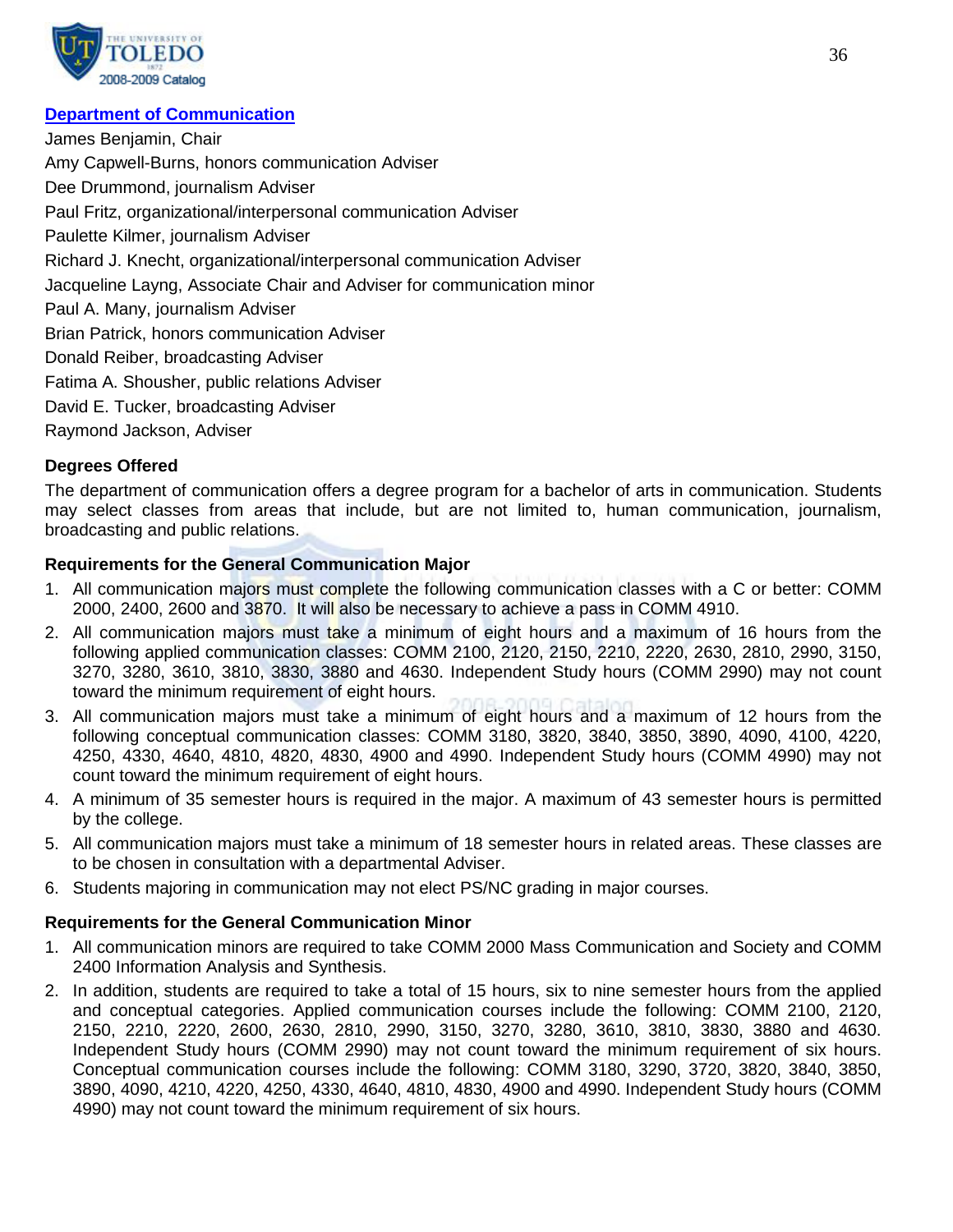

## **Honors in Communication**

Communication majors may graduate with departmental honors by meeting the following qualifications.

## **Admission:**

- Junior or Senior status
- 3.25 minimum GPA in Communication
- 3.0 minimum cumulative GPA
- Completion of three Department of Communication core courses: COMM 2000, COMM 2400, COMM 2600
- An interview with an Honors Adviser
- A letter of application that explains the student's plan of work for the student's proposed Honors Thesis or Project (i.e., a brief prospectus)
- Consent of Department of Communication Honors Adviser

## **Requirements:**

- All general requirements for undergraduate Communication major
- Completion of Honors Thesis or Project as approved by Adviser (the Thesis or Project is intended to be creative, independent work, meeting high scholarly or professional standards, undertaken by the student under the supervision of faculty)

NAWA RASHA MAT

- Defense or public presentation of Thesis or Project
- 12 hours in courses designated as Communication Honors

Any 3000 or 4000 level Communication course may be designated as "Honors" with the Instructor's permission and his/her assignment of suitable reading and research/project in addition to normal course work.

## **Minor in [Disability Studies](http://utoledo.edu/as/disability/)**

(This program is interdisciplinary. See the Law and Social Thought Program for the concentration in Disability Studies.)

## James Ferris, director and Adviser

The minor will consist of a minimum of 21 hours of course work. No more than six hours of courses taken for minor credit may be applied to the total College of Arts and Sciences Distributive Requirements. A student must maintain a minimum GPA of 2.0 in the minor course work. DST 2020 Disability Studies in the United States is recommended, but does not apply to the minor.

## **Required Disability Studies Courses**

- DST 3020 Definitions of Disability
- DST 3030 Issues in Disability Studies
- DST 4890 Disability Studies Research and
	- **Methodologies**
- DST 4940 Internship

## **Recommended Electives**

Select a minimum of nine hours with the Adviser's advance approval.

## **Humanities**

|  | <b>ENGL 3050 Persuasive Writing</b>                                |
|--|--------------------------------------------------------------------|
|  | HIST 4490 Witchcraft and Magic in Medieval and Early Modern Europe |
|  | HIST 4830 Theory of Public History                                 |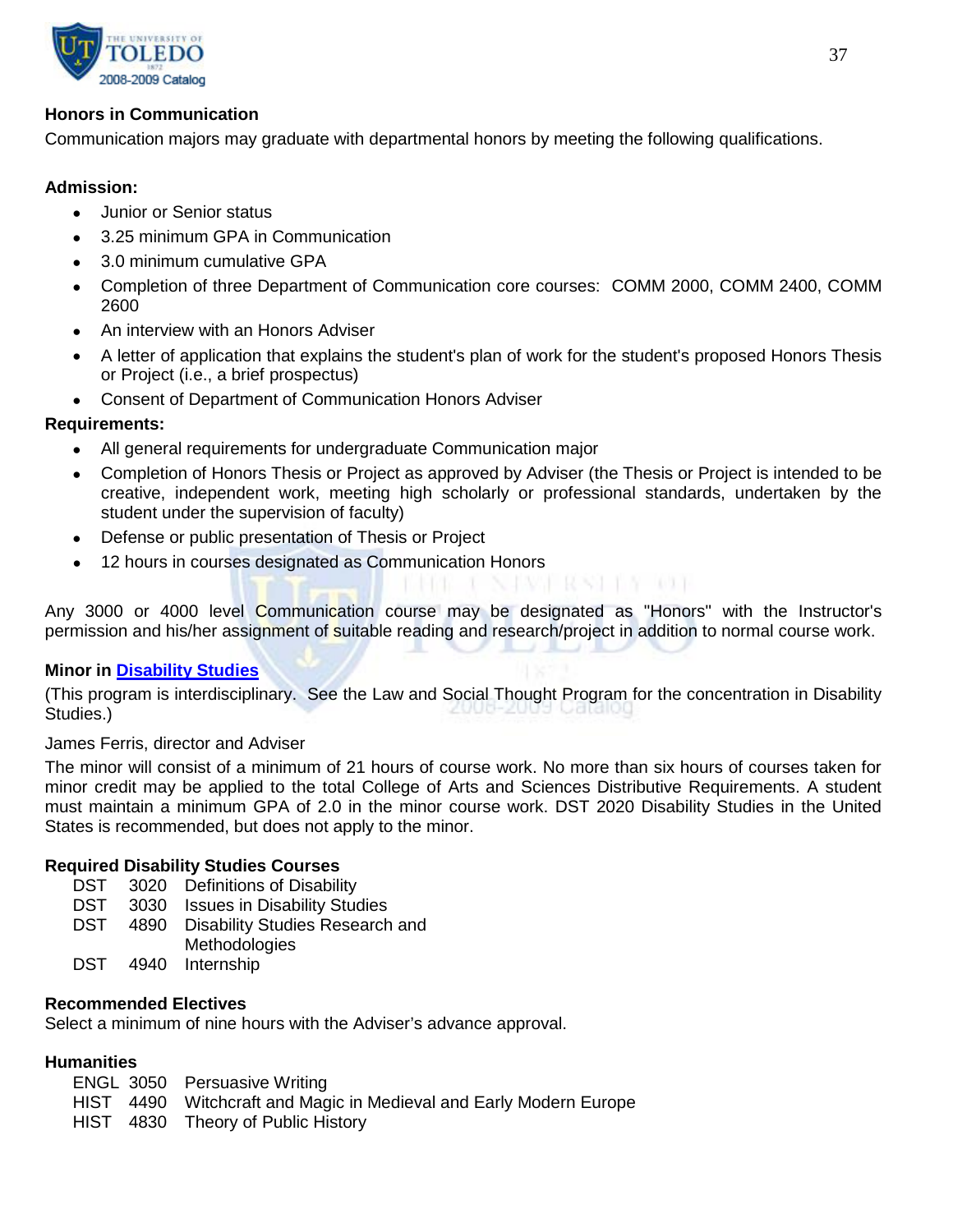

|  | HIST 4980 The Holocaust                           |
|--|---------------------------------------------------|
|  | PHIL 3310 Science and Society                     |
|  | <b>PHIL</b> 3370 Medical Ethics                   |
|  | WGST 4170 Mental Health and Gender                |
|  | WGST 4980 Special Topics: Feminism and Disability |

#### **Social Sciences**

| <b>ANTH 4760</b> |      | <b>Medical Anthropology</b>            |
|------------------|------|----------------------------------------|
| <b>ECON 4750</b> |      | <b>Medical Economics</b>               |
| <b>GEPL 3750</b> |      | <b>Transportation Geography</b>        |
| GEPL 3810        |      | <b>Political Geography</b>             |
| GEPL 4530        |      | Principles of Urban Planning           |
| <b>GEPL 4550</b> |      | <b>Community Economic Planning</b>     |
| <b>GEPL</b>      | 4600 | Urban Design                           |
| <b>PSC</b>       | 3800 | <b>Sexual Politics</b>                 |
| <b>PSC</b>       | 4330 | <b>Health Care Policy</b>              |
| <b>PSC</b>       | 4350 | <b>Health Care Delivery Systems</b>    |
| <b>PSC</b>       | 4410 | Management of Nonprofit Organizations  |
| <b>PSC</b>       | 4530 | Civil Rights                           |
| <b>PSY</b>       | 3200 | Personality and Individual Differences |
| <b>PSY</b>       | 3210 | <b>Clinical Psychology</b>             |
| <b>PSY</b>       | 3220 | Psychopathology of Childhood           |
| SOC              | 4180 | <b>Medical Sociology</b>               |

## **[Department of Economics](http://www.utoledo.edu/as/econ/index.html)**

Michael Dowd, Chair John Murray, undergraduate Adviser and Honors Adviser

## **Degrees Offered**

The department of economics offers a degree program for a bachelor of arts.

#### **Advanced Placement**

The department will award credit after reviewing the advanced placement tests. Students with a score of 3, 4 or 5 will receive credit for ECON 1150 if the macroeconomics test was taken and ECON 1200 if the microeconomics test was taken.

2006-2009 Catalog

#### **Requirements for the Undergraduate Major**

The economics major consists of a balanced set of core courses in economic theory and statistics, plus electives of the student's choice. Macroeconomics (the study of a national economy) and microeconomics (the study of individual markets) comprise a body of consistent theory. The specific contents of the macroeconomic and microeconomic courses are prescribed by professional standards and are consistent with such courses offered at other colleges and universities across this country. Field courses, such as labor or monetary economics, illustrate applications of theories taught in the macroeconomic and microeconomic courses. The student then learns statistical techniques to test these applications. The ability to analyze economic data in consistent, precise and understandable terms gives the student an ideal background for many kinds of business, government, legal and academic careers.

Beyond the required courses, the choice of courses is intentionally wide and numerous programs are possible. Each program is tailored to a student's needs and career objectives.

The requirement of 30 hours in economics must include, from among the following, 15 hours of core courses and 15 hours of electives: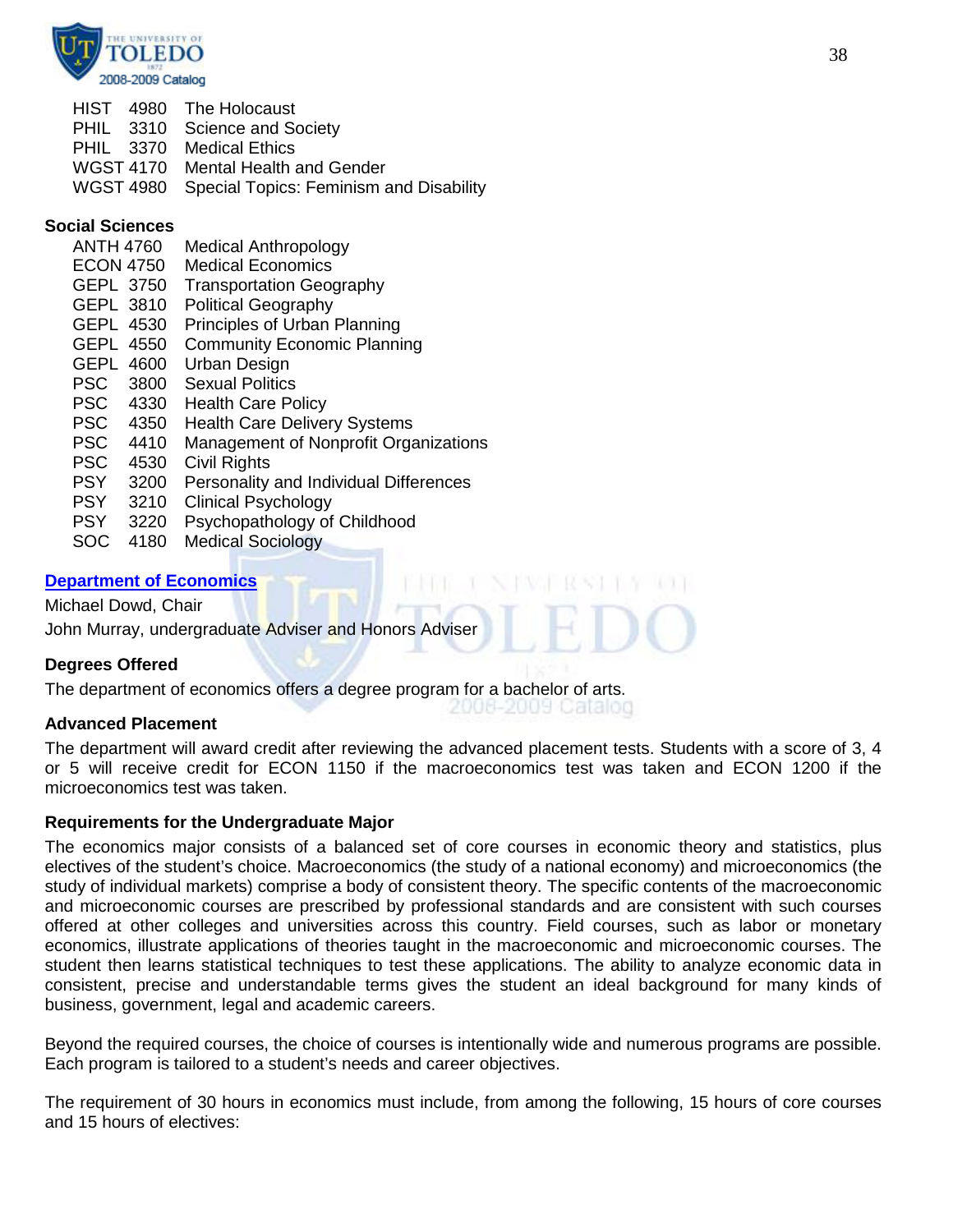

#### **1. Economics Core courses required for an economics major:**

ECON 1150 Principles of Macroeconomics

ECON 1200 Principles of Microeconomics

ECON 2640 Business and Economic Statistics (or equivalent)

ECON 3150 Intermediate Macroeconomic Theory

ECON 3200 Intermediate Microeconomic Theory

**2. Economics electives:** 15 hours, chosen in consultation with the economics Adviser.

**3. Related courses required for an economics major:** The college requirement of 18 hours in related courses should be met with courses chosen in consultation with the department's undergraduate Adviser. The following courses are required: MATH 1850 Calculus I or

MATH 1260 Modern Business Math I and

MATH 1270 Modern Business Math II

MATH 2630 Introduction to Business Statistics

Students are encouraged to meet the mathematics and statistics requirements at an early stage of their course work.

In the major area, 21 hours are to be taken under the regular grading system; the P/NC option is available for the remaining nine hours and for all related courses.

#### **Undergraduate Research**

1991 - E. N. P.V.H. RASH 178 - 101 I The department of economics offers students the opportunity to gain research experience under faculty guidance. Research topics can be theoretical analysis, empirical analysis or both. Further options regarding the level of research are available, as the department offers junior- and senior-level courses – ECON 3900, 3910, 4910 and 4920. A student interested in conducting research needs to register for one of those four courses with the consent of a faculty member who agrees to direct the student's research. Students may enroll in these courses more than once. If they do, however, they are encouraged to work with different faculty members to obtain more diverse research experiences.

## **Requirements for a Minor in Economics**

Students electing to minor in economics must complete a minimum of 21 hours of course work. The 12 hours of required course work listed below for a minor in economics provide the theoretical and quantitative skills essential for a fundamental understanding of the discipline of economics and a rigorous background for an indepth appreciation of upper division courses. Each program of study for a minor must receive the prior<br>approval of the departmental Adviser. <br>A minimum GPA of 2.0 must be achieved in courses within the A minimum GPA of 2.0 must be achieved in courses within the minor.

#### **Courses required for a minor in economics:**

ECON 1150 Principles of Macroeconomics

ECON 1200 Principles of Microeconomics

ECON 3150 Intermediate Macroeconomic Theory

or

another macro course chosen with the consent of the

Undergraduate Adviser

ECON 3200 Intermediate Microeconomic Theory or

another micro course chosen with the consent of the Undergraduate Adviser

#### **Upper division economics courses:**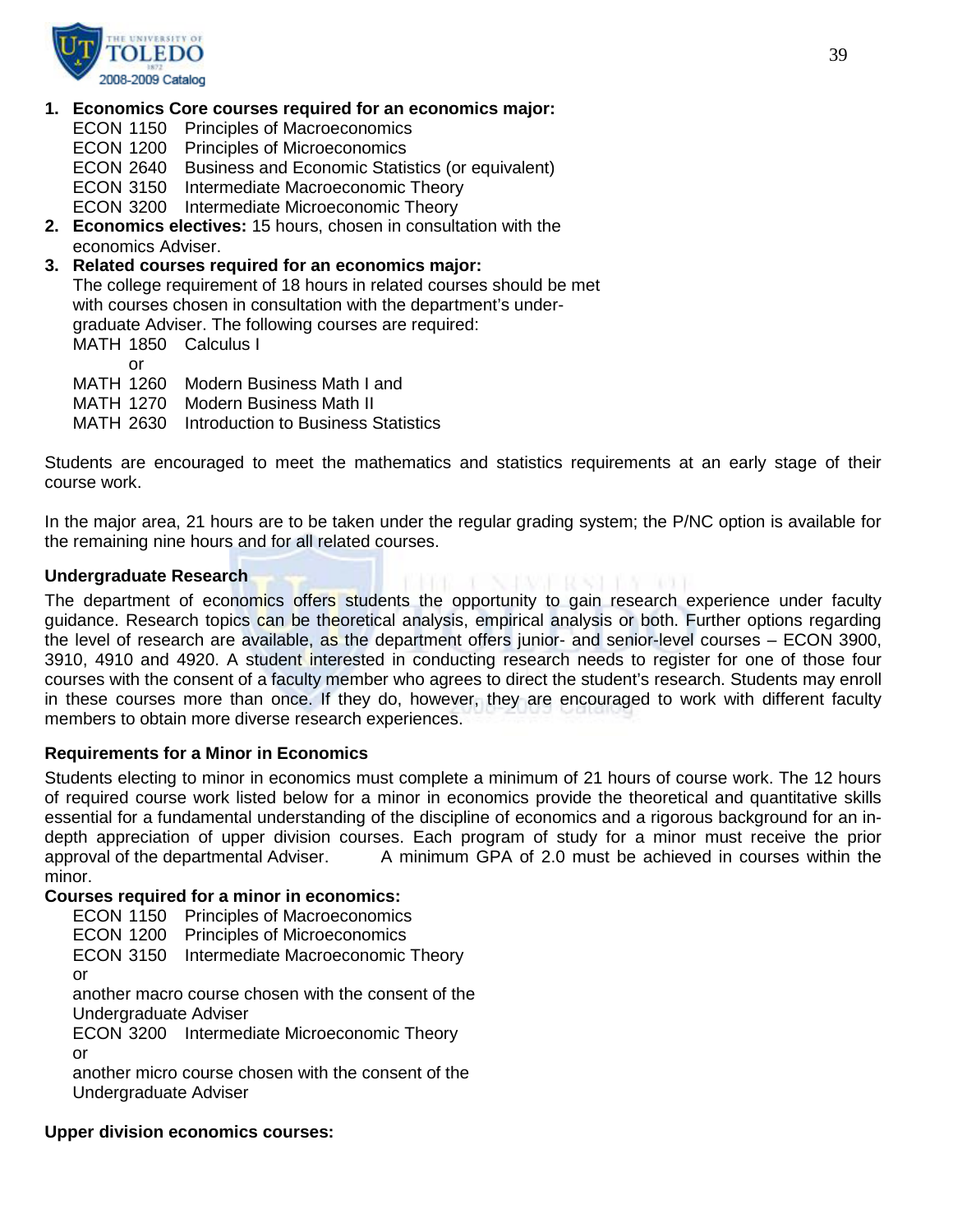

In consultation with the departmental Adviser, the student must select the additional nine hours from course work in economics at the 3000 to 4000 levels. No more than three hours of ECON 4910 or 4920 may be included in the nine hours of additional course work.

## **Honors in Economics**

Qualified juniors and seniors are invited to work for the citation "honors in economics."

- **A. Admission:** The Honors Program is open to all undergraduate economics majors whether or not they are enrolled in College Honors. Students who have shown superior ability in their freshman and sophomore years and who show promise of continuing good performance in the major should apply to the department for enrollment in the departmental Honors Program. Ordinarily, the student must have a minimum cumulative GPA of 3.0.
- **B. Requirements:** To be awarded departmental honors in economics, the student must complete a senior thesis and must take nine of the 30-hour major requirements in the honors and honors recognition courses offered by the department. Every regularly scheduled 4000-level course can be given honors recognition by assigning readings and research in addition to the normal requirements of the course. To remain in the program, the student ordinarily must maintain a minimum GPA of 3.3 in the major.

## **[Department of English Language and Literature](http://www.utoledo.edu/as/english/index.html)**

Sara Lundquist, Chair Timothy Geiger, Associate Chair and director of academic programs Catherine H. Chengges, administrative coordinator C. Jane Bradley, director of creative writing Barbara Schneider, director of composition Christina Fitzgerald, director of graduate studies Melissa Gregory, director of departmental honors

## **Degrees Offered**

The department of English language and literature offers a degree program for a bachelor of arts.

#### **Advanced Placement**

Students with a score of 3 will receive credit for Composition I; those with a score of 4 will receive credit for Composition I and one course in the ENGL 2700 series; those with a score of 5 will receive credit for Composition I and II and ENGL 2700 level.

2008-2009 Catalog

#### **Requirements for the Undergraduate Major**

The English major offers four concentrations. Students must select one of the concentrations detailed below. All concentrations require a minimum of 36 credit hours.

- 1. **The General Literature Concentration must include the following:** ENGL 3150, 3600 or 3610, 3790 and 3810; one course chosen from ENGL 4800 to 4860 (single author); three period courses at the 4000 level – one in British Literature before 1800, one in British Literature after 1800, and one in American Literature; and 12 elective hours in English. The student's program should include at least one course in drama or the novel. The department further recommends during the sophomore and junior years the student take courses from the following: ENGL 3710, 3720, 3760 and 3780.
- 2. **The American Literature Concentration must include the following:** ENGL 3150, 3600,3790 and 4860 (American single author); one course in British literature before 1800; one course in British literature after 1800; a minimum of 15 elective hours in 4000-level American literature courses; and one elective course in English (3 hours).
- 3. **The General Writing Concentration must include the following:** ENGL 3150, 3600 or 3610, 3790 and 3810; one course chosen from ENGL 4800 to 4860 (single author); three 4000-level literature courses – one in British literature before 1800, one in British literature after 1800, and one in American literature; and 12 hours in departmental writing courses, at least half of which must be at the 3000 or 4000 level (e.g.,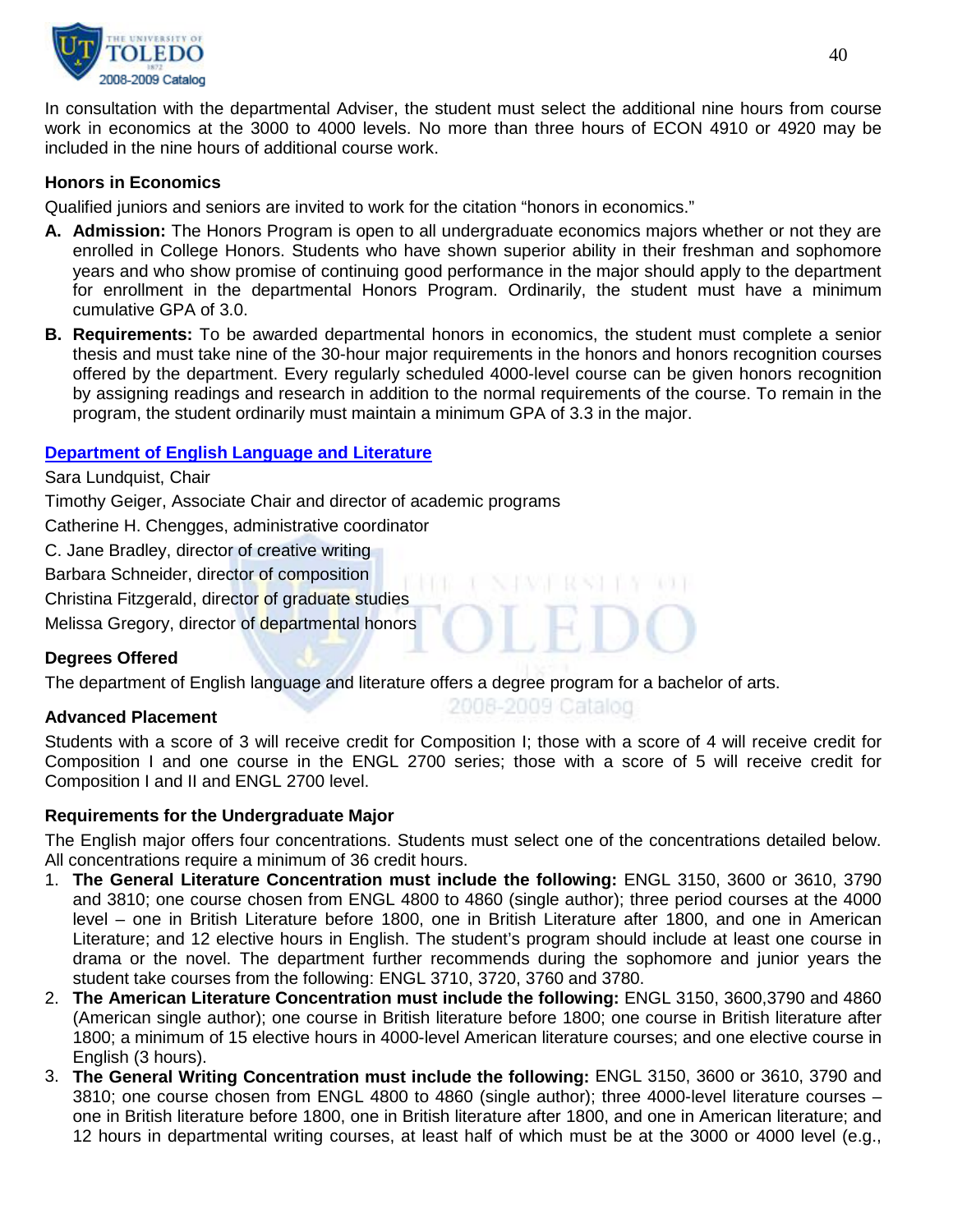

ENGL 2010, 2950, 2960, 3010, 3050, 3800, 4030, 4070, 4080, 4090, 4890 and 4950).

4. **The Creative Writing Concentration must include the following:** ENGL 3010, 3150, 3600 or 3610, 3790, 3810; three writing workshops (ENGL 4030, 4070 or 4080); 6 credit hours of creative writing electives and one 4000-level literature course. Final requirements include the capstone course.

**Related area courses for the above concentrations:** The 18 hours in related fields – at least half of which must be at the 3000 and 4000 levels – are often chosen from the other humanities, the social sciences and interdisciplinary programs. The related area requirement may be satisfied by taking a minor. Students should – in consultation with their Advisers – work out a pattern of related-area courses relevant to their career and intellectual interests.

**Independent Study:** Before the end of open registration, English majors who want to enroll for credit in an independent study course must present to the supervising instructor a detailed written proposal, which will include the number of credit hours for the course, the number of credit hours of independent study already taken in the major during the student's college career, and the name of the student's major. The instructor and the appropriate undergraduate English Adviser must approve the proposal in writing.

**Limitations:** No more than five courses in the major and related fields may be P/NC. No more than six hours in the major may be in independent study courses.

## **Honors in English**

Qualified juniors and seniors may work for the designation "honors in English."

- **A. Admission:** After completing at least 15 hours of 3000 to 4000 level English courses, a student whose GPA in those courses is 3.6 or higher may submit a proposal for an honors thesis to the honors committee. Upon acceptance, the student will proceed to fulfill the honors requirements.
- **B. Requirements:** In addition to the hours required in the regular major, departmental honors will include:

1. Honors Thesis: This will require four hours of Honors Thesis (ENGL 4960).

- 2. Honors Seminar: (ENGL 4900) to be taken concurrently with Honors Thesis (ENGL 4960).
- 3. Credit hours for the Honors Thesis (ENGL 4960) or Honors Seminar (ENGL 4900) do not apply to the English major or to the related hours of the major.

The designation "honors" on the diploma will be given to students who receive a grade of A on the honors thesis, maintain a minimum 3.6 GPA in English, and attend the Honors Seminar.

#### **Minor in English**

Two concentrations are possible – literature and writing. A minimum of 21 hours is required for the minor in English with a concentration in literature or writing.

**Requirements for the minor in English (literature concentration):** ENGL 3600 or 3610, 3790; ENGL 3810; one course chosen from ENGL 4400 to 4540 (British Period courses); and one course chosen from ENGL 4600 to 4680 (American Period courses). The remaining six hours will be selected from departmental literature offerings at the 3000 and 4000 levels in consultation with the department of English Adviser.

**Requirements for the minor in English (writing concentration):** ENGL 3600 or 3610; ENGL 3790; two courses in literature, at least one at the 4000 level (six hours). Three courses in writing (one of which must be at the 3000 to 4000 level) selected from the following: ENGL 2010, 2950, 2960, 3010, 3050, 3800, 4030, 4070, 4080, 4090 and 4950 (nine hours).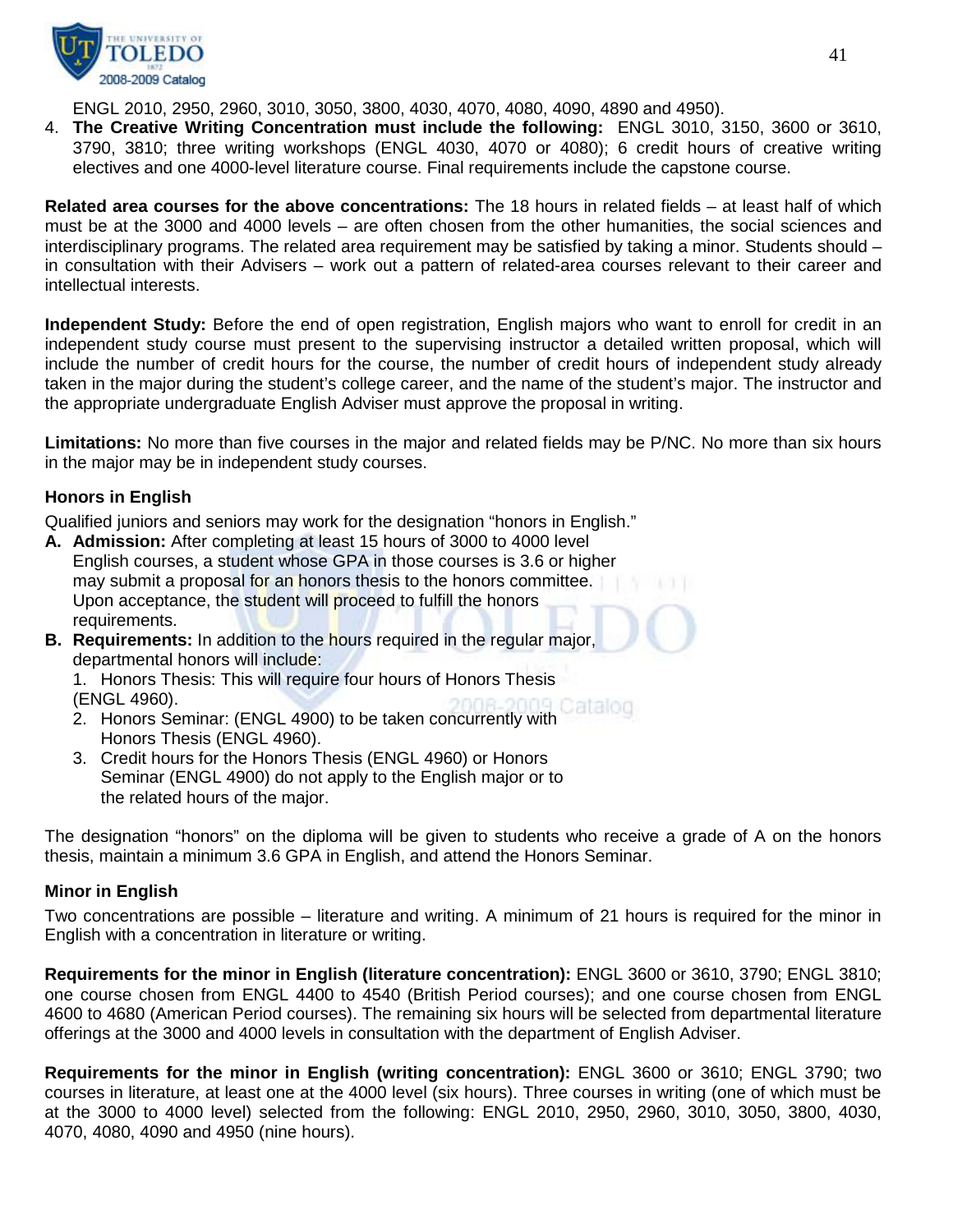

**Requirements for the minor in history and criticism of drama:** This is an interdisciplinary minor that is offered for students interested in drama and English. See the department of theatre and film for more information.

**Certificate in the Teaching of Writing:** Some students design their course of study to earn this postbaccalaureate certificate simultaneously with their master of arts in English. See the course of study outlines in the graduate programs in English language and literature in the Graduate School section of this catalog.

## **[Department of Environmental Sciences](http://www.utoledo.edu/as/envsciences/index.html)**

Michael W. Phillips, Chair and undergraduate Adviser, geology and environmental science

Johan Gottgens, Associate Chair

Elliot J. Tramer, undergraduate Adviser, environmental sciences, ecology and organismal biology

Alison Spongberg, undergraduate Adviser, environmental

studies

Stacey Philpott, undergraduate Honors research Adviser

#### **Degrees Offered**

The department of environmental sciences offers degree programs for a bachelor of arts in environmental studies, a bachelor of science in environmental science, a bachelor of arts and a bachelor of science in geology, and a bachelor of science in biology with a concentration in ecology and organismal biology. The department of biological sciences also offers a degree program for a bachelor of science in biology (see department of biological sciences' section for requirements).

#### **Advanced Placement**

For a score of 3, 4 or 5 on the Environmental Science Advanced Placement exam, the department will award credit for EEES 2010 (3 credits).

# **Requirements for the Bachelor of Arts Degree in Environmental Studies and the Bachelor of Science**

## **Degree in Environmental Sciences**

All students in the B.A. and B.S. programs must complete the following courses: EEES 1020, 2010, 2100, 2150, 2160, 2500, 3050, 3100 and 3900, as well as MATH 2600, PSC 4340, ECON 3240, GEPL 3900 and PHIL 3180. Prerequisites will be waived for environmental studies (ENST) and environmental sciences (ENSC) majors enrolling in the above courses.

All environmental studies and environmental sciences students also will select an area of concentration in an academic department within the College of Arts and Sciences. Students must complete at least 21 to 22 hours of course work in their area of concentration, depending upon the department chosen. Some departments may provide a list of courses appropriate for environment studies and environmental sciences majors. Qualified environmental sciences majors may elect a concentration in environment health and continue for a 5th year to earn an M.S. in Public Health from the University's College of Medicine. Students also are required to complete an environment-related internship in an agency, corporation, university laboratory or other approved location. With the exception of EEES 4940, students may not take any courses required in the major as P/NC.

In addition to the above requirements, students in the B.S. program must also complete the following: EEES 3060; CHEM 1230, 1240, 1280 and 1290; and MATH 1750 and 1760 or MATH 1850 and 1860. Students in the B.A. program also must take CHEM 1090, 1100 or 1230, and MATH 1180. Students choosing a concentration in economics must complete either MATH 1320 and 1330, or MATH 1340, or MATH 1750 and 1760 instead of taking MATH 1180.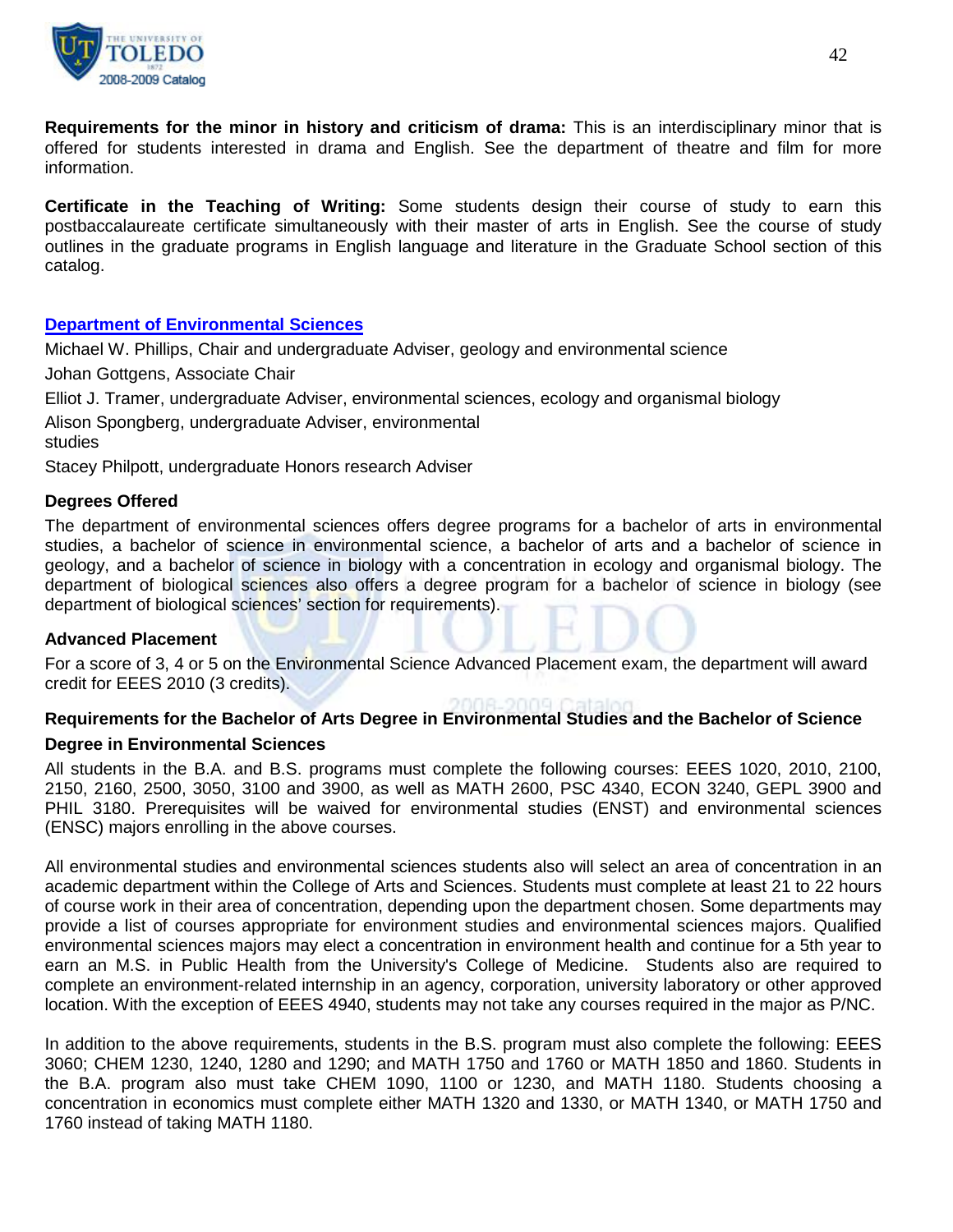

## **Public Health Track**

This track requires the student to maintain an overall GPA of 3.0 or higher during the first 2 years of university study. The student normally will apply at the end of the sophomore year (year 2). In addition to the courses listed above, students electing this concentration take CHEM 2410, 2420 (Organic Chemistry I & II) during the junior year (year 3) and take the following graduate courses at the University's Health Science Campus during their senior year (year 4): PUBH 600 (Public Health Statistics), PUBH 664 (Issues in Public Health), PUBH 601 (Public Health Epidemiology) and PUBH 660 (Health Behavior). If students maintain a 3.0 average in these 4 courses and their overall GPA, these students will be able to use these 12 credits toward the Master of Public Health Degree and should be able to complete BOTH the BS in Environmental Science and the MPH degrees in 5 years. Students interested in the Master of Science in Occupational Health degree rather than the MPH should also take PHYS 1750 (Introduction to Physics) as an undergraduate elective.

#### **Minor in Environmental Sciences**

Students electing to minor in environmental sciences must complete at least 22 hours of course work consisting of EEES 2010, 2100, 2150, 2400, and at least eight additional hours of EEES course work listed at 3000 or 4000 level. At least one, one-hour EEES laboratory course must be included. A minimum GPA of 2.0 in the EEES course work is required, and the program must be approved in advance by a departmental Adviser.

## **Junior Year Studies in England for Environmental Studies/Sciences Majors**

The College of Arts and Sciences of The University of Toledo participates in an exchange program with the University of Hertfordshire, England. Selected UT students have the opportunity to spend their junior year at Hertfordshire. Participants in the program will pay their instructional and general fees to The University of Toledo. Eligibility to participate in the program is based on scholastic criteria. Information on the program may be obtained from the departmental exchange program Adviser. Details are available on academic issues, living accommodations, recreational opportunities and life in England.

## **Requirements for the Bachelor of Science Degree in Geology**

The Bachelor of Science degree in geology requires a minimum of 35 hours in the major, including the following: EEES 1020, 2100, 2230, 2500, 3100, 3210, 3220, 3310, 4240, 4410, 4610, 4640 (3 hours), 4920. In addition, the following related courses are required: MATH 1850 and 1860 or MATH 1750 and 1760; CHEM 1230, 1240 and 1280; and PHYS 2070 and 2080 or PHYS 2130 and 2140. Students must achieve a minimum GPA of 2.5 in the major to graduate. Additional geology courses may be taken, but only a maximum of 50 hours may be applied toward the degree requirement. Students may not take any required course in the major or related areas as P/NC.

## **Requirements for the Bachelor of Arts Degree in Geology**

The Bachelor of Arts degree in geology requires a minimum of 33-34 hours in the major. All students must complete the following: EEES 1010 or 2100, 1020, 2230, 2500, 3100, 3210, 3220, 3310, 4240, 4640 (3 hours), as well as two additional geology electives at the 3000-4000 level. In addition, students must complete MATH 1340 or MATH 1320 and 1330 or an approved higher level math course; CHEM 1230 and 1280; and seven to nine hours of approved electives in astronomy, biology (including EEES ecology courses), chemistry, engineering, geography and planning and/or physics. This degree is designed to give students greater flexibility in designing a program of study tailored to their specialized interests in geology and the related sciences. Students must achieve a minimum GPA of 2.0 in the major to graduate. Additional geology courses may be taken, but only a maximum of 40 hours may be applied toward the degree requirements. Students may not take any required course in the major or related areas as P/NC.

## **Minor in Geology**

Students electing to minor in geology must complete a minimum of 22 hours of course work, consisting of 14 hours of basic required courses (EEES 1020, 2100, 2230, 2500, 3100, 3210, 3220, 3310, and one additional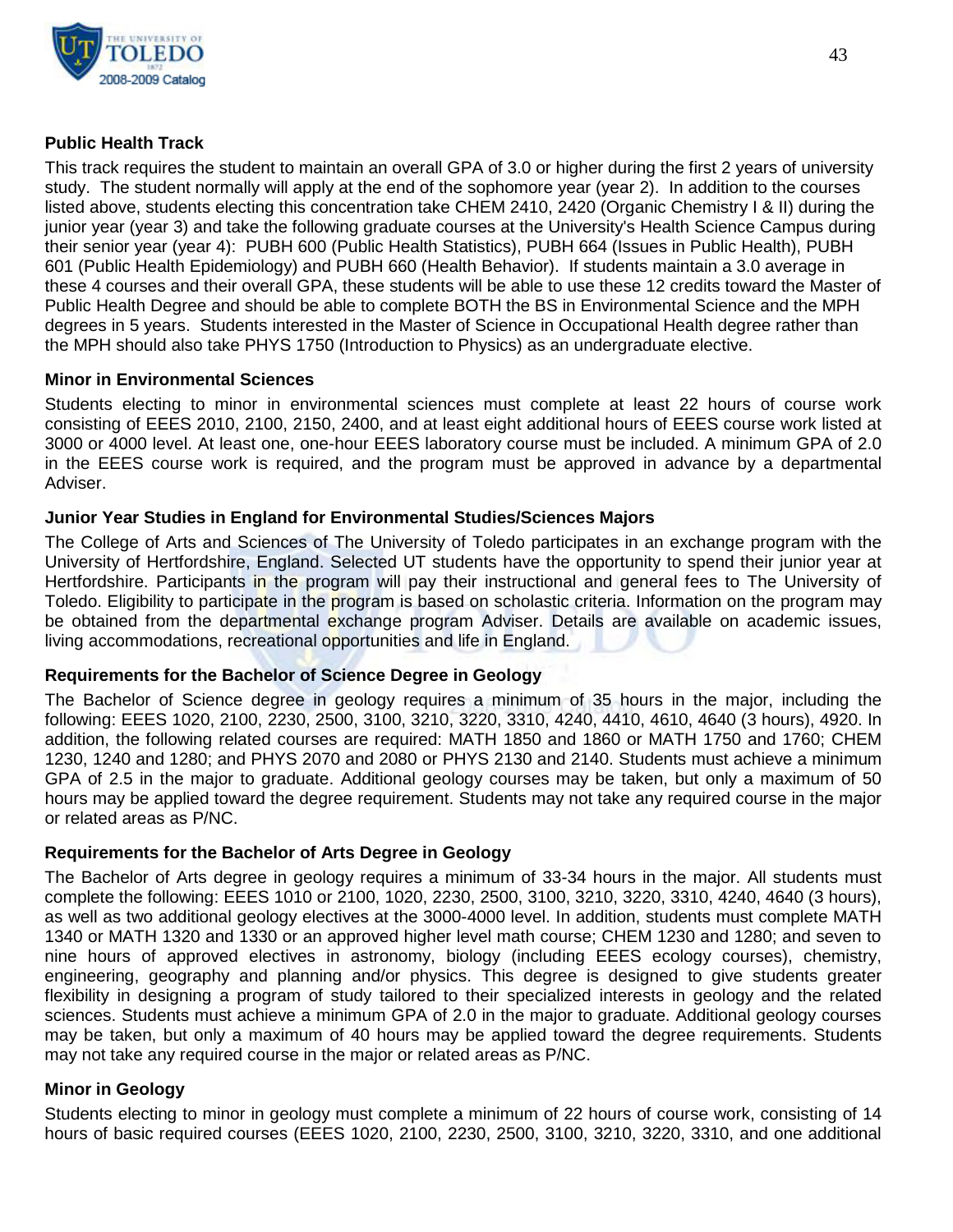

formal 3000-4000 level geology course. The departmental undergraduate Adviser must approve a program of study in advance, and a minimum GPA of 2.0 must be achieved for the course work completed in the minor.

# **Requirements for the Bachelor of Science Degree in Biology with a concentration in Ecology and Organismal Biology**

The Bachelor of Science degree in biology with a concentration in ecology and organismal biology requires a minimum of 24 hours in the major, including EEES 2150, 2160, 3050, 3060, 3900 and 4150. Additional hours needed to reach the major requirement can be selected from EEES electives and must include at least one advanced laboratory (EEES 4250, 4300, 4330, 4510, 4730, 4740, 4750, 4760, 4790, 4910 or 4940). In addition, the following related courses are required: BIOL 2170, 3010 and 3030; CHEM 1230, 1240, 1280, 1290, 2410, 2420 and 2460; PHYS 2070 and 2080 or 2130 and 2140; and MATH 1750 and 1760 or 1830 and 1840 or 1850 and 1860.

## **Requirements for the Interdepartmental Bachelor of Science Degree in Geophysics**

The requirements for this degree, as approved by the three participating departments, are as follows: MATH 1850, 1860, 2850, 3860 and 1890 (18 credits); PHYS 2130, 2140, 3180, 4210 and 4230 (18 credits); and EEES 2100, 1020, 2500, 3210, 3220, 3310, 4610 and 4620 (21 credits). Students must also take an additional three to four hours of Adviser-approved electives at the 3000 or 4000 level from the mathematics, physics and astronomy, or environmental sciences departments. In addition, students must complete CHEM 1230 and 1280.

## **Departmental Honors**

Qualified juniors and seniors working on degree programs within the department of environmental sciences may be invited to work for one of the following citations, consistent with their degree program: "honors in biology," "honors in environmental sciences," "honors in environmental studies" or "honors in geology."

- **A. Admission:** The departmental Honors Program is open to all department majors and may be taken concurrently with College Honors. Admission to the departmental Honors Program is based on academic achievement. Normally, students invited to participate will have achieved a 3.3 or better overall GPA by the end of the sophomore year.
- **B. Requirements:** A student must satisfactorily complete from three to six credits of EEES 4910 Directed Research and graduate with a minimum overall GPA of 3.3 in order to receive the honors citation. Candidates must prepare a written thesis based on their research and present an oral report at an open forum. Candidates also will provide bound copies of the approved thesis to the research Adviser and the department. This program provides an opportunity for the exceptional student to work closely with a faculty Adviser on an independent research topic. This research experience often leads to publication and is an excellent preparation for graduate studies.

## **[European Studies](http://www.utoledo.edu/as/ids/european.html)**

(This program is an interdisciplinary major.)

David Wilson, Adviser

## **Degrees Offered**

The European studies program offers a Bachelor of Arts degree.

# **Degree Requirements**

European studies was developed to offer students a comprehensive approach to Western, Central and Eastern European affairs for a liberal education background and career preparation. A multidisciplinary perspective is offered, with most studies focused on political science, history, sociology and business. Although the study of some countries or areas may necessitate a working knowledge of one or more foreign languages, all programs are tailored to the individual student's interests and needs.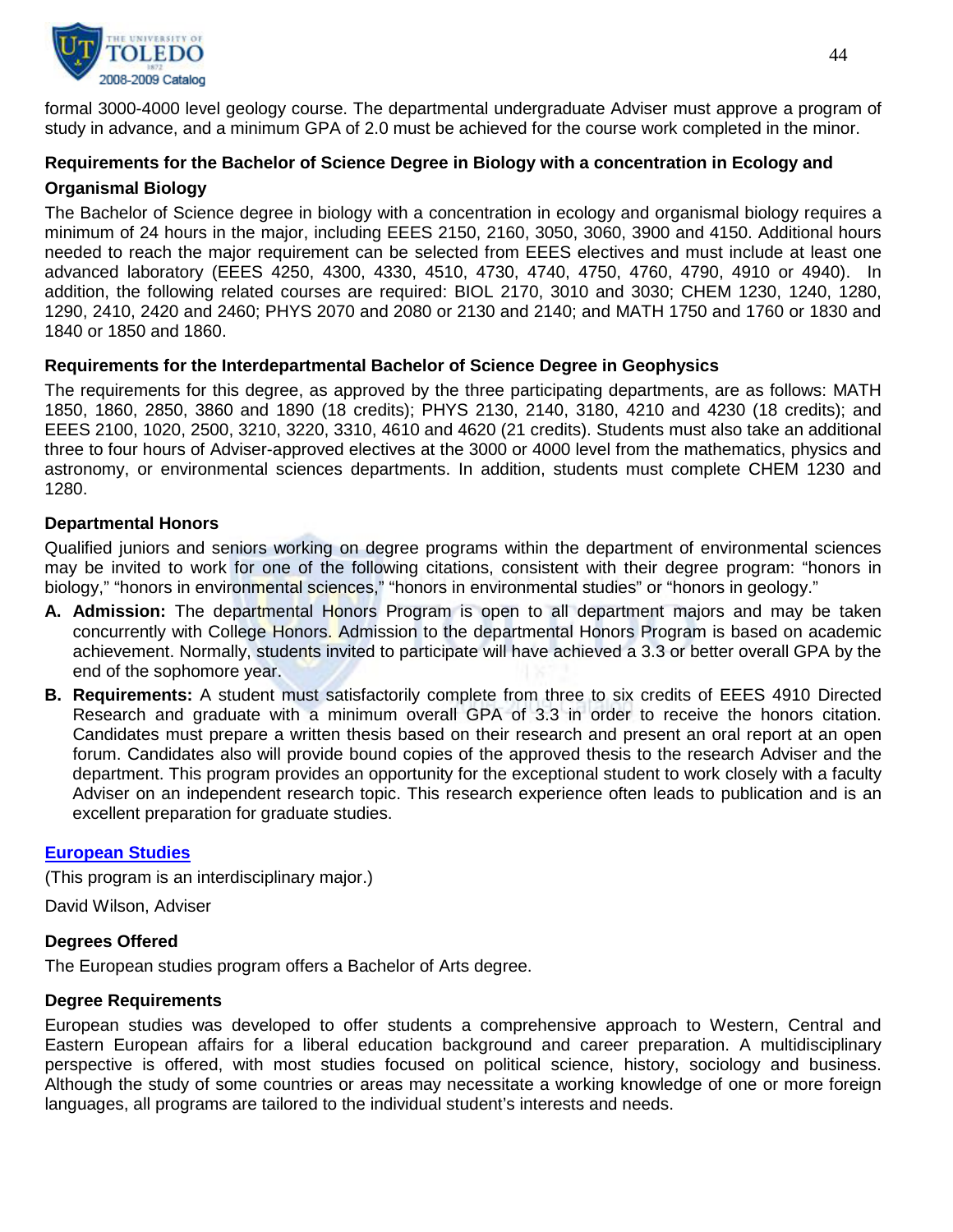

The following outline constitutes a guideline for the student who, in consultation with the Adviser for European studies, works out a specific program of 45 required hours.

Approximately 21 hours from the social sciences, as approved by the Adviser. Examples of courses a student might take include:

GEPL 3030 ECON 3410, 3500 PSC 2620, 4610, 4640

Approximately 24 hours from the humanities, as approved by the Adviser.

Examples of courses a student might take include: HIST 2180, 2650, 3510, 4100 CLC 2050, 2060

PHIL 3250, 4240, 4260

European language courses (Students also must satisfy the College of Arts and Sciences foreign language requirement.)

## **[Department of Foreign Languages](http://www.utoledo.edu/as/forlang/index.html)**

Ruth A. Hottell, undergraduate Adviser, French Friederike Emonds, undergraduate Adviser, German Kathleen Thompson-Casado, undergraduate Adviser, Spanish Juan Martin, undergraduate Adviser, Spanish Oscar Lepeley, undergraduate Adviser, Spanish minor

## **Degrees Offered**

The department of foreign languages offers a Bachelor of Arts degree.

The department of foreign languages offers instruction in the following foreign languages: Arabic, Chinese, French, German, Japanese, Latin and Spanish. A major can be earned in the areas of French, German and Spanish; departmental honors can be pursued in these same areas. A minor can be earned in any of the major fields, as well as in Japanese. The requirements for these programs are set forth below.

#### **Advanced Placement**

Students in French with a score of 3 on the language test will receive credit for FREN 3010; those with a score of 4 will receive credit for FREN 3010 and 3020; those with a score of 5 will receive credit for FREN 3010, 3020, and an elective at the 3000/4000 level.

Students in French with a score of 3 on the literature test will receive credit for FREN 3010; those with a score of 4 will receive credit for FREN 3010 and 3020; those with a score of 5 will receive credit for FREN 3010, 3020, and 4980.

Students in German and Latin with a score of 3 on the language test will receive credit for GERM/LAT 2140; those with a score of 4 will receive credit for GERM/LAT 2140 and 2150; those with a score of 5 will receive credit for GERM/LAT 2140, 2150, and 4980.

Students in Spanish with a score of 3 on the language test will receive credit for SPAN 2140; those with a score of 4 will receive credit for SPAN 2140 and 2150; those with a score of 5 will receive credit for SPAN 2140, 2150, and either SPAN 3000 or 3010, based on the results of an interview with a Spanish Adviser.

Students in Spanish with a score of 3 on the literature test will receive credit for SPAN 2140; those with a score of 4 will receive credit for SPAN 2140 and 2150; those with a score of 5 will receive credit for SPAN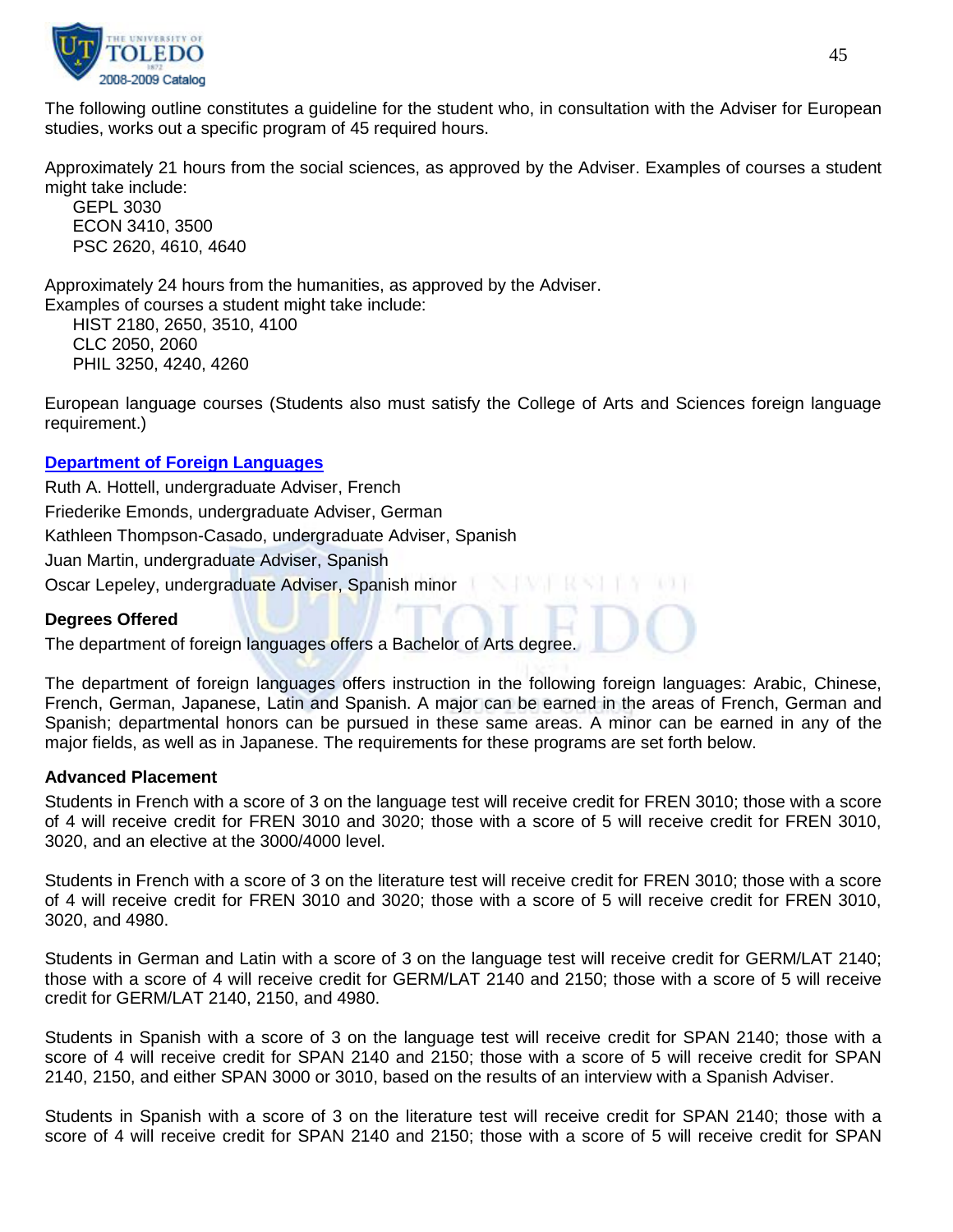

2140, 2150, and 4980.

#### Students with Advanced Knowledge of a Foreign Language

Students who have advanced knowledge of a language other than English may not enroll in elementary and intermediate courses taught in that language without permission of the instructor, the course coordinator or the department Chair.

#### **Majors in Foreign Languages**

French, German and Spanish offer two tracks for majors – the general and the applied language or business track. Requirements for the applied language or business track are described as part of the B.A./M.B.A. program.

#### **Requirements for the General Major in French, German and Spanish**

A minimum of 34 hours is required for the undergraduate major in any of these languages beginning in all cases at the 3000-language level. Required courses for the general French major are as follows: FREN 3010, 3020\*, 3210, 3220, 3410, 3420, 4010 and 4020\*, and additional 3000/4000 level courses with Adviser's approval. Required courses for German are as follows: GERM 3010, 3020\*, 3200, 3410 or 3420, 4010 and 4020\*, and additional 3000/4000 level courses with Adviser's approval. Required courses for Spanish are: SPAN 3000, 3010, 3020\*, 3210, 3220 (or 3270, 3280), 3410 (or 3420) and 4010 (or 4110), and additional 3000/4000 level courses with Adviser's approval.

Students interested in becoming legal Assistants may take a combined program in Spanish and paralegal studies (the latter offered in the College of Health and Human Services). The Spanish portion of this program consists of the following courses: SPAN 3000, 3010, 3020\*, 3170, 3420, 4010 and 4060, and additional 3000/4000 level courses with Adviser's approval. The degree requirements for the paralegal studies and Spanish program are found later in the College of Arts and Sciences section of this catalog.

\*Writing intensive courses in French, German and Spanish.

**Related area courses for the above concentrations:** The 18 hours in related fields often are chosen from other humanities, including a second foreign language, from the social sciences and from interdisciplinary programs. The related area requirement also may be satisfied by completing a minor or major in another discipline. Students should, in consultation with their Adviser, develop a pattern of related area courses relevant to their career and intellectual interests.

## **Joint B.A. in Foreign Languages/M.B.A. in International Business Program**

The department of foreign languages and the department of marketing offer a program for undergraduates majoring in a foreign language who wish to pursue graduate work in business and prepare for a long-term career in international business. The program requires a minimum of five years of study.

Students completing this program earn a B.A. in a foreign language and complete a minor in business; the program of study culminates in an M.B.A. with a concentration in international business.

Students should have a strong high school background in mathematics and the foreign language in which they wish to major. It is expected students will study abroad at least once during the program. Careful long-range planning in consultation with Advisers from both colleges will contribute to timely completion of degree requirements.

The program involves completion of a special track in French, German or Spanish for students interested in business. The track differs from the traditional B.A. in that it requires fewer literature courses; it requires more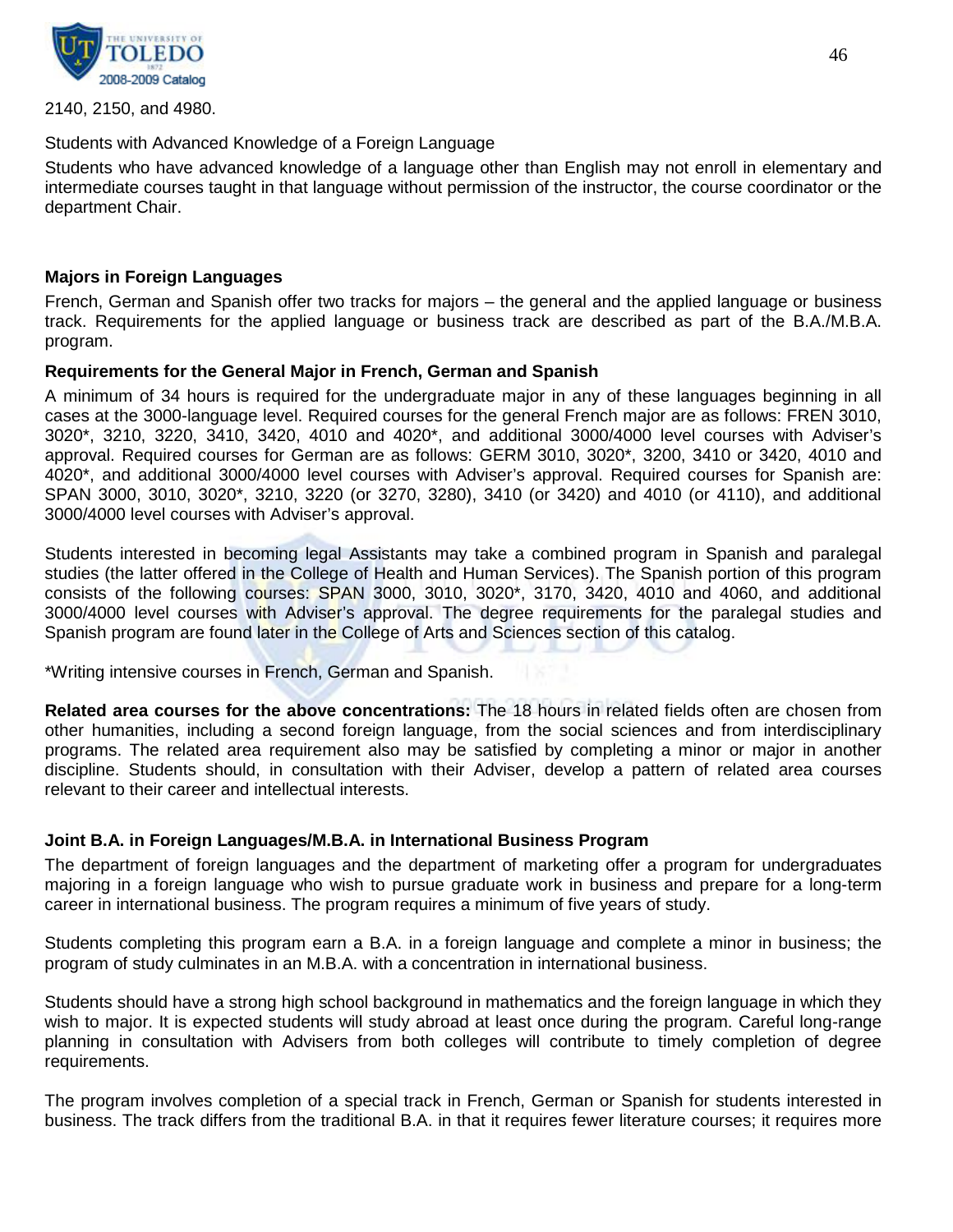

culture courses; and it includes a required applied course work (professional preparation) component.

Students in the B.A./M.B.A. program complete the approved minor in business (maximum of 36 hours). All 18 hours listed as prerequisites for the business minor apply toward the 124 credit hours for the B.A. degree. The required foundation course and the additional requirements for the minor in business (18 hours) are recognized in lieu of related courses for the B.A. Students pursuing the M.B.A. portion will need to take one additional business course as identified in this plan, either as an undergraduate or as a graduate student, to satisfy M.B.A. prerequisites.

## **B.A. in a Foreign Language**

Students fulfill all requirements for the B.A. in the College of Arts and Sciences, earning a minimum of 124 credit hours. Students complete the applied French, applied German or business Spanish major, which consists of 33 to 34 hours of course work in the language. These hours include business courses in the language, as well as composition, conversation, literature and culture course requirements.

#### **Program in French: Applied French Major**

|                                         | FREN 3010 Conversation and Composition I.                    | 3                      |                                                                                                         |
|-----------------------------------------|--------------------------------------------------------------|------------------------|---------------------------------------------------------------------------------------------------------|
|                                         | FREN 3020 Conversation and Composition II (WAC)              |                        | 3                                                                                                       |
|                                         | FREN 4010 Syntax and Stylistics I                            | 3                      |                                                                                                         |
|                                         | FREN 4020 Syntax and Stylistics II (WAC)                     | 4                      |                                                                                                         |
|                                         |                                                              |                        |                                                                                                         |
|                                         |                                                              |                        |                                                                                                         |
|                                         | FREN 3220 Survey of French Literature II                     | $3 \quad \blacksquare$ |                                                                                                         |
|                                         | or any other 3000/4000 level literature course               |                        |                                                                                                         |
|                                         |                                                              |                        |                                                                                                         |
|                                         |                                                              |                        |                                                                                                         |
| Choose two of the following:            |                                                              |                        |                                                                                                         |
|                                         | FREN 3410 Survey of French Civilization I                    | 3                      |                                                                                                         |
|                                         | FREN 3420 Survey of French and Francophone                   |                        |                                                                                                         |
|                                         |                                                              |                        |                                                                                                         |
|                                         | FREN 4200 Contemporary French and Francophone                |                        |                                                                                                         |
|                                         |                                                              |                        | 3                                                                                                       |
| FREN 4980                               | Special Topics (as appropriate)                              | 3                      |                                                                                                         |
|                                         |                                                              |                        |                                                                                                         |
|                                         | Applied course work (professional preparation)6 hours        |                        |                                                                                                         |
|                                         | FREN 3170 Business French                                    | 3                      |                                                                                                         |
|                                         |                                                              |                        |                                                                                                         |
|                                         |                                                              |                        |                                                                                                         |
|                                         | In addition, students choose one of the following courses:   |                        |                                                                                                         |
|                                         |                                                              |                        |                                                                                                         |
|                                         |                                                              |                        |                                                                                                         |
|                                         |                                                              |                        |                                                                                                         |
|                                         |                                                              |                        | Students are encouraged to complete professional preparation courses as part of a study abroad program. |
|                                         | FREN 4980 Special Topics (as appropriate). 3                 |                        |                                                                                                         |
|                                         |                                                              |                        |                                                                                                         |
|                                         | Students choose from French courses numbered 3000 or higher. |                        |                                                                                                         |
|                                         |                                                              |                        |                                                                                                         |
|                                         |                                                              |                        |                                                                                                         |
|                                         |                                                              |                        |                                                                                                         |
| Program in German: Applied German Major |                                                              |                        |                                                                                                         |
|                                         |                                                              |                        |                                                                                                         |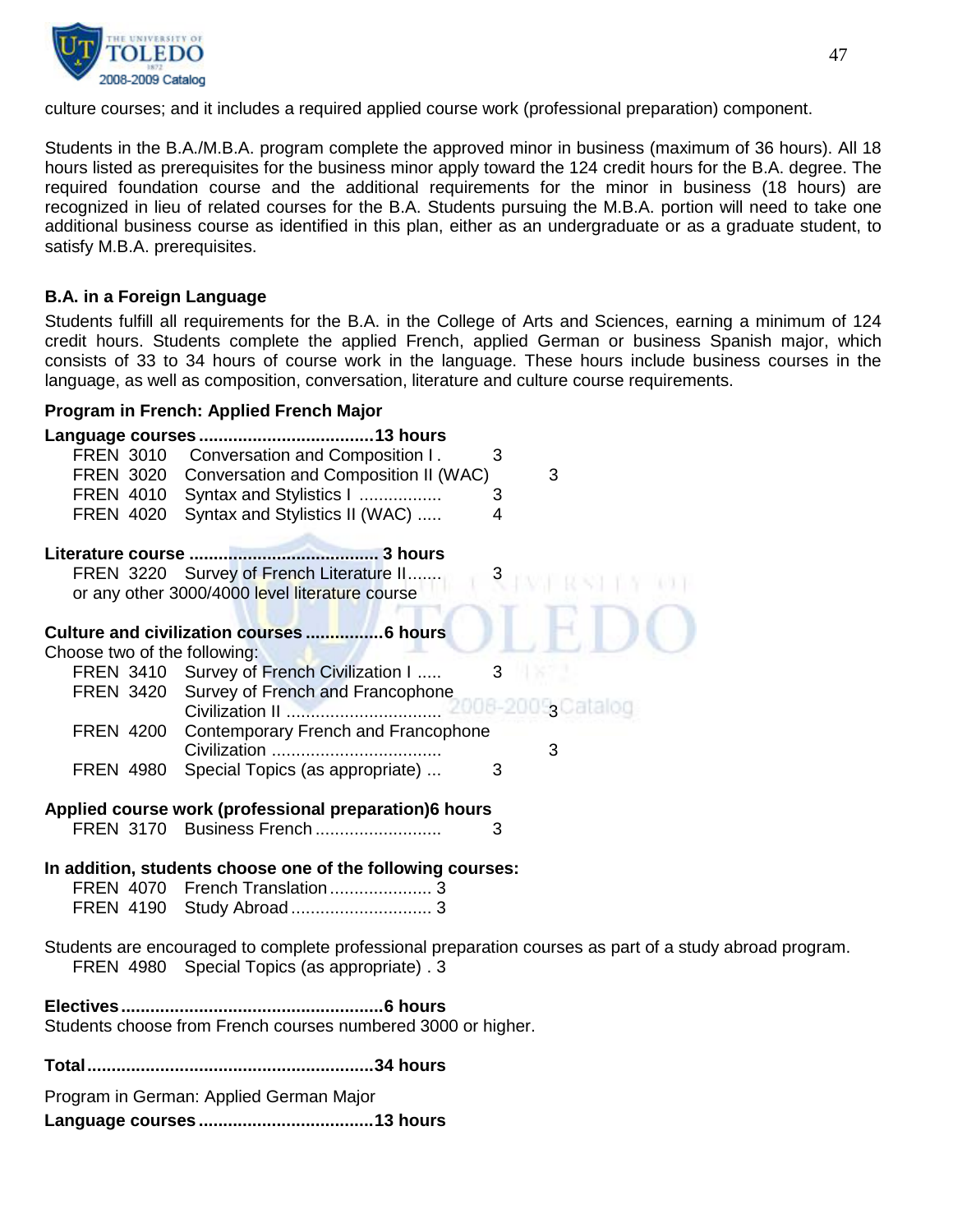

| <b>GERM</b><br><b>GERM</b><br><b>GERM</b><br><b>GERM</b> | 3010 Conversation and Composition I<br>3020Conversation and Composition II (WAC)<br>4010Advanced Conversation and Composition I<br>4020Advanced Conversation and Composition II | 3<br>3<br>3      |
|----------------------------------------------------------|---------------------------------------------------------------------------------------------------------------------------------------------------------------------------------|------------------|
|                                                          |                                                                                                                                                                                 |                  |
| <b>GERM</b>                                              | 3200  Survey of German Literature                                                                                                                                               | 3                |
|                                                          | or any other 3 000/4000 level literature course                                                                                                                                 |                  |
|                                                          |                                                                                                                                                                                 |                  |
|                                                          | Culture and civilization courses  6 hours<br>Choose two of the following:                                                                                                       |                  |
| <b>GERM</b>                                              | 3410  Survey of German Civilization I                                                                                                                                           | 3                |
| GERM                                                     | 3420 . Survey of German Civilization II                                                                                                                                         | 3                |
| GERM                                                     | 4200 .German Culture and Civilization                                                                                                                                           | 3                |
| <b>GERM</b>                                              | 4980 . Special Topics (as appropriate)                                                                                                                                          | 3                |
|                                                          |                                                                                                                                                                                 |                  |
|                                                          | Applied course work (professional preparation)6 hours                                                                                                                           |                  |
| <b>GERM</b>                                              | 3170  Business German                                                                                                                                                           | З                |
| <b>GERM</b>                                              | 3180 Scientific and Technical German                                                                                                                                            | 3                |
|                                                          | In addition, students choose one of the following courses:                                                                                                                      |                  |
| <b>GERM</b>                                              | 4940  Work Experience Abroad                                                                                                                                                    | 3                |
|                                                          |                                                                                                                                                                                 |                  |
|                                                          | Students are encouraged to complete professional                                                                                                                                |                  |
|                                                          | preparation courses as part of a study abroad program.                                                                                                                          |                  |
| <b>GERM</b>                                              | 4980 . Special Topics (as appropriate)                                                                                                                                          | 3                |
|                                                          |                                                                                                                                                                                 |                  |
|                                                          | Students choose from German courses numbered 3000 or higher.                                                                                                                    |                  |
|                                                          |                                                                                                                                                                                 | 008-2009 Catalog |
|                                                          | .34 hours                                                                                                                                                                       |                  |
|                                                          | Program in Spanish: Business Spanish Major                                                                                                                                      |                  |
|                                                          | Language courses12-13 hours                                                                                                                                                     |                  |
|                                                          | SPAN 3000 Spanish Grammar Review  3                                                                                                                                             |                  |
|                                                          | SPAN 3010 Conversation and Composition I 3                                                                                                                                      |                  |
| <b>SPAN 3020</b>                                         | <b>Conversation and Composition II</b>                                                                                                                                          |                  |
|                                                          |                                                                                                                                                                                 |                  |
| <b>SPAN 4000</b>                                         | Advanced Spanish Grammar  3                                                                                                                                                     |                  |
| or                                                       |                                                                                                                                                                                 |                  |
| <b>SPAN 4010</b>                                         | Syntax and Stylistics  4                                                                                                                                                        |                  |
|                                                          |                                                                                                                                                                                 |                  |
| Choose one:                                              |                                                                                                                                                                                 |                  |
| <b>SPAN 3220</b>                                         | Survey of Spanish Literature II  3                                                                                                                                              |                  |
| <b>SPAN 3280</b>                                         | Survey of Latin American Literature II                                                                                                                                          | 3                |
|                                                          |                                                                                                                                                                                 |                  |
|                                                          | Culture and civilization courses  6 hours                                                                                                                                       |                  |
| <b>SPAN 3410</b>                                         | Spanish Culture and Civilization. 3                                                                                                                                             |                  |
| SPAN 3420                                                | Latin American Civilization  3                                                                                                                                                  |                  |

**Applied course work (professional preparation)6 hours**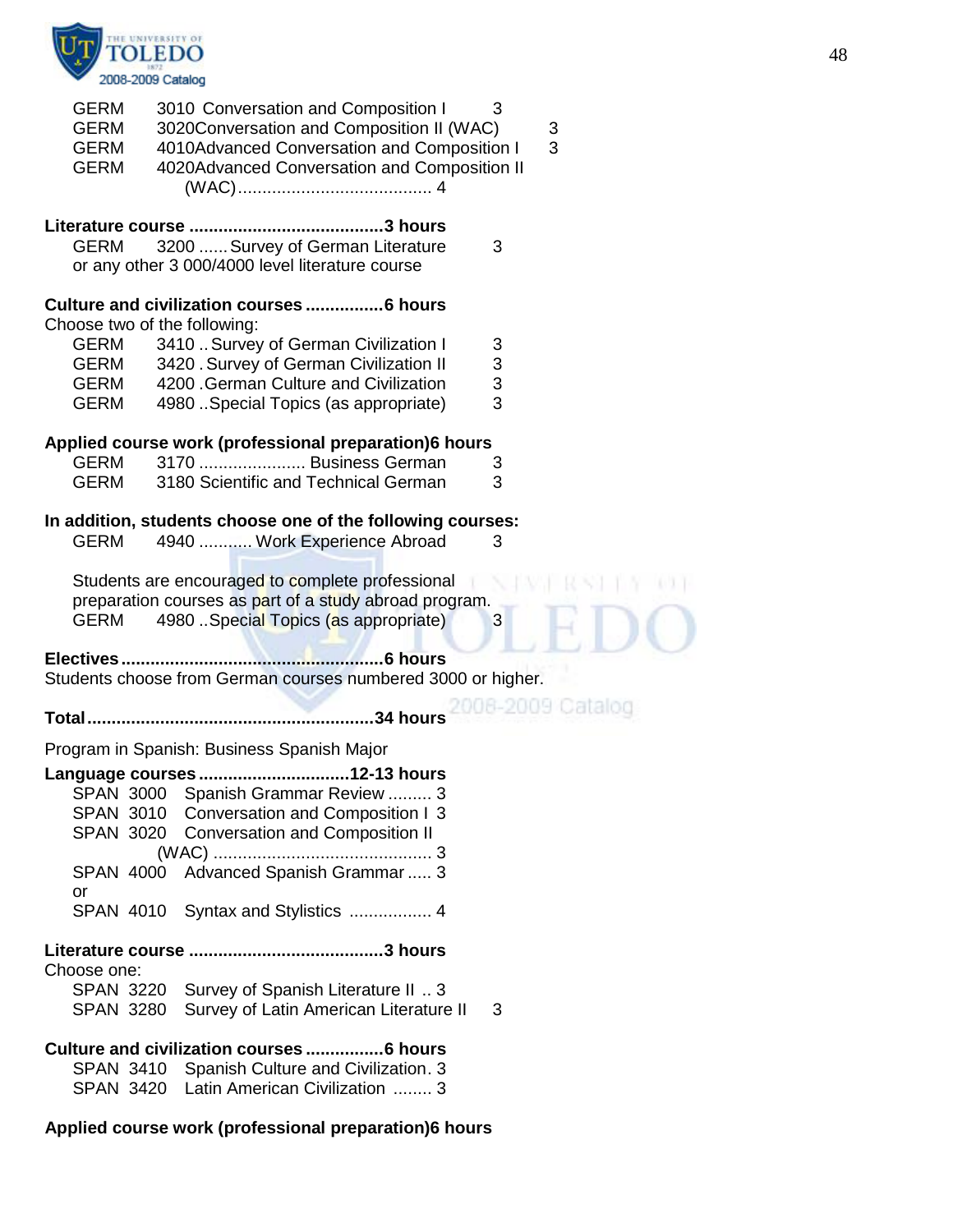

| SPAN 3170 Business Spanish  3         |  |
|---------------------------------------|--|
| SPAN 4370 Advanced Business Spanish 3 |  |

**Electives......................................................6 hours** Students choose from Spanish courses numbered 3000 or higher.

#### **Total......................................................33-34 hours**

#### **Honors in Foreign Languages**

Qualified students are invited to pursue honors in a French, German or Spanish major and thereby earn the degree designation of "departmental honors" in their specific field upon graduation. Formal application for departmental honors should be made near the end of the sophomore year. Acceptance is based on the following: junior or senior standing; a GPA of 3.3 overall and in the major; and approval by the language honors Adviser and the Chair of the department of foreign languages. To graduate with the degree designation of "departmental honors," the student must satisfy the standard requirements listed above for the major; maintain a minimum GPA of 3.3 overall and in the major; satisfactorily complete a minimum of 12 hours of departmental honors course work at the 3000 or 4000 level; and include among the 12 hours the Honors Research course (FREN, GERM or SPAN 4910) that normally leads to the completion of an honors thesis.

#### **Minor in Foreign Languages**

#### **French, German, Japanese or Spanish**

A minimum of 21 to 22 hours is required for the minor in French, German, Japanese or Spanish. In the modern languages, all course work must be in the same language and at the 3000 level or higher. Required courses include the following:

**Applied French Minor....................................Hours**

FREN 3010, 3020 ...................................................6

FREN 4010, 4020 ...................................................7

Electives chosen from the following: Business French, French Phonetics, French Linguistics, Advanced Conversation or French Translation

#### **General French Minor**

#### **Applied German Minor**

| GERM 3410, 3420, 4200 or 4980 (as applicable)  3 |  |
|--------------------------------------------------|--|
|                                                  |  |
|                                                  |  |

#### **General German Minor**

| GERM 3200, 3410, 3420 or 4200 3 |  |
|---------------------------------|--|
|                                 |  |

#### **Japanese Minor**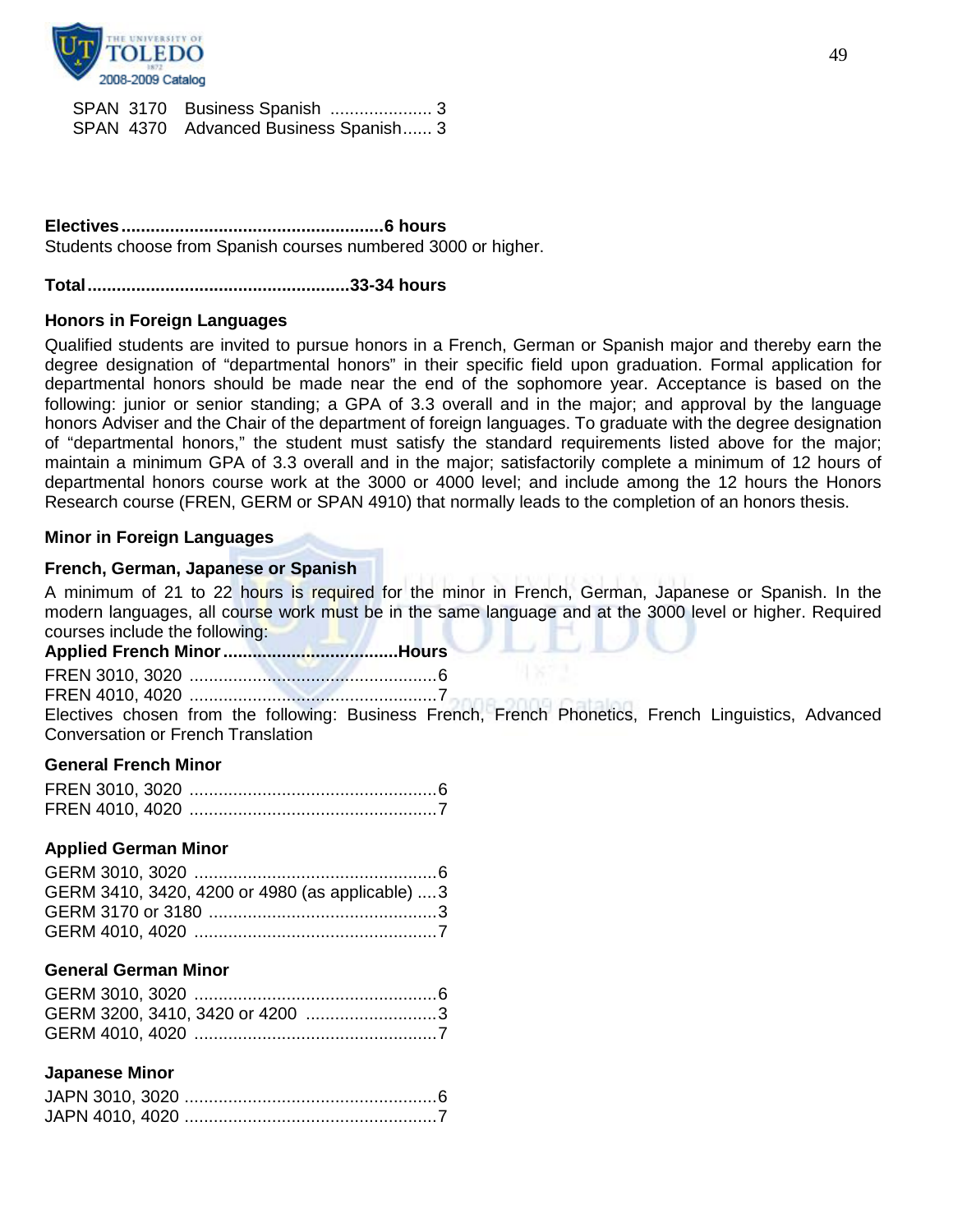

#### **Spanish Minor**

Total required for each..................................21 or 22

Students who want to receive a minor in foreign languages have the responsibility, in consultation with the Adviser in their major, to see that the necessary course work is included in the total number of undergraduate courses taken. Students outside the College of Arts and Sciences should make sure the minor in foreign languages is an approved program within their college.

Candidates for the minor in foreign languages must have their course work verified and approved by a department of foreign languages Adviser or that department's Chair at the time they make formal application for graduation. A form for this verification can be obtained in the college or department office.

Courses required for either the major or minor may not be taken P/NC; however, up to 12 hours of P/NC course work may be included in the related area.

#### **Minor in Business**

For the requirements for the general minor for nonbusiness students, see the College of Business Administration section of this catalog.

#### **Study Abroad**

Credit for foreign language study abroad will be given only for those accredited courses or programs approved in advance. Students should apply to the department of foreign languages for approval at least one month prior to the anticipated date of departure. Credit will be granted only upon presentation of a formal certificate indicating the hours completed and examinations passed.

#### **Language Laboratory**

2008-2009 Catalog

BIOLE VALVALIAN IN TOL

For the benefit of foreign language students, the department of foreign languages maintains a laboratory. Students in elementary and intermediate language courses are required to make use of multimedia materials regularly to develop and improve listening and speaking skills. In many instances, video and computer materials are available to enhance the learning of vocabulary, grammar and syntax.

#### **[General Studies](http://www.utoledo.edu/as/ids/general.html)**

(This Program is an Interdisciplinary Major.)

Melanie Dusseau, academic Adviser

## **Degrees Offered**

The general studies program offers a program for a bachelor of arts or a Bachelor of Science degree.

# **Degree Requirements**

The general studies program has been established in recognition of the fact that existing majors may not satisfy the needs of all students desiring a liberal education. General studies is an interdisciplinary program that allows students to select an area of concentration and related course work not offered in traditional majors. Students who plan to pursue graduate or professional degree programs or enter certain employment areas that require established curricular backgrounds may find it to their advantage to consider existing majors offered within the college rather than the general studies option. The standard majors have wider acceptance and more readily identify the nature and quality of an individual's academic background. Students should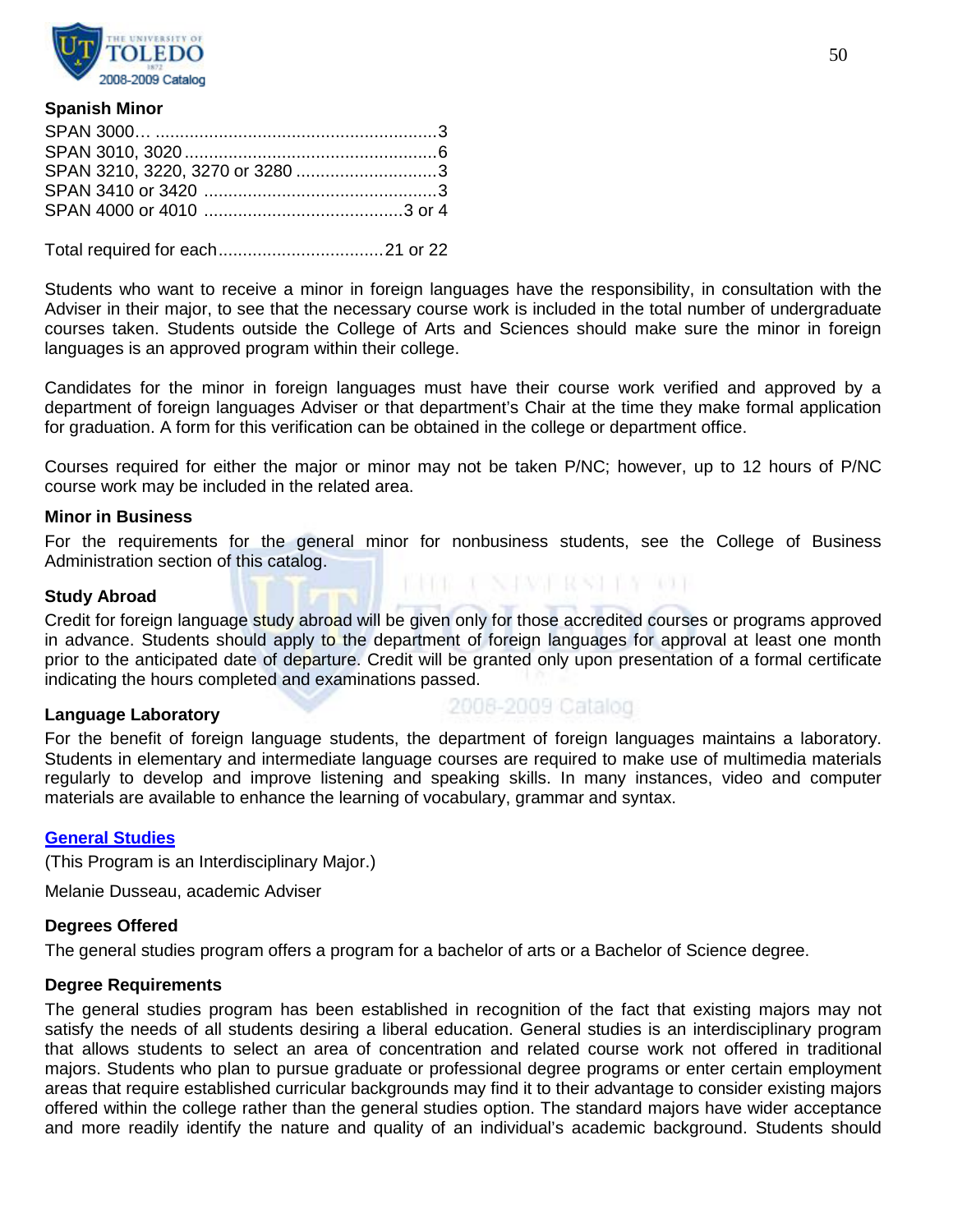

declare this major before they have completed 90 hours. Students seeking admission to this program will be interviewed by an Adviser in the College Student Services Office and must have sound reasons for their choice. Once accepted into the program, students must have their programs approved by the general studies Adviser.

Under this program, the University and college general education requirements specified in the Degree Requirements section of this catalog must be fulfilled, and an area of concentration in the natural sciences, social sciences or humanities must be identified for the purpose of determining education requirements. Students must take at least 64 hours of courses at the 2000 level or higher, at least 32 hours of courses at the 3000 to 4000 level, and must have earned a minimum of 124 hours to be eligible for graduation. In lieu of a major, students must take at least 16, but not more than 24 hours, of course work in a single department and 26 to 34 hours of cognate or related course work for a total of 50 hours. Courses used for the concentration and related areas must be courses that would count in the major in those departments. Students who are seeking a general studies major in the dual degree program for middle childhood licensure within the College of Education may satisfy the general studies requirements with fewer than 16 hours in one department. The required minimum of 49 hours of courses must be in at least two areas of concentration to meet Ohio licensure standards and must come only from approved lists of College of Arts and Sciences courses available from college Advisers. Upon satisfactory completion of all requirements, either the B.A. or the B.S. degree will be awarded, depending on the concentration of courses. The transcript will identify the major as general studies.

#### **[Department of Geography and Planning](http://www.utoledo.edu/as/geography/)**

Peter S. Lindquist, Chair

David J. Nemeth, undergraduate Adviser and honors Adviser

#### **Degrees Offered**

The department of geography and planning (GEPL) offers courses of study leading to the Bachelor of Arts in geography. Honors in geography also is offered.

BIRBE I NJAVI RASLIST RDI

## **Degree Requirements**

The undergraduate major of 31 hours in geography and planning without concentration consists of the following: 2009 Catalog

- A. The student must choose one course each in the areas of environ mental geography and planning (GEPL 3540, 3550 and 3610); human-economic geography (GEPL 2030 to 4990 except GEPL 3420, 3540, 3550, 4490, 4500 and 4510) (including regional courses); Quantitative Methods and Mapping (GEPL 3420); and Fundamentals of Geography (GEPL 2010).
- B. The remainder of the hours are to be chosen from GEPL 2030 to 4990 in consultation with the undergraduate Adviser so that these courses, along with appropriate related courses, will constitute a coherent concentration such as the following:
	- 1. Economic geography
	- 2. Environmental geography and planning
	- 3. Community and urban planning
	- 4. Geographic information sciences (GIS and remote sensing)
	- 5. Cultural and behavioral geography
	- 6. Geographic education.

#### **Concentration in Geographic Information Science**

The undergraduate major of 31 hours in geography and planning with a concentration in geographic information science consists of the following required courses: GEPL 2010, 3420, 4110, 4180, 4490, 4500, 4520 and 4580.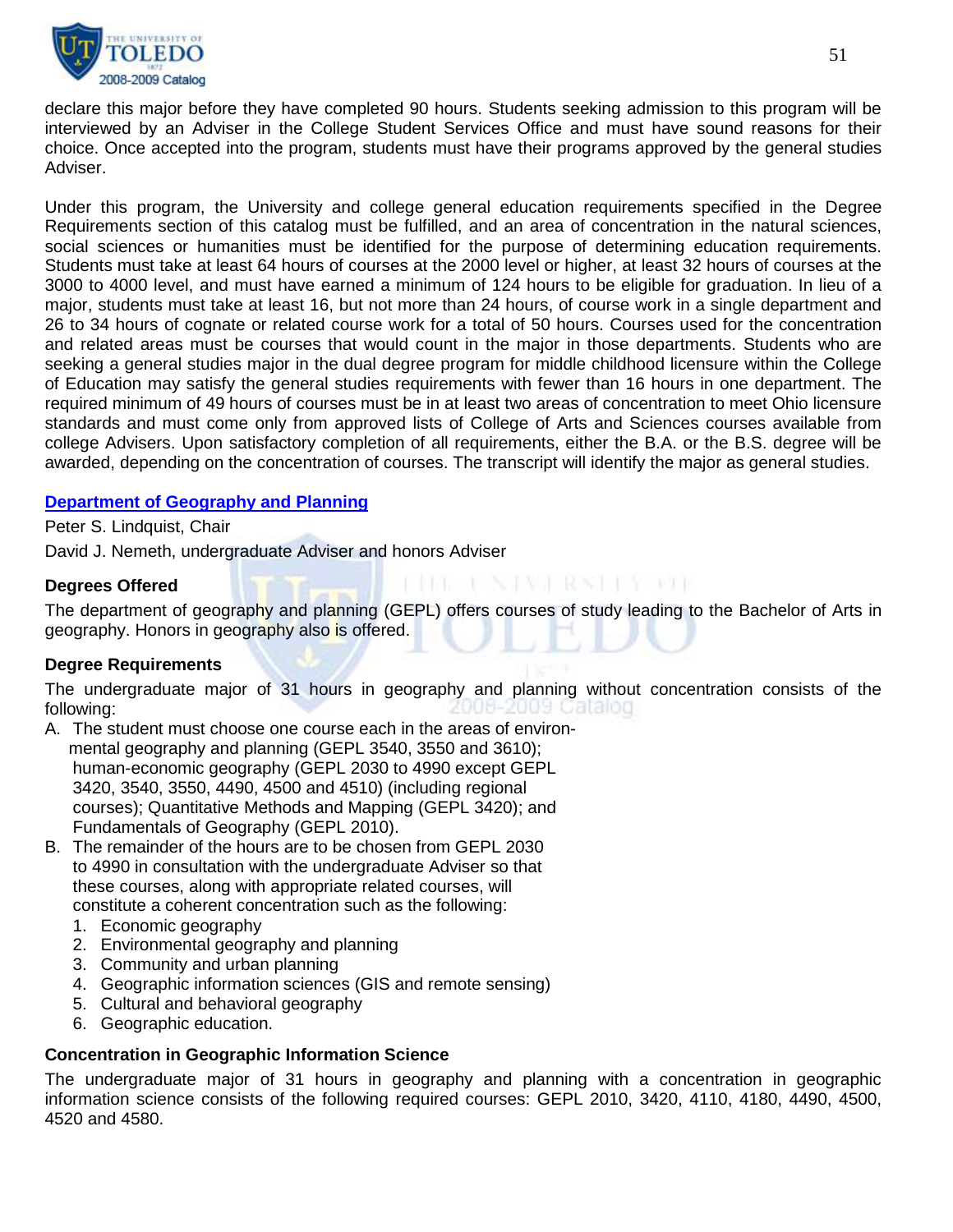

## **Concentration in Planning**

The undergraduate major of 31 hours in geography and planning with a concentration in planning consists of the following:

- A. Required courses (19 hours): GEPL 2010, 3420, 4210, 4530, 4600 and 4700
- B. Electives (select 12 hours from the following): GEPL 3460, 3610, 3900, 4550, 4570 and 4710.

**Related area courses for the undergraduate major:** The 18 hours in related fields most often are chosen from the other social sciences, natural sciences, humanities, interdisciplinary programs and sometimes from professional programs. The related area course requirement also may be satisfied by taking a minor. The appropriateness of related courses to student interest areas and career objectiveness must be identified for approval in consultation with the geography and planning undergraduate Adviser.

## **Minor in Geography and Planning**

The minor of 22 hours in geography and planning consists of the following: the student must complete a core curriculum consisting of the following courses: GEPL 2010, 2030, 3550, 4530 and 4710; the student must complete one regional course selected from the following: GEPL 3030, 3050, 3120, 3220 and 3300; and the student must complete one planning course from the following: GEPL 4210, 4530, 4550, 4570, 4600 and 4700.

## **Minor in Geographic Information Science**

The minor in geographic information science consists of the following courses (23 hours): GEPL 2010, 4110, 4490, 4180, 4500 and 4520.

# **Minor in Planning**

The minor in planning consists of the following (22 hours): the student must complete a core curriculum consisting of the following courses: GEPL 4210, 4530, 4600 and 4700; and the student must complete 10 hours in electives selected from: GEPL 3460, 3900, 4550, 4570 and 4710.

IO9 Cataloo

Students may not take P/NC in either the major and its related courses or for courses in the minor.

## **Honors in Geography and Planning**

The Honors Program in geography and planning is open to all qualified undergraduate majors whether or not they are enrolled in College Honors. The following are requirements for entrance into the Honors Program in geography and planning:

A. Admission: A student must:

- 1. Maintain a minimum GPA of 3.5 in geography and planning courses;
- 2. Maintain a minimum cumulative GPA of 3.3;
- 3. Complete 12 hours in geography and planning; and
- 4. Qualify as a geography and planning major whether or not they are enrolled in College Honors.
- B. Requirements: A student must complete nine hours in designated honors courses in geography and planning and a four-hour senior honors project. During the final year before graduation, the student will meet with the department's undergraduate Adviser to select a faculty research Adviser and will complete and submit to the department's faculty for approval a senior honors project (GEPL 4960).

## **[Global Studies](http://www.utoledo.edu/as/ids/global/global.html)**

(This program is an Interdisciplinary major.)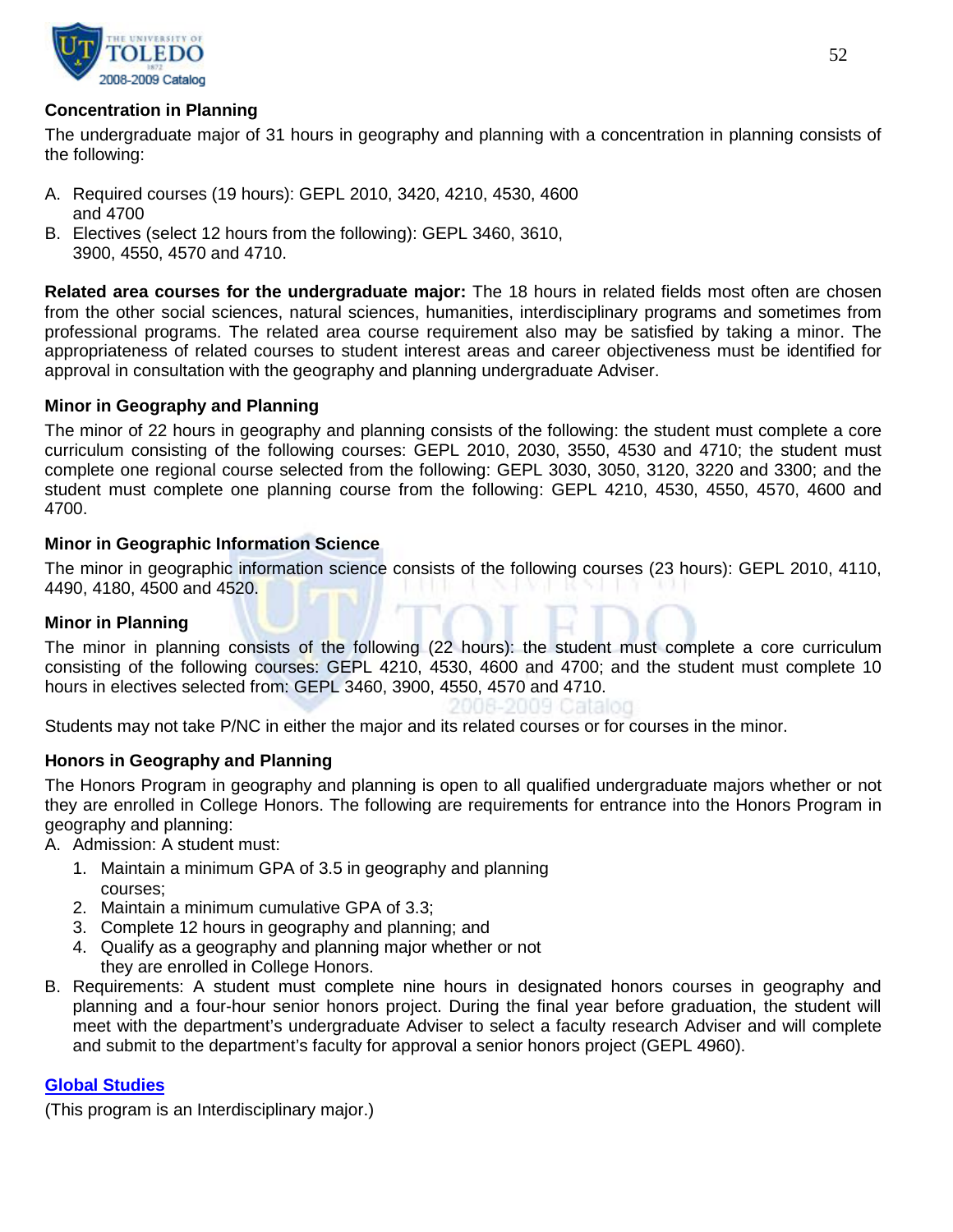

David S. Wilson, Adviser

# **Degrees Offered**

The global studies program offers a Bachelor of Arts degree.

## **Degree Requirements**

Global studies is a major that allows students to study a variety of international processes in a comprehensive and multidisciplinary program of study. It is appropriate for students contemplating careers with institutions, businesses and governments concerned with world affairs, area studies and subjects such as development, public policy or North-South relations. The curriculum is planned so that it offers students a background in global affairs in the broadest sense, as well as having a concentration in study of one geographic area of the world and one international interest area. Within the general framework of the major, students' programs will be designed in consultation with the Adviser to meet their specific needs.

For purposes of the College of Arts and Sciences Core, this major is designated as a social science.

The major requires the completion of 48 hours, including:

- A. GLST 2000 Principles of Global Studies (3 hours)
	- GLST 4900 Senior Seminar in Global Studies (3 hours)
- B. Completion of two modules of 15 hours each. One module must be focused on one area of the world, and one must consider a substantive, global topic. A complete list of modules is available from the Adviser. With the approval of the Adviser, students can also design modules on other subjects. A sample of modules is listed below.

| <b>AREA STUDIES</b>  | <b>GLOBAL STUDIES</b>                             |
|----------------------|---------------------------------------------------|
| Africa               | Development<br>NAME RAM                           |
| Asia                 | <b>World health issues</b>                        |
| Europe               | <b>Global esthetics</b>                           |
| Latin America        | <b>North-South relations</b>                      |
| <b>Middle East</b>   | Ancient global relations                          |
| <b>North America</b> | International multiculturalism<br>16-2009 Catalog |
|                      | International cultural studies                    |

- C. Within these requirements, students must take at least three of the below courses, at least one in geography. These courses may be used for credit toward any module, elective hours, additional hours or core requirements for which they apply. When necessary, this list may be modified by the Adviser to include courses that are regularly offered.
	- GEPL 2040 World Regional Geography
	- GEPL 3160 Patterns of World Development
	- PSC 1710 Current International Problems
	- PSC 2700 Principles of International Relations
	- SOC 4800 Development in Third World Nations
- D. One 3000-level course in a foreign language. In certain cases, with the approval of the Adviser, another course may be substituted for this requirement.
- E. Major-level electives to complete the 48 hours required.

## **Minor in Global Studies**

The minor in global studies is designed as an adjunct course of study for any major in the University. It is especially appropriate for students who want to develop through their course work a broader understanding of global process and conditions. It will help all students to be ready for contributing to an interdependent world.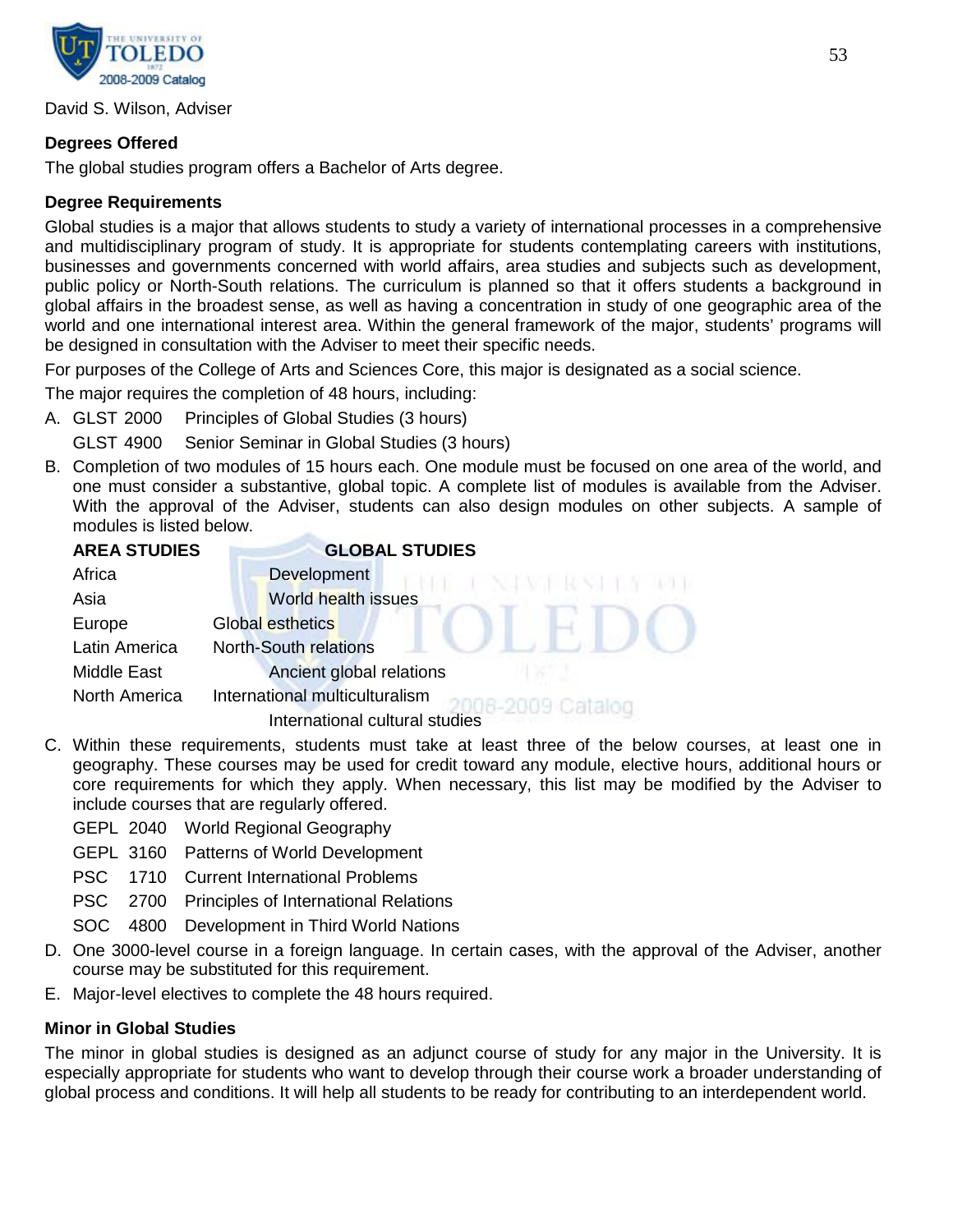

## **Minor Requirements**

The minor in global studies requires completion of 21 semester hours of approved courses, including: GLST 2000 Principles of Global Studies ...... 3 GLST 4900 Senior Seminar in Global Studies3 At least 12 hours in an approved module ........ 12 Three hours chosen in consultation with the Adviser 3

## **Honors in Global Studies**

To earn the B.A. degree with honors in global studies, the student must complete all requirements for the major and do the following:

- 1. Complete an advanced seminar, ideally GLST 4900, for honors credit.
- 2. Complete an approved Honors thesis, GLST 4960; a maximum of six hours of GLST 4960 may apply to student's major and degree hours.
- 3. Earn a minimum 3.3 GPA in major courses.

#### **[Department of History](http://www.utoledo.edu/as/history/index.html)**

William O'Neal, Chair and graduate Adviser Michael Jakobson, undergraduate Adviser

#### **Degrees Offered**

The department of history offers a program for a Bachelor of Arts degree.

#### **Advanced Placement**

Students with a score of 4 or 5 on the AP European History test will receive credit for HIST 1010 and 1020 (6 hours). Students with a score of 4 or 5 on the AP U.S. History test will receive credit for HIST 2010 and 2020 (6 hours). Students with a score of 4 or 5 on the AP World History test will receive credit for HIST 1060 (3 hours).

#### **Requirements for the Undergraduate Major**

The major of 33 hours in history must be distributed as follows: IDE Callalon

- A. HIST 2000 (4 hours)
- B. Of the remaining 29 hours, 12 to 16 hours (four courses) must be at the 4000 level. At least nine to 12 of these 29 hours (three courses) shall be in fields of United States history, and at least nine to 12 hours (three courses) shall be in fields of non-United States history.

The requirement of 18 hours in related courses is to be met with courses chosen from at least three of the following areas: economics, political science, English and American literature, foreign language, geography, philosophy, sociology, psychology, art history, music history or theatre history. At least 12 of the hours in related courses must be in courses at the 3000 and 4000 levels. The related area requirement also may be satisfied by completing a major or minor in another discipline.

Students may not take P/NC for the minimum requirements for the major, but may opt for P/NC in all related courses.

#### **Requirements for the Undergraduate Minor**

The minor of 21 hours in history must be distributed as follows:

- A. HIST 2000 (4 hours)
- B. Of the remaining 17 hours, nine hours must be at the 4000 level.

#### **Honors in History**

Qualified students are invited to work for the degree citation "honors in history."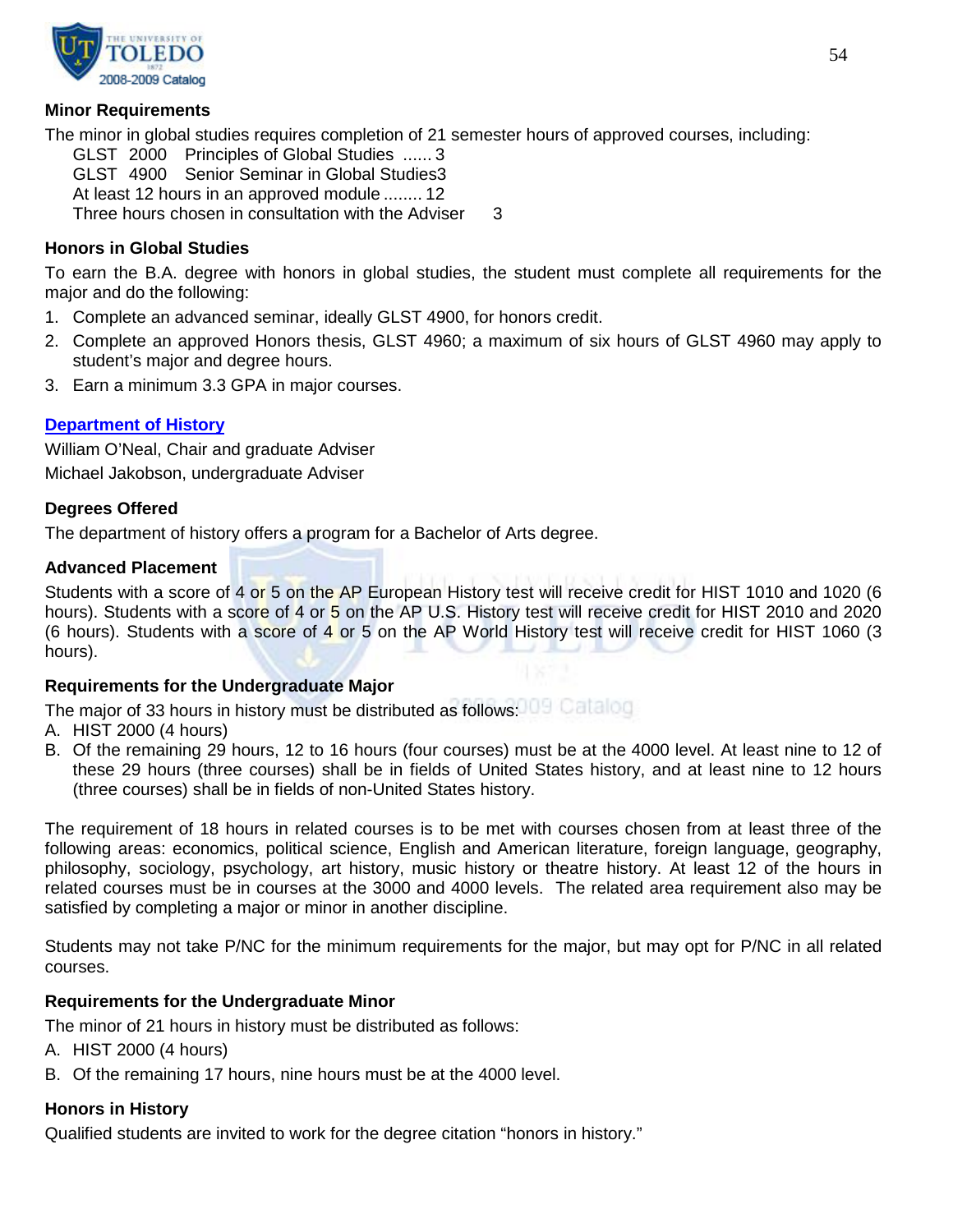

- A. **Admission:** History majors who demonstrate unusual promise in the study of history are invited by the department to enroll in the University Honors Program; departmental honors may be pursued concurrently. Admission to departmental honors is based on the following:
	- 1. Sophomore standing
	- 2. Overall minimum GPA of 3.0
	- 3. A minimum GPA of 3.3 in all history courses (minimum of 10 hours)
	- 4. Recommendations from two professors
	- 5. An interview with the Adviser
- B. **Requirements:** To earn departmental honors in history, each student will satisfactorily complete the following. The required credit hours are included among the 33 hours necessary for the major in history.
	- 1. Honors recognition in two history courses. Honors recognition courses are regularly scheduled 3000 to 4000 level courses in which special recognition is achieved by reading and research in addition to the normal requirements of the course.
	- 2. Three hours of independent research under Junior Honors Re search (HIST 3870).
	- 3. Six hours of thesis under Senior Honors Research (HIST 4870, 4880) leading to the completion of a senior thesis.
	- 4. Oral examination covering the area of the senior thesis.

## **[Humanities](http://www.utoledo.edu/as/ids/humanities.html)**

(This program is an interdisciplinary major.)

Charles V. Blatz, Adviser and director of the Humanities Institute

#### **Degrees Offered**

The humanities program offers a Bachelor of Arts degree.

#### **Degree Requirements**

This program is a major that totals 60 hours. It is designed for the student who wishes to gain a broad knowledge of the humanities. The student elects, with faculty advice, a variety of courses from such disciplines as literature, history, philosophy, art, music and theater. A representative distribution from among these disciplines must be achieved. The courses chosen must be culturally enriching and broad in scope.

The core of the humanities major will total 30 hours. In addition to the core, the student chooses to concentrate in an interrelated area (such as medieval studies, Renaissance studies, contemporary humanistic studies, or comparative ancient and modern studies) or to continue an elective spread of courses among the humanities disciplines. Either track consists of 22 additional upper-division hours. The humanities program culminates in a senior seminar, HUM 4950 and 4960, in which the student will develop a creative/research project.

#### **[Latin American Studies](http://www.lasi.utoledo.edu/index.html)**

(This program is an interdisciplinary major.)

Donald Stierman, Adviser

## **Degrees Offered**

The Latin American studies program offers a Bachelor of Arts degree.

# **Degree Requirements**

The purpose of the Latin American studies major is to provide the student with in-depth knowledge of the region through the multidisciplinary studies approach. This program examines the development of regional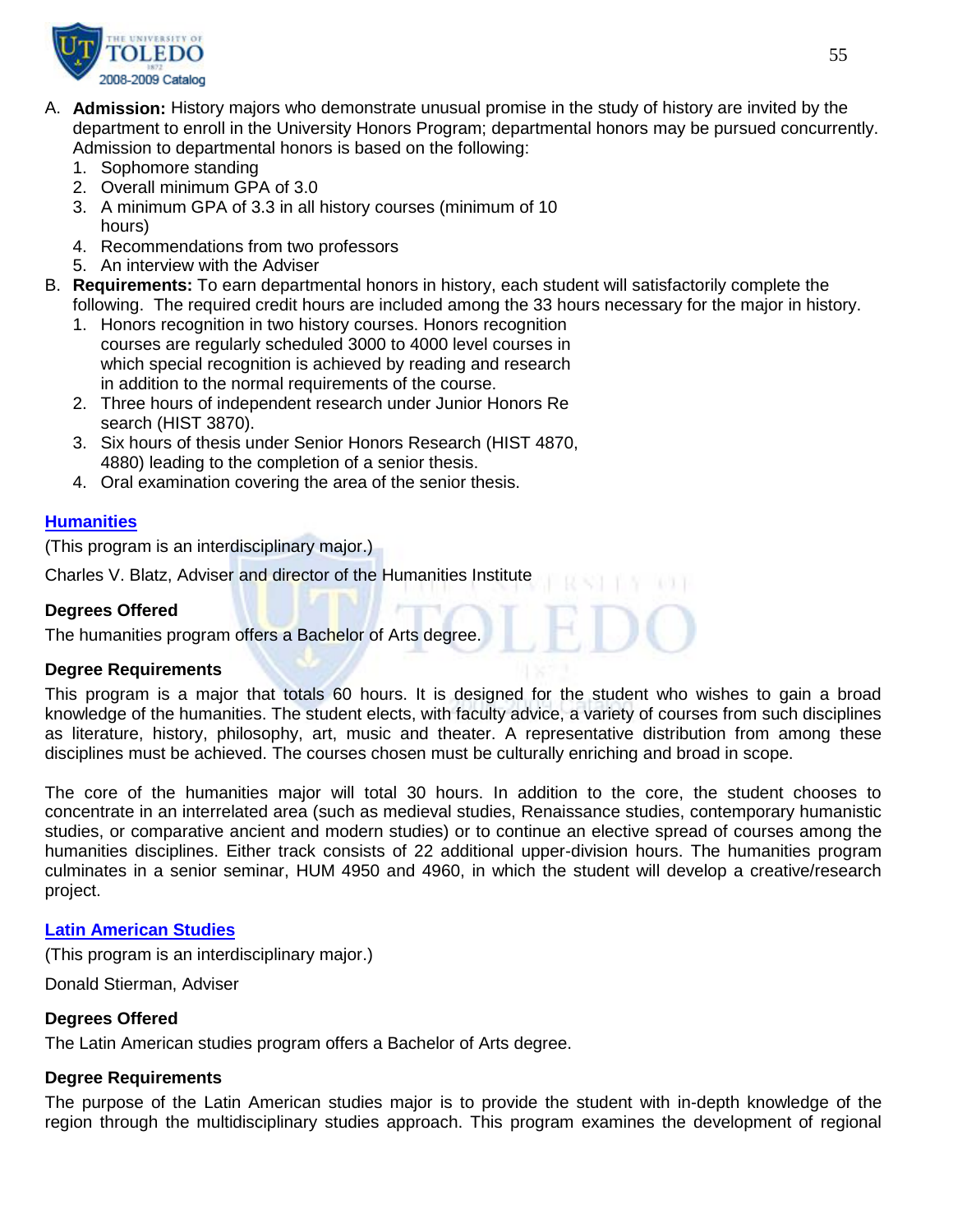

and cultural diversity in Latin America and strives to better understand the position of Latin America relative to the world community. The program examines the place of Latin American-related populations in the United States.

Students must complete the following requirements.

# **Required courses:**

- Nine hours of Spanish conversation and composition (SPAN 3000, 3010 and 3020).
- 21 hours chosen from a list of courses for the major, allotted from at least five departments, as approved by the Adviser.

# **Related courses:**

18 hours chosen from a list of related courses, as approved by the Adviser.

# **Minor in Latin American Studies**

Students electing to pursue a minor in Latin American studies must complete:

- Spanish: SPAN 2150; and
- 21 hours chosen, and approved by the Adviser, from the list of courses for the minor, distributed among at least five departments.

Lists of courses for the major, related to the major, and for the minor, can be obtained from the Adviser.

There are many activities conducted by the Center for International Studies and Programs and the Institute for Latin American Studies to enhance awareness of Hispanic culture and customs, including seminars, workshops and cultural events. Study abroad programs and exchanges exist with several countries of the region, and opportunities for related activities are many.

# **[Law and Social Thought \(LST\)](http://www.utoledo.edu/as/lst/index.html)**

(This program is an interdisciplinary major.)

Benjamin S. Pryor, co-director and Adviser Jerry VanHoy, co-director and Adviser

# **Degrees Offered**

The law and social thought (LST) program offers a Bachelor of Arts degree in the interdisciplinary study of law in society.

2008-2009 Catalog

The law and social thought program provides students with tools for the appraisal of U.S. and other legal systems and the policies, practices and philosophies that underlie them. The law and social through program encourages reflection on the values that shape citizenship in contemporary democracy. It also focuses on issues of law in relation to morality, politics, language and the arts of critical and creative thinking.

# **Degree Requirements**

- **Gateway course – LST 2010 (3 hours**): Introduction to issues and questions concerning the formation, interpretation, transgression and enforcement of the law.
- **Pro-seminar – LST 2500 (3 hours):** A one-hour seminar taken for three, and no more than four, semesters. The pro-seminar discusses the interdisciplinary aspect of the study of law and engages current issues that touch on law in society. It also is an opportunity for students and faculty to discuss and assess the program itself.
- **LST elective courses/cross-listed courses (18 hours):** These courses are arranged into paths that help students design a curriculum and explore related ideas across disciplinary boundaries. The paths are not exclusive (cross-listed courses show up on more than one path) and need not be exhaustive. Students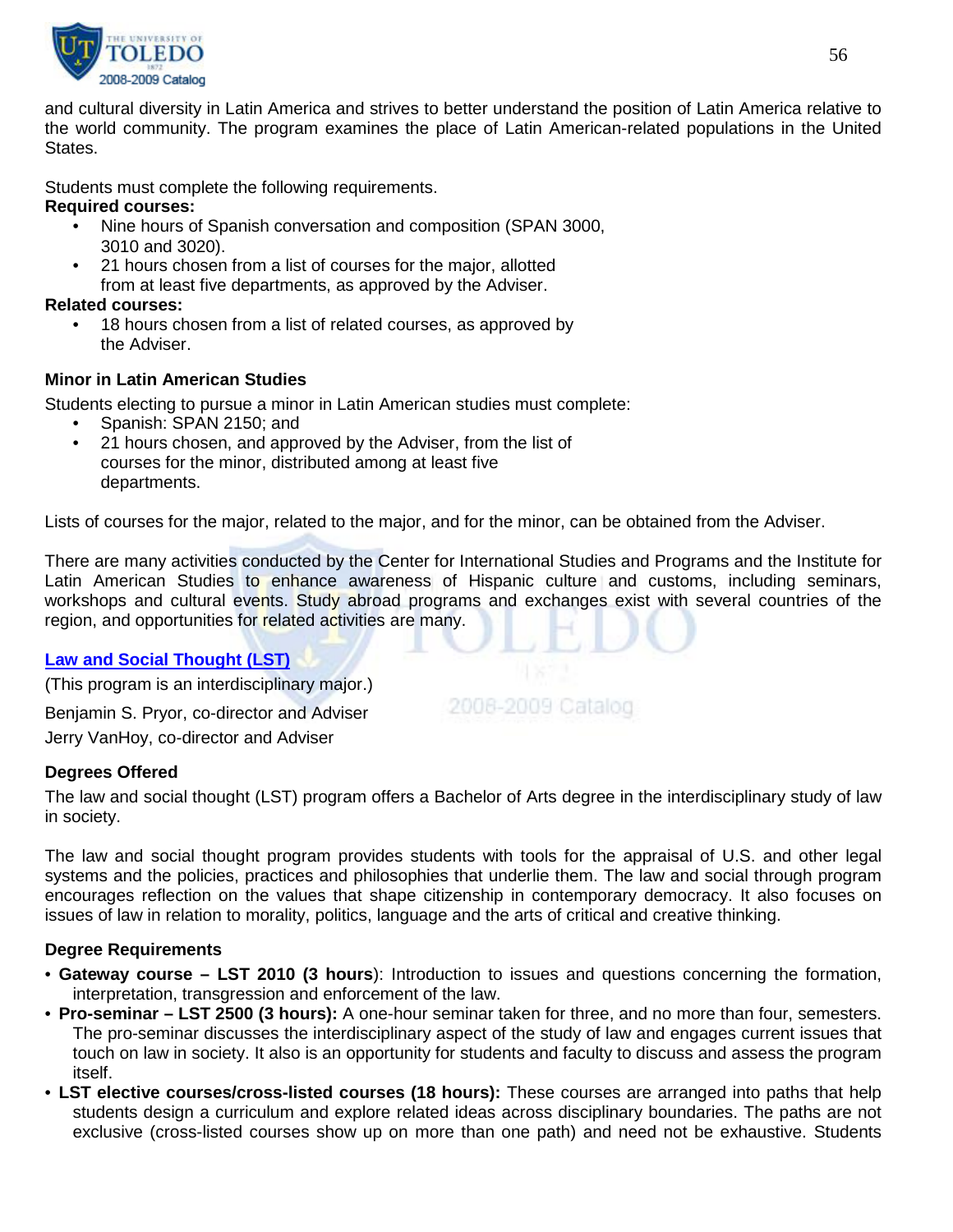

tailor their programs in consultation with a program Adviser. Students are required to take no more than two courses in a given path in the same department. The paths are:

**Path 1:** Law, History and Theory – the historical development of the law and the theoretical and philosophical struggles surrounding its formation, transmission, transgression and enforcement.

Path 2: Law, Difference and Social Practices – the effect on law of racial, ethnic, national, gender, cultural physical and/or cognitive differences and the institutions that think about and manage them, and the role these differences play in the formation, interpretation and enforcement of law.

Path 3: Law, Institutions and Public Policy – the political, economic and scientific struggles and decisions that produce law and its relations to the populations governed by it.

**Path 4:** Comparative Law – questions of international law, of cross-cultural understandings that form and transcend law, of legal systems and the rule of law as it is understood in non-Western and emerging countries.

- **Upper division seminars (9 hours):** Students in the major must enroll in at least three seminars designated as a law and social thought upper division seminar (at the 4000 level) in their junior and senior years. Cross-listed seminars taught at the 4000 level that are not designated as law and social thought upper division seminars will not count toward this requirement, though they will count toward requirements for the major.
- **Field experience (3 hours, by arrangement):** Majors in law and social thought are required to engage in field experience as a part of their program. The field experience consists of community activism and outreach, cross-cultural dialogue, travel and internship. Students are encouraged to think of the field experience as an opportunity to study and advance their area of specialization. Examples of field experience opportunities include:
	- 1. Participation in community based social services or outreach programs.
	- 2. Creation of programs designed to complement or supplement legal and social institutions.
	- 3. Study of an aspect of the relation between legal, cultural and institutional formations.
	- 4. Comparative study of legal and social formations involving international travel and cooperation.
	- 5. Employment in and study of a legal profession under the guidance of a practitioner.

#### **Related area courses for the law and social thought major:**

The 18 hours in related fields should be selected from major level courses in the social sciences, foreign languages, classics, philosophy, history and other departments with approval of the Adviser. Students are encouraged to satisfy the related requirement by completing a minor.

#### **Concentration in Disability Studies**

Students with an interest in the study of the social, legal and political issues surrounding disabilities may concentrate in disability studies. Students concentrating in disability studies must take DST 3020 Definitions of Disability and DST 3030 Issues in Disability Studies as part of the law and social thought elective requirement, and must take DST 4890 Disability Studies Research and Methodologies as one of the three law and social thought upper division seminars. DST 4940 Internship will satisfy law and social thought's field experience requirement. It is strongly recommended that disability studies students take DST 2020 Disability Studies in the U.S. Disability studies students will follow the Law, Difference, and Social Practices path within the law and social thought program. Disability studies electives may be selected from the LST cross-listed electives and from the disability studies program's list of recommended electives.

#### **Concentration in Women's and Gender Studies**

Gender bias and gender fairness are important aspects of civil, criminal and family law, rape and discrimination law, and legal education. Undergraduates in law and social thought may wish to study the way gender-related issues structure law, its interpretation, and the social and political forces that surround gender. Law and social thought students may pursue a concentration in women's and gender studies by taking WGST 3010 Issues in Women's Studies and WGST 4870 Feminisms for LST elective credit, and WGST 4890 Research and Methods in partial fulfillment of the upper division seminar requirement. The remaining electives and seminars will be selected from the Law, Difference, and Social Practices path within the law and social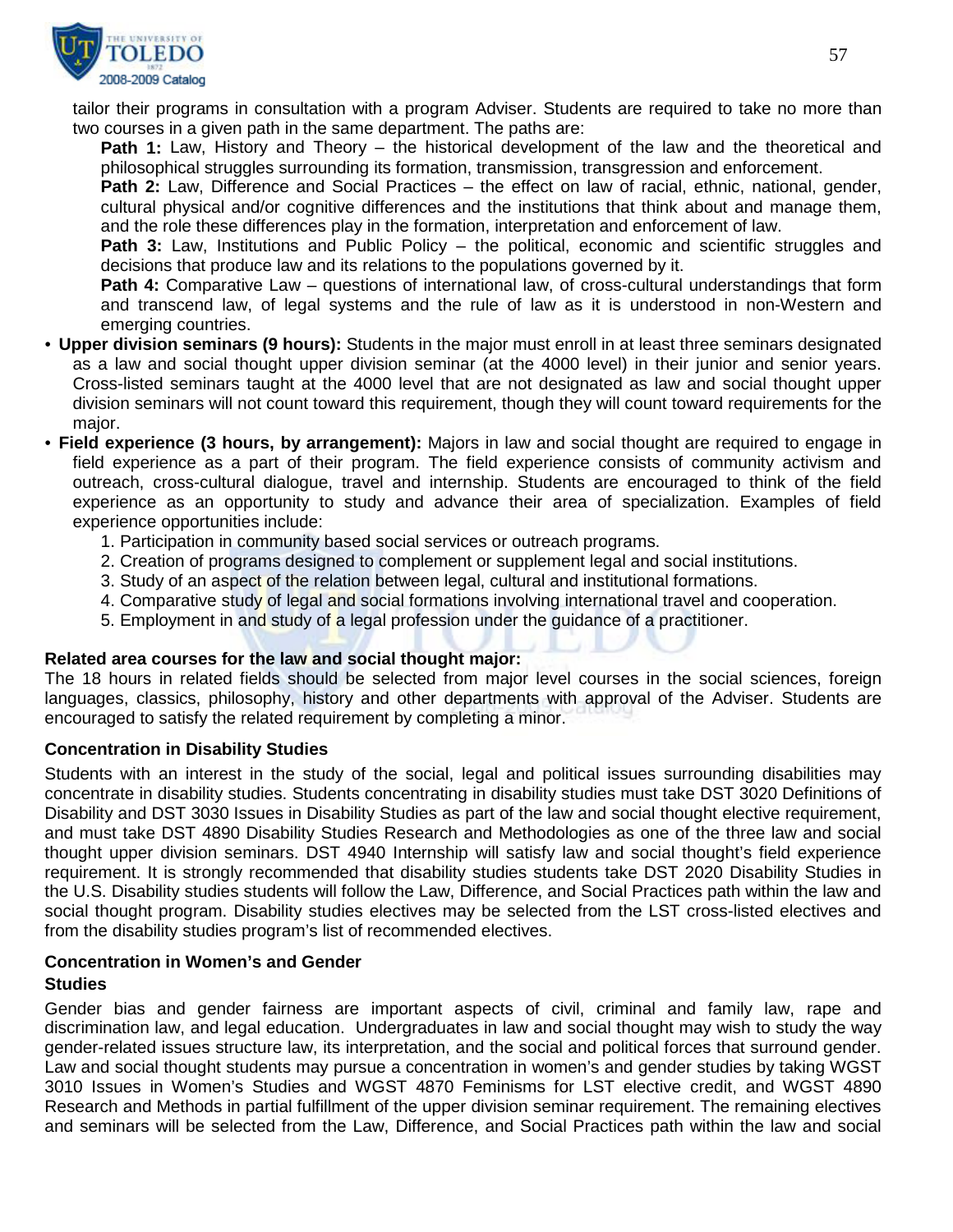

thought program. Law and social thought majors with a concentration in women's and gender studies will be required to engage in at least three credits of field experience conducted in collaboration with either a law and social thought or women's and gender studies faculty member.

# **Honors in LST**

Majors in law and social thought are strongly encouraged to pursue program honors. In order to earn program honors in law and social thought, the student must:

- 1. Have a minimum LST GPA of 3.4 and minimum cumulative GPA of 3.3;
- 2. Submit two papers from two different advanced Law and Social Thought courses to the Program Directors. These courses will also satisfy the LST elective or upper division seminar requirements;
- 3. Write a thesis under the direction of a Law and Social Thought-affiliated faculty member. Students must enroll in Honors Thesis in Law and Social Thought. Participation in the university Honors College is not required for those seeking program honors;
- 4. Honors Thesis in Law and Social Thought (3 credit hours) will count as an elective course in the 36 hours required for the major.

#### **Minor in Law and Social Thought**

The minor achieves law and social thought's goals in a way compatible with a more traditional major in an established discipline and with less intensive commitment to the program's more advanced requirements.

Courses taken in the minor, including courses taken in fulfillment of the critical reasoning requirement, must come from a discipline other than the student's major discipline. This policy ensures that the minor will provide intellectual breadth complementary to a specialized curriculum in a traditional discipline.

The law and social thought minor consists of core requirements (six hours: the gateway course and the course in critical reasoning) and five electives (at least one at the 4000 level) from at least three different departments chosen from within a path for a total of 21 hours.

The following are the requirements for the law and social thought minor:

1. **Total hours:** 21 hours of law and social courses with a 2.0 minimum GPA.

## 2. **Core requirements:**

Gateway course: LST 2010 (3 hours)

Critical reasoning (3 hours): Recognizing the importance of critical reasoning skills to any student interested in pursuing the study of law, minors in law and social thought will be required to take one course to satisfy a critical reasoning requirement. Many departments offer courses that teach rules and techniques of argumentation or that focus on critical reasoning skills, and these courses will satisfy the critical reasoning requirement per approval of the director of law and social thought. Approved courses might include methods courses in the social sciences and humanities (HIST 2000, PSC 3110, PSY 3120, SOC 3290), or courses that emphasize the theory and practice of criticism or critical thought (ENGL 4780, PHIL 2200 and above, PSC 2800 or COMM 3820). Departmental prerequisites will be respected in every case.

#### 3. **Electives (15 hours):**

Five electives cross-listed or taught for the law and social thought program. Electives should be chosen from one of the four paths listed above in the degree requirements for law and social thought majors.

At least one elective must be a law and social thought upper division seminar (LST 4900) compatible with the chosen path.

4. **Independent study:** No more than one independent study will count toward completion of the minor.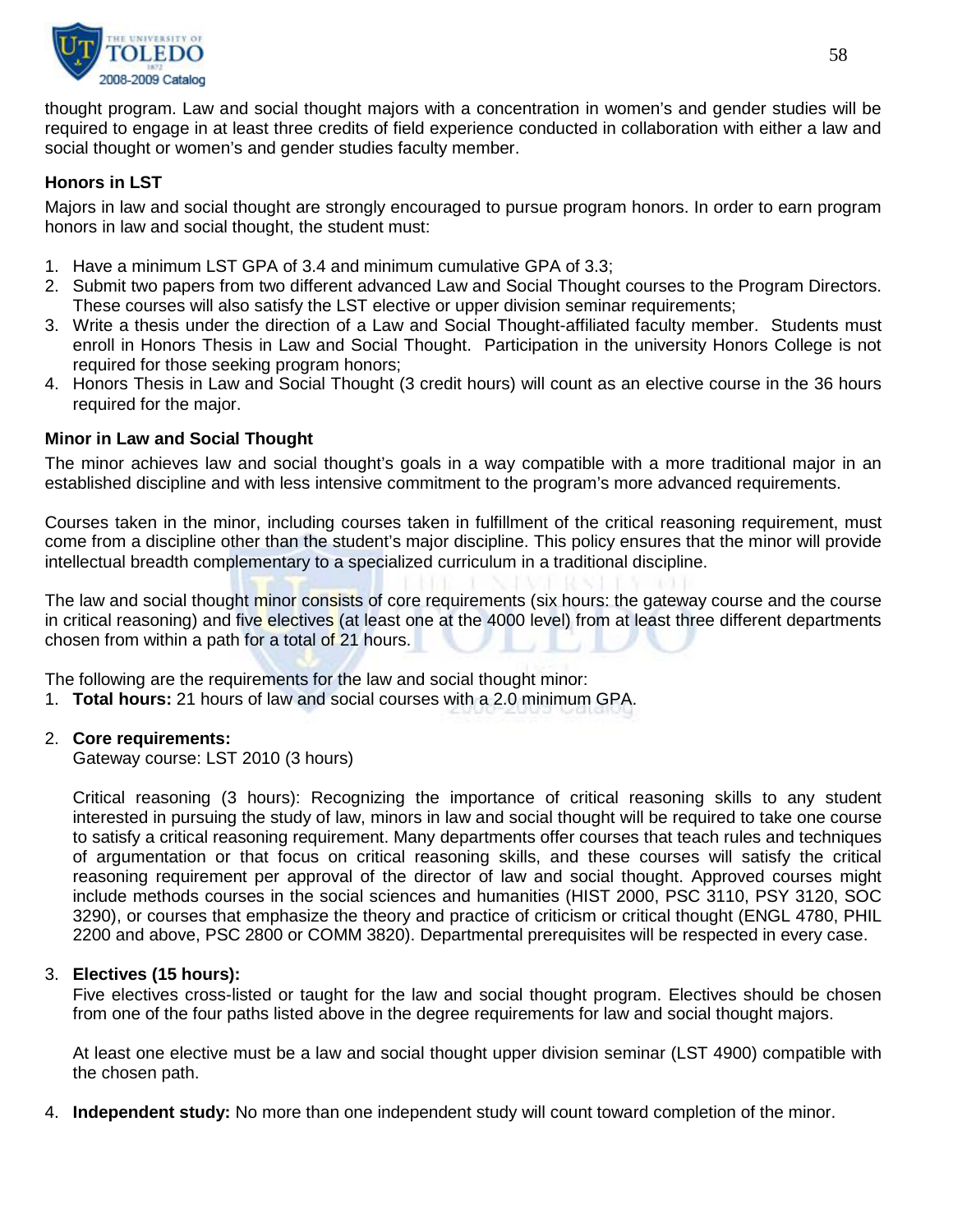

5. **Program of study:** The student's program of study must be approved by a program Adviser and verified before graduation.

## **Field Experience:**

Strictly speaking, field experience is not a requirement for students pursuing a minor in law and social thought. Field experience – consisting of community activism or outreach, cross-cultural dialogue, travel or internship – is regarded by the law and social thought faculty as fundamental to a university education. Students working toward a minor in law and social thought will be invited to participate in field experience, and elective credit will be offered depending on the student's level of involvement.

## **[Linguistics](http://www.utoledo.edu/as/english/programs/linguistics/index.html)**

(Administered by the Department of English Language and Literature)

Dorothy Siegel, Adviser

## **Degrees Offered**

Linguistics offers a Bachelor of Arts degree.

## **Degree Requirements**

A major of 30 hours in linguistics must include the following:

- 1. **Core Courses:** LING/ENGL 3150 Linguistic Principles, LING 3160 Phonology, 3170 Syntax, 3180 Morphology, and 3190 Sociolingustics;
- 2. **One course in historical linguistics must be chosen from** ENGL/ LING 4100 History of English, GERM 4500 History of the German Language, or SPAN 4070 History of the Spanish Language;
- 3. **One course in the structure of a language chosen from** ENGL/ LING 4110 Old English, 4120 Middle English, LING 4980 (with Adviser's approval); FREN 4010 French Syntax and Stylistics I, FREN 4040 French Linguistics, FREN 4310 Medieval France: Language and Literature; SPAN 4110 Introduction to Spanish Linguistics;
- 4. **Three courses chosen from the following (or other appropriate courses with Adviser's approval):** ANTH 2800 Cultural Anthropology; LING 4130 American Dialects, LING 4150 Applied Linguistics I, LING 4170 Applied Linguistics II, LING 4180 Representation of Language in the Brain, LING 4980 (with Adviser's approval), LING 4990 (with Adviser's approval); PHIL 3060 Philosophy of Language, PHIL 3600 Theory of Knowledge, PHIL 3630 Philosophy of Psychology, 4060 Topics in the Philosophy of Language, PHIL 4300 Philosophy of Natural Science, PHIL 4600 Epistemology, PHIL 4650 Philosophy of Mind; PSY 2400 Cognitive Psychology, PSY 3400 Cognitive Neuropsychology, PSY 3410 Psychology of Language.

**Related Requirements:** Linguistics majors should select one of the minors offered by departments and programs within the College of Arts and Sciences. Those offered by anthropology, English, foreign languages, psychology and philosophy are recommended. Alternatively, a student may select courses from a variety of departments and programs with the approval of the linguistics Adviser.

## **Minor in Linguistics**

A minimum of 21 hours is required for the minor in linguistics. Students must take ENGL/LING 3150 and at least one of the courses that are required of students majoring in linguistics:

LING 3160 Phonology LING 3170 Syntax LING 3180 Morphology LING 3190 Sociolinguistics

To satisfy the remaining 15 required hours, students may take any of the courses that can satisfy the linguistics major.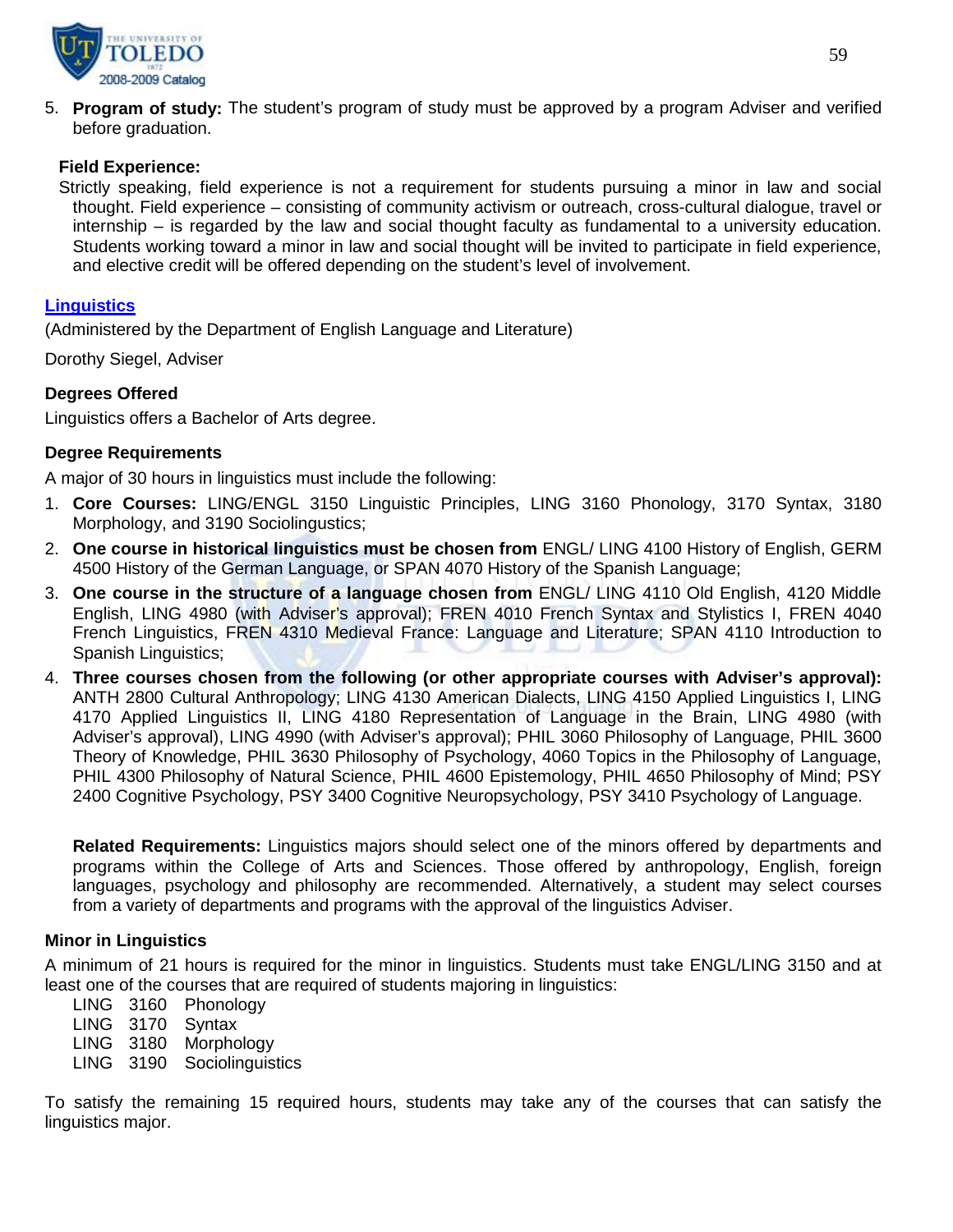

#### **Honors in Linguistics**

Students with a minimum GPA of 3.6 in those courses after completing at least 15 of the 30 hours required within the linguistics major are eligible to participate in honors in linguistics. In addition to satisfactorily completing an honors thesis, the student may, under appropriate circumstances, participate in another department's senior honors seminar. The designation "honors" on the diploma will be given to students who receive a grade of A on the honors thesis and maintain a minimum 3.6 GPA in linguistics. Complete details about honors in linguistics are available from the linguistics Adviser.

#### **[Department of Mathematics](http://www.math.utoledo.edu/)**

Geoffrey Martin, Chair Donald B. White, Associate Chair Zeljko Cuckovic, Associate Chair William Thomas, Honors Adviser

## **Degrees Offered**

The department of mathematics offers a program for either a bachelor of arts or a Bachelor of Science degree.

#### **Advanced Placement**

Students with a score of 3 or better on either AB or BC calculus will receive credit for MATH 1850. Students with a score of 4 or 5 on the BC calculus test will receive credit for both MATH 1850 and 1860. Students with a score below 3 may be able to obtain credit by taking a departmental test. Students with a score of 3 or better on the Statistics Test will receive credit for MATH 2630.

## **Degree Requirements**

To obtain a bachelor's degree in mathematics, students must complete MATH 1860 (or 1840 or 1930), 1890, 2850 (or 2950) and 3190 and follow one of the following concentrations for a total of at least 35 hours.

KRIK I NJAVI RASI KA 101

#### **1. Pure mathematics**

- a. The following are required: MATH 3860, 4330, 4820 and 4880.
- b. Two courses must be completed from MATH 4300, 4450, 4540 or 4830.
- c. The remaining course work may be chosen from courses at the 3000 or 4000 level approved by the Adviser.

#### **2. Applied mathematics**

- a. The following are required: MATH 3320 or 4330, 3860, 4300 or 4350, and 4820 or 4880.
- b. One of the following two-semester sequences must be completed: MATH 4710 and 4720 or 4740 and 4750.
- c. The remaining course work may be chosen from courses at the 3000 or 4000 level approved by the Adviser.

#### **3. Statistics**

a. The following courses are required: MATH 3610, 3620, 4350, 4600, 4610, 4680 and 4690.

# **4. Mathematics with computer science**

- a. The following are required: MATH 3860, 4380, 4710, 3320 or 4330, 4820 or 4880, and 4350 or 4390 or 4720.
- b. The remaining course work may be chosen from courses at the 3000 or 4000 level approved by the Adviser.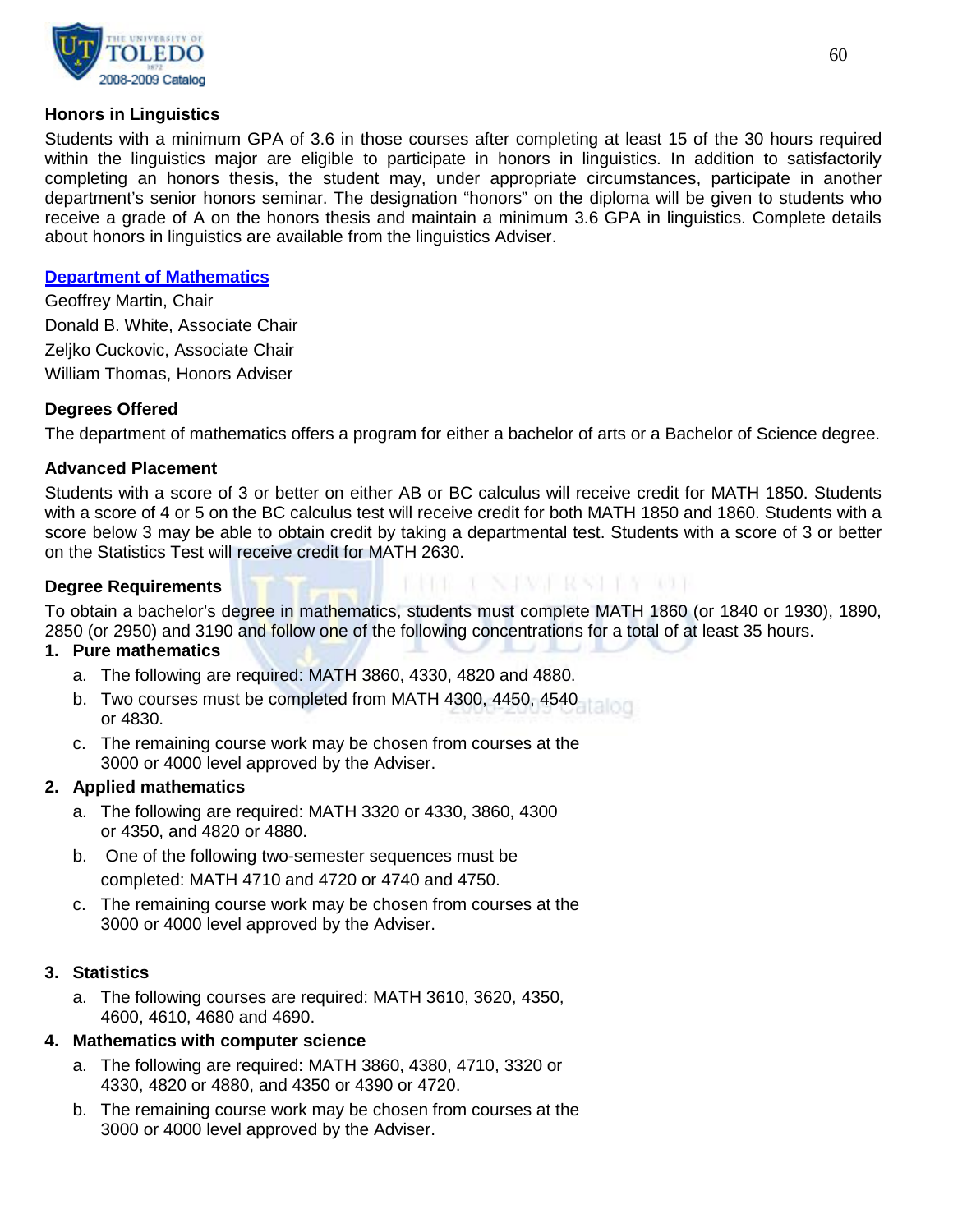

c. The following are required related area courses: EECS 1530, EECS 1570, EECS 2100, EECS 2550, plus one additional course in EECS chosen in consultation with the Adviser for a minimum total of 16 hours.

#### **Related Courses**

The 18 semester hours of related area course work (at 2000 to 4000 levels) should be chosen according to the interests of the student in view of his or her anticipated career in mathematics. These courses could be in accounting, biology, economics, education, engineering, finance, operations analysis, philosophy, physics, psychology, etc. The B.A. degree is awarded to those students who choose a related area in the humanities or social sciences, such as economics, philosophy and psychology, or education. The B.S. degree is awarded to those who choose related areas in science (such as biology or physics), engineering, business administration or computer science.

#### **Minor in Mathematics**

To obtain a minor in mathematics, a minimum of 22 hours in mathematics must be completed. The 22 hours must include MATH 1860 (or 1930), 1890, 2850 (or 2950), and one of 3610, 3860 or 4680. The remaining hours must be courses that are acceptable toward a major in mathematics and must be approved by an Adviser in the department of mathematics.

#### **Honors in Mathematics**

- A. **Admission:** Students are normally admitted to departmental honors after completing the honors calculus sequence MATH 1920, MATH 1930, MATH 2950, and MATH 3820. Students may also be admitted to the program at the discretion of the Math Majors Committee and should consult the departmental honors Adviser.
- B. **Requirements:** Graduation with honors in mathematics depends upon doing a substantial amount of work in mathematics beyond the requirements of the bachelor's degree. To graduate with departmental honors in mathematics a student must ordinarily maintain a GPA in mathematics greater than 3.5 and write an expository paper on a topic in mathematics that demonstrates knowledge of the subject matter significantly beyond the expectations of the student's course work. The research and writing of the paper is conducted under the supervision of a faculty member with an interest in the subject, and as a part of fulfilling this requirement the student must enroll in either the junior or senior reading class, MATH 3920 or MATH 4920, that counts as an elective in the major. The actual details of the student's program are determined by consulting with the Department's honors Adviser and the student's topic supervisor.

## **[Medieval and Renaissance Studies](http://www.utoledo.edu/as/ids/medieval.html)**

(This program is an interdisciplinary major.)

## **Degrees Offered**

Medieval and Renaissance studies offers a Bachelor of Arts degree.

#### **Degree Requirements**

This humanities major provides interdisciplinary study of the medieval and Renaissance civilizations, including the Western world, the Byzantine and Islamic worlds, and late Greco-Roman and Christian antiquity. It offers formal courses and many possibilities for independent study in art history, English, foreign languages and literature, history, music, philosophy, religion and theatre. The Chair of the committee on medieval and Renaissance studies serves as the academic Adviser.

The program requires 60 hours of study, distributed as follows:

1. HIST 3100, 3110, 4030 and 4040 (12 hours)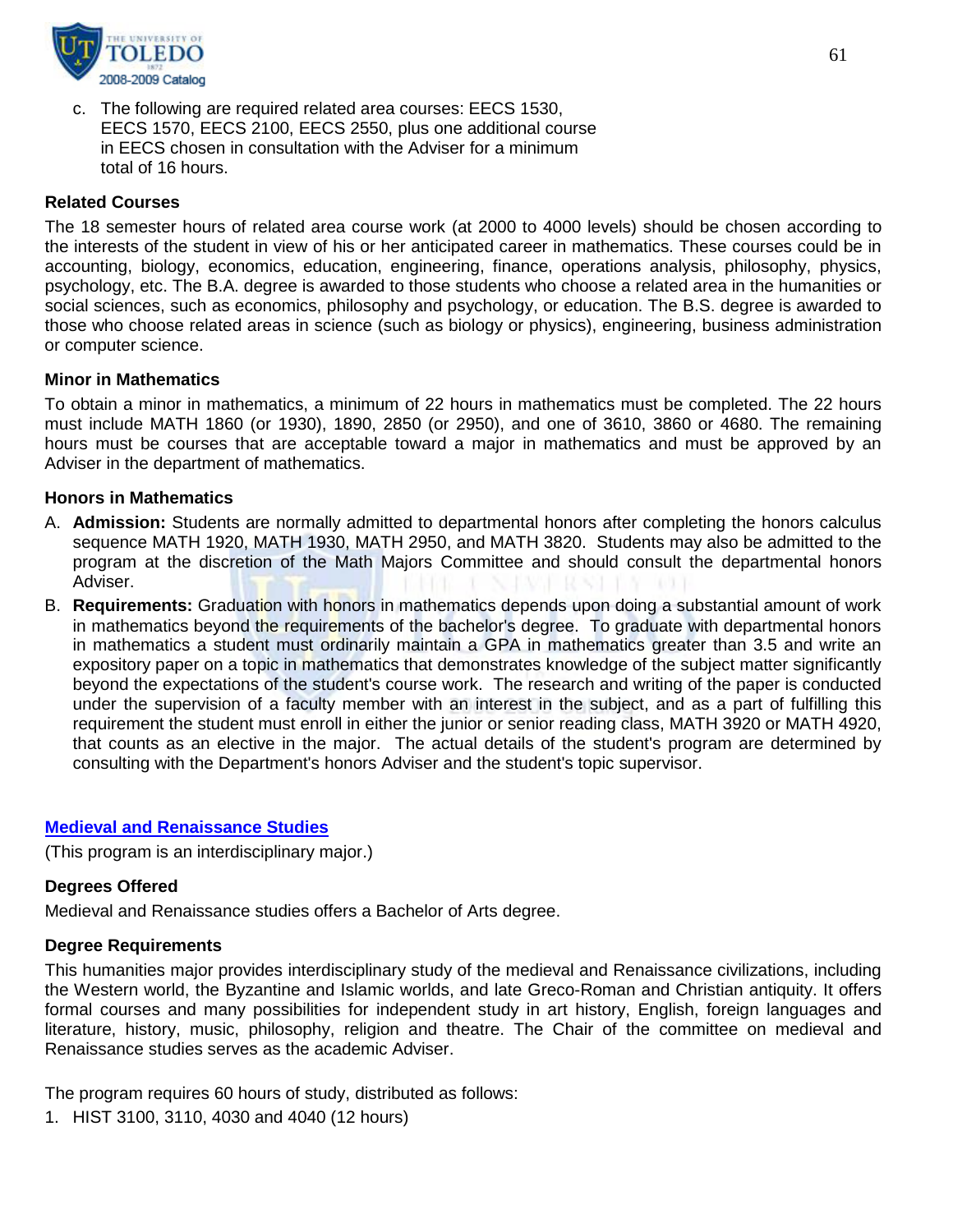

- 2. Electives (39 hours). With the assistance of the Adviser, the student must elect a truly interdisciplinary array of courses. If the student cannot satisfactorily read one of the learned or vernacular languages (other than modern English) of the Middle Ages and the Renaissance, some elective hours must be used to achieve this skill.
- 3. Final Project (9 hours). This is a research or creative activity leading to a formal paper or an artistic expression. As a rule, it requires the reading of primary sources in the original language. The hours may be spread over a full academic year, distributed between two semesters or earned entirely in one. The committee on medieval and Renaissance studies approves the written proposal and approves a faculty supervisor. The project may be concentrated in one field, such as philosophy; but an interdisciplinary committee of three faculty members, including the project supervisor, grades it.

## **[Middle East Studies](http://www.utoledo.edu/as/ids/meast/middleeast.html)**

(This program is an interdisciplinary major.)

Elias T. Nigem, Adviser

#### **Degrees Offered**

Middle East Studies offers a Bachelor of Arts degree.

#### **Degree Requirements**

Middle East studies is a specialization within the global studies major described previously. Its offerings are designed to provide students an appropriate exposure to the history, religions, cultures and socioeconomic systems of the Middle East and, in turn, that region's relations with the rest of the world, as well as to create balanced perceptions of the various factors and phenomena in the Middle East in historical and contemporary contexts.

This program provides background information and formal training for those planning to engage in international activities, such as business, banking, communication, journalism and engineering sciences, involving the Middle East. The program is designed for both domestic and international students.

In addition to the college general education requirements, the Middle East studies program requires a total of 48 semester hours that must be chosen in consultation with the Adviser. Eighteen hours of courses are required, while considerable latitude is available in choosing courses to meet the remaining 30 hours. The following provides a guideline for students interested in Middle East studies:

A. **Social science courses** – approximately 21 hours from the

following: **Required:** PSC 4670 and PSC 4740 (3 hours each) **Electives:** ANTH 2750 and 2800, ECON 4510 and 4520, GEPL 3810, PSC 2700 and 4730, and SOC 4340, 4800 and 4980

- B. **History/humanities courses** approximately 21 hours from the following: **Required:** HIST 1120, 2040, 3540 and 3550 (3 hours each) **Electives:** HIST 2070, 2090, 4390 and 4400; PHIL 3500 and 3570; REL 2310 and 2330; and ARBC 1110, 1120, 2140 and 2150
- C. **Related courses:** Approximately six hours of related courses are chosen in consultation with the Adviser. Students are encouraged to take courses in foreign languages of the Middle East.

#### **[Department of Music](http://www.utoledo.edu/as/music/index.html)**

Tim Brakel, Interim Chair Michael Boyd, undergraduate Adviser, B.A., B.M. Timothy D. Brakel, Ed Duling, undergraduate Advisers, music education

David Jex, graduate Adviser, M.M. in Performance, M.M.E.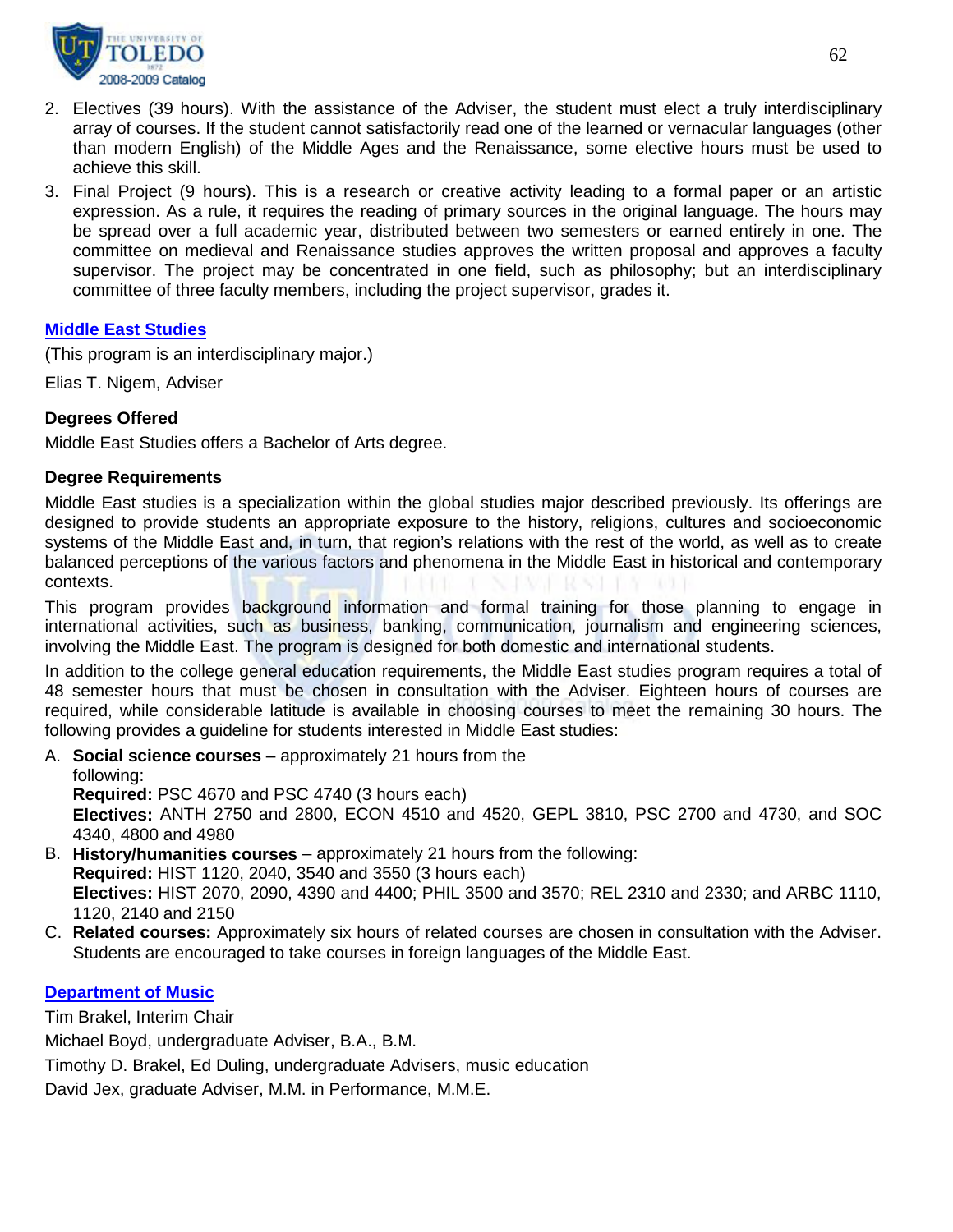

## **Degrees Offered**

The department of music offers the Bachelor of Arts, bachelor of music and bachelor of music education degrees. The bachelor of music education degree is offered through the College of Education. For information on that degree, please see the College of Education's section in this catalog.

## **Advanced Placement**

For a score of 3, 4 or 5 on the Music Theory Advanced Placement exam, the department will award credit for MUS 2200 (3 credits).

## **Audition**

Students who wish to major in music or music education must pass an entrance audition. Please call the department of music office at 419.530.2448 to ask for an audition application to be sent to you or go to our Web site www.music.utoledo.edu and click on "Audition Signup." For audition guidelines, visit www.music.utoledo.edu/musicAtUTPR/index.asp?id=71.

A student may be accepted, accepted on provisional status, or denied admission to music degree work based on the entrance audition.

## **Requirements for the Bachelor of Arts Degree**

The major of 40 hours in music must be distributed as follows:

- a. Performance Laboratory: MUS 1000 (8 semesters) 0 hours Transfer students will be required to complete a number of semesters proportionate to credits transferred.
- b. Concert Attendance: MUS 1010 (8 semesters) 0 hours Transfer students will be required to complete a number of semesters proportionate to credits transferred.
- c. Music Technology: MUS 1100 1 hour
- d. Music Theory: MUS 1610, 1620, 2610 and 2620 (a grade of C or better is required in each course) 16 hours
- e. Music History and Literature: MUS 2410, 3410 and 3420 (A grade of C or better is required in each course) – 9 hours
- f. Class Piano: Two hours from MUS 1570, 1580, 2570 or 2580 (Classes assigned by diagnostic test; a grade of C or better is required in each course) – 2 hours
- g. Applied vocal or instrumental instruction from MUS 1800 and 2800. Each course must be taken twice (a grade of B or better is required in each course) – 8 hours
- h. Each music major must enroll in one of the following ensembles on the major instrument each semester of enrollment for 8 hours or more until graduation: MUS 3010, 3020, 3040, 3050, 3090, 3140, 3150, 3160, or 3180. The minimum requirement is an accumulation of eight hours of ensemble credits, but only four hours may count toward the 124 hours required for the degree.

Students may elect an additional 10 hours of music courses beyond the required 40 hours of basic courses for a maximum of 50 hours of music within the 124 hours for the bachelor of arts degree. It is recommended that these additional courses include additional music history and literature courses and at least three additional semesters of applied music in the student's major performing area.

The requirement of 18 hours in related courses must be chosen from major level courses in the other humanities. Students may elect to present a full or half recital in their senior year.

## **Requirements for the Bachelor of Music Degree**

The bachelor of music degree is designed to prepare the student for a professional career in performance. The student may pursue one of nine concentrations. Students may be admitted to this program only with the approval of the music faculty, usually determined by a special audition. Before graduation, each student must be able to demonstrate satisfactorily the ability to perform music on the fourth level of proficiency for the particular instrument or voice.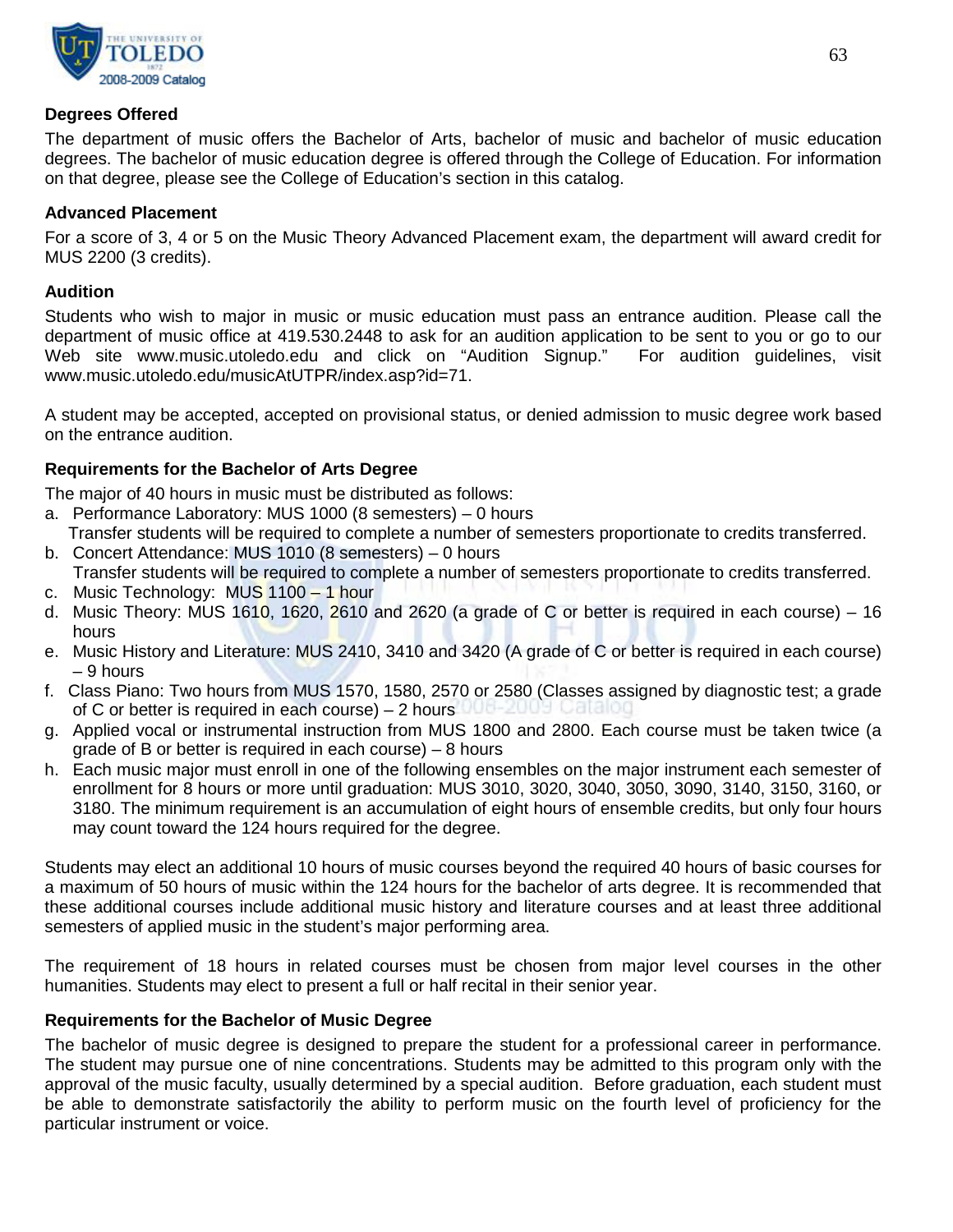

The requirements for each of the nine bachelor of music degree programs include non-music courses, core music courses and concentration courses.

## **Non-Music Courses**

The non-music courses for the bachelor of music degree total 44 hours and are distributed as follows:

- a. ARS 1000 Orientation 1 hour
- b. ENGL 1110 and one course chosen from ENGL 1130, 1140 or 1150 6 hours
- c. PSY 1010 and one other non-PSY core social science course 6 hours
- d. MATH 1180 and two natural science core courses from different disciplines. Students with a concentration in music business and recording arts must take PHYS 1310 as one of the two core natural science courses  $-9$  hours
- e. Humanities courses other than music, including two humanities core courses from different disciplines. Students with a concentration in voice must take at least one semester each of French and German – 14 hours
- f. Non-music electives 8 hours
- g. Students must satisfy the U.S. diversity and non-Western multicultural core requirements (6 hours) as part of b, c, e and f above.

## **Core Music Courses for Concentrations in Voice, Piano, Organ, Guitar, Strings and Wind and Percussion (66 hours)**

- a. Performance Laboratory: MUS 1000 (eight semesters) 0 hours Transfer students will be required to complete a number of semesters proportionate to credits transferred.
- b. Concert Attendance: MUS 1010 (eight semesters) 0 hours Transfer students will be required to complete a number of semesters proportionate to credits transferred.
- c. Music Technology: MUS 1100 1 hour
- d. Music Theory: MUS 1610, 1620, 2610, 2620, 3610 and 4620 (a grade of C or better is required in 1610, 1620, 2610 and 2620) – 22 hours
- e. Music History and Literature: MUS 2410, 3410 and 3420 (a grade of C or better is required in each course) – 9 hours
- f. Conducting: MUS 3500 2 hours

# 2008-2009 Catalog

- g. Applied Music on major instrument: MUS 1800, 2800, 3800 and 4800. (Each course must be taken twice and a grade of B or better is required in each course) – 30 hours
- h. Junior and Senior Recitals: MUS 3810, 4810 2 hours

Additional requirements for each concentration are indicated below.

# **Voice Concentration** – 18 additional hours, for a degree total of 128.

- a. Class Piano: MUS 1570, 1580, 2570 and 2580 (a grade of C or better is required in each course) 4 hours
- b. Performing groups: Eight semesters of MUS 3140, 3160, 3180 or 3020. (Note: MUS 3020 may only fulfill the requirement for one semester.) Students must enroll in one of these courses each semester they are taking 12 or more hours. Four semesters of MUS 3050:071, 3150, 3170 or 3190. The minimum requirement is an accumulation of 12 hours of ensemble credits, but only four hours may be counted toward the degree – 4 hours
- c. MUS 2530, 2540, 3550 and 4420 8 hours
- d. Music electives chosen from upper-division academic music courses 2 hours

# **Piano and Organ Concentrations** – 18 additional hours for a degree total of 128.

a. Performing groups: Four semesters of MUS 3140, 3160, 3180 or 3020. (Note: MUS 3020 may only fulfill the requirement for one semester.) Two semesters of MUS 3050:041 or 3050:043. Eight semesters of MUS 3050:044. The distribution of MUS 3050 ensembles indicated here is flexible and may be adjusted to individual needs with the approval of the applied music teacher. The minimum requirement is an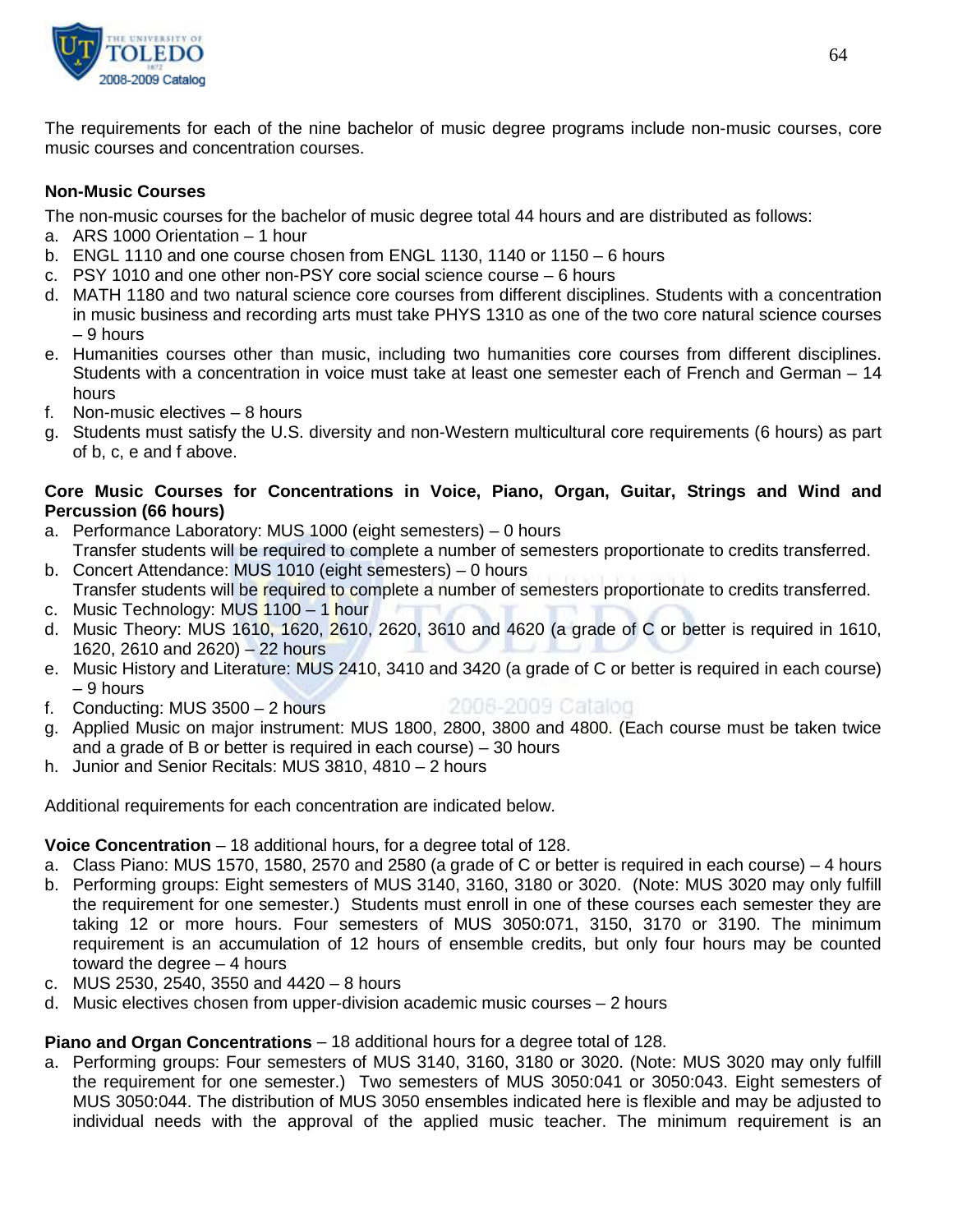

accumulation of 14 hours of ensemble credits, but only four hours may be counted toward degree  $-4$ hours

- b. MUS 2590, 3580, 3590 and 4450 9 hours
- c. Music electives chosen from upper level academic music courses 5 hours

# **String Concentration** –17 additional hours for a degree total of 127.

- a. Class Piano: MUS 1570, 1580, 2570 or 2580. Appropriate courses (determined by placement test). A grade of C or better is required in each course – 3 hours
- b. Performing groups: Eight semesters of MUS 3090. Students must enroll in MUS 3090 each semester they are taking 12 or more hours. Two semesters of MUS 3140, 3160 or 3180. Four semesters of any choice of small ensembles that includes the student's major instrument. The minimum requirement is an accumulation of 14 hours of ensemble credits, but only four hours may be counted toward the degree – 4 hours
- c. MUS 1500 and 4410 5 hours
- d. Music electives, chosen from upper division academic music courses 5 hours

## **Guitar Concentration** – 17 additional hours for a degree total of 127.

- a. Class Piano: MUS 1570, 1580, 2570 or 2580. Appropriate courses (determined by placement test). A grade of C or better is required in each course – 3 hours
- b. Performing groups: Eight semesters of MUS 3050:036. Two semesters of MUS 3050:044, 3050:071 or 3050:137. Two semesters of MUS 3020, 3140, 3160 or 3180. (Note: MUS 3020 may only be used to fulfill the ensemble requirement for one semester.) Students must enroll in MUS 3050:036 or any large ensemble (MUS 3010, 3020, 3040 or 3090) each semester they are taking 12 or more hours. The minimum requirement is an accumulation of 12 hours of ensemble credits, but only four hours may be counted toward degree – 4 hours
- c. MUS 3570 and  $4460 6$  hours
- d. Music electives, chosen from upper division academic music courses 4 hours

## **Wind and Percussion Concentration** – 16 additional hours for a degree total of 126.

- a. Class Piano: MUS 1570, 1580, 2570 or 2580. Appropriate courses (determined by placement test). A grade of C or better is required in each course – 3 hours
- b. Performing groups: Eight semesters chosen from MUS 3010, 3020, 3040 or 3090 with a minimum of 2 semesters of MUS 3010 and/or MUS 3040, and a minimum of two semesters of MUS 3090. (Note: MUS 3020 may only fulfill the requirement for one semester.) Students must enroll in one of these courses each semester they are taking 12 or more hours. Two semesters of MUS 3140, 3160 or 3180. Four semesters of any choice of small ensembles that includes the student's major instrument. The minimum requirement is an accumulation of 14 hours of ensemble credits, but only four hours may be counted toward degree  $-4$ hours
- c. Instrumental Music Literature: MUS 4410 3 hours
- d. Pedagogy on major instrument: MUS 1510, 1530 or 1550 2 hours
- e. Music electives, chosen from upper division academic music courses 4 hours

# **Core Music Courses for Instrumental Jazz and Vocal Jazz Concentrations (66 hours)**

- a. Performance Laboratory: MUS 1000 (eight semesters) 0 hours
- Transfer students will be required to complete a number of semesters proportionate to credits transferred. b. Concert Attendance: MUS 1010 (eight semesters) – 0 hours
- Transfer students will be required to complete a number of semesters proportionate to credits transferred.
- c. Music Technology: MUS 1100 1 hour
- d. Music Theory: MUS 1610, 1620, 2610, 2620, 3650 and 3660 (a grade of C or better is required in 1610, 1620, 2610 and 2620) – 22 hours
- e. Music History and Literature: MUS 3410, 3420 and 3450 (a grade of C or better is required in 3410 and 3420) – 9 hours
- f. Jazz Pedagogy and Conducting: MUS 3560 2 hours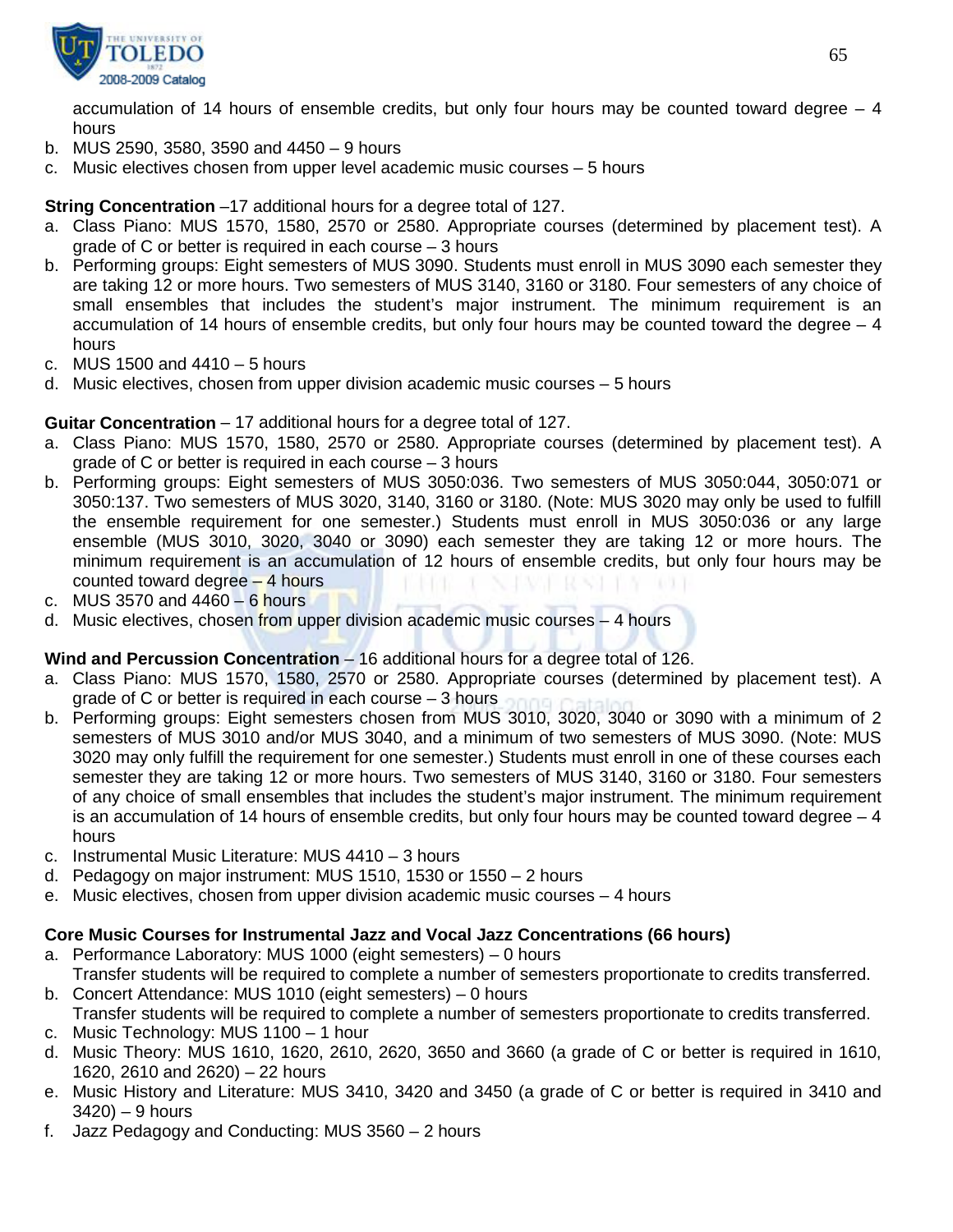

- g. Applied Music: Eight hours of Applied Music (classical) and successful completion of two semesters with a grade of B or better in MUS 2800 (classical). Eighteen hours of Applied Music (jazz) on the student's major instrument (or combination of instruments with the consent of the Adviser) and successful completion of two semesters with a grade of B or better in MUS 4800 (jazz). The remaining four hours will include MUS 1570 Class Piano (1 hour), MUS 1590 Jazz Class Piano (1 hour), and 2 semesters of MUS 1800:065 Applied Jazz Piano. A grade of C or better is required in MUS 1570 and 1590 – 30 hours
- h. Junior and Senior Recitals: MUS 3810 and 4810 2 hours

Additional requirements for each concentration are indicated below.

**Instrumental Jazz Concentration** – 17 additional hours, for degree total of 127.

- a. Performing groups: Eight semesters of MUS 3020 and one semester of MUS 3150, 3140, 3160 or 3180. Students must enroll in one of these courses each semester they are taking 12 or more hours. Four semesters of MUS 3050:137. The minimum requirement is an accumulation of 13 hours of ensemble credits, but only four hours may be counted toward degree – 4 hours
- b. Jazz Improvisation: MUS 1700, 2700, 2710, 3700 and 3710 10 hours
- c. Recording Techniques: MUS 2270 2 hours
- d. Music elective, chosen from upper division academic music courses 1 hour

**Vocal Jazz Concentration** – 17 additional hours, for a degree total of 127.

- a. Performing groups: Eight semesters of MUS 3150. Four semesters of MUS 3020 or MUS 3050:137. Students must enroll in one of these courses each semester they are taking 12 or more hours. The minimum requirement is an accumulation of 12 hours of ensemble credits, but only four hours may be counted toward degree – 4 hours
- b. Jazz Improvisation: MUS 1700, 2700, 2710, 3700 and 3710 10 hours
- c. Recording Techniques: MUS 2270 2 hours
- d. Music elective, chosen from upper division academic music courses 1 hour

#### **Core Music Courses for Instrumental and Vocal Jazz Concentration with an Emphasis in Music Business and Recording Arts (62 hours)**

- a. Performance Laboratory: MUS 1000 (eight semesters) 0 hours Transfer students will be required to complete a number of semesters proportionate to credits transferred.
- b. Concert Attendance: MUS 1010 (eight semesters) 0 hours Transfer students will be required to complete a number of semesters proportionate to credits transferred.
- c. Music Technology: MUS 1100 1 hour
- d. Music Theory: MUS 1610, 1620, 3650 and 3660 (a grade of C or better is required in 1610 and 1620) 14 hours
- e. Music History and Literature: MUS 3410, 3420 and 3450 (a grade of C or better is required in 3410 and 3420) – 9 hours
- f. Jazz Pedagogy and Conducting: MUS 3560 2 hours
- g. Applied Music: 16 hours of Applied Music (jazz) on the student's major instrument (or combination of instruments with the consent of the Adviser) and successful completion of two semesters with a grade of B or better in MUS 4800 (jazz). The remaining four hours will include MUS 1570 Class Piano (1 hour), MUS 1590 Jazz Class Piano (1 hour), and two semesters of MUS 2800:065 Applied Jazz Piano. A grade of C or better is required in MUS 1570 and 1590 – 20 hours
- h. Junior Recital: MUS 3810 1 hour
- i. Music Business: MUS 2280, 3280, 3290 and 4290 (for six credits) 13 hours
- j. Music electives, chosen from upper division academic music courses 2 hours

#### **Instrumental and Vocal Jazz Concentration with an Emphasis in Music Business and Recording Arts** – 18 additional hours, for a degree total of 124 hours.

a. Performing groups: Follow the same requirements for Instrumental Jazz or Vocal Jazz Concentrations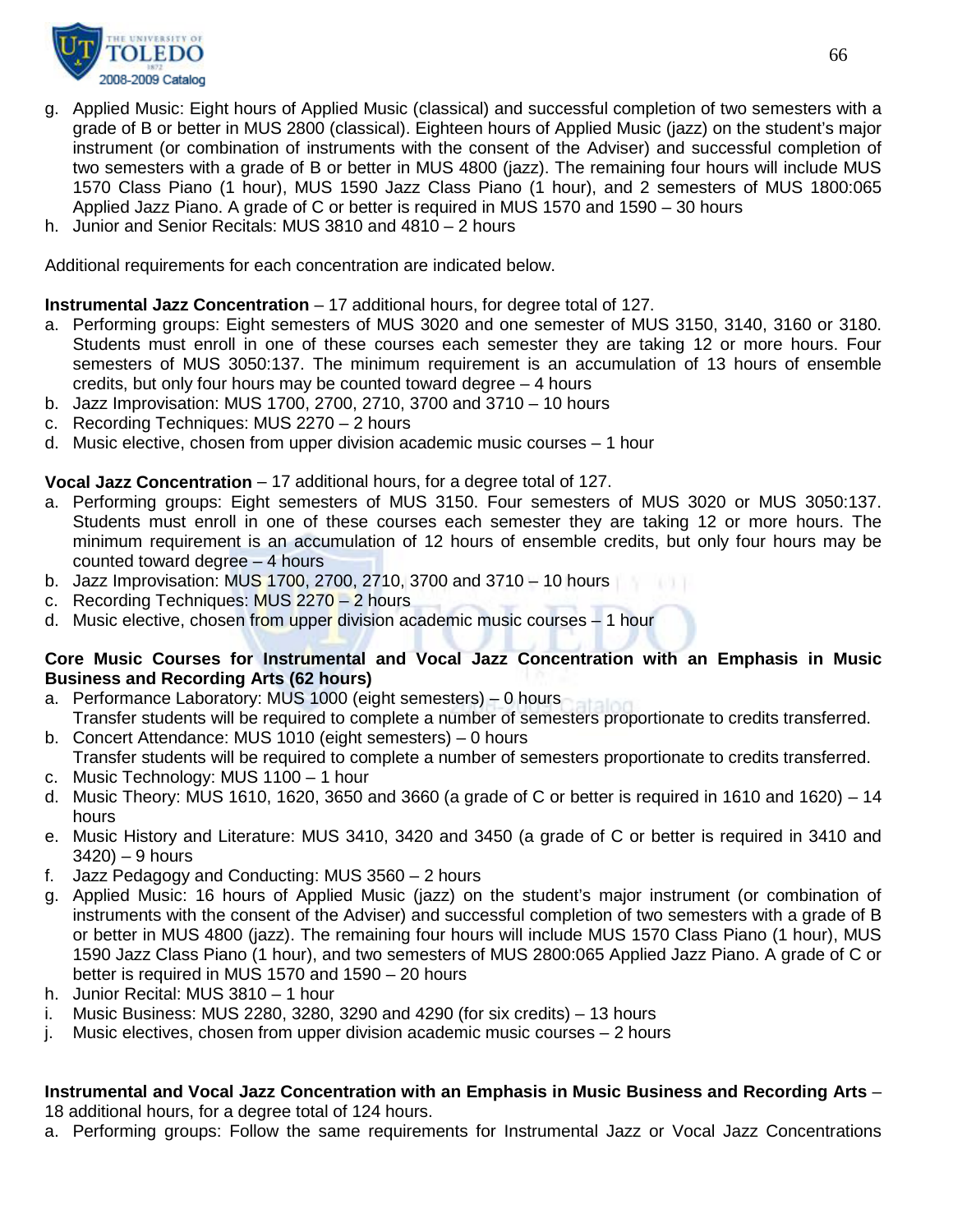

above. Only four hours of ensemble may be counted toward degree – 4 hours

- b. Jazz Improvisation: MUS 1700, 2700, 2710, 3700 and 3710 10 hours
- c. Recording Techniques: MUS 2270 and 3270 4 hours

Requirements for the Bachelor of Music Education Degree

For details on the baccalaureate program in music education, see the College of Education portion of this catalog.

## **Minor in Music**

Students electing to pursue a minor in music choose one of the seven minors outlined below. It is the student's responsibility, in consultation with the student's major Adviser and the music Adviser, to see that the necessary course work is included in the total number of undergraduate courses taken. Students outside the College of Arts and Sciences should ensure that the minor in music is an approved program within their college. Candidates for the minor in music must have their course work verified and approved by the Adviser for the department of music prior to making formal application for graduation. This can be done by presenting a transcript to the music Adviser and completing the verification form for the minor in music.

Students must maintain a minimum GPA of 2.0 for all course work completed in the minor.

| <b>Jazz Minor </b>        |              | . Hours                                                                       |
|---------------------------|--------------|-------------------------------------------------------------------------------|
| <b>MUS</b>                | 1000         | Performance Laboratory (2 semesters) 0                                        |
| <b>MUS</b>                | 1010         | Concert Attendance (3 semesters)0                                             |
| <b>MUS</b>                | 1570         | Piano Class (Class assigned by diagnostic test;                               |
|                           | 1590         | or a grade of C or better is required.)                                       |
|                           | 2570         |                                                                               |
|                           | <b>or</b>    |                                                                               |
|                           | 2580         |                                                                               |
| <b>MUS</b>                | 1700         |                                                                               |
| <b>MUS</b>                | 2700         | Jazz Improvisation    2                                                       |
| <b>MUS</b><br><b>MUS</b>  | 2710<br>1800 | Jazz Improvisation II  2<br>Applied Jazz Music*                               |
|                           | 2800         | 2008-2009 Catalog                                                             |
| MUS                       | 3020         | Jazz Ensembles (4 semesters)                                                  |
|                           | 3150         |                                                                               |
|                           | 3050: 136,   |                                                                               |
|                           | or           |                                                                               |
|                           |              |                                                                               |
| MUS                       | 3450         | Jazz History and Literature  3                                                |
|                           |              |                                                                               |
|                           |              |                                                                               |
| <b>Instrumental Minor</b> |              |                                                                               |
| <b>MUS</b>                | 1000         | Performance Laboratory (2 semesters)<br>0                                     |
| <b>MUS</b><br><b>MUS</b>  | 1010<br>1570 | Concert Attendance (3 semesters)<br>Piano Class (Class assigned by diagnostic |
|                           | 1580         | test; a grade of C or better is required.)                                    |
|                           | 2570         |                                                                               |
|                           | or           |                                                                               |
|                           | 2580         |                                                                               |
| <b>MUS</b>                | 1610         | Music Theory and Ear Training I (a grade                                      |
|                           |              | of C or better is required.)  4                                               |
| <b>MUS</b>                | 1800         | Applied Music*                                                                |
|                           | 2800         | . 8                                                                           |
| <b>MUS</b>                | 3010         | Ensembles (4 semesters)                                                       |
|                           |              |                                                                               |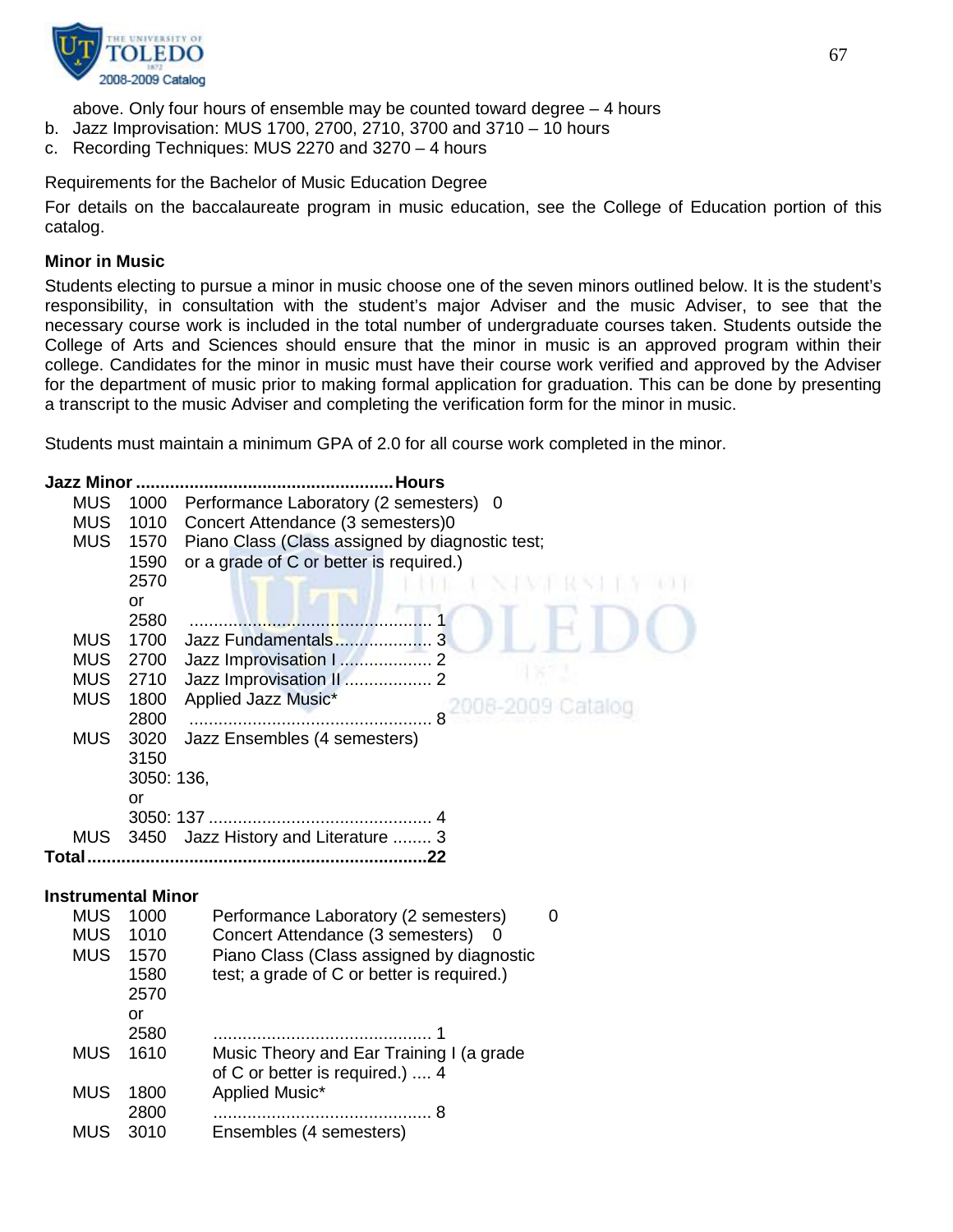

|                          | 3040<br>3050:36,              |                                                                                         |   |
|--------------------------|-------------------------------|-----------------------------------------------------------------------------------------|---|
|                          | or<br>3090                    |                                                                                         |   |
| <b>MUS</b>               | 2410                          | Music History and Literature I (a grade of<br>C or better is required.)  3              |   |
| <b>MUS</b>               | electives                     | Major level only, excluding ensembles                                                   | 2 |
| <b>Total</b>             |                               |                                                                                         |   |
| <b>Vocal Minor</b>       |                               |                                                                                         |   |
| <b>MUS</b>               | 1000                          | Performance Laboratory (2 semesters)                                                    | 0 |
| <b>MUS</b>               | 1010                          | Concert Attendance (3 semesters)                                                        |   |
| <b>MUS</b>               | 1570<br>1580                  | Piano Class (Class assigned by diagnostic<br>test; a grade of C or better is required.) |   |
|                          | 2570                          |                                                                                         |   |
|                          | or                            |                                                                                         |   |
|                          | 2580                          |                                                                                         |   |
| <b>MUS</b>               | 1610                          | Music Theory and Ear Training I (a grade                                                |   |
|                          |                               | of C or better is required.)  4                                                         |   |
| <b>MUS</b>               | 1800<br>2800                  | Applied Music*                                                                          |   |
| <b>MUS</b>               | 3140                          | Ensembles (4 semesters)                                                                 |   |
|                          | 3160                          |                                                                                         |   |
|                          | <b>or</b>                     |                                                                                         |   |
|                          | 3180                          | . 4                                                                                     |   |
| <b>MUS</b>               | 2410                          | Music History and Literature I (a grade of<br>C or better is required.)  3              |   |
| <b>MUS</b>               | electives                     | Major level only, excluding ensembles                                                   | 2 |
| Total                    |                               | . 22                                                                                    |   |
|                          |                               |                                                                                         |   |
| <b>MUS</b>               | <b>Keyboard Minor</b><br>1000 | Performance Laboratory (2 semesters)                                                    |   |
| <b>MUS</b>               | 1010                          | Concert Attendance (3 semesters)<br>0                                                   |   |
| <b>MUS</b>               | 1610                          | Music Theory and Ear Training I (a grade                                                |   |
|                          |                               | of C or better is required.)  4                                                         |   |
| <b>MUS</b>               |                               | 1800, 2800  Applied Music*<br>8                                                         |   |
| <b>MUS</b>               | 3050:44, 3090,                | 3010, 3040,  Ensembles (4 semesters)<br>4                                               |   |
|                          | 3140, 3160, or                |                                                                                         |   |
|                          | 3180                          |                                                                                         |   |
| <b>MUS</b>               | 2410                          | Music History and Literature I (a grade of                                              |   |
|                          |                               | C or better is required.)  3                                                            |   |
| <b>MUS</b><br><b>MUS</b> | 3580                          | Functional Techniques  2<br>electives Major level only, excluding ensembles             | 1 |
|                          |                               |                                                                                         |   |
|                          |                               |                                                                                         |   |
|                          | <b>Music Theory Minor</b>     |                                                                                         |   |
| <b>MUS</b>               | 1000                          | Performance Laboratory (2 semesters)                                                    | 0 |
| <b>MUS</b>               | 1010                          | Concert Attendance (3 semesters)<br>0                                                   |   |
| <b>MUS</b>               | 1570<br>1580                  | Piano Class (class assigned by diagnostic<br>test; a grade of C or better is required.) |   |
|                          | 2570                          |                                                                                         |   |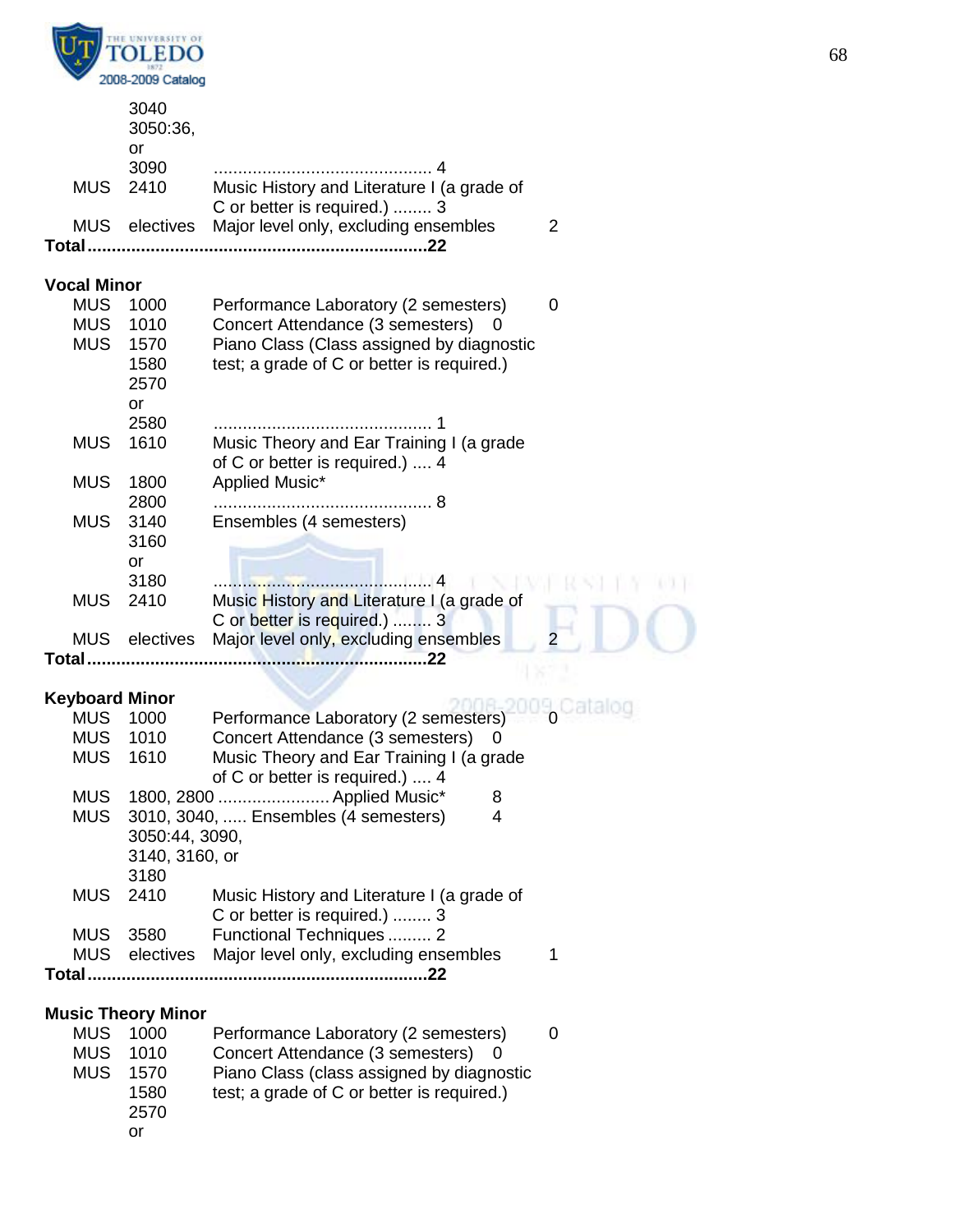

|          | and<br>2620 | 16                                         |
|----------|-------------|--------------------------------------------|
| MUS 2410 |             | Music History and Literature I (a grade of |
|          |             | C or better is required.)  3               |
|          |             |                                            |

# **Music History and Literature Minor**

| <b>MUS</b> | 1000 | Performance Laboratory (2 semesters)                 |   |
|------------|------|------------------------------------------------------|---|
| <b>MUS</b> | 1010 | Concert Attendance (3 semesters)<br>$\left( \right)$ |   |
| <b>MUS</b> | 1570 | Piano Class (class assigned by diagnostic            |   |
|            | 1580 | test; a grade of C or better is required.)           |   |
|            | 2570 |                                                      |   |
|            | or   |                                                      |   |
|            | 2580 |                                                      |   |
| <b>MUS</b> | 1610 | Music Theory and Ear Training I (a grade             |   |
|            |      | of C or better is required.)  4                      |   |
| <b>MUS</b> |      | 2410 Music History and Literature I-III (a           |   |
|            | 3410 | grade of C or better is required in each             |   |
|            | and  | course.)                                             |   |
|            | 3420 |                                                      |   |
| MUS.       |      | 4000 level Music History Class 3                     |   |
| <b>MUS</b> |      | electives Major level only, excluding ensembles      | 5 |
| Total      |      |                                                      |   |
|            |      |                                                      |   |

# **Music Business and Recording Arts Minor**

|                  |      | 200111000 and Roomanig Arto Minor             |
|------------------|------|-----------------------------------------------|
| <b>MUS</b>       | 1000 | Performance Laboratory (one semester          |
|                  |      | taken concurrently with MUS 3270) 0           |
| <b>MUS</b>       | 1010 | Concert Attendance (3 semesters)<br>0         |
| <b>MUS</b>       | 1570 | Piano or Jazz Piano Class (class assigned     |
|                  | 1580 | by diagnostic test; a grade of C or better    |
|                  | 1590 | is required.)                                 |
|                  | 2570 |                                               |
|                  | or   |                                               |
|                  | 2580 |                                               |
| <b>MUS</b>       | 1610 | Music Theory and Ear Training I (a grade      |
|                  |      | of C or better is required.)  4               |
| <b>MUS</b>       | 2270 | Recording Techniques  2                       |
| MUS              | 2280 | Survey of Music Business  3                   |
| <b>MUS</b>       | 3270 | <b>Advanced Recording Techniques</b><br>2     |
| MUS              | 3280 | <b>Concert and Event Production3</b>          |
| MUS              | 3290 | Music Industry Practicum  1                   |
| <b>MUS</b>       | 4290 | Music Industry Internship  6                  |
|                  |      | (Internships are available for 2, 3, 4, or 6) |
|                  |      | hours)                                        |
| <b>PHYS 1310</b> |      | Physics of Music and Sound 3                  |
|                  |      |                                               |
| Total            |      | 25                                            |
|                  |      |                                               |

\* At least 6 hours must be in the same instrument or voice.

1. 4. 9. 9. 9. 9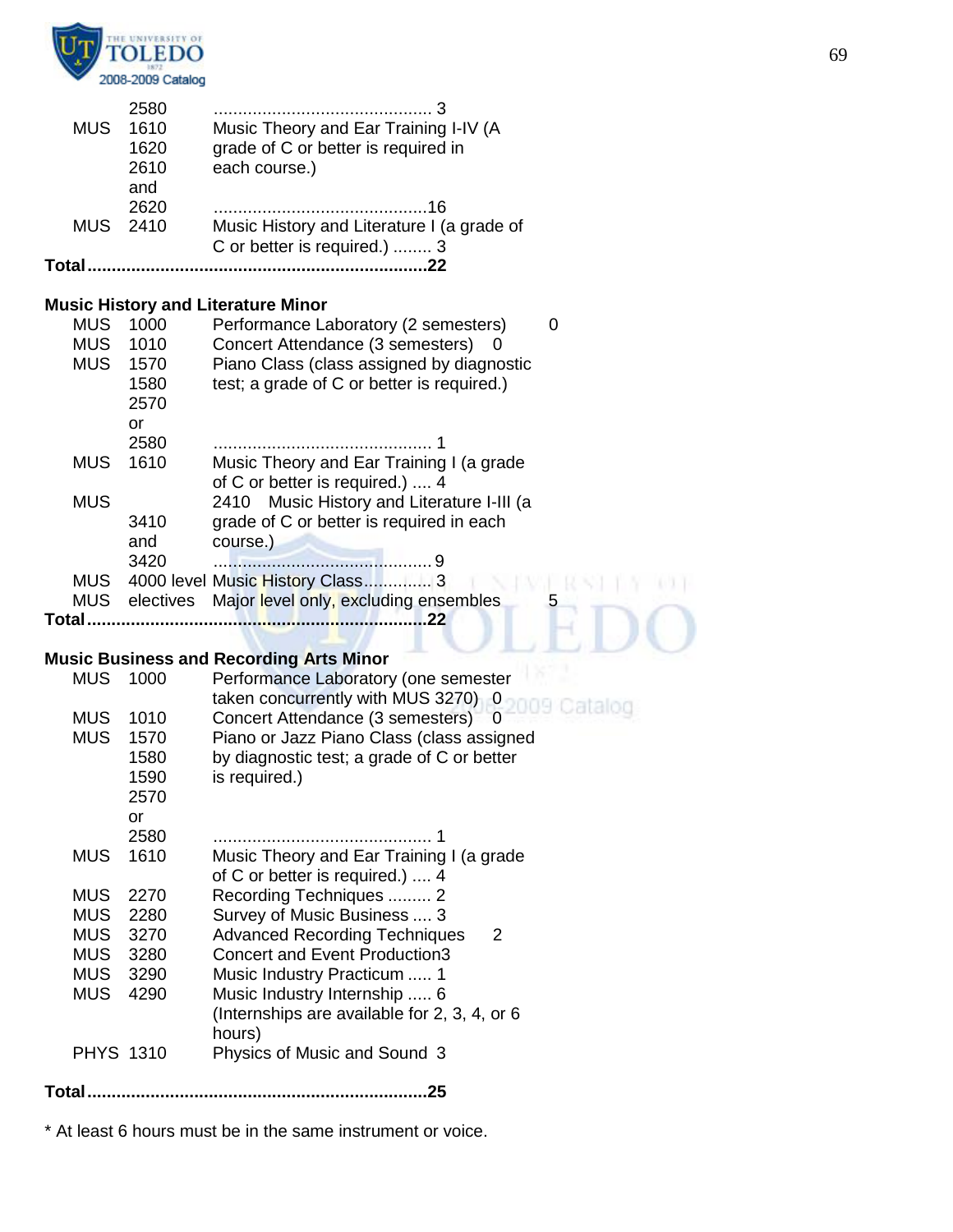

## **Honors in Music**

All music majors have an opportunity to qualify for a departmental honors citation in music if they maintain a minimum cumulative GPA of 3.0 through the junior year and at least a 3.5 average in 12 hours of work chosen from the following courses: MUS 3450, 3470, 3610, 3630, 3650, 3660, 4410, 4420, 4450, 4460, 4620, 4640, 4690 (this course may be taken only once toward honors credit) and 4980 (this may be an "honors only" section). Students interested in honors recognition should complete an intent (to qualify) form available in the music office at the beginning of their sophomore year. In the senior year, the faculty honors committee will invite qualified students to undertake a special three-hour project (MUS 4990) on a topic approved by the honors in music faculty. Each student will work with an assigned Adviser and present on oral defense of the completed project. Satisfactory work will be rewarded by an honors citation recorded in the student's permanent file and in the proper graduation bulletin.

## **Paralegal Studies and Political Science**

(This program is an interdisciplinary major.)

David Wilson, Adviser

## **Degrees Offered**

The paralegal studies and political science program offers a bachelor of arts degree in political science.

## **Degree Requirements**

This 2 + 2 program allows the student to complete an Associate's degree in paralegal studies from the College of Health and Human Services and a bachelor's degree in political science. Students selecting this program should work closely with their academic Advisers in both parts of the program and with the paralegal studies program coordinator. After completing the Associate's degree requirements, a student must complete at least 64 hours of additional course work in the College of Arts and Sciences. This course work must include the following:

- 1. 0 to 14 hours in a foreign language, depending on demonstrated proficiency. Students entering the College of Health and Human Services in the  $2 + 2$  program should take a foreign language competency exam immediately and concurrently take language courses with the paralegal curriculum.
- 2. Three courses (minimum of nine hours) in the humanities (history, English literature, fine arts, philosophy or communication).
- 3. Two courses (minimum of six hours) in natural sciences (astronomy, biology, chemistry, geology or physics).
- 4. Completion of the major in political science as follows:
	- a. Either PSC 1200 American National Government (3 hours) or PSC 1400 Current Issues in US Public Policy (3 hours) plus a minimum of 30 additional hours in political science chosen in consultation with a departmental Adviser.
	- b. One course from three of the following four fields:

## **Public Administration**

PSC 3420 Principles of Public Administration3

## **International Relations**

PSC 2700 Principles of International Relations 3

# **Comparative Government**<br>PSC 2610 Government

- 2610 Government of Great Britain or
- PSC 2620 Comparative Politics of Continental Europe or
- PSC 2660 Politics in Africa ......................... 3

# **Political Theory**<br>PSC 2800 Pri

2800 Principles of Political Theory ...... 3

- c. Completion of additional courses in the department to satisfy the 30-hour requirement.
- d. Minimum of 18 hours (six courses) in fields related to political science. These could include courses in such areas as law and society, legal history, criminology, philosophy of law, business and labor law.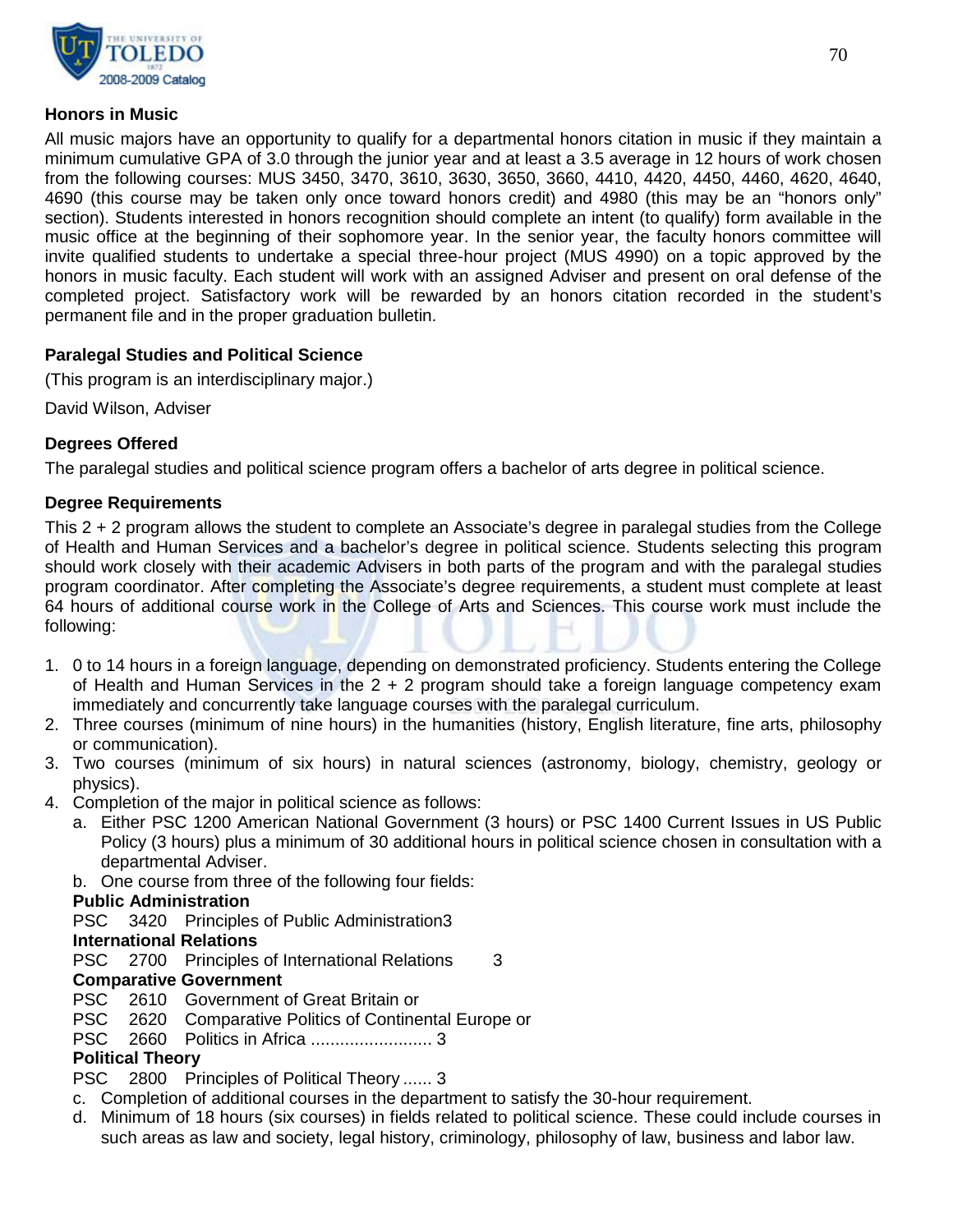

e. Electives to bring the total to a minimum of 64 hours. Students must also satisfy The University of Toledo Core Curriculum requirements.

# **Paralegal Studies and Spanish**

(This program is an interdisciplinary major)

Juan Martin, Adviser Antonio Varela, Adviser

# **Degrees Offered**

The paralegal studies and Spanish program offers a Bachelor of Arts degree in Spanish.

# **Degree Requirements**

This 2 + 2 program allows the student to complete an Associate's degree in paralegal studies from the College of Health and Human Services and a bachelor's degree in Spanish. Students selecting this program should plan to work closely with their academic Advisers in both parts of the program and with the paralegal studies coordinator. After completing the Associate's degree requirements, a student must complete at least 64 hours of additional course work in the College of Arts and Sciences. This course work must include the following:

- 1. One course in history (three hours).
- 2. Three courses (minimum nine hours) in natural sciences.
- 3. One course (three hours) in social sciences.
- 4. The following courses in Spanish (for a total of 34 hours):
	- SPAN 3000 Spanish Grammar...................... 3
	- SPAN 3010 Conversation and Composition I 3
	- SPAN 3020 Conversation and Composition II 3
	- SPAN 3170 Business Spanish ...................... 3
	- SPAN 3420 Latin American Civilization ......... 3
	- SPAN 4010 Syntax and Stylistics ................. 4
	- SPAN 4060 Translation and Interpretation in Spanish

Additional 3 000/4000 level courses\* ...............12

\*chosen in consultation with the Adviser

5. Electives to bring the total to a minimum of 64 hours. Students also must satisfy The University of Toledo Core Curriculum requirements.

## **[Department of Philosophy](http://www.utoledo.edu/as/philosophy/)**

Benjamin Pryor, Chair

Susan Purviance, undergraduate Adviser

## **Degrees Offered**

The department of philosophy offers a Bachelor of Arts degree.

# **Requirements for the Undergraduate Major**

The major of 30 hours in philosophy must include the following:

- 1. PHIL 3210 and 3230
- 2. Either PHIL 3000 or 3060
- 3. Either PHIL 3400 or 3750
- 4. One of the following philosophy courses: 3240, 3250, 3500, 3540, 4240, 4250, 4260, 4270 or 4500
- 5. At least two, 4000-level philosophy courses
- 6. The student also should take 18 hours of related courses. These courses should be selected in consultation with the Adviser.

Students may take a maximum of two courses with P/NC in the major and may opt for P/NC in all related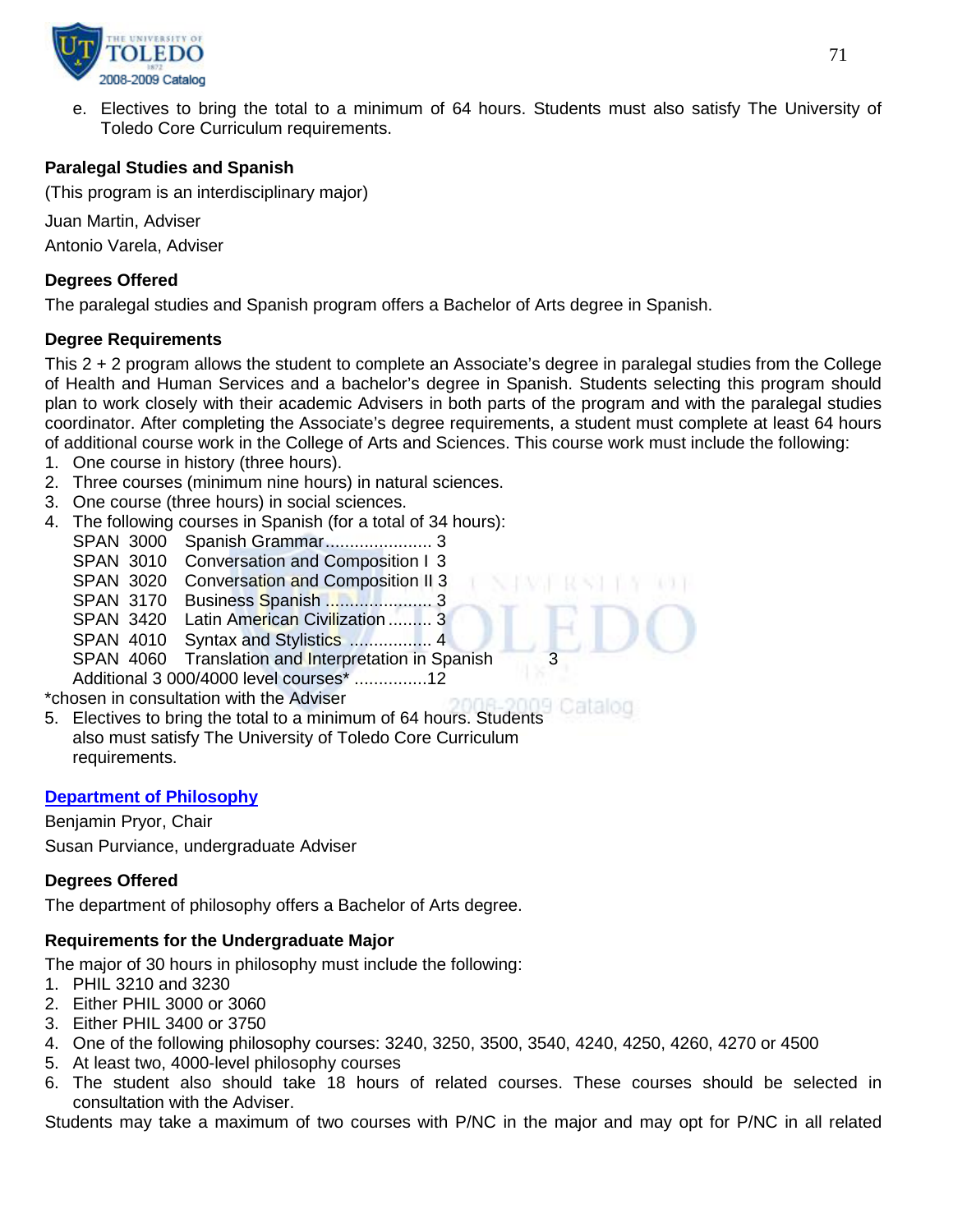

courses.

Majors planning to pursue graduate study in philosophy are encouraged to take PHIL 3000, 3060, 3400 and 3750, as well as PHIL 3600 or 4000-level courses in these core areas of philosophy.

Specialized programs of study can be designed for majors preparing for professional careers in law, medicine or business. See the undergraduate Adviser for details.

## **Honors in Philosophy**

- A. **Admission:** Junior and senior majors with an overall minimum GPA of 3.3 may work for the citation "honors in philosophy."
- B. **Requirements:** Upon graduation, the student shall have a 3.6 GPA in philosophy courses. The student shall complete a substantial term paper in each of two courses with two different philosophy faculty members:
	- 1. One paper shall be work completed for a regular 4000-level seminar.
	- 2. One paper shall be an honors thesis completed while registered or PHIL 4990 under the direction of a second faculty member.

Upon the recommendation of the two respective instructors and with the approval of a majority of the philosophy faculty, the student shall be awarded the citation "honors in philosophy."

## **Minors in Philosophy**

A minor in philosophy complements a variety of University major programs in the humanities, the social and natural sciences, education and business. All minors in philosophy must meet the following requirements:

SA 1572 1697

- 1. 21 hours in philosophy with a minimum GPA of 2.0;
- 2. PHIL 3210 or 3230;
- 3. At least one course numbered 4000 or above;
- 4. No more than one independent study, PHIL 4920, will count toward the completion of the minor; and
- 5. The program of study must be approved by the department undergraduate Adviser and verified before graduation.

Specific predesigned programs of study are available in the following areas:

Prelaw

Philosophy and medicine

Philosophy and education

Philosophy of natural science

Philosophy of social science

Also available is a philosophy minor with honors. Specific requirements are:

- 1. Requirements 1 through 5 above;
- 2. At least two courses at the 4000 level;
- 3. Either an honors section of a 3000-level course or a 3000-level course taken under an honors contract; and
- 4. A minimum GPA of 3.3 in philosophy.

# **[Department of Physics and Astronomy](http://www.utoledo.edu/as/physast/)**

Alvin D. Compaan, Chair

Karen S. Bjorkman, Associate Chair and undergraduate Adviser, astronomy

Scott A. Lee, undergraduate Adviser, physics

# **Degrees Offered**

The department of physics and astronomy offers courses of study leading to the Bachelor of Science degree in physics, the Bachelor of Arts in physics and the Bachelor of Arts in astronomy.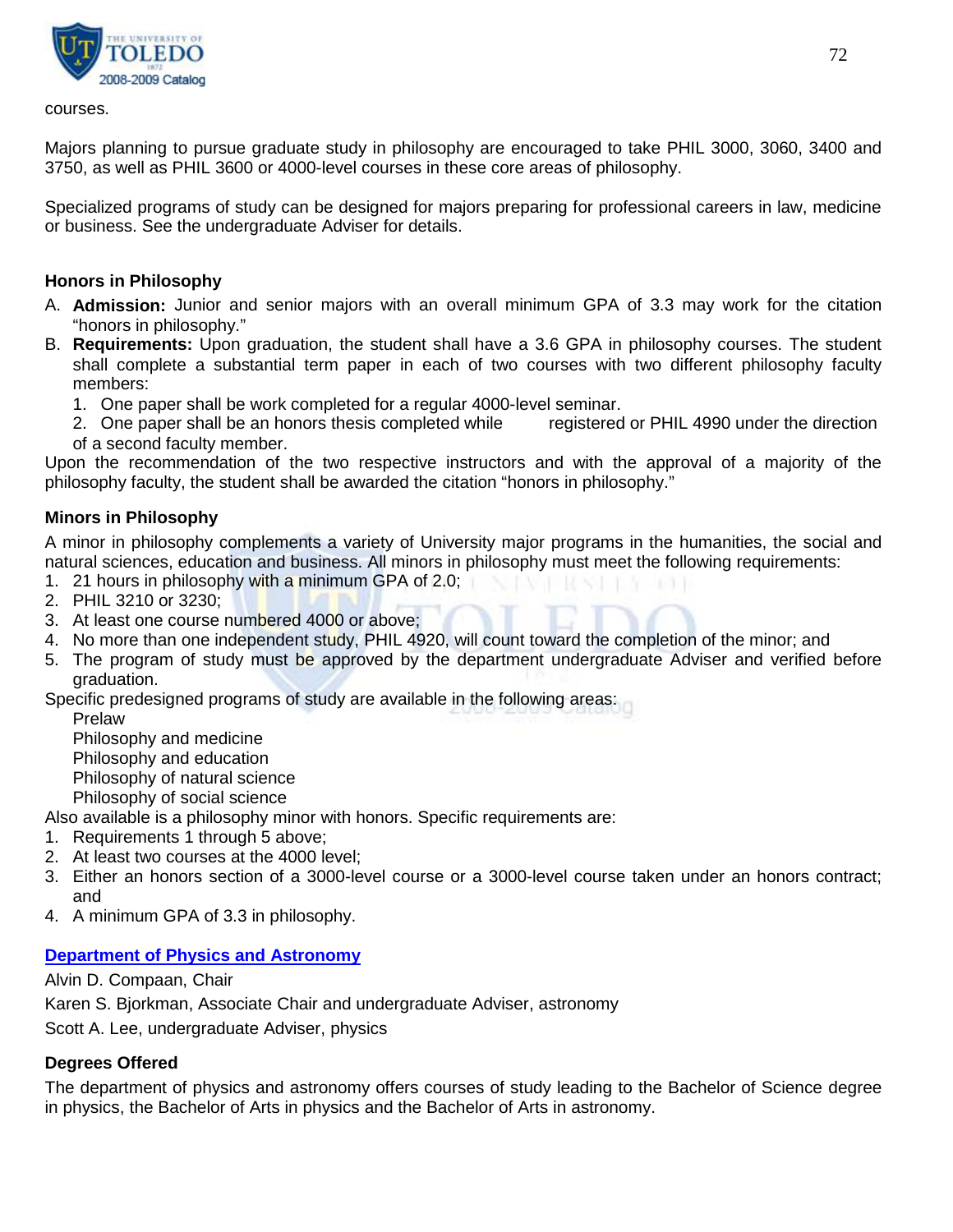

## **Advanced Placement**

Students with a score of 3 on the Physics B test will receive credit for PHYS 2070; students with a score of 4 or 5 on the B test will receive credit for PHYS 2070 and 2080. Students with a score of 4 or 5 on the Physics C Mechanics test will receive credit for PHYS 2130; students with a score of 4 or 5 on the Physics C Electricity and Magnetism test will receive credit for PHYS 2140.

## **Requirements for the Bachelor of Science in Physics**

The B.S. in physics consists of a core program that all students must complete and a choice of one concentration with additional requirements as listed below. The core program contains 22 hours of physics courses and 23 hours of related-area courses; the concentration must contain an additional 21 hours of physics and related courses. Another nine hours of courses from natural sciences, mathematics, or engineering are recommended.

**Core physics courses:** PHYS 2130, 2140, 3150, 3310, 3320 and 3410 are required. With department approval, a student may substitute PHYS 2070, 2080 and 2100 for PHYS 2130 and 2140. The introductory course PHYS 1910 is also strongly recommended for all physics majors.

**Related courses:** CHEM 1230 and 1280, one of MATH 1830, 1850 or 1920, one of MATH 1840, 1860, or 1930, one of MATH 1890, or 2890, one of MATH 2850, 2880, or 2950, and one of MATH 3820, 3860 or 3880 are required.

#### **Concentrations**

The student must choose one of the following concentrations:

**Physics:** PHYS 3180, 3610, 4210, 4230, 4240, 4310, and either 4580 or 4780.

**Astrophysics:** PHYS 3610, 4210, 4230 and 4240, and ASTR 4810, 4820 and 4880.

**Applied Physics:** PHYS 3610, 4210, 4230, 4240, 4510, and either 4580 or 4780, plus three hours of appropriate courses from physics or engineering, chosen with the Adviser's approval.

**Biomedical Physics**: PHYS 3180, 3610, 4130, 4230, 4240, 4430, and 4780; and related courses BIOL 2150 and 2160, plus KINE 2510, 2520, 2530 and 2540 (or alternate sequence KINE 2460, 2560, 2570)

In addition to the above requirements, students should consider at least three of the following optional courses: ASTR 4810, 4820 and 4880; PHYS 4130, 4510 and 4620; MATH 3190, 4300, 4740 and 4750.

006-2009 Catalog

## **Requirements for the Bachelor of Arts in Physics**

The B.A. in physics consists of 31 hours in the department of physics and astronomy, eight hours of calculus, and at least 10 additional hours in the natural sciences and mathematics, chosen with the Adviser's approval. This program is intended to provide the flexibility required by students who wish to pursue interdisciplinary studies, or prepare for careers in teaching or other professions requiring a fundamental understanding of the physical sciences.

**Recommended introductory course:** PHYS 1910 is strongly recommended.

**Fundamental physics sequence:** Either the sequence PHYS 2130-2140 (10 hours) or the sequence PHYS 2070-2080-2100 (12 hours) is required.

**Other required physics courses:** The intermediate level courses PHYS 3180, 3310, 3320, 3410 and either 3610 or 4620.

**Elective courses in the major:** At least six hours of additional physics or astronomy courses numbered above 4000 are also required.

**Required mathematics courses:** One of MATH 1830, 1850 or 1920, and one of MATH 1840, 1860 or 1930 are required.

**Other courses in related areas:** At least 10 hours of other courses must be taken in natural sciences and mathematics, with the selection approved by the student's Adviser. Examples of appropriate choices include the sequences BIOL 2150, 2160, 2170 and 2180; CHEM 1230, 1240, 1280 and 1290; EEES 1010, 2210 and 2220; one MATH 1890 or 2890; one of MATH 2850, 2880 or 2950; and one of MATH 3820, 3860 or 3880.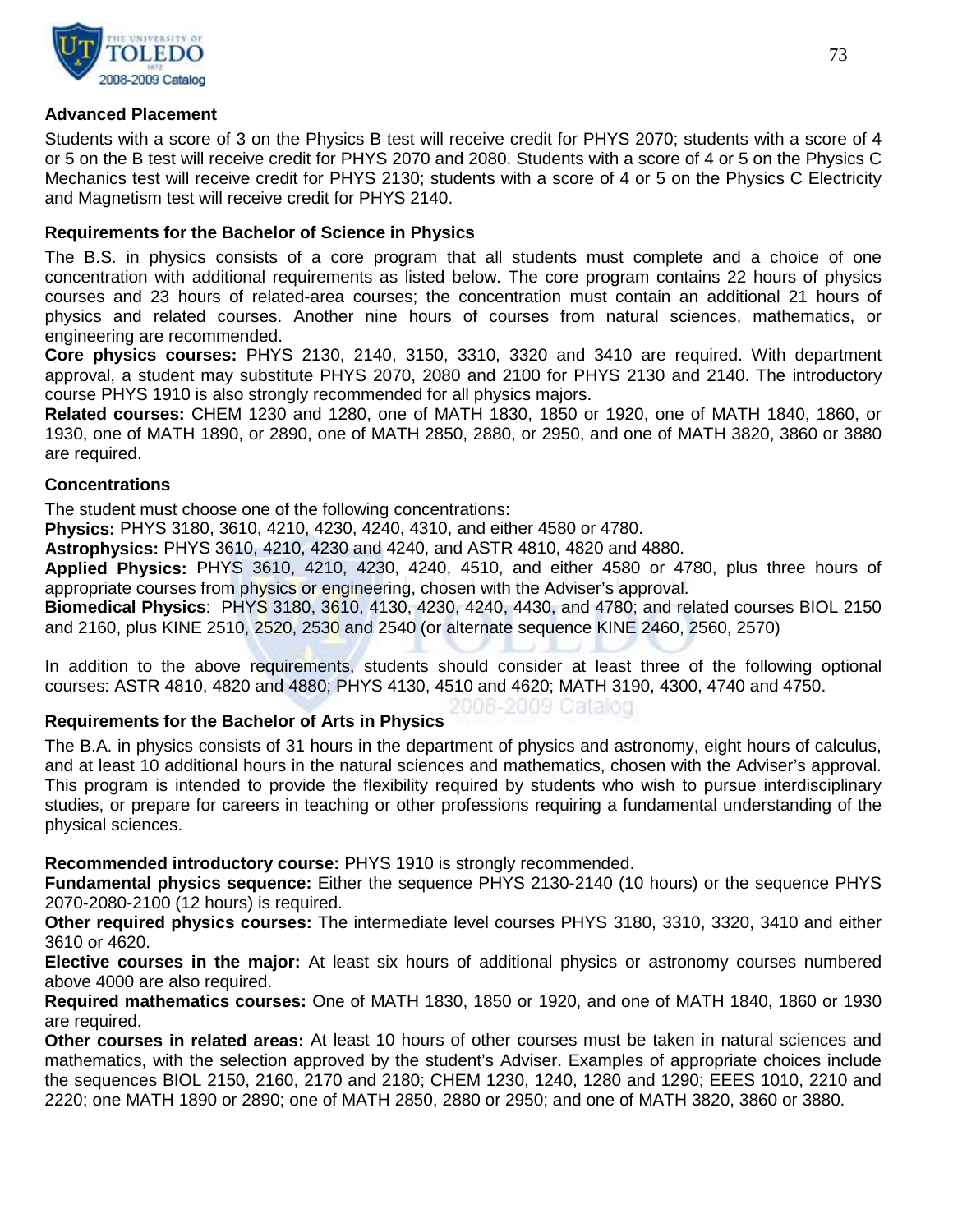

## **Requirements for the Bachelor of Arts in Astronomy**

Please refer to the astronomy section earlier in this catalog.

#### **Interdepartmental Major**

While any course that fulfills the requirements of a physics concentration may be used in fulfilling the requirements for the interdepartmental major, the department recommends that interested students choose the 19 hours in the physics core. Interested students should meet with a departmental Adviser to discuss which courses would be most appropriate.

#### **Minor in Physics or Astrophysics**

Students seeking a minor in physics or astrophysics must complete at least 22 hours of course work in physics as follows:

#### **Required for both minors:**

PHYS 2130 and 2140 or 2070, 2080 and 2100; 3180 and 3310.

#### **Required for the physics minor:**

PHYS 3320 and one physics course numbered above 3400.

#### **Required for the astrophysics minor:** ASTR 4810 and 4820.

Students must maintain a minimum GPA of 2.0 for all course work in the minor. Candidates for the minor must have their course work verified and approved by a departmental Adviser or Chair prior to making formal application for graduation.

#### **Honors in Physics and Astronomy**

Qualified juniors and seniors may be invited to work for the citation "honors in physics and astronomy."

- A. Admission: The Honors Program in the department of physics and astronomy is open to physics majors and may be taken concurrently with College Honors. Admission to the program is based upon the student's academic achievement (at least a 3.0 GPA overall; at least a 3.3 GPA in the major), recommendations of previous instructors and an interview with the departmental honors officer. A petition for entrance into the program normally should be made before the end of the sophomore year.
- B. Requirements: In order to remain in the program and graduate with departmental honors, the students must maintain at least a 3.0 cumulative GPA and a at least a 3.3 GPA in the major. In addition to the normal requirements for a physics undergraduate major, the student must successfully complete six hours of physics with honors in courses numbered above 3320\*, six hours of math at or above the 3000 level and three hours of PHYS 4910. PHYS 4910 is independent research and requires a written thesis and presentation of an oral report upon completion of work. The oral report and written thesis will strongly influence the granting of the honors citation.

*\*ASTR 4810, 4820 may count toward this requirement.*

**[Department of Political Science and Public Administration](http://www.utoledo.edu/as/pspa/)**

Mark E. Denham, Chair Carter A. Wilson, undergraduate public administration Adviser David S. Wilson, undergraduate Adviser James W. Lindeen, undergraduate Adviser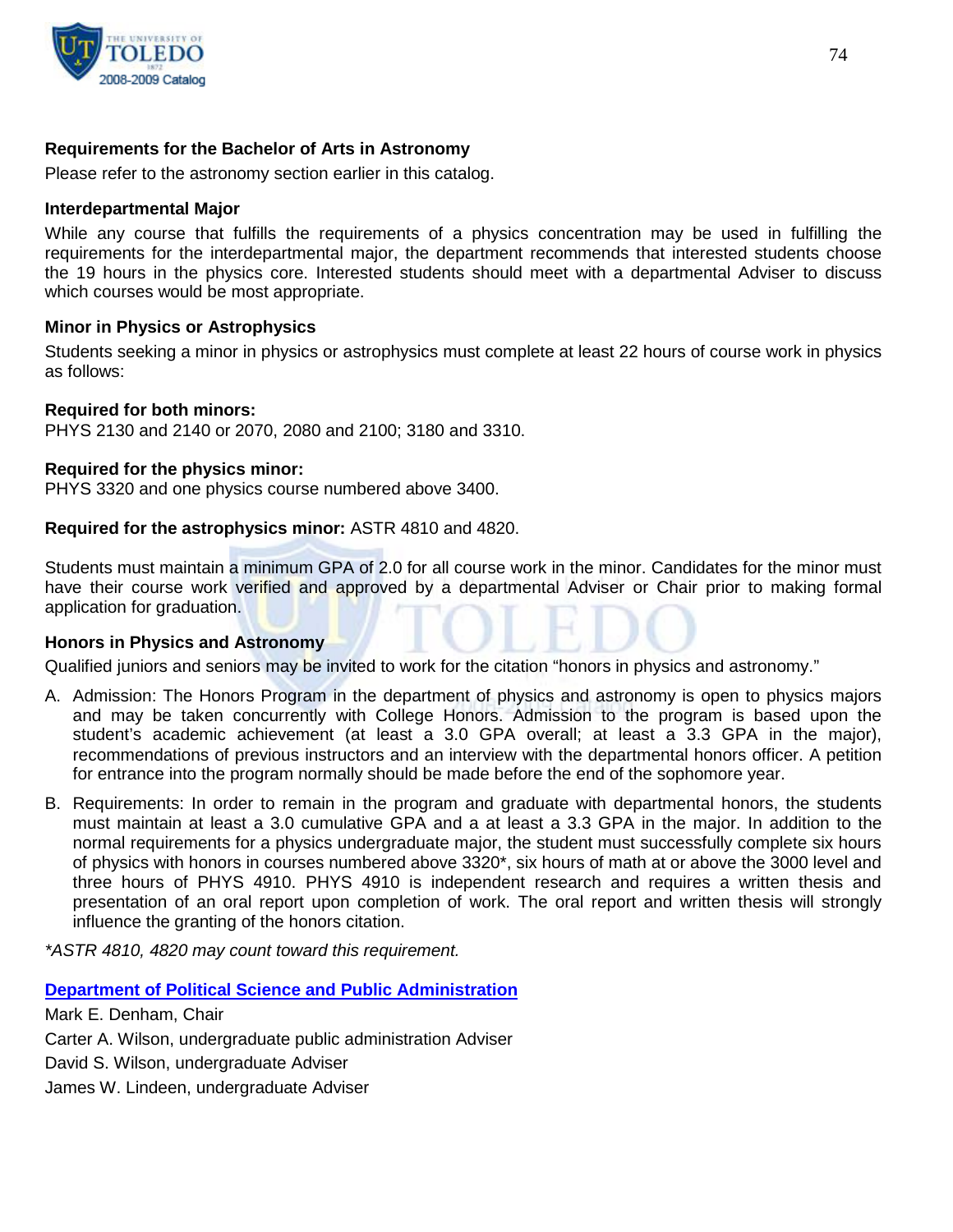

## **Degrees Offered**

The department of political science and public administration offers a Bachelor of Arts degree with optional specializations in legal studies and public administration.

## **Advanced Placement**

Students with a score of 3, 4 or 5 on the American Government and Politics examination will receive credit for PSC 1200.

## **Requirements for the Undergraduate Major**

The Bachelor of Arts degree in political science requires:

- 1. PSC 1200 American National Government (3 hours) or PSC 1300 American National Politics: Multicultural Perspectives (3 hours), or PSC 1400 Current Issues in U.S. Public Policy (3 hours).
- 2. Completion of 30 additional hours in political science chosen in consultation with a departmental Adviser.
	- a. One course from three of the following four "gateway" fields: **Public Administration** PSC 3420 Principles of Public Administration 3 **International Relations** PSC 2700 Principles of International Relations 3 **Comparative Government** PSC 2610 .... Government of Great Britain or PSC 2620 Comparative Politics of Continental Europe or PSC 2660 ............................Politics in Africa 3 **Political Theory** PSC 2800 ........ Principles of Political Theory 3 PAST REST TEM TRUE b. Additional courses to meet the 30-hour requirement.

**Related course work requirements:** The required 18 hours of related course work should be chosen according to the student's interests and objectives. Selections should be made from 2000-level and higher courses in any other social science (anthropology, economics, geography, psychology and sociology), or in history or philosophy. Selected courses offered by the department of communication or in the College of Business Administration also may be used. Completion of a minor or of a second major in any department of the University also will be accepted as the department's related requirement.

## **Specialization in Legal Studies**

The specialization in legal studies allows students to focus their attention on law, legal processes and institutions and legal theory for careers in the legal professions, for leadership in public affairs and for an interesting major. This liberal arts specialization provides excellent preparation for law school and a subsequent career as a lawyer, judge or other legal professional.

The foundation for this specialization is the bachelor's degree in political science – either PSC 1200 American National Government or PSC 1300 American National Politics: Multicultural Perspectives or PSC 1400 Current Issues in U.S. Public Policy, the minimum of 30 additional hours in political science, and satisfaction of the three-course "gateway" requirement listed under (a) above. Within the 30 hour-requirement, the specialization requires two core courses of its own (PSC 2300 Principles of State & Local Government and PSC 3500 Principles of Law), plus four courses from among the department's specialized law and legal studies course offerings: PSC 3510 Constitutional Law I; PSC 3520 Constitutional Law II; PSC 4530 Civil Rights; PSC 4550 Issues in Contemporary Law; PSC 4560 Law & Public Administration; PSC 4570 Judicial Process & Jurisprudence; and PSC 4580 International Law.

## **Specialization in Public Administration**

The department also offers a specialization in public administration within the major in political science. The objective of this program is to prepare students for careers in public and nonprofit organizations, as well as to provide a basis for subsequent graduate work in a wide variety of academic and professional programs.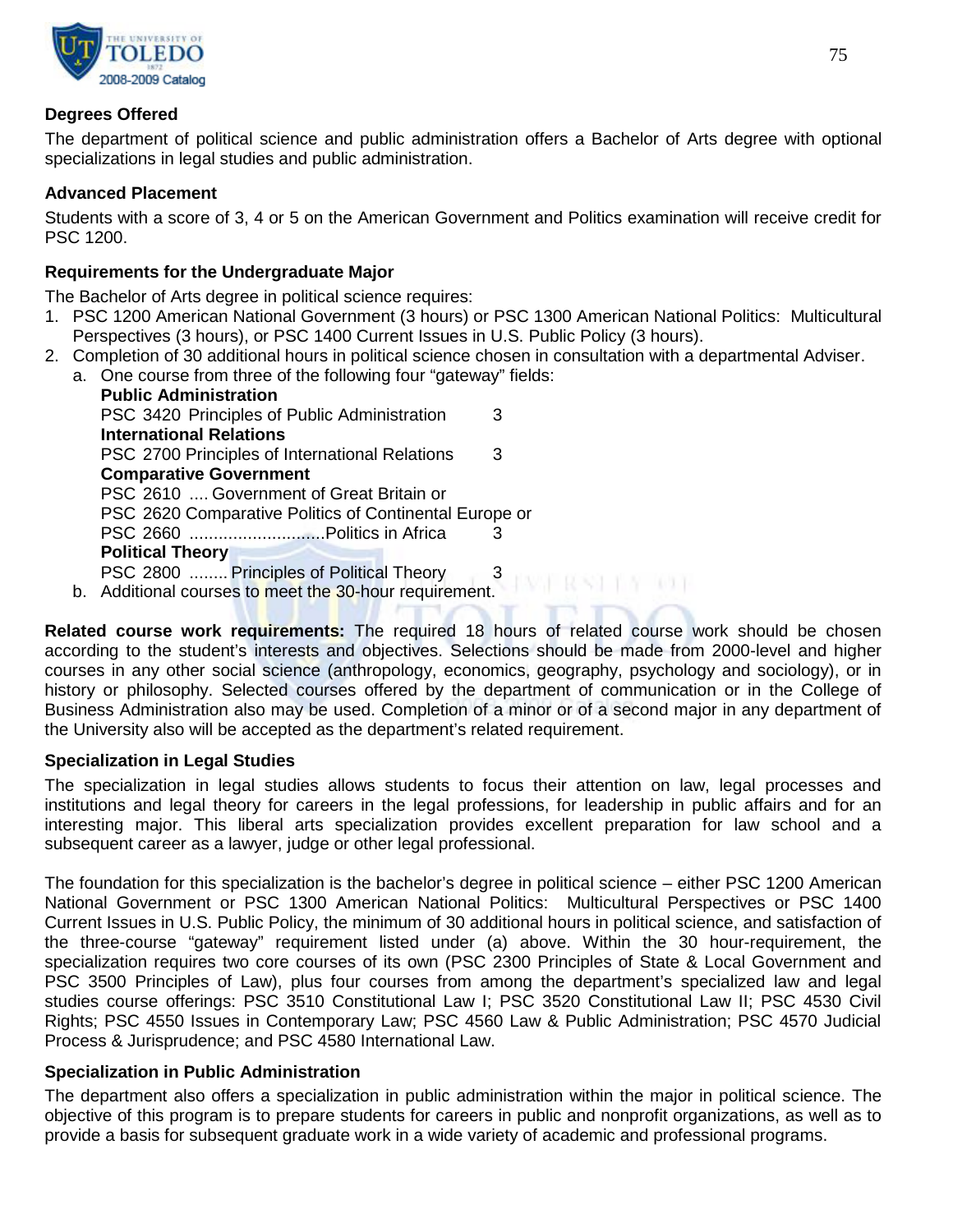

The foundation for this specialization is the bachelor's degree in political science – either PSC 1200 American National Government or PSC 1300 American National Politics: Multicultural Perspectives or PSC 1400 Current Issues in U.S. Public Policy and a minimum of 30 additional hours. Students must complete PSC 2300 Principles of State and Local Government, and PSC 3110 Social Science Statistics; PSC 3420 Principles of Public Administration to satisfy one of the three "gateway" fields; one course from each of two other "gateway" fields; and at least one course in each of following four required areas of specialization: organization theory, public policy, personnel administration and financial administration. A detailed list of the many courses within each of these four areas can be obtained from the undergraduate public administration Adviser.

## **Minor in Political Science**

Students seeking a minor in political science must complete at least 21 hours of course work at the 2000-level or above in the discipline, chosen in consultation with a departmental Adviser. It is recommended that minors include in their undergraduate program the introductory course in either PSC 1200 American National Government or PSC 1300 American National Politics: Multicultural Perspectives or PSC 1400 Current Issues in U.S. Public Policy, and three of the four gateway subfields. At least nine of the 21-credit hour minimum must be at the 3000 and 4000 levels.

#### **Minor in Public Administration**

The minor in public administration is comprised of 21 hours of course work. The minor is not available to undergraduate political science majors; political science majors with an interest in public administration should pursue the specialization in public administration. Students minoring in public administration take 9 hours of required courses and 12 hours of electives. Students must complete PSC 3110 Social Science Statistics, PSC 3420 Principles of Public Administration, and a third course chosen in consultation with the undergraduate public administration Adviser. A list of recommended elective courses is available from the Adviser.

#### **Honors in Political Science**

The department offers honors study both through its involvement with the University-wide Honors Program and through our own undergraduate program. Those who are likely to have a GPA of at least 3.3 by time of graduation are encouraged to apply for departmental honors, which requires the completion of:

PSC 3990 Independent Study for Honors ...... 3

PSC 4960 Senior Honors Thesis ................... 3

#### **Specialized Studies**

With the guidance of a member of the faculty, students may design a specialized program of study, such as political communications, political economy, political leadership or citizenship.

#### **[Department of Psychology](http://psychology.utoledo.edu/)**

Joseph D. Hovey, Chair

Rickye S. Hefner, Associate Chair and Honors Adviser

#### **Degrees Offered**

The department of psychology offers a Bachelor of Arts degree.

## **Advanced Placement**

Students with a score of 4 or 5 will receive credit for PSY 1010.

#### **Requirements for the Undergraduate Major**

The major in psychology must include a minimum of 35 semester hours of psychology courses as well as 18 hours of related courses. Courses for the major in psychology may not be taken as P/NC.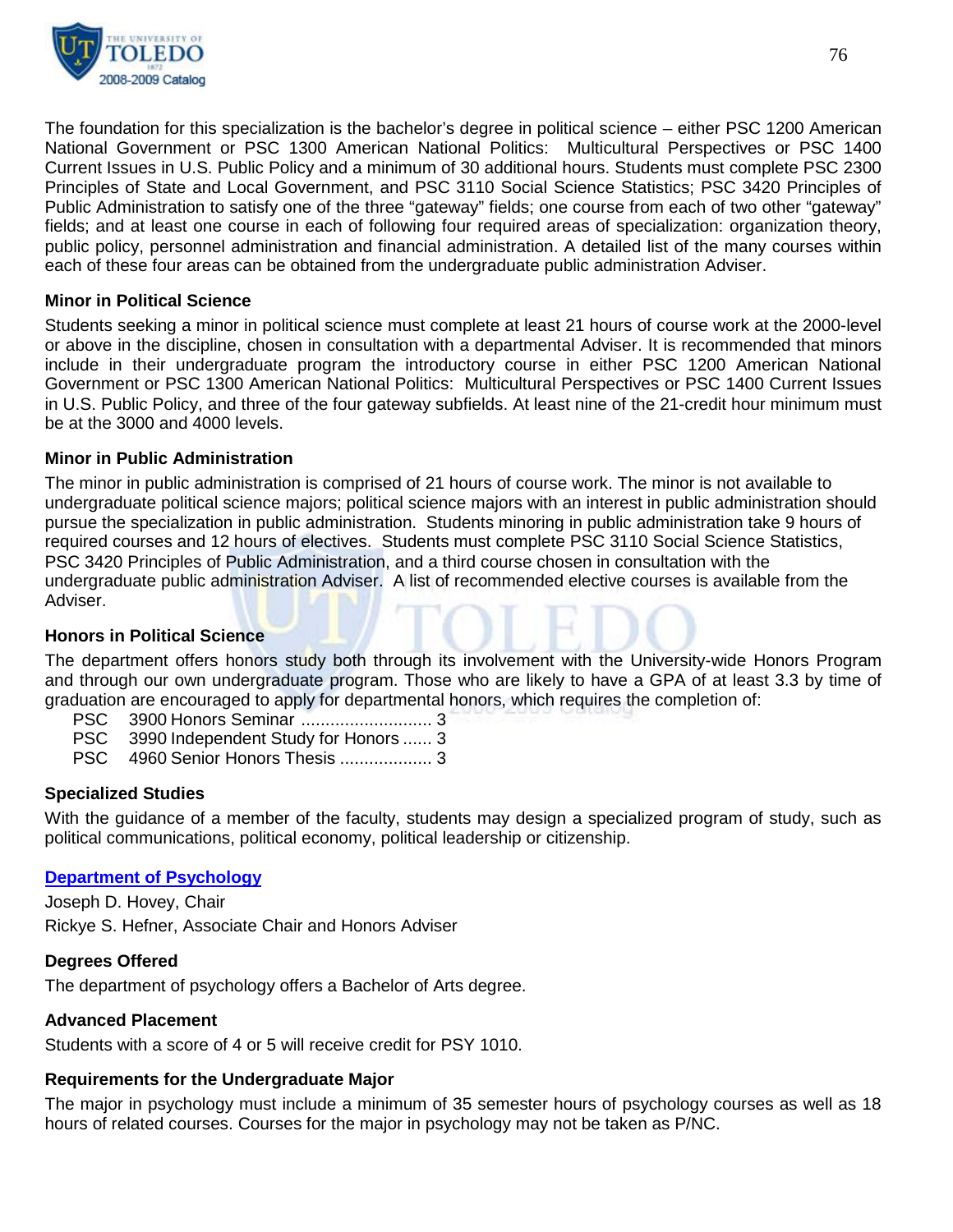

Prior to declaring the major in psychology, the student must meet the following requirements:

- 1. Overall minimum GPA of 2.0.
- 2. Completion of the general education core requirement in English composition with a grade of C (pass) or higher.
- 3. Completion of the general education core requirement in mathematics with a grade of C (pass) or higher (students taking PSY 2100 must complete MATH 1320 or equivalent as a prerequisite for PSY 2100).

# **Required basic psychology courses (15 hours):**

Students must select 5 of 6 courses.

- PSY 2200 Abnormal Psychology<br>PSY 2400 Cognitive Psychology
- 2400 Cognitive Psychology
- PSY 2500 Developmental Psychology or PSY 2510

## Lifespan Developmental

- PSY 2600 Psychobiology
- PSY 2610 Learning and Motivation
- PSY 2700 Social Psychology

## **Required methodological courses (11 hours):**

- 
- PSY 2100 Statistical Methods<br>PSY 3110 Research Methods 3110 Research Methods in Psychology

# **Advanced Research Course. Select one of the following courses:**

- 4100 Research Practicum
- PSY 4110 Qualitative Research Methods
- PSY 4200 Research in Clinical Psychology<br>PSY 4400 Research in Cognitive Psycholog
- 4400 Research in Cognitive Psychology
- PSY 4500 Research in Developmental Psychology
- PSY 4600 Research in Psychobiology and Learning
- PSY 4700 Research in Social Psychology
- PSY 4910 Independent Research

## **Elective psychology courses (9 hours):**

This category includes all courses offered by the department at the 3000 or 4000 level that are not taken to meet requirements above. No more than a total of four hours of PSY 3940 Externship in Psychology, PSY 4100 Research Practicum, PSY 4990 Independent Study and PSY 4910 Independent Research.

## **Related courses (18 hours):**

The 18 hours of related courses are taken outside the department of psychology and must be approved by the student's department Adviser.

- a. At least nine hours must be courses numbered 3000 or higher.
- b. BIOL 2150 Fundamentals of Life Science I and BIOL 2160 Fundamentals of Life Science Lab I must be included in the related courses category if not taken within the natural science distributive requirement.
- c. A minor in another department may be used to complete the remaining related courses requirement, with the Adviser's approval.

## **Requirements for Honors in Psychology**

- A. **Admission:** Psychology majors in the preprofessional track are encouraged to earn the graduation citation "honors in psychology" through the department of psychology Honors Program. A student must be admitted no later than the end of the first semester of the junior year. In addition, the following criteria must be met for admission to the program:
	- 1. A minimum overall GPA of 3.0.
	- 2. A minimum GPA in psychology courses of 3.4.
	- 3. Either good standing in the College Honors Program, recommendation by two department faculty members, or successful application. Contact the department honors Adviser for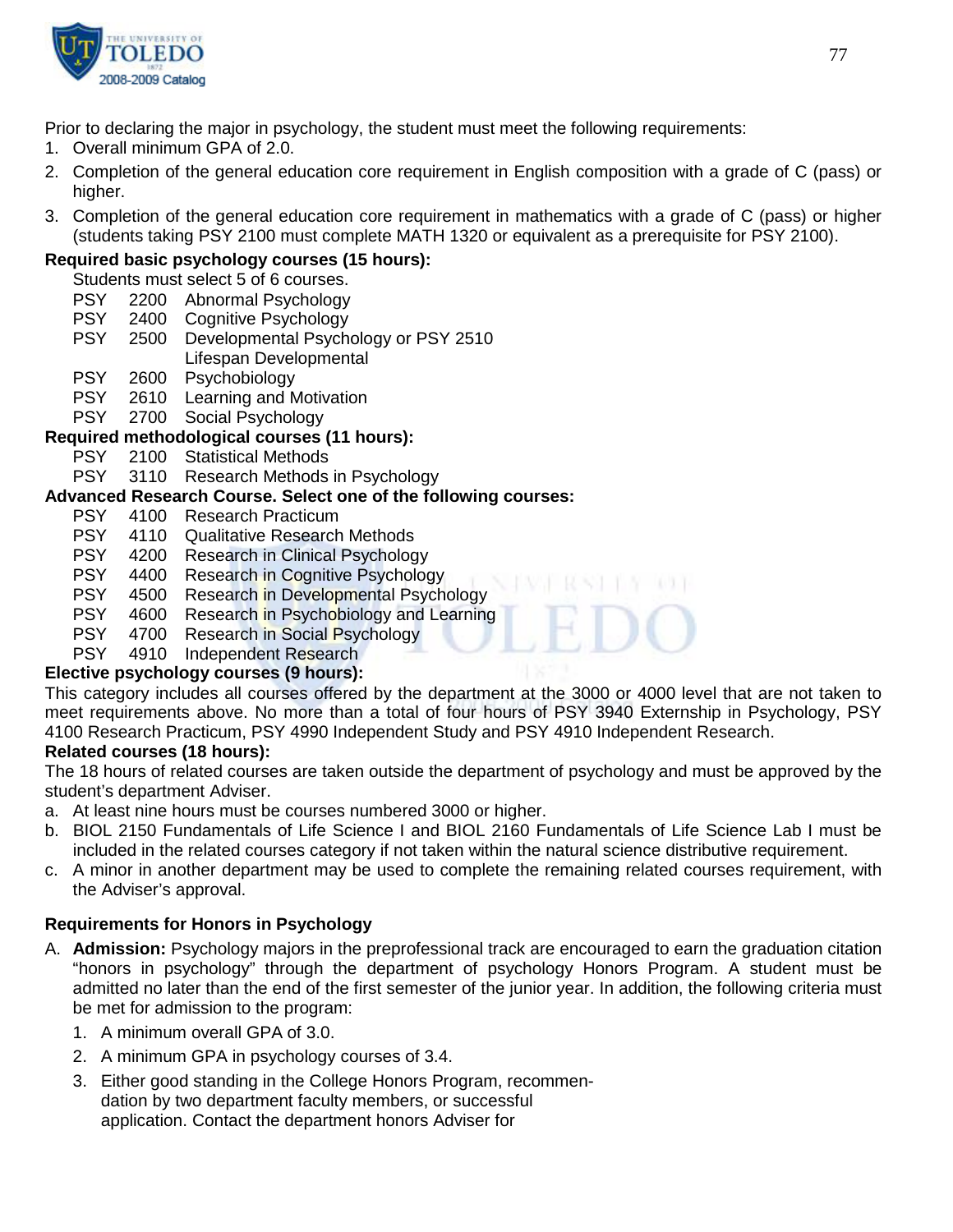

application information.

B. **Requirements for Graduation with Honors in Psychology:** Honors students must meet all requirements for the preprofessional track, described above, except the advanced research course requirement. In addition, one PSY 4800 Psychology Honors Conference (4 hours) and all of the following courses are required: PSY 3800 Honors Proposal (3 hours), PSY 3910 Honors Research (3 hours), PSY 4960 Honors Thesis (2 to 3 hours) and PSY 3820 and 4820 Honors Meeting (3 hours, as scheduled by the department honors Adviser). The final GPA in all psychology courses must be 3.4 or higher.

## **Requirements for the Minor in Psychology**

Students electing to pursue a minor in the department of psychology must complete a minimum of 21 semester hours of course work – 12 hours of basic courses in psychology and an additional nine hours of advanced psychology courses. The departmental Adviser much approve each program. A minimum GPA of 2.0 must be achieved in courses within the minor; courses in the minor may not be taken as P/NC.

## **Basic psychology courses (12 hours):**

With the approval of a department Adviser, the student must select four of the following:

- PSY 2200 Abnormal Psychology<br>PSY 2400 Cognitive Psychology
- 2400 Cognitive Psychology
- PSY 2500 Developmental Psychology or PSY 2510 Lifespan Developmental Psychology
- PSY 2600 Psychobiology
- PSY 2700 Social Psychology

#### **Advanced courses (9 hours):**

With the approval of a department Adviser, the student must select nine hours of psychology courses numbered 3000 to 4990. No more than a total of four hours of PSY 4100 Research Practicum, PSY 4910 Independent Research and PSY 4990 Independent Study may be included.

#### **[Religious Studies Program](http://www.utoledo.edu/as/philosophy/religious/index.html)**

(This program is an interdisciplinary major.) Richard Gaillardetz, Adviser

## **Degree Offered**

The religious studies program offers a Bachelor of Arts degree.

## **Requirements for the Undergraduate Major**

The major in religious studies must include a minimum of 30 hours of religious studies courses and 18 hours of related courses. Courses for the major in religious studies may not be taken as PS/NC.

#### A. **Required courses (6 hours):**

REL 2000 REL 3570

## B. **Distribution requirements (12 hours):**

At least one course must be taken from each area, with at least 3 hours at the 3000 to 4000 level:

1. **Christian Studies:** REL 2330, 2350, 2380, 2410, 3420 and 3670

2. **Non-Christian Western Religions**: REL 2070, 2090, 2300, 2310, 2500, 3080, 3350, 3580, 3710, 4310, and 4550

## C. **Electives (12 hours):**

Electives are developed in consultation with the religious studies Adviser; at least six hours of courses in religious studies at 4000 level.

2008-2009 Catalog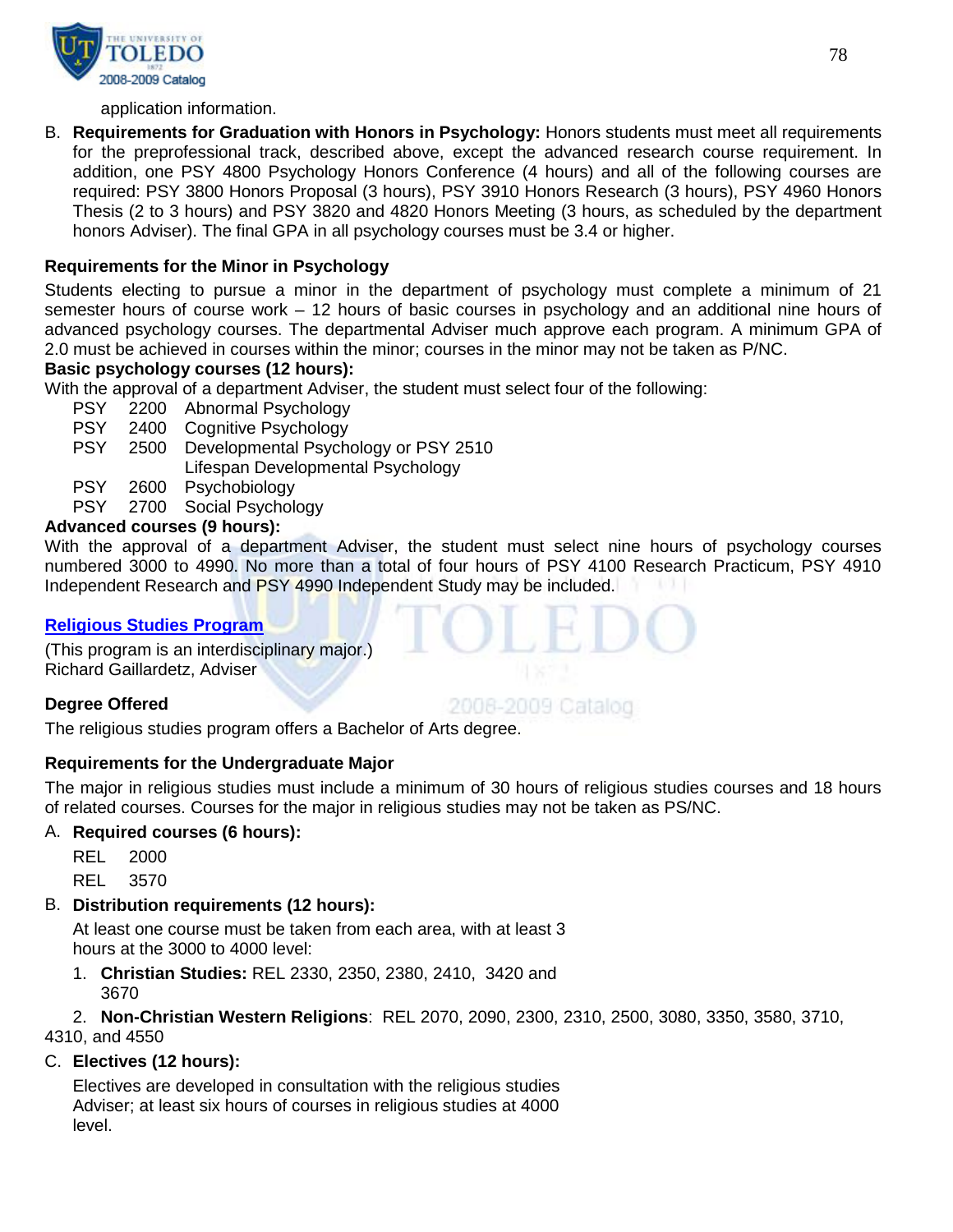

## D. **Related courses (18 hours):**

As part of the general College of Arts and Sciences requirements, the student must take 18 hours of related courses outside the religious studies program that have been approved by the student's Adviser. A minimum of nine of these hours must be taken at the 3000 level or above. A minor in another department may be used to satisfy the related courses requirements.

## **Honors in Religious Studies**

- A. **Admission:** Junior and senior majors with an overall minimum GPA of 3.0 may work for the citation "honors in religious studies."
- B. **Requirements:** Upon graduation, the student shall have a minimum 3.4 GPA in religious studies courses. The student shall complete substantial written work in two courses with two different religious studies faculty members:
	- 1. One shall be a term paper completed for a religious studies 4000 level course taken for honors.
	- 2. One shall be an honors thesis completed under the direction of a second faculty member while registered for REL 4960.

Upon recommendation of the two respective instructors and with the approval of a majority of the religious studies faculty, the student completing the above requirements shall be awarded the citation "honors in religious studies."

## **Minor in Religious Studies**

A minor in religious studies complements a variety of University programs in the humanities, the social and natural sciences, the arts, education and business. All students seeking a minor in religious studies must meet the following requirements. Courses taken for the minor in religious studies may not be taken as PS/NC.

2008-2009 Catalog

## A. **Required courses (6 hours):**

REL 2000

REL 3570

## B. **Distribution requirements (9 hours):**

At least one course must be taken from each area, with at least 3 hours at the 3000 to 4000 levels:

1. **Christian Studies:** REL 2330, 2350, 2380, 2410, 3420 and 3670

2. **Non-Christian Western Religions**: REL 2070, 2090, 2300, 2310, 2500, 3080, 3350, 3580, 3710,

4310, and 4550

## C. **Electives (6 hours):**

Electives are selected in consultation with the religious studies Adviser; with at least three of these hours of religious studies courses at the 4000 level.

Also available is a religious studies minor with honors. Specific requirements are:

- A. Points A through C above;
- B. Either an honors section of a religious studies 3000- or 4000-level course or a religious studies 3000- or 4000-level course taken under an honors contract; and
- C. A minimum GPA of 3.2 in religious studies courses.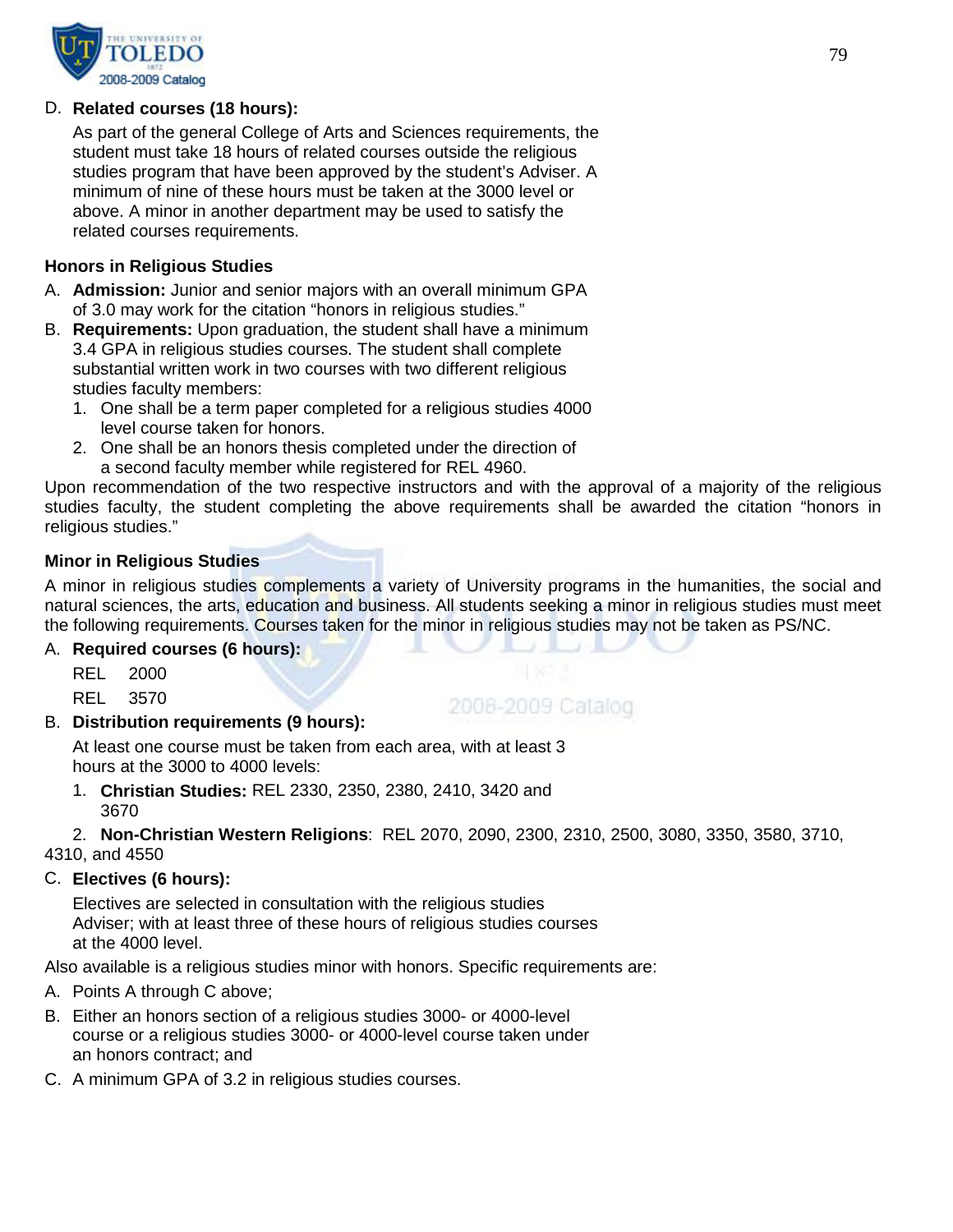

## **[Sociology](http://www.utoledo.edu/as/sa/index.html)**

(Administered by the Department of Sociology and Anthropology)

Barbara K. Chesney, Chair

Angela M. Siner, undergraduate Adviser and honors Adviser

## **Degrees Offered**

The sociology program offers a Bachelor of Arts degree.

Requirements for the Undergraduate

## **Major in Sociology**

The undergraduate major of 33 hours must include the following:

- SOC 2000 ProSeminar in Sociology .............. 1
- SOC 3270 Social Research Methods ............ 3
- SOC 4000 ProSeminar in Sociology .............. 2
- SOC 3290 Social Statistics............................. 3
- SOC 4040 Classical Theory .......................... 3

21 additional elective hours of sociology courses, at least 15 of which must be at the 3000 or 4000 level.

Students should discuss their personal and professional interests with the undergraduate Adviser before selecting elective courses to complete the major.

## **Related Hours**

The requirement of 18 related hours is met with electives taken from at least four of the following disciplines: Africana studies, anthropology, communication, economics, geography, history, political science, psychology and women's and gender studies. Fifteen of these hours must be taken at the 3000 or 4000 level. Students may not take P/NC in major or related courses. . . . .

## **Minor in Sociology**

Requirements for the minor must include 21 hours configured as follows:

- SOC 3270 Social Research Methods ......... 3<br>SOC 3290 Social Statistics.......................... 3
- SOC 3290 Social Statistics.......................... 3
- SOC 4040 Classical Theory ....................... 3

12 additional elective hours of sociology courses selected at the 3000 or 4000 level.

## **Minor in Social Informatics**

The minor in social informatics focuses on helping students understand the social influences on and social consequences of information and communication technologies. With the increasing use of cell phones, PDAs, personal computers and other associated technology, it is important to understand how to shape that use to the greatest social benefit. In addition, students trained to become the designers and managers of this technology need to learn how to approach their design and management activities from a social systems perspective. This minor is especially beneficial for students whose career paths will emphasize technology design and management. All students are required to demonstrate basic and specialized computer literacy.

Requirements for minor in social informatics minor must include 21 hours, configured as follows:

- SOC 2010 Sociology of the Internet .............. 3
- SOC 4210 Community Informatics ................ 3
- SOC 4220 Theories of the Information Society3
- SOC 4230 Internship in Community Information Technology ................................ 3-6
- SOC 4580 Science, Technology and Social Change 3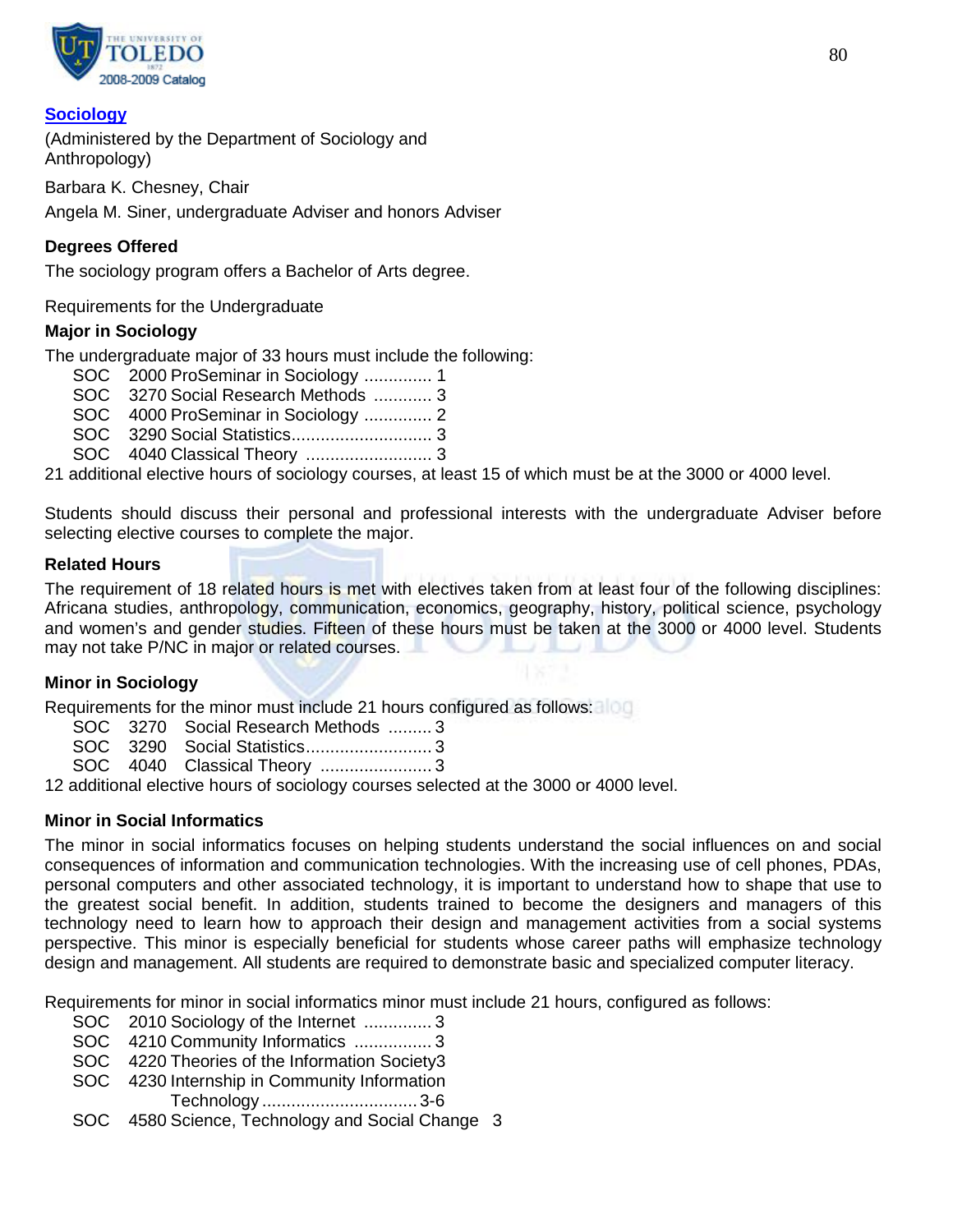

Electives Sociology or other courses with Adviser approval .................................... 3-6

## **Honors in Sociology**

Qualified juniors and seniors may apply to work for honors in sociology. The following are requirements for entrance into the Honors Program in sociology:

## A. **Admission:**

- 1. Minimum GPA of 3.3 in sociology courses;
- 2. Minimum cumulative GPA of 3.0;
- 3. Completion of 12 hours of sociology courses; and
- 4. Qualification as a sociology major.

## B. **Requirements:**

A student must complete nine hours of independent work in sociology; these hours apply toward the 33 required in the major. During the final semester before graduation, the student must complete an honors paper. The honors topic and paper are to be developed in close conjunction with a faculty Adviser. Students should discuss their special interests with faculty members or with the honors Adviser, who will help identify an appropriate faculty member to guide the honors work.

## **[Department of Theatre and Film](http://www.utoledo.edu/as/theatrefilm/index.html)**

Holly Monsos, Chair and theatre Adviser James S. Hill, theatre Adviser Ed Lingan, theatre Adviser Dyrk Ashton, film Adviser Holly Hey, film Adviser TO H Tammy Kinsey, film Adviser

## **Degrees Offered**

The department of theatre and film offers baccalaureate programs in both theatre and film/video. In addition, four minors are offered – theatre, film/video, history and criticism of drama, and cinema studies. Certification in drama/theatre for majors in elementary or secondary education is offered through the College of Education. Consult the College of Education and theatre Advisers about this certification.

The Bachelor of Arts programs in theatre and film/video are designed to prepare the student for a wide range of career options and/or postgraduate study through a strong liberal arts curriculum. Students may choose a bachelor of arts major in either theatre or film. Theatre majors may pursue additional concentrations in performance, design/technology or theatre studies after completing the basic requirements of 35 hours in the major.

## **General Guidelines for the Bachelor of Arts**

No more than 50 hours in the major courses are allowed for the Bachelor of Arts major. Any hours over 50 will not count toward the degree.

A student majoring in theatre or film may petition to substitute a comparable course or courses for one or more of the required courses in the major. Such requests should be made in writing to the department Chair and are subject to approval by the department faculty.

The requirement of 18 hours in related courses must be met with courses chosen from other majors in the college in consultation with the departmental Adviser. Related courses must be chosen from courses acceptable for major credit.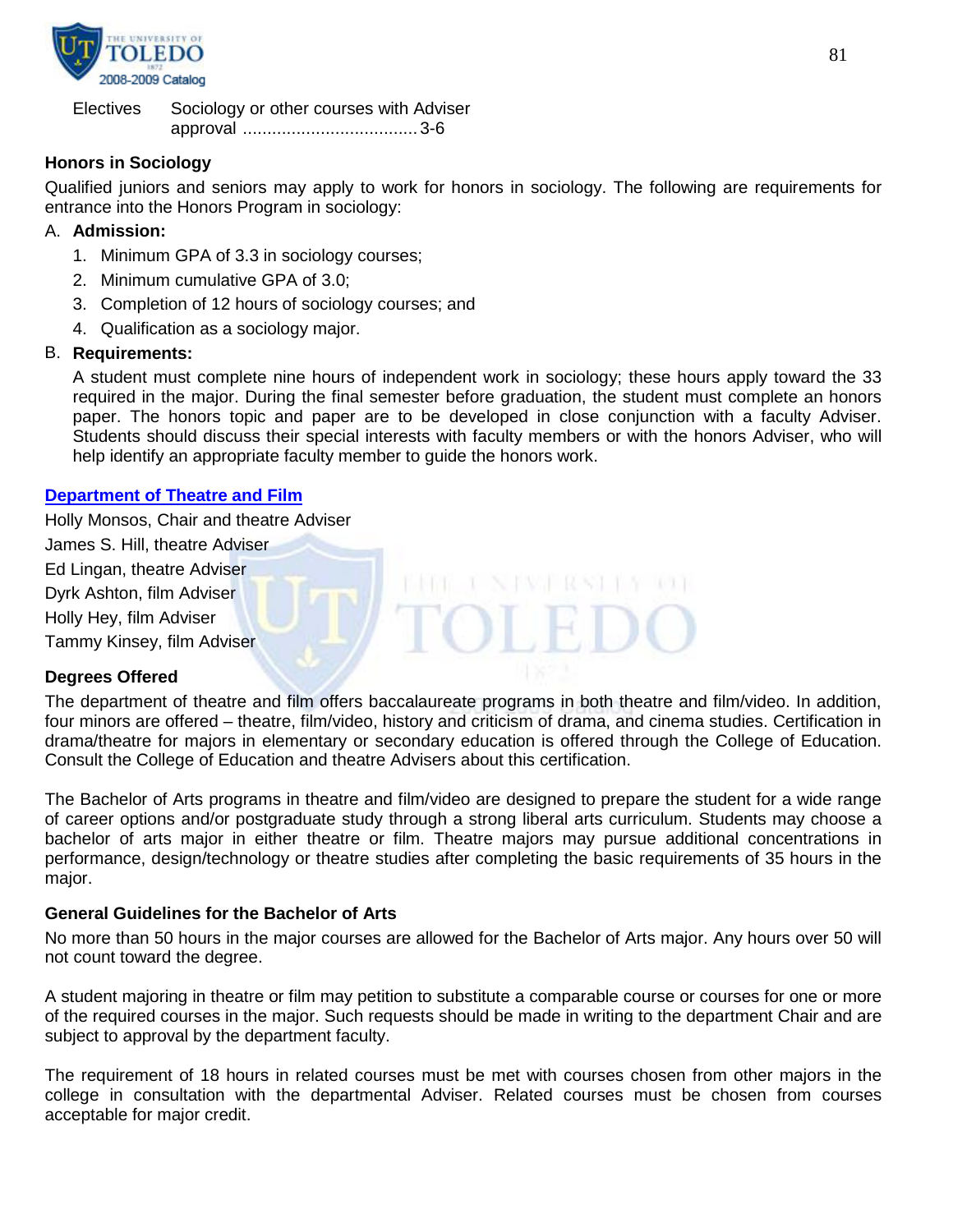

The P/NC option is available to theatre and film majors in the areas of the major.

## **Requirements for the Bachelor of Arts Programs**

When a FILM course is a prerequisite for another FILM course, a grade of C or better must have been earned in the prerequisite course.

## **Film/Video**

A minimum of 35 hours in film/video to include the following:

|                      |      | Take the following (12 hours):               |  |
|----------------------|------|----------------------------------------------|--|
| FILM                 | 2310 |                                              |  |
| FILM                 |      |                                              |  |
| FILM                 |      | 2340 Critical Approaches to Cinema Studies 3 |  |
| <b>FILM</b>          | 2350 |                                              |  |
| Select 3 hours from: |      |                                              |  |
| FILM                 | 3410 |                                              |  |
| FILM                 |      |                                              |  |
| Select 3 hours from: |      |                                              |  |
| FILM                 | 3370 |                                              |  |
| FILM                 |      | 3380 Experimental Film  3                    |  |
| FILM                 |      |                                              |  |
| Select 7 hours from: |      |                                              |  |
| FILM                 |      |                                              |  |
| FILM                 |      |                                              |  |
| FILM                 |      |                                              |  |
| FILM                 | 3360 | Production Topic  4                          |  |
| FILM                 |      | 3730 Directing for Camera  3                 |  |
| FILM                 | 4320 | Film/Video Workshop  4                       |  |
| FILM                 | 4350 |                                              |  |
| FILM                 | 4940 |                                              |  |
|                      |      | Take 10 hours of film electives.             |  |

# **Honors in Film/Video**

## 2008-2009 Catalog

Qualified juniors and seniors may apply to work for honors in film/video. The following are requirements for entrance into the Honors Program in film/video:

# A. **Admission:**

- 1. Minimum GPA of 3.3 in film/video courses;
- 2. Minimum cumulative GPA of 3.0; and
- 3. Completion of 12 hours in film/video
- B. **Requirements:** A student must have completed nine hours of honors course work in film/video before beginning the thesis project. The honors topic and project are to be developed in close conjunction with an honors faculty Adviser. A student may enroll for the thesis paper in FILM 4950 Honors Thesis for a maximum of six hours of credit. The designation "honors" on the diploma will be given to students who receive a grade of A on the honors thesis and maintain a 3.3 GPA in film/video.

## **Theatre**

A minimum of 35 hours in theatre to include the following:

## **Choose 3 hours from:**

|  | THR 1040 Stage Lighting and Sound 3<br>THR 1050 Stage Costuming3 |
|--|------------------------------------------------------------------|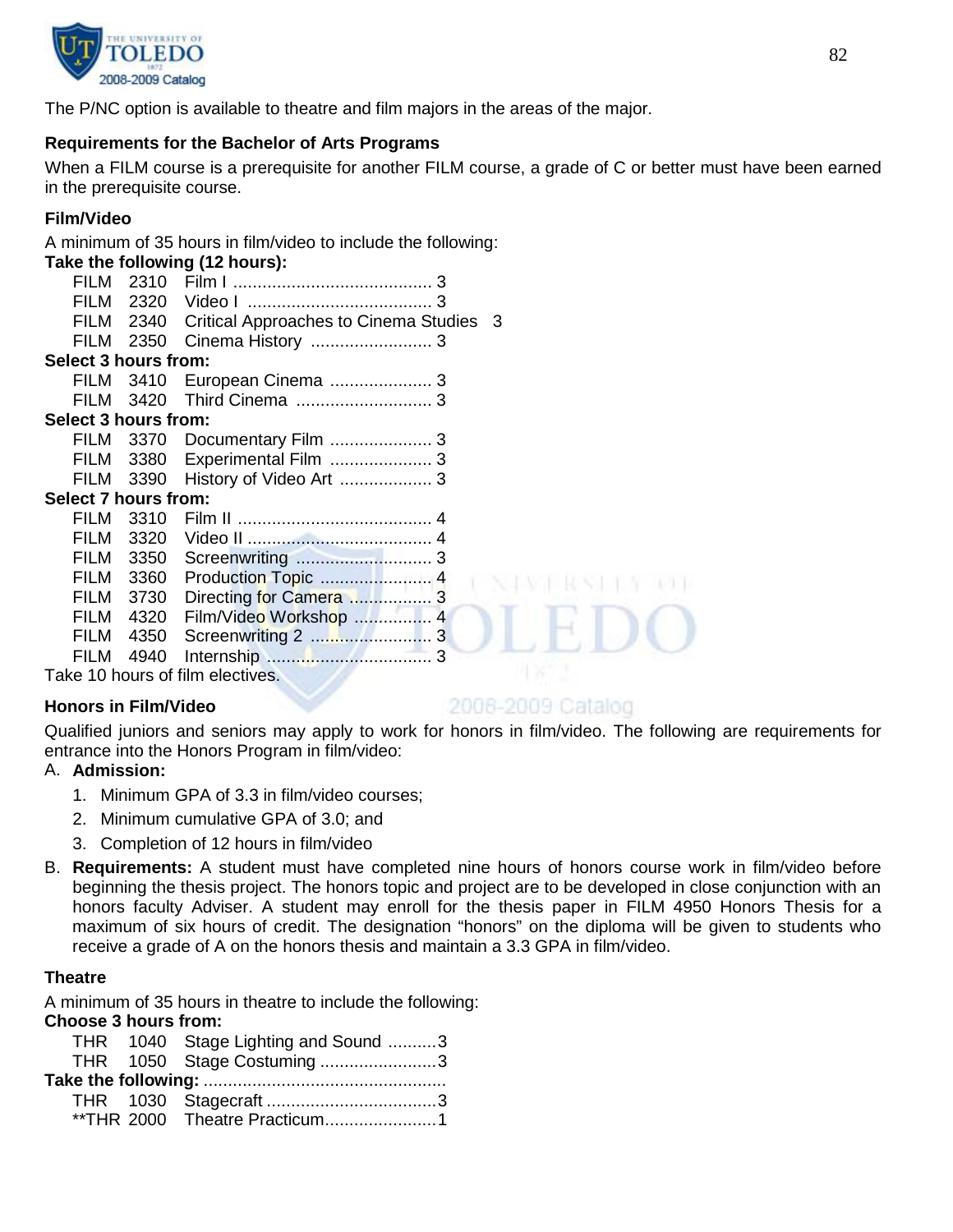

|  | THR 2200 Perspectives on Theatre 3 |  |
|--|------------------------------------|--|
|  |                                    |  |
|  | *THR 2640 Voice and Movement 2     |  |
|  | THR 3110 World Theatre I3          |  |
|  | THR 3120 World Theatre II 3        |  |
|  |                                    |  |
|  | THR 4110 Modern American Theatre 3 |  |
|  | THR 4500 Professional Aspects2     |  |
|  |                                    |  |

\*May be taken more than once.

\*\* Must be taken twice. At least one credit must be taken at UT.

Take any additional theatre electives that will reach the required 35 minimum hours for the major.

#### **Concentrations**

Students pursuing a B.A. in theatre also may complete an optional concentration in performance, design/technology or theatre studies by taking an additional 12 hours as follows:

**Performance:** Take 12 hours from THR 2620, 3610, 3620, 3640, 3650, 4620, 4640 and 4990.

**Design/technology:** Take 12 hours from THR 3410, 3440, 3480, 4400 and 4990.

**Theatre studies:** Take 12 hours including special topics in theatre and drama in consultation with the coordinator/Adviser of theatre studies.

## **Honors in Theatre**

Qualified juniors and seniors may apply to work for honors in theatre. The following are requirements for entrance into the Honors program in theatre:

## A. **Admission**

- 1. Minimum GPA of 3.3 in theatre courses;
- 2. Minimum cumulative GPA of 3.0; and
- 3. Completion of 12 hours in theatre.
- B. **Requirements:** A student must have completed a minimum of nine hours of honors course work in theatre before beginning the thesis project. The honors topic and paper are to be developed in close conjunction with an honors faculty Adviser. A student may enroll for the thesis paper in THR 4950 Honors Thesis for a maximum of six hours of credit. The designation "honors" on the diploma will be given to students who receive a grade of A on the honors thesis and maintain a 3.3 GPA in theatre.

#### **Requirements for the Minors**

A minimum of 21 hours is required for minors in theatre and film, as follows for each minor:

## **Minor in Theatre**

#### **Choose 6 hours from:**

| <b>THR</b><br><b>THR</b><br><b>THR</b>                        | 1030<br>1050                 | 1040 Stage Lighting and Sound 3 |
|---------------------------------------------------------------|------------------------------|---------------------------------|
| <b>Choose 12 hours from:</b>                                  |                              |                                 |
| THR .<br><b>THR</b><br><b>THR</b><br><b>THR</b><br><b>THR</b> | 2200<br>2610<br>3110<br>3120 | Perspectives on Theatre  3      |
| <b>THR</b>                                                    | 4110                         | Modern American Theatre  3      |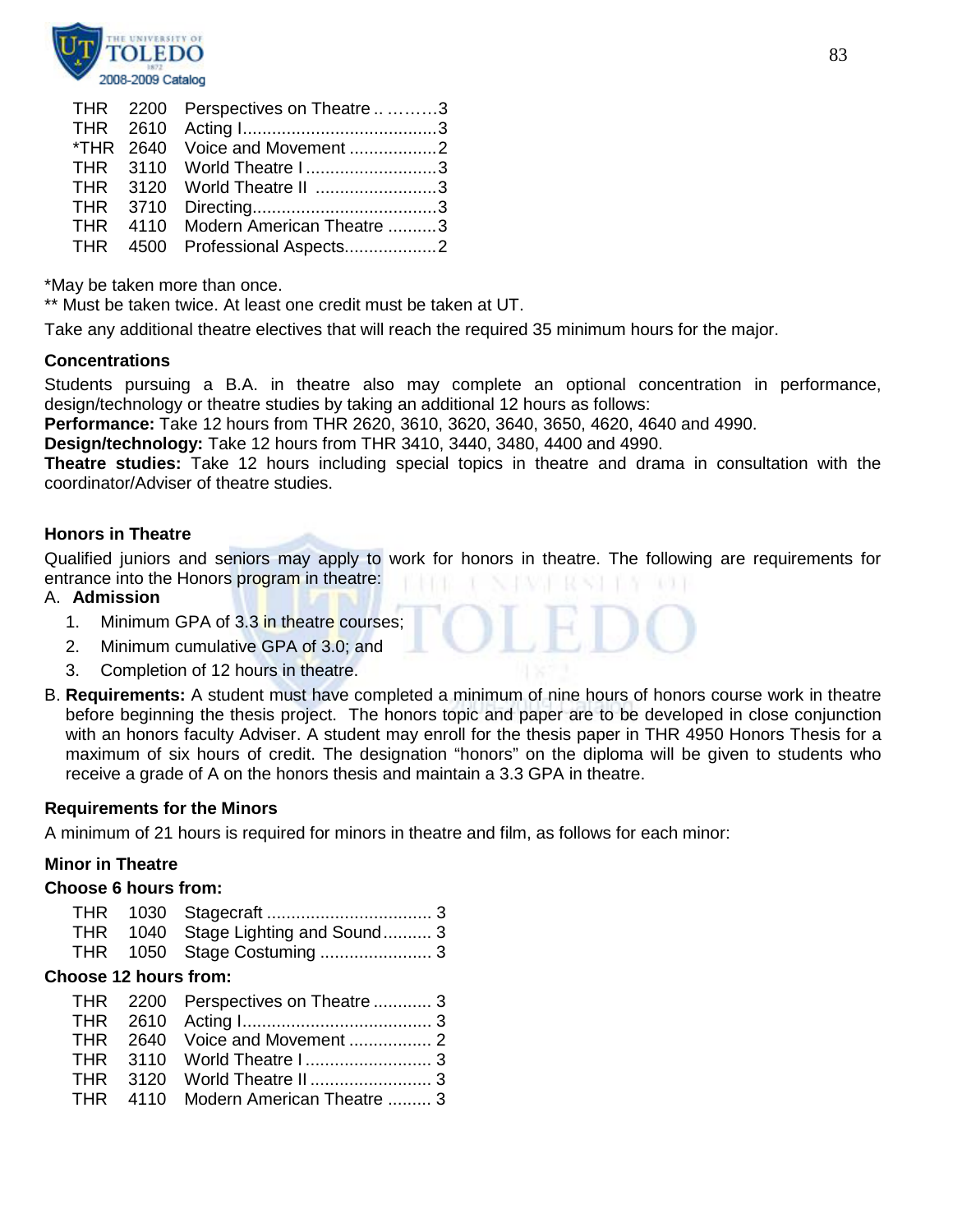

#### **Minor in History and Criticism of Drama**

#### **Take the following (9 hours):**

|  | THR 3110 World Theatre I 3          |  |
|--|-------------------------------------|--|
|  | THR 3120 World Theatre II 3         |  |
|  | ENGL 3810 Shakespeare 3             |  |
|  | Choose 12 hours from the following: |  |
|  | THR 4110 Modern American Theatre3   |  |

ENGL 4310 British Drama .............................3 ENGL 4340 Modern Drama ...........................3 \*THR 4900 Special Topics: Theatre and Drama 3

\* THR 4900 may be taken more than once.

Students also may substitute courses in drama in a foreign language – i.e., in classics, French, Spanish, German, etc. – with the approval of the minor coordinator.

#### **Minor in Film/Video**

#### **Take the following (12 hours):**

|  | FILM 2340 Critical Approaches to Cinema Studies 3 |  |
|--|---------------------------------------------------|--|
|  |                                                   |  |

#### **Choose 1 or 2 courses from studies:**

FILM 2980\*, 3370, 3380, 3390, 3410, 3420, 3980\*, 4340, 4360, 4370\*.

## **Choose 1 or 2 courses from production:**

FILM 3310, 3320, 3350, 3360\*, 3730, 4320\*, 4350. \*May be taken more than once.

#### **Minor in Cinema Studies**

## **Take the following (6 hours):**

| Choose 1 course from:           |  |                                |  |
|---------------------------------|--|--------------------------------|--|
|                                 |  |                                |  |
|                                 |  |                                |  |
| Choose 1 course from:           |  |                                |  |
|                                 |  |                                |  |
|                                 |  | FILM 3380 Experimental Film  3 |  |
|                                 |  |                                |  |
| <b>Choose 1 course from:</b>    |  |                                |  |
|                                 |  |                                |  |
|                                 |  |                                |  |
|                                 |  |                                |  |
| Take 6 hours of film electives. |  |                                |  |

# **Urban Studies**

*(*This program is an interdisciplinary major.) Carter Wilson, Adviser

## **Degrees Offered**

The urban studies program offers a Bachelor of Arts degree.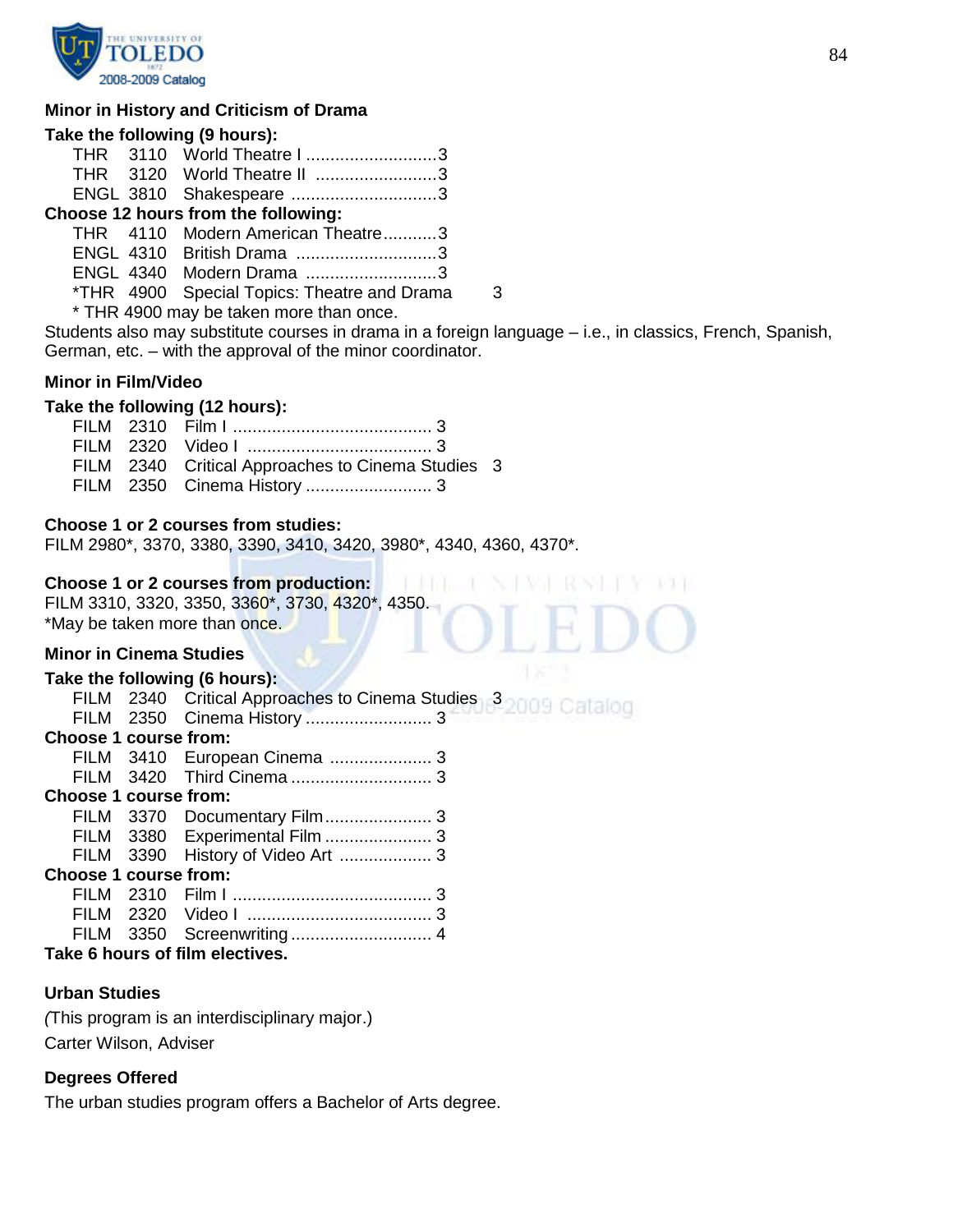

## **Degree Requirements**

The urban studies program, totaling 48 credit hours, is an interdepartmental major with emphasis on urbanoriented courses in economics, geography, history, political science and sociology. Its purpose is to provide a broadly based educational foundation for understanding the impact and scope of urbanization so that students will be suitably educated to pursue graduate or professional academic programs or to assume positions in urban-related employment.

The following course work is required:

- 1. One core course from each of the five fields noted above (15 hours): ECON 3600; GEPL 3710; HIST 3270 or 3280; PSC 3310; and SOC 2410, 4440 or 4450.
- 2. Four additional core courses (12 hours) from: ECON 4050; GEPL 3460, 4530; HIST 3250, 3400 and 3410; PSC 2300; and SOC 3600, 3640, 4340 and 4610.
- 3. One course in statistics (3 hours): ECON 2640, PSC 3110 or SOC 3290.
- 4. Courses in fields related to urban studies (18 hours): Chosen in consultation with the Adviser.

#### **[Department of Women's and Gender Studies](http://utoledo.edu/as/wgst/)**

Jamie Barlowe, Interim Chair and Adviser

#### **Degrees Offered**

The department of women's and gender studies offers a baccalaureate program for a bachelor of arts focused on an interdisciplinary major and minor or dual major. In addition to taking the core classes, students work with an Adviser to shape a cohesive yet multifaceted program of study to suit individual interest and career goals. Majors are exposed to interdisciplinary knowledge, methodologies and practices, as well as those originating from specific disciplines. 化气管 化聚二硫化

#### **About the Program**

Women's and gender studies is an interdisciplinary field of study focused on the contributions, experiences, history and issues of women, nationally and internationally. It also examines the significance and consequences of gender as a cultural category that shapes the experiences and knowledge of individuals and communities. Women's and gender studies is grounded in feminist and gender theories that reconceptualize and recontextualize ideas, experience, knowledge and knowledge production, as well as allow for in-depth exploration of the sociocultural, economic and political implications of gender, race, class and power relations – past, present and cross-culturally.

#### **Participating departments and programs include:**

| Africana studies        | Law                      |
|-------------------------|--------------------------|
| Art/art history         | Music                    |
| Economics               | Philosophy               |
| English                 | <b>Political science</b> |
| Film                    | Psychology               |
| French                  | Sociology/anthropology   |
| Geography and planning  | Spanish                  |
| German                  | <b>Theatre</b>           |
| <b>Health education</b> | Foundations and research |
| History                 |                          |

Because this field is constantly expanding, new courses may be added that do not appear in the catalog. Students should consult the Schedule of Classes and/or the department office each semester for up-to-date information. Note that women's and gender studies courses may be used to satisfy the College of Arts and Sciences distributive requirements in either humanities or social sciences, depending upon the area of concentration.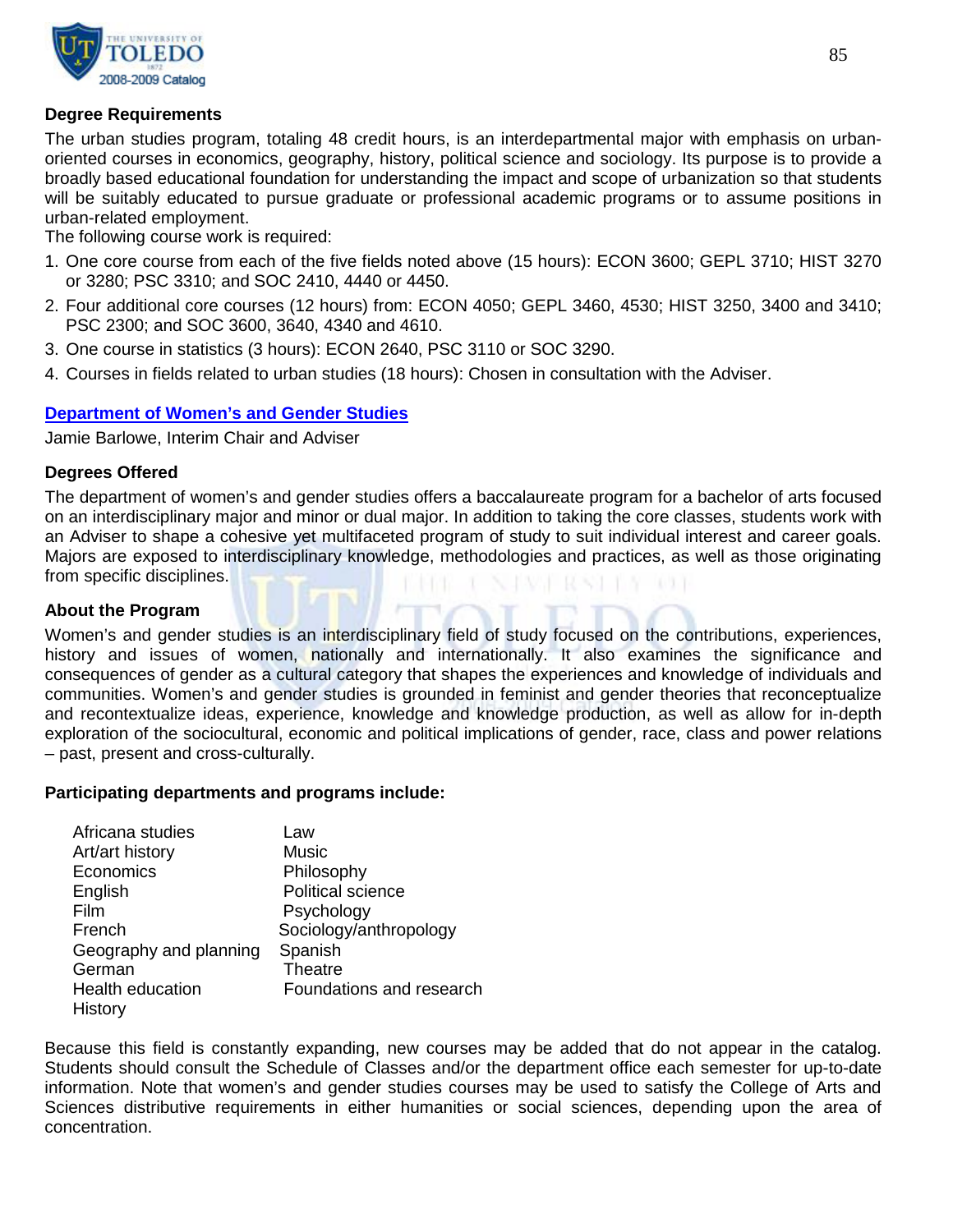

## **Requirements for the Undergraduate Major**

The total of 33 hours (30 for dual majors) required for the major in women's and gender studies must include:

## **Women's and Gender Studies core requirements (18 hours):**

WGST 1150 Proseminar I WGST 2150 Proseminar II WGST 3010 Issues in Women's Studies WGST 4870 Feminisms (other options are sometimes offered) WGST 4890 Women's Studies Research and Methodologies WGST 4900 Senior Seminar WGST 4940 Internship in Women's Studies (internship, externship, job experience, etc.)

**Women's and Gender Studies major electives (15 hours – 12 hours for students with double major):** Women's and gender studies courses at the 2000 level and above or courses in other departments or programs at the 2000 level and above must be approved by the faculty Adviser and department Chair.

#### **Concentration in Law and Social Thought**

Undergraduates in women's and gender studies who wish to study legal ideas, institutions, and procedures from the perspective of gender may pursue a concentration in law and social thought by taking the following: LST 2010, 2500 (2 hours), and 4900 in partial fulfillment of the women's and gender studies major electives, and LST 4940 (3 to 6 hours) to satisfy the women's and gender studies internship requirement.

#### **Related Hours**

A concentration, minor or second major in another discipline is strongly recommended. If the related hours are not concentrated in a single discipline, at least 12 hours must be at the 3000 level or above and provide knowledge of the structure and methods of at least one discipline other than women's and gender studies. Courses cross-listed as women's and gender studies may be used to fulfill this requirement, but may not double-count for the major. The requirements for related hours must be planned in consultation with the Adviser.

#### **Undergraduate Research**

Research is a required component of this major. Students may participate in ongoing undergraduate interdisciplinary research projects such as eating disorders, curriculum for girls and women, race, class issues, sexuality, abuse/violence against women, and welfare and work. Individual projects also are encouraged. Students may pursue these through the required WGST 4890 Women's Studies Research and Methods class or with the consent of the program director and faculty Adviser.

#### **Honors in Women's and Gender Studies**

A student majoring in women's and gender studies who is seeking departmental honors should make formal application near the end of the sophomore year. The following requirements must be met in order to earn the departmental honors designation at the time of graduation: minimum cumulative GPA of 3.3 overall and 3.5 in WGST courses; WGST 4910 Thesis for three hours (including oral examination by a departmental honors committee); and two advanced WGST 3000- to 4000-level elective courses for honors credit.

#### **Requirements for the Minor**

The total of 23 hours required for the minor in women's and gender studies must include:

#### **Women's and Gender Studies core requirements (11 hours):**

| <b>WGST</b> | 1150             | Proseminar I                               |
|-------------|------------------|--------------------------------------------|
| <b>WGST</b> | 3010             | Issues in Women's Studies                  |
| <b>WGST</b> | 4870<br>offered) | Feminisms (other options are sometimes     |
| WGST        | 4890             | Women's Studies Research and Methodologies |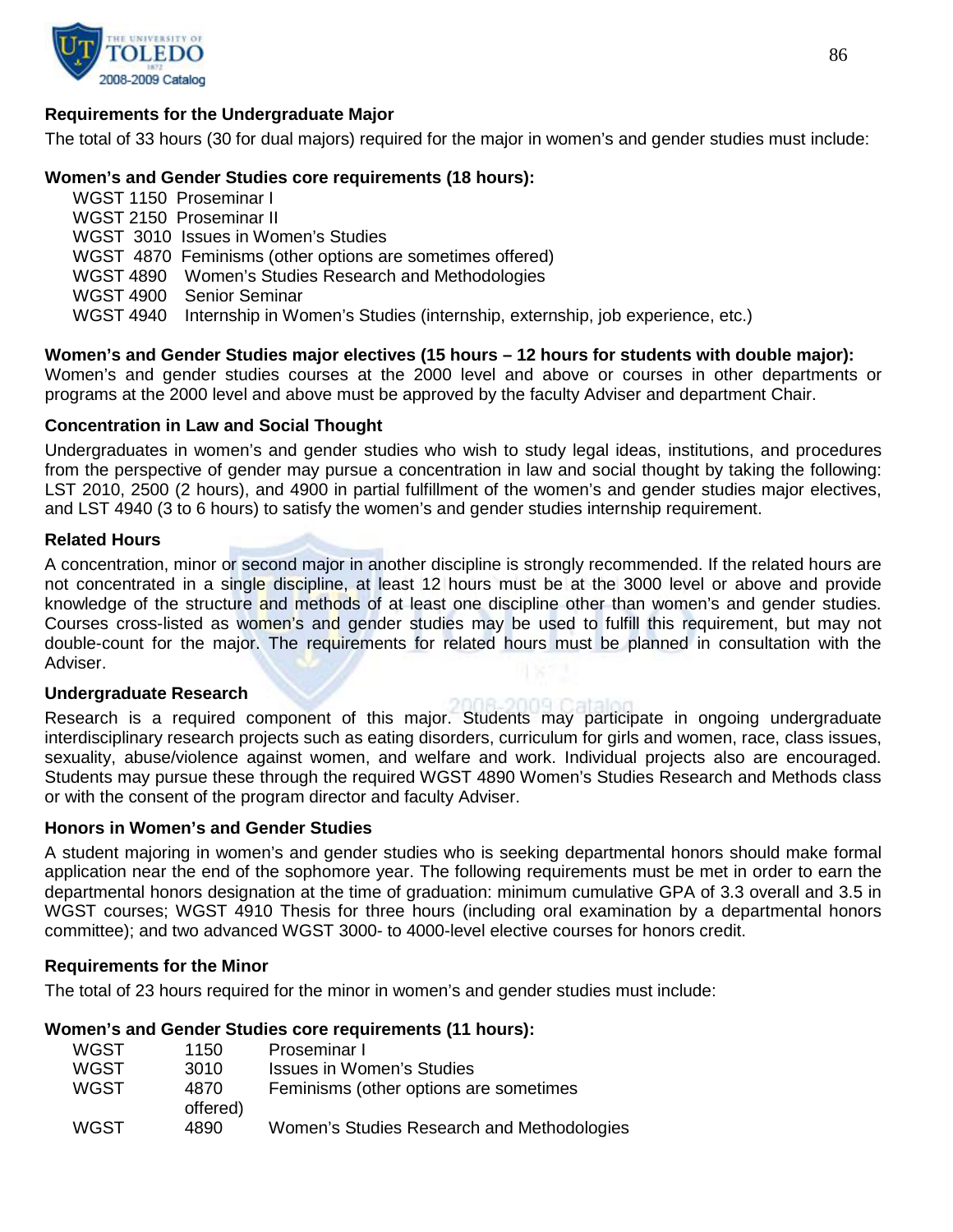

## **Women's and Gender Studies electives (12 hours)**

Women's and gender studies courses at the 2000 level and above or courses from other departments and programs at the 2000 level and above approved by the faculty Adviser and department Chair.

## **College of Arts and Sciences**

## **Faculty**

## **Department of Art**

**Linda Ames-Bell**, 1978, professor B.Ed., The University of Toledo; M.F.A., Wayne State University

**Diana Attie**, 1962, professor B.S., M.A., Cleveland Institute of Art; Case Western Reserve University

**Christopher Burnett**, 2007, Associate Professor B.F.A., Rhode Island School of Design; M.A., M.F.A., University of New Mexico

**Katherina Danko-McGhee**, 2000, Associate professor B.A., West Virginia Wesleyan College; M.A., Indiana State University; Ph.D., The Ohio State University

**Debra Davis**, 2000, Associate professor and Chair B.A., M.S. Ed., Northern Illinois University; M.F.A., University of Colorado

**Rex Fogt**, 1972, professor B.A., Bluffton College; M.F.A., University of Michigan

**Marc S. Gerstein**, 1980, professor of Art History B.A., Brandeis University; M.A., Ph.D., Harvard University

**David H. Guip**, 1972, professor B.S., B.F.A., M.Ed., Wayne State University; Ed.D., Ball State University

**Thomas Lingeman**, 1979, professor B.S., Ball State University; M.F.A., Southern Illinois University of Art

**Joel A. Lipman**, 1975, professor, joint appointment with the department of English B.S., J.D., University of Wisconsin; M.A., State University of New York - Buffalo

**Barbara W. F. Miner**, 2000, Associate professor B.F.A., State University of New York - New Paltz; M.F.A., Eastern Michigan University

**Deborah Orloff**, 1994, professor B.F.A., Clark University; M.F.A., Syracuse University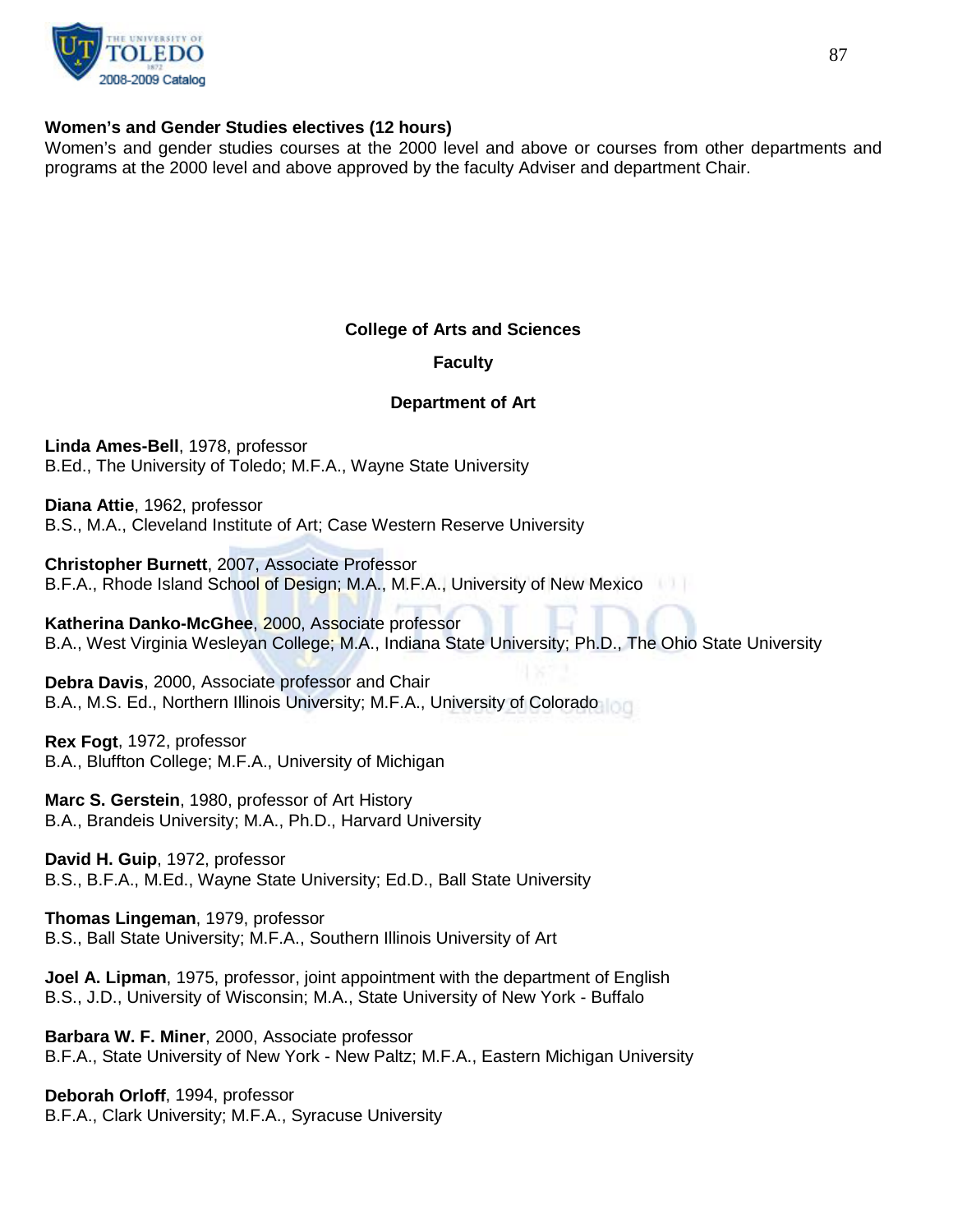

**Richard Putney**, 1979, Associate professor B.A., M.A., Ph.D., University of Delaware

**Mysoon Rizk**, 2000, Associate professor B.A., Oberlin College; B. S., A.M., Ph.D., University of Illinois at Urbana - Champaign

**Arturo Rodriguez**, 2001, Associate professor B.F.A., Kansas City Art Institute; M.F.A., Indiana University - Bloomington

EMERITUS FACULTY

**Duane Bastian**, 1971, professor emeritus, 1999 A.B., M.A., Eastern Michigan University; M.Ed., Ph.D., The University of Toledo

**Peter Elloian**, 1966, professor emeritus, 2001 B.F.A., Cleveland Institute of Art; M.F.A., University of Iowa

#### **Lecturers**

**Dustyn Bork**, 2004, lecturer B.F.A., University of Michigan; M.F.A., Indiana University

**James Hightower**, 2004, lecturer B.Ed., The University of Toledo; M. Ed., University of Toledo

#### **Karen Roderick-Lingeman**, 2003 lecturer

B. Ed., The University of Toledo; M.F.A, University of North Dakota Curator of Asian Art and Director of Collections, The Toledo Museum of Art

## **Department of Biological Sciences**

L NAWA RWA L

**Brian P. Ashburner**, 2001, Associate professor 2008-2009 Catalog B.A., St. Anselm College; Ph.D. Loyola University of Chicago

**Bruce Bamber**, 2006, Assistant professor B.Sc., University of Calgary; Ph.D., University of Washington

**William L. Bischoff Jr.**, 1972, Associate professor B.A., M.A., Miami University; Ph.D., University of North Carolina

**Deborah Chadee**, 2005, Assistant professor B.S., University of Manitoba; Ph.D., University of Manitoba

**Charles Creutz**, 1973, Associate professor A.B., Columbia University; M.S., Ph.D., University of Pennsylvania

**Maria Diakonova**, 2006, Assistant professor Sc.B., M.S., Leningrad State University; Ph.D., Russian Academy of Sciences

**Fan Dong**, 2002, Associate professor M.D., Suzhou Medical College; Ph.D., Erasmus University

**Ernest F. DuBrul**, 1974, Associate professor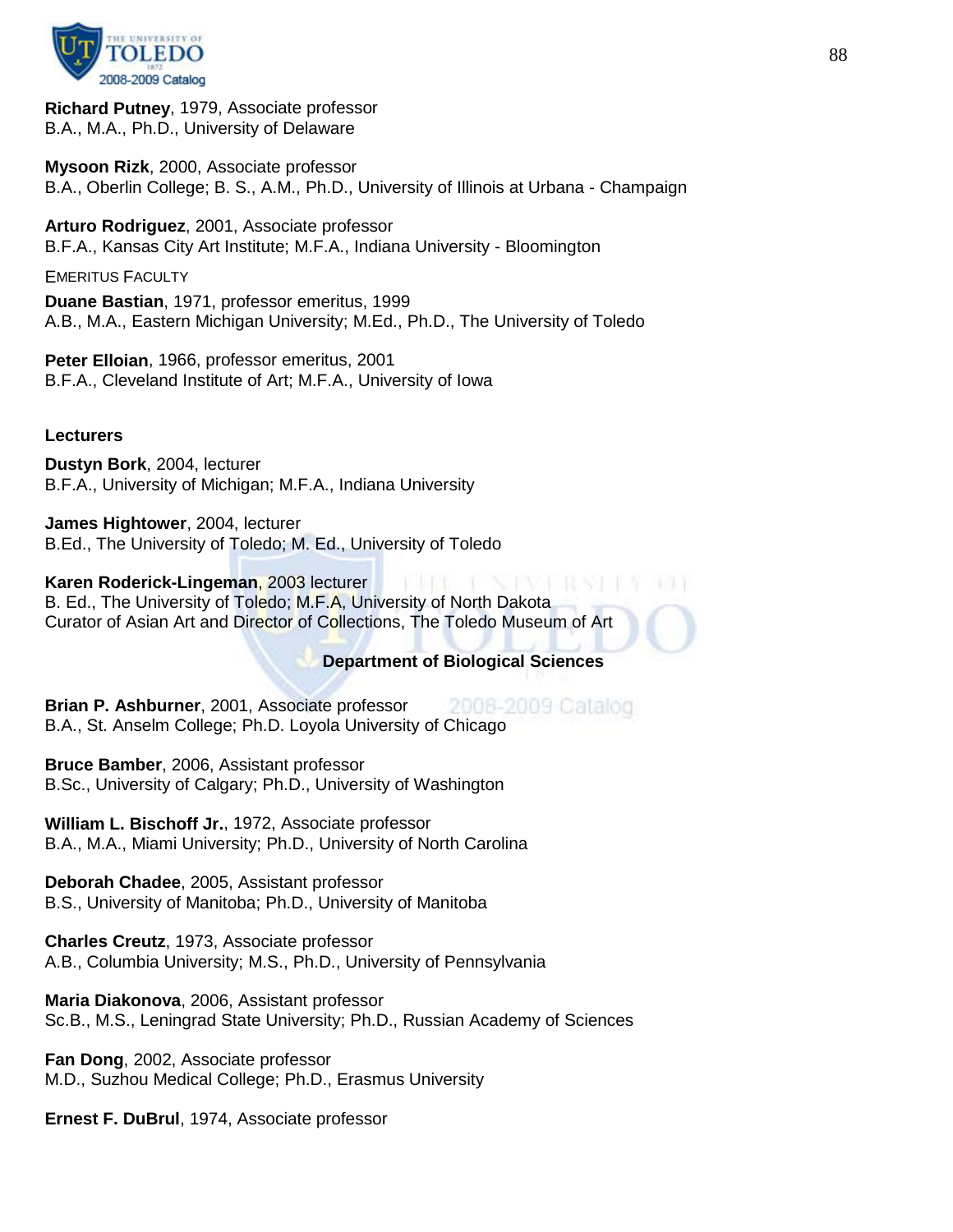

H.A.B., Xavier University; Ph.D., Washington University

**John Gray**, 1998, Associate professor B.Sc. (Hons), University College Cork; Ph.D., Purdue University

**Rosemary R. Haggett**, 2007, professor, provost and executive vice president for academic affairs B.A., University of Bridgeport; Ph.D., University of Virginia

**Patricia R. Komuniecki**, 1985, professor and Chair B.A., Newton College (Boston College); M.A., Mount Holyoke College; Ph.D., University of Massachusetts

**Richard W. Komuniecki**, 1980, Distinguished University Professor A.B., Holy Cross College; M.S., Ph.D., University of Massachusetts

**Douglas W. Leaman**, 2001, Associate professor B.S., M.S., The Ohio State University, Ph.D., University of Missouri

**Scott M. Leisner**, 1993, Associate professor B.S., University of Wisconsin; Ph.D., Purdue University

**Song-Tao Liu**, 2007, Assistant professor B.S., Wuhan University; Ph.D., Shanghai Institute of Biochemistry

**John Plenefisch**, 1996, Associate professor B.S., University of Connecticut; Ph.D., Massachusetts Institute of Technology

**Donald B. Pribor**, 1965, professor B.S., St. Louis University; M.S., Ph.D., Catholic University of America

**Anthony Quinn**, 2001, Associate professor

B.A., Mid-American Nazarene College, M.S., University of Missouri - Saint Louis, Ph.D., University of Oklahoma Health Science Center

**Lirim Shemshedini**, 1993, Associate professor B.S., University of Michigan; Ph.D., University of Vermont

**Robert Steven**, 2006, Assistant professor B.Sc., Ph.D., University of Toronto

**William Taylor**, 2003, Assistant professor B.S., University of Winnipeg; Ph.D., University of Manitoba

**Deborah Vestal**, 2002, Associate professor B.S., Bowling Green State University; Ph.D., Syracuse University Emeritus Faculty

**Louis Glatzer**, 1973, professor emeritus, 1999 A.B., Dartmouth College; M.S., North Carolina State University; Ph.D., The University of Texas - Austin

**Lloyd A. Jones**, 1972, professor emeritus, 1999 B.S., M.S., The Ohio State University; Ph.D., Purdue University

**Woon H. Jyung**, 1964, professor emeritus, 1993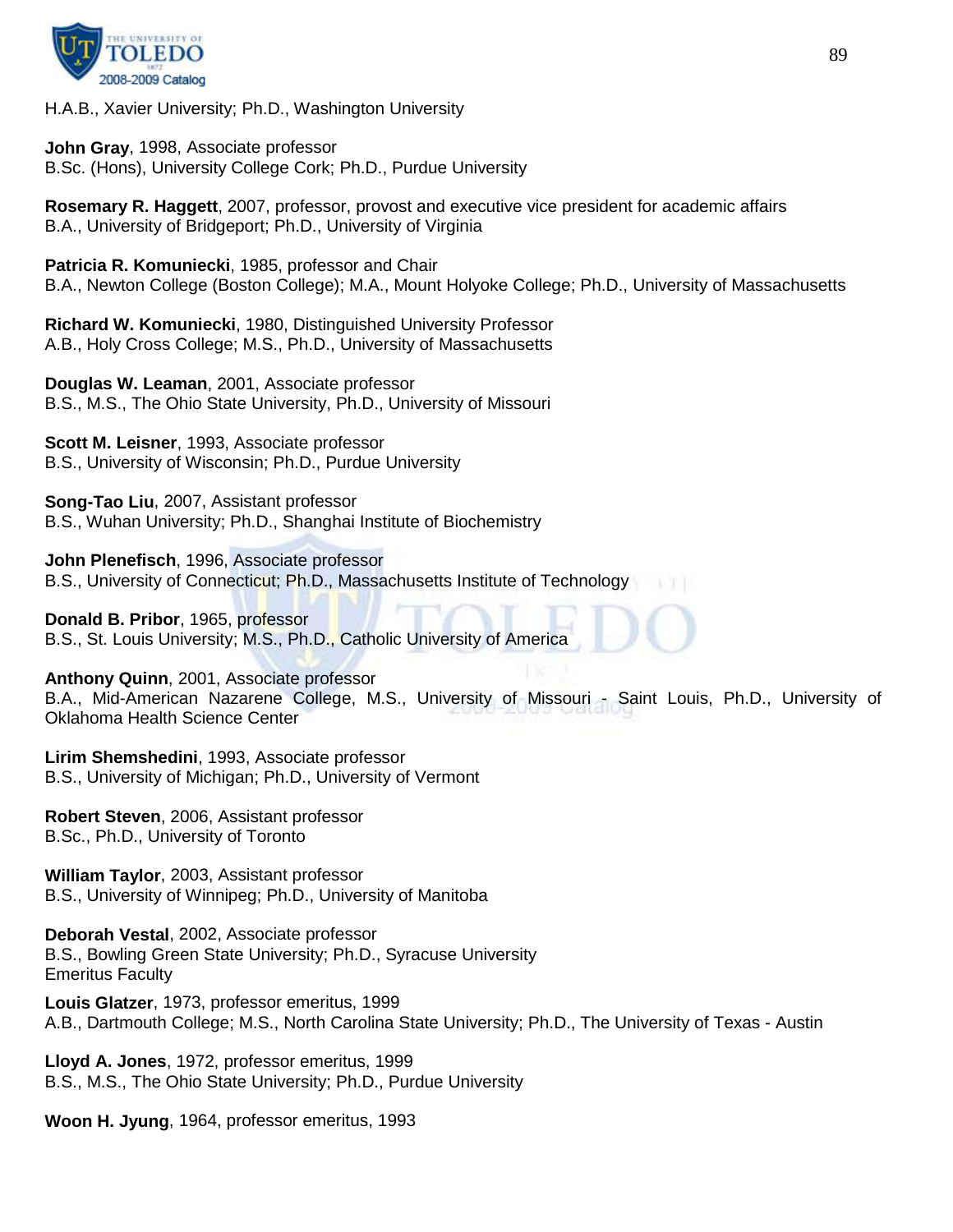

B.S., Seoul National University; M.S., Ph.D., Michigan State University

**Harold H. Lee**, 1967, professor emeritus, 1999 A.B., Oklahoma Baptist University; M.S., Ph.D., University of Tennessee

**Maimon Nasatir**, 1966, professor emeritus, 1990 Ph.B., University of Chicago; Ph.D., University of Pennsylvania

**Clifford J. Smith**, 1965, professor emeritus, 1993 B.S., Cornell University; Ph.D., University of Maryland

## **Department of Chemistry**

**Jared L. Anderson**, 2005, Assistant professor B.S., South Dakota State University; Ph.D., Iowa State University

**John J. Belizzi**, III, 2008, Assistant professor S.B., Massachusetts Institute of Technology; M.S., Ph.D., Cornell University

**Terry P. Bigioni**, 2006, Assistant professor B.Sc., M.Sc., University of Toronto; Ph.D., Georgia Institute of Technology

**Eric W. Findsen**, 1988, Associate professor B.S., Michigan State University; M.S., University of California; Ph.D., University of New Mexico

**Max O. Funk**, 1978, professor B.S., The Pennsylvania State University; Ph.D., Duke University

**Dean M. Giolando**, 1988, professor B.S., Rochester Institute of Technology; Ph.D., University of Illinois

2006-2009 Catalog **Wendell P. Griffith**, 2007, Assistant professor B.S., Grambling State University; Ph.D., University of Massachusetts

**Xiche Hu**, 1998, Associate professor B.S., M.S., Wuhan University; Ph.D., Wayne State University

**Dragan Isailovic,** 2008, Assistant professor Diploma – Physical Chemistry, University of Belgrade, Serbia; Ph.D., Iowa State University

**Andrew D. Jorgensen**, 1988, Associate professor B.S., Quincy College; Ph.D., University of Illinois - Chicago

**Jon R. Kirchhoff**, 1989, professor and Associate Chair B.S., State University of New York - Cortland; Ph.D., Purdue University

**Yun-Ming Lin**, 2003, Assistant professor B.S., M.S., Beijing Normal University; Ph.D., University of Notre Dame

**Cora Lind**, 2003, Associate professor Prediploma, Bergische Universität Wuppertal; M.S., Ph.D., Georgia Institute of Technology

**Mark R. Mason**, 1998, Associate professor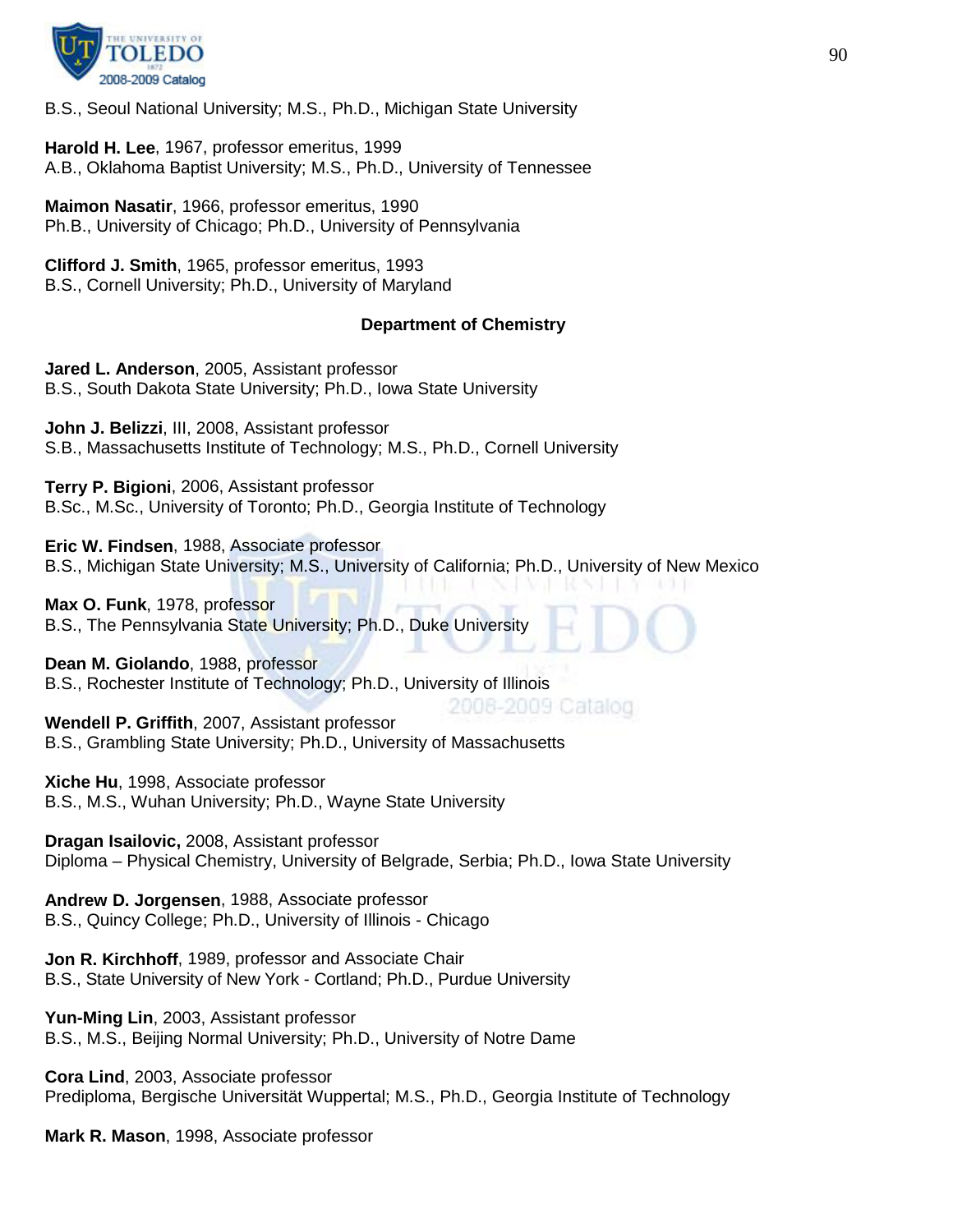

B.S., Bowling Green State University; Ph.D., Iowa State University

**Timothy C. Mueser**, 2000, Associate professor B.S., Eureka College; Ph.D., University of Nebraska

**A. Alan Pinkerton**, 1984, professor and Chair Grad. RIC, Brighton College of Tech; Ph.D., University of Alberta

**Donald R. Ronning**, 2005, Assistant professor B.S., University of Minnesota; Ph.D., Texas A & M University

**Joseph A. E. Schmidt**, 2004, Assistant professor B.S., Kansas State University; Ph.D., University of California-Berkeley

**Steven J. Sucheck**, 2005, Assistant professor B.S., University of Toledo; Ph.D., University of Virginia

**Ronald E. Viola**, 2000, professor B.S., Fordham University; M.S., Ph.D., Pennsylvania State University

**Kana Yamamoto**, 2008, Assistant professor B.S., M.S., Nagoya University, Japan; Ph.D., University of California-Berkeley

**Lecturers**

**Claire Cohen-Schmidt**, 2007, lecturer B.S., University of Massachusetts; Ph.D., Cornell University

**Edith P. Kippenhan**, 2006, lecturer B.S., University of Maryland; Dipl.-Chem., Universität des Saarlandes, Germany

**James R. Zubricky, III,** 2008, lecturer B.S., M.S., Bowling Green State University 2008-2009 Catalog

#### **Emeritus Faculty**

**Leonard E. Brady**, 1966, professor emeritus, 1990 B.S., Wagner College; M.S., North Carolina State University; Ph.D., Michigan State University

**John Chrysochoos**, 1967, professor emeritus, 2004 Diploma of Chemistry, University of Athens; M.S., Ph.D., University of British Columbia

**Jimmie G. Edwards**, 1967, professor emeritus, 2000 B.S., Central State College; Ph.D., Oklahoma State University

**Alfred Foster**, 1946, professor emeritus, 1985 B.A., College of Wooster; M.A., Ph.D., The Ohio State University

**James L. Fry**, 1969, professor emeritus, 1999 B.S., Bowling Green State University; Ph.D., Michigan State University

**James E. Gano**, 1967, professor emeritus, 2000 B.S., Miami University; M.S., Ph.D., University of Illinois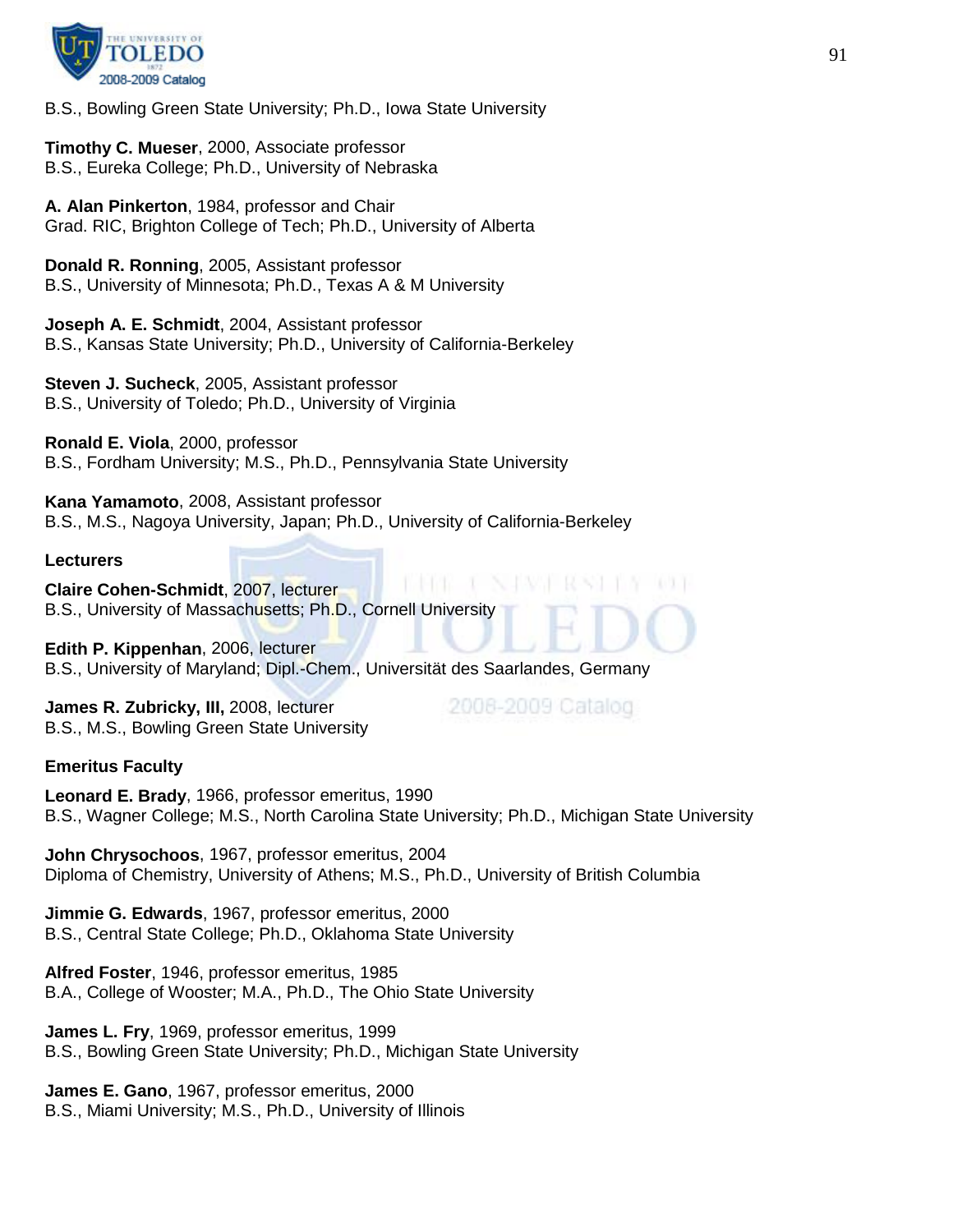

**Robert J. Niedzielski**, 1965, professor emeritus, 1999 B.S., Aquinas College; M.S., Ph.D., University of Illinois

**Gordon A. Parker**, 1965, professor emeritus, 1992 B.S., University of Michigan; M.S., Ph.D., Wayne State University

**Roy D. Stein**, 1975, professor emeritus, 1999 B.A., M.S., Wayne State University; M.A., Bowling Green State **University** 

**Lancelot C.A. Thompson**, 1958, professor emeritus, 1988 B.S., Morgan State University; Ph.D., Wayne State University

**Frank Walmsley**, 1962, professor emeritus, 1987 B.S., University of New Hampshire; Ph.D., University of North Carolina

## **Department of Communication**

**James B. Benjamin**, 1986, professor and Chair B.S., Dakota State College; M.A., Ph.D., The Pennsylvania State University

**Amy Capwell-Burns**, 2003, Assistant professor B.A., Baldwin-Wallace College; M.A., Cleveland State University; Ph.D., Bowling Green State University

**James Ferris**, 2008, Associate professor and Ability Center of Greater Toledo Endowed Chair in Disability **Studies** 

B.A., Marquette University; M.A., University of Texas at Austin; Ph.D., Southern Illinois University at **Carbondale** 

**Paul A. Fritz**, 1978, Associate professor

B.A., Capital University; M.A., Ph.D., Bowling Green State University

**Paulette D. Kilmer**, 1997, Associate professor

B.A., M.A., University of Wisconsin; M.A., University of Kansas; Ph.D., University of Illinois

**Richard J. Knecht**, 1971, professor

B.S., University of Dayton; M.A., Miami University; Ph.D., The Ohio State University

**Jacqueline Layng**, 1997, Associate professor B.A., M.A., Ed.D., Northern Illinois University

**Paul A. Many**, 1980, professor B.A., St. John's University; M.A., The Ohio State University; M.F.A., Bowling Green State University; Ph.D., Ohio University

**Brian A. Patrick**, 2001, Associate professor B.A., M.A., University of Detroit; Ph.D., University of Michigan

**Donald E. Reiber**, 1979, Assistant professor B.A., M.A., The Ohio State University

**Sumitra Srinivasan**, 2006, Assistant professor B.Sc., M.A., The University of Madras; M.S., Syracuse University; Ph.D., Georgia State University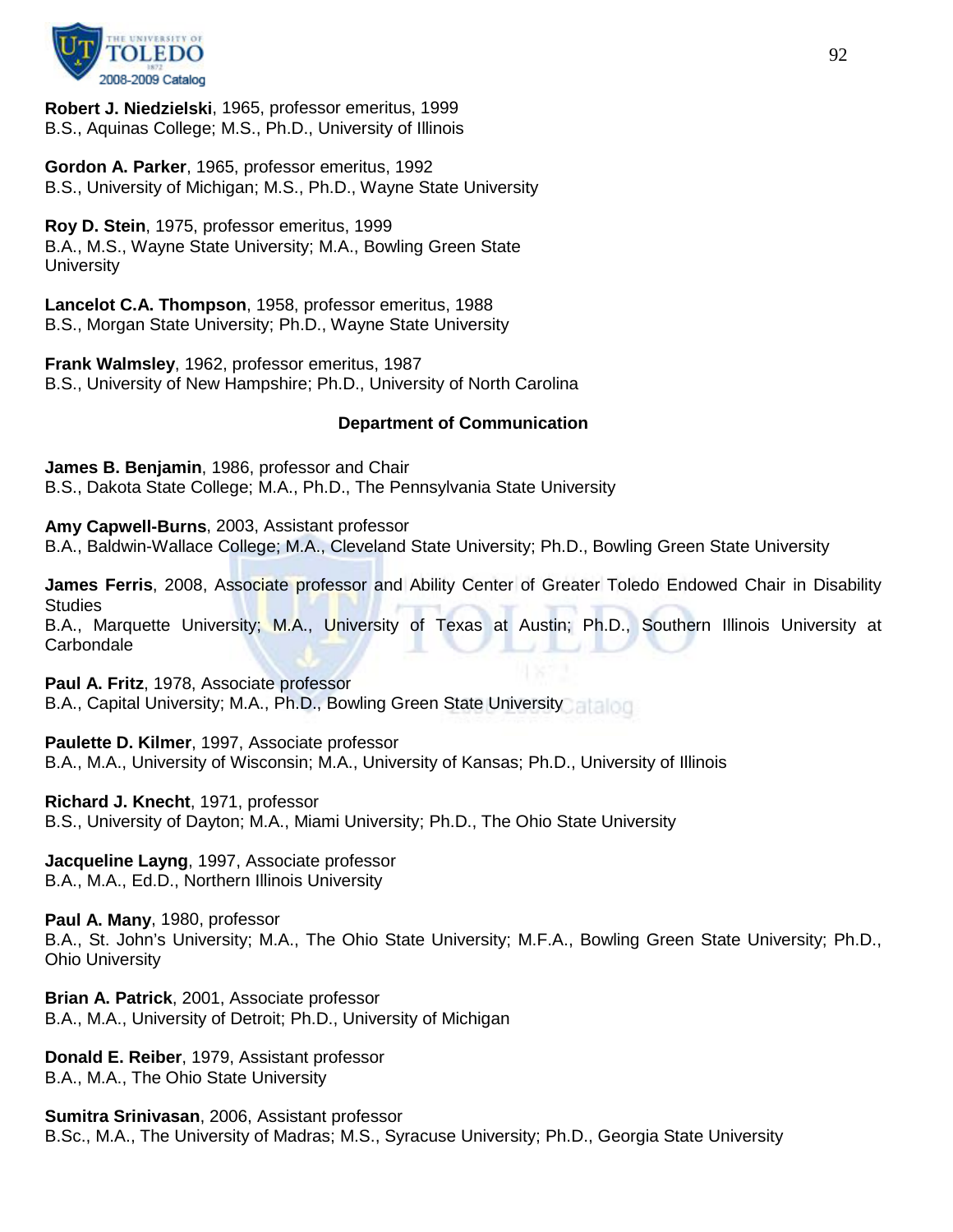

**David E. Tucker**, 1987, Associate professor B.A., Wittenberg University; M.A., Ph.D., Bowling Green State University

## **Lecturers**

**Dee Drummond**, 2007, lecturer B.A., The University of Toledo; M.A., Michigan State University

**Fatima A. Shousher**, 2004, lecturer B.A., University of Toledo; M.A., Bowling Green State University

**Terrance M. Teagarden**, 1986, lecturer B.S., Xavier University; M.Ed., The University of Toledo

#### **Emeritus Faculty**

**Carlton O. DeFosse**, 1979, professor emeritus, 1999 B.S., M.S., Western Illinois University; Ph.D., The University of Toledo

**Bernice C. Marti**, 1969, professor emeritus, 1983 B.A., M.A., Michigan State University; Ed.D., The University of Toledo

**Norbert Mills**, 1974, Associate professor emeritus, 2005 B.A. Winona State College; M.A., Ph.D., Bowling Green State University

**Charles G. Russell**, 1975, professor emeritus, 1999 B.S., M.S., Ph.D., Southern Illinois University

**Ethel M. Wilcox**, 1972, professor emeritus, 1999 B.A., Southern Oregon College; M.A., Ph.D., Bowling Green State University

## 2006-2009 Catalog

#### **Department of Economics**

**Olugbenga Ajilore**, 2003, Assistant professor B.A., U.C. Berkeley, Ph.D., Claremont Graduate University

**Mir Ali**, 2007, Assistant professor B.A., M.A., Ph.D., Stony Brook University, NY

**Aliaksandr Amialchuk**, 2007, Assistant professor B.A., Hrodno State University; M.A., National University Kyiv-Mohyla Academy; Ph.D., University of Houston

**David C. Black**, 1990, Associate professor B.A., M.A., Ph.D., State University of New York - Buffalo

**Gene Hsin Chang**, 1989, professor B.A., Ph.D., Fudan University; M.A., University of California - Berkeley; M.A., Ph.D., University of Michigan

**Larry Cook**, 2006, lecturer B.A., M.A., The University of Toledo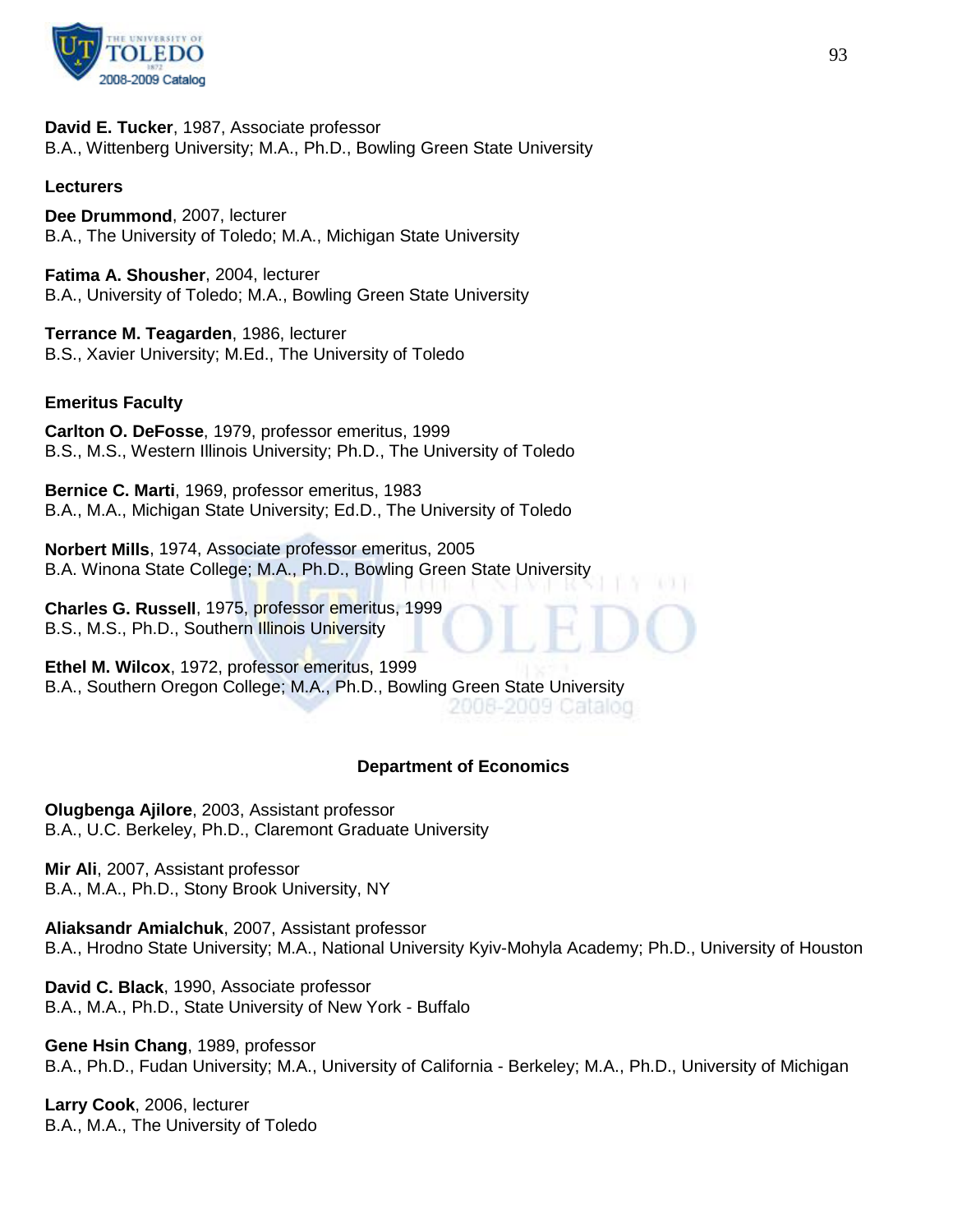

**Michael R. Dowd**, 1989, Associate professor and Chair B.A., M.A., Ph.D., State University of New York - Buffalo

**Kevin Egan**, 2005, Assistant professor B.A., Central College; Ph.D., Iowa State University

**Kristen Keith**, 1994, Associate professor B.A., University of Montana; M.A., Ph.D., The Ohio State University

**John E. Murray**, 1994, professor and undergraduate Adviser B.A., Oberlin College; M.S., University of Cincinnati; M.A., Ph.D., The Ohio State University

**Oleg Smirnov**, 2006, Assistant professor B.S. Novosibirsk State University; M.A., West Virginia University; Ph.D., West Virginia University Emeritus Faculty

**Alan Gleason**, 1970, professor emeritus, 1984 A.B., Princeton University; M.A., University of Rochester; Ph.D., Massachusetts Institute of Technology

**Julius Gylys**, 1967, professor emeritus, 1993 B.S., M.B.A., University of Detroit; M.A., Ph.D., Wayne State University

**Michael Magura**, 1969, professor emeritus, 1999 B.A., St. Vincent College; M.A., Ph.D., Boston College

**Raj Roy**, 1963, professor emeritus, 1999 B.A., M.A., Calcutta University; Ph.D., Wayne State University

**Frederick Tank**, 1970, Associate professor emeritus, 1999 B.B.A., University of Georgia; M.A., The University of Toledo; Ph.D., Wayne State University

**Steven Weiss**, 1968, professor emeritus, 1999 B.A., M.A., Ph.D., University of Colorado

**Calman R. Winegarden**, 1962, research professor emeritus, 1989 B.S., American University; M.A., Ph.D., Case Western Reserve University

**Donald J. Yankovic**, 1968, professor emeritus, 1989 B.A., Monmouth College; Ph.D., University of Pittsburgh

# **Department of English Language and Literature**

**Rane R. Arroyo**, 1997, professor B.A., M.A., University of Illinois - Springfield; Ph.D., University of Pittsburgh

**Thomas E. Barden**, 1976, professor and director of the Honors Program B.A., M.A., Ph.D., University of Virginia

**C. Jane Bradley**, 1990, Associate professor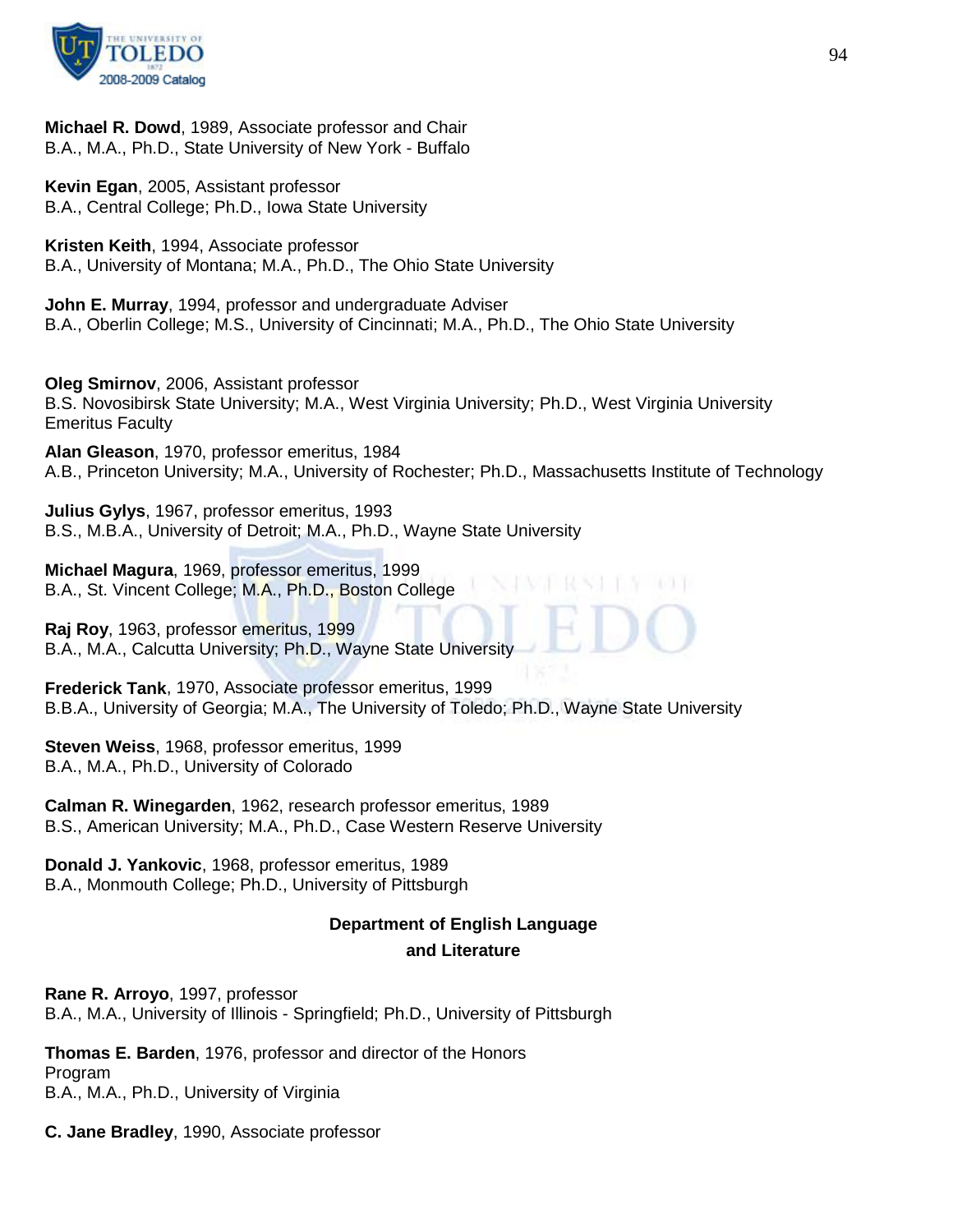

B.A., University of Tennessee; M.A., Syracuse University; M.F.A., Vermont College

**Douglas W. Coleman**, 1989, professor B.A., M.A., Ph.D., University of Florida

**Daniel Compora**, 1993, Associate professor A.S., Monroe County Community College; B.A., M.Ed., Ph.D., The University of Toledo

**Anthony Edgington**, 2005, Assistant professor, B.A., University of Pittsburg; M.A. Slippery Rock University; Ph.D., University of Louisville

**David L. Erben**, 1997, Assistant professor B.A., M.A., Ph.D., University of South Florida

**Christina M. Fitzgerald**, 2003, Assistant professor B.A., Columbia University; M.A., Ph.D., University of California, Los Angeles

**William N. Free**, 1966, professor B.A., Yale University; M.A., Indiana University; Ph.D., Yale University

**Timothy Geiger**, 1997, Associate professor B.A., West Chester University of Pennsylvania; M.F.A., University of Alabama

**Melissa Valiska Gregory**, 2002, Assistant professor B.A., College of Wooster; M.A., Ph.D., Indiana University

**Clarence B. Lindsay Jr.**, 1971, professor B.A., Illinois State University; Ph.D., University of Minnesota

**Joel A. Lipman**, 1975, professor, joint appointment with the Department of Art B.S., J.D., University of Wisconsin; M.A., State University of New York - Buffalo

**Sara Lundquist**, 1993, Associate professor and Chair B.A., Boston University; B.S., Virginia Commonwealth University; Ph.D., Boston College

**Andrew Mattison**, 2005, Assistant professor A.B., Vassar College, M.A., Ph.D., Brandeis University

**Carmen L. Phelps**, 2008, Assistant professor B.A./B.S., University of Kansas; M.A., Chicago State University; Ph.D., George Washington University

**Melinda Reichelt**, 1997, Associate professor B.A., Anderson University; M.A., Ph.D., Purdue University

**Russell J. Reising**, 1994, professor B.A., M.A., Miami University; Ph.D., Northwestern University

**Barbara Schneider**, 2001, Associate professor B.A., Gonzaga University; M.A., Ph.D., Wayne State University

**Dorothy Siegel**, 1977, Associate professor B.A., Brandeis University; Ph.D., Massachusetts Institute of Technology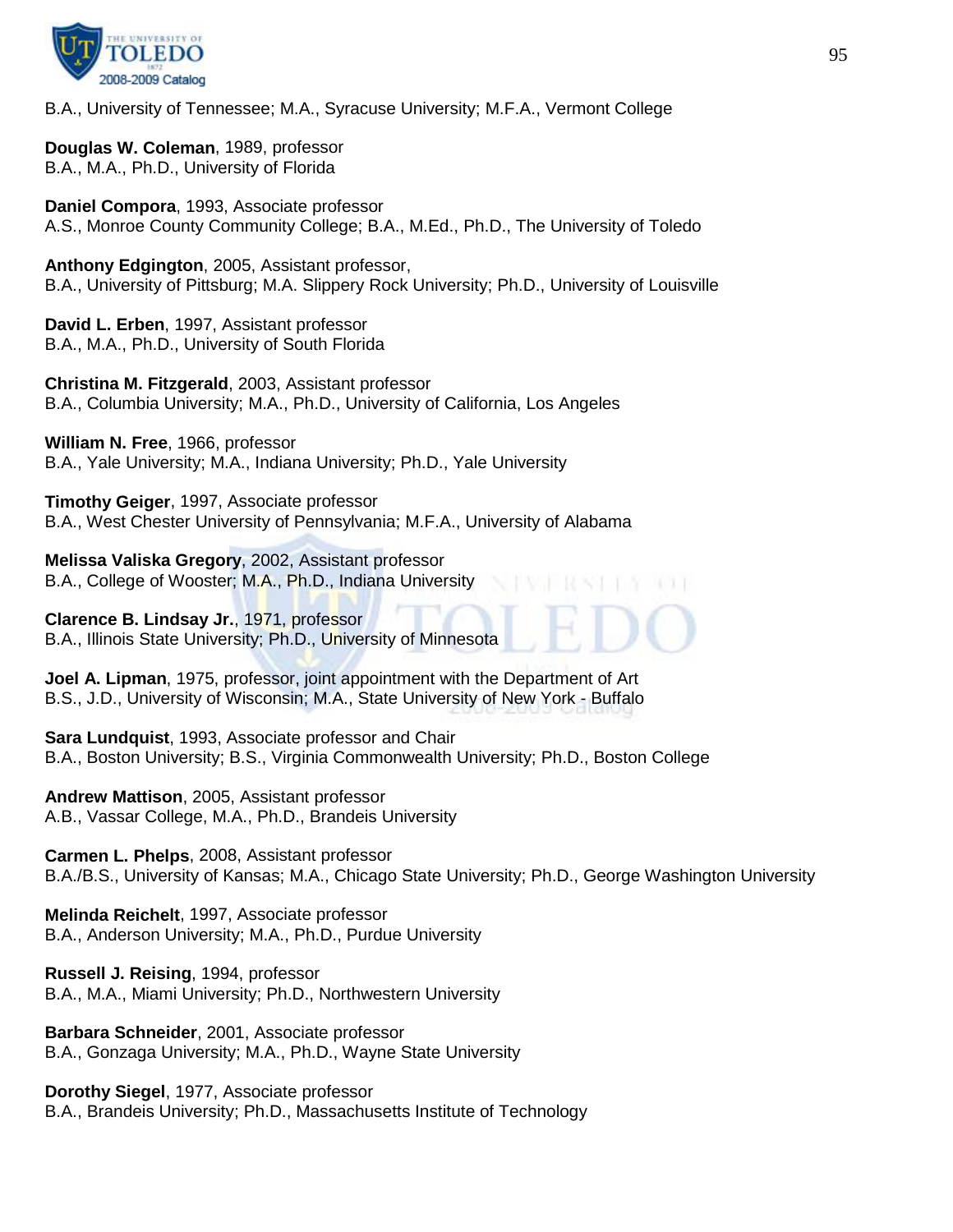

**Skaidrite Stelzer**, 1985, Assistant professor and Associate director of the Honors Program B.A., M.A., Western Michigan University; Ph.D., Kent State University

**Roberta M. Thornton**, 1982, Assistant professor B.S., M.A., Central Michigan University

**Robert S. Turley**, 1989, Associate professor B.A., Oral Roberts University; M.A., University of Tulsa; Ph.D., Florida State University

**Matthew H. Wikander**, 1987, professor B.A., Williams College; B.A., M.A., Cambridge University; Ph.D., University of Michigan

## **Emeritus and Superannuate Faculty**

**Samir Abu-Absi**, 1968, professor emeritus, 2006 B.A., American University of Beirut; M.A., Ph.D., Indiana University

**Harriet F. Adams**, 1972, Associate professor emeritus, 2000 A.B., M.A., Bryn Mawr College; Ph.D., The Ohio State University

**John W. Boening**, 1969, professor emeritus, 2006 B.A., Pace College; M.A., University of Maryland; Ph.D., Indiana University

**David Cheney**, 1965, professor emeritus, 1992 B.A., M.A., University of Utah; M.A., Harvard University; Ph.D., University of Iowa

**Lawrence J. Dessner**, 1969, professor emeritus, 1999 B.A., Yale University; M.A., Ph.D., New York University

**Ruth Friedman**, 1968, professor emeritus, 1985 B.Ed., M.A., The University of Toledo

2008-2009 Catalog

**Alfonso J. Grande**, 1964, professor emeritus, 1990 B.A., M.A., Seton Hall University

**E. Richard Gregory Jr.**, 1967, professor emeritus, 1992 B.A., The University of Texas; M.A., Rice University; Ph.D., University of Oregon

**James K. Larson**, 1965, Associate professor emeritus, 1993 B.A., M.A., Columbia University

**William McDonald Jr.**, 1955, professor emeritus, 1993 B.A., M.A., University of Alabama; Ph.D., Northwestern University

**Barbara J. McKinney**, 1970, Assistant professor emeritus, 1993 B.A., Colorado State College; M.S., University of Wisconsin; Ph.D., University of Minnesota

**Michael Manheim**, 1961, professor emeritus, 1987 B.A., Columbia College; M.A., Ph.D., Columbia University

**Wallace D. Martin**, 1961, professor emeritus, 1986 B.A., Oberlin College; M.A., Stanford University; Ph.D., University of London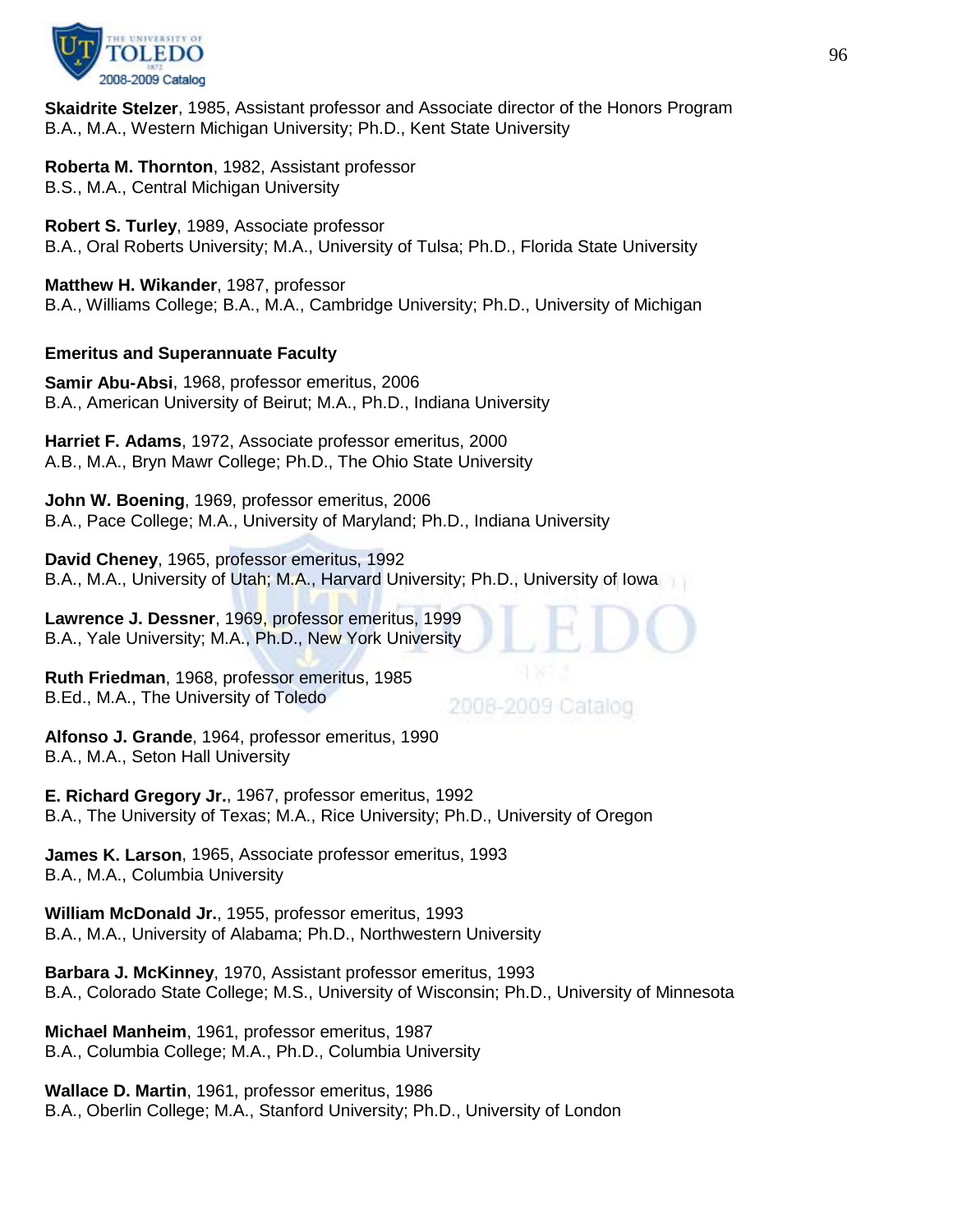

**Jon F. Patton**, 1968, Associate professor emeritus, 1999 B.A., Kent State University; M.A., University of Oregon; Ph.D., Ohio University

**Robert S. Rudolph**, 1965, professor emeritus, 1999 B.A., Temple University; M.A., Ph.D., University of Wisconsin

**David Q. Smith**, 1967, Associate professor emeritus, 1999 B.A., Columbia University; M.A., New York University; Ph.D., University of Illinois

**Elizabeth Steele**, 1968, professor emeritus, 1981 B.A., Butler University; M.A., University of New Mexico; Ph.D., Bowling Green State University

**Noel Stock**, 1969, professor emeritus, 1991

**Guy A. Szuberla**, 1969, professor emeritus, 1999 A.B., Purdue University; M.A., Roosevelt University; Ph.D., University of Minnesota

**Herbert P. Zornow**, 1961, Associate professor emeritus, 1989 B.A., Wesleyan University; M.A., Yale University

#### **Lecturers**

**Marykay Bryan**, 2004, lecturer B.A., M.A., The University of Akron

**Dorothy Cashell**, 2007, lecturer B.A., North Carolina State University; M.A., University of Toledo

**Michael R. Catanzaro**, 2002, lecturer B.A., Temple University; M.A., Northeast Louisiana University; Ph.D., The University of Toledo

2008-2009 Catalog **Paul Conner**, 2007, lecturer B.S., Indiana University Southeast; M.A., University of Louisville

**Deborah Coulter-Harris**, 2007, lecturer B.A., Fitchburg State College; M.A., Ph.D., University of Toledo

**Michelle Davidson**, 2004, lecturer B.A., M.A., The University of Toledo

**Michael S. Dubose**, 2005, lecturer B.A., M.A., University of North Florida, Ph.D., Bowling Green State University

**Michael A. Hiser**, 1990, senior lecturer B.A., M.A., The University of Toledo

**Susan E. Hoehing**, 1989, senior lecturer B.A., Georgetown University; M.A., The University of Toledo

**Robert S. Imbur**, 2005, lecturer B.A., M.F.A., University of Notre Dame

**Kevin W. Jett, 2003**, lecturer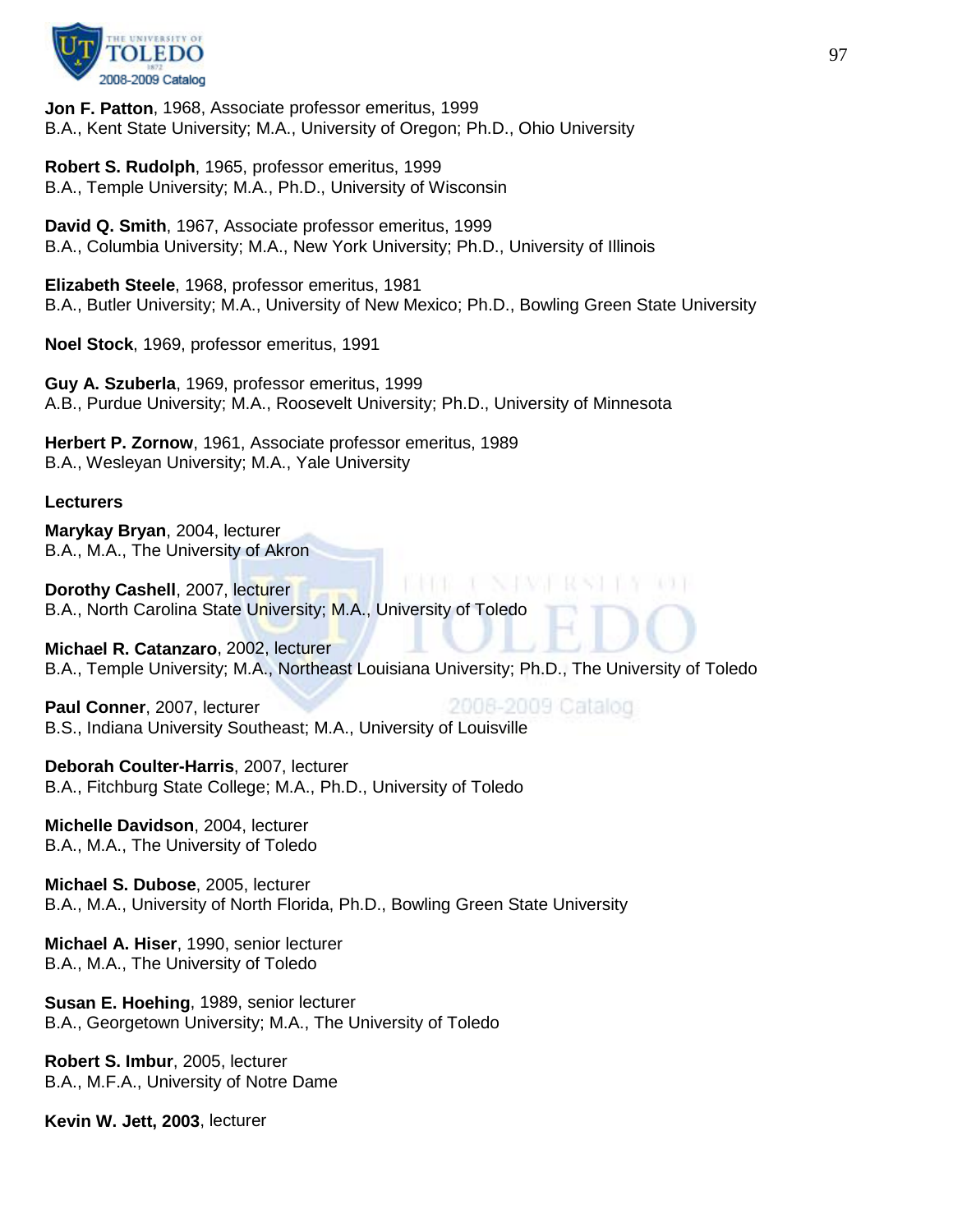

B.A., M.A., Indiana State; Ph.D., The University of Toledo

**Rosemary Johnson-Kurek**, 2003, lecturer B.A., M.A., Bowling Green State University; Ph.D., The University of Toledo

**Laura S. Keller**, 2005, lecturer B.A., M.A., The University of Toledo

**Barbara Alice Mann**, 2003, lecturer B.A., M.A., Ph.D., The University of Toledo

**Stephanie J. Moldawsky**, 2003, lecturer B.A., M.A., The University of Toledo

**Shari L. O'Brien**, 1988, senior lecturer B.A., The University of Toledo; M.A., Ph.D., University of Michigan; J.D., The University of Toledo

**Sabrina Peters-Whitehead**, 2004, lecturer B.A., Carson-Newman College, M.A., Virginia Polytechnic and State University, Ph.D., Texas Tech University

**Michael V. Piotrowski**, 1988, senior lecturer B.A., Siena Heights College; M.A., The University of Toledo

**Patricia M. Reid**, 1991, senior lecturer B.A., State University of New York - Plattsburg; M.A., State University of New York - Binghamton

**Linda A. Schuller**, 1989, senior lecturer B.A., Kenyon College; M.A., Ph.D., The University of Toledo

**Suzanne E. Smith**, 1989, senior Lecturer B.A., State University of New York - Brockport; M.A., The University of Toledo

**Mary B. VanNess**, 1989, senior lecturer B.A., M.A., The University of Toledo

**Paul W. Wise**, 2004, lecturer B.A., Northern Michigan University, M.A., Bowling Green State University, Ph.D., Michigan State University

**Sara J. Yaklin**, 2004, lecturer B.A., Hiram College; M.A., University of Toledo

## **Department of Environmental Sciences**

**Richard Becker**, 2008, Assistant professor B.A., Washington University; M.A., Washington University; Ph.D., Western Michigan University

**Jonathan M. Bossenbroek**, 2005, Assistant professor B.S., Calvin College; M.S., University of Wisconsin; Ph.D., Colorado State University

**Thomas Bridgeman**, 2006, Assistant professor

B.S., Miami University; M.S., The Ohio State University; Ph.D., University of Michigan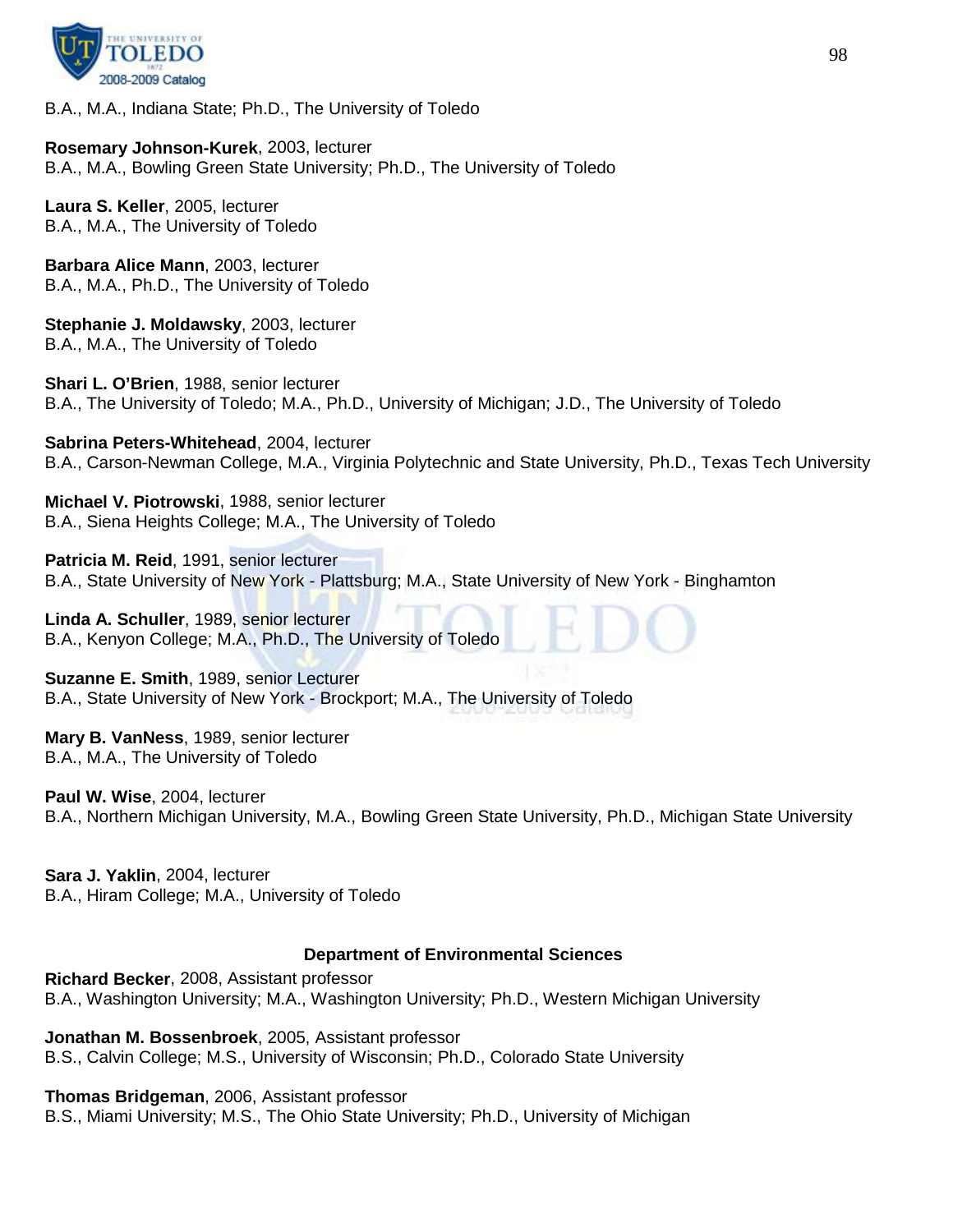

**Mark J. Camp**, 1976, Associate professor B.S., M.S., The University of Toledo; Ph.D., The Ohio State University

**Jiquan Chen**, 2001, professor

B.S., Inner Mongolia University; M.S., Chinese Academy of Science; Ph.D., University of Washington

**Daryl F. Dwyer**, 2001, Associate professor and director, Stranahan Arboretum B.S., Wilkes College; M.A., State University of New York at Buffalo; Ph.D., Michigan State University

**Timothy G. Fisher**, 2003, professor B.S., University of Alberta; M.S., Queen's University; Ph.D., University of Calgary

**Johan F. Gottgens**, 1993, professor B.S., M.S., Utrecht State University; Ph.D., University of Florida

**James A. Harrell**, 1979, professor B.S., California State University - Fullerton; M.S., University of Oklahoma; Ph.D., University of Cincinnati

**Scott A. Heckathorn**, 2003, Associate professor B.S., Wichita State University; M.S., Ph.D., University of Illinois

**David E. Krantz**, 2001, Associate professor B.S., College of William and Mary; M.S., Ph.D., University of South Carolina

**Ann Krause**, 2006, Assistant professor B.S., University of Michigan; M.S., Ph.D., Michigan State University

**James A. Martin-Hayden**, 1994, Associate professor B.A., University of Maine; M.S., Ph.D., University of Connecticut

**Christine M. Mayer**, 2003, Assistant professor B.S., M.S., University of Illinois at Urbana - Champaign; Ph.D., Cornell University

**Daryl L. Moorhead**, 1999, professor B.S., The Ohio State University; M.S., Texas A&M University; Ph.D., University of Tennessee

**Michael W. Phillips**, 1975, professor and Chair B.S., North Carolina State University; Ph.D., Virginia Polytechnic Institute

**Stacey M. Philpott**, 2006, Assistant professor B.S., University of Washington, Ph.D., University of Michigan

**William Von Sigler**, 2003, Assistant professor B.S., Purdue University; Ph.D., Purdue University

**Alison L. Spongberg**, 1994, professor B.A., Ohio Wesleyan University; M.A., Temple University; Ph.D., Texas A&M University

**Carol A. Stepien**, 2004, professor and director of the Lake Erie Research Center B.S., Bowling Green State University; M.S., Ph.D., University of Southern California

**Donald J. Stierman**, 1994, Associate professor B.S., State University of New York - Brockport; M.S., Ph.D., Stanford University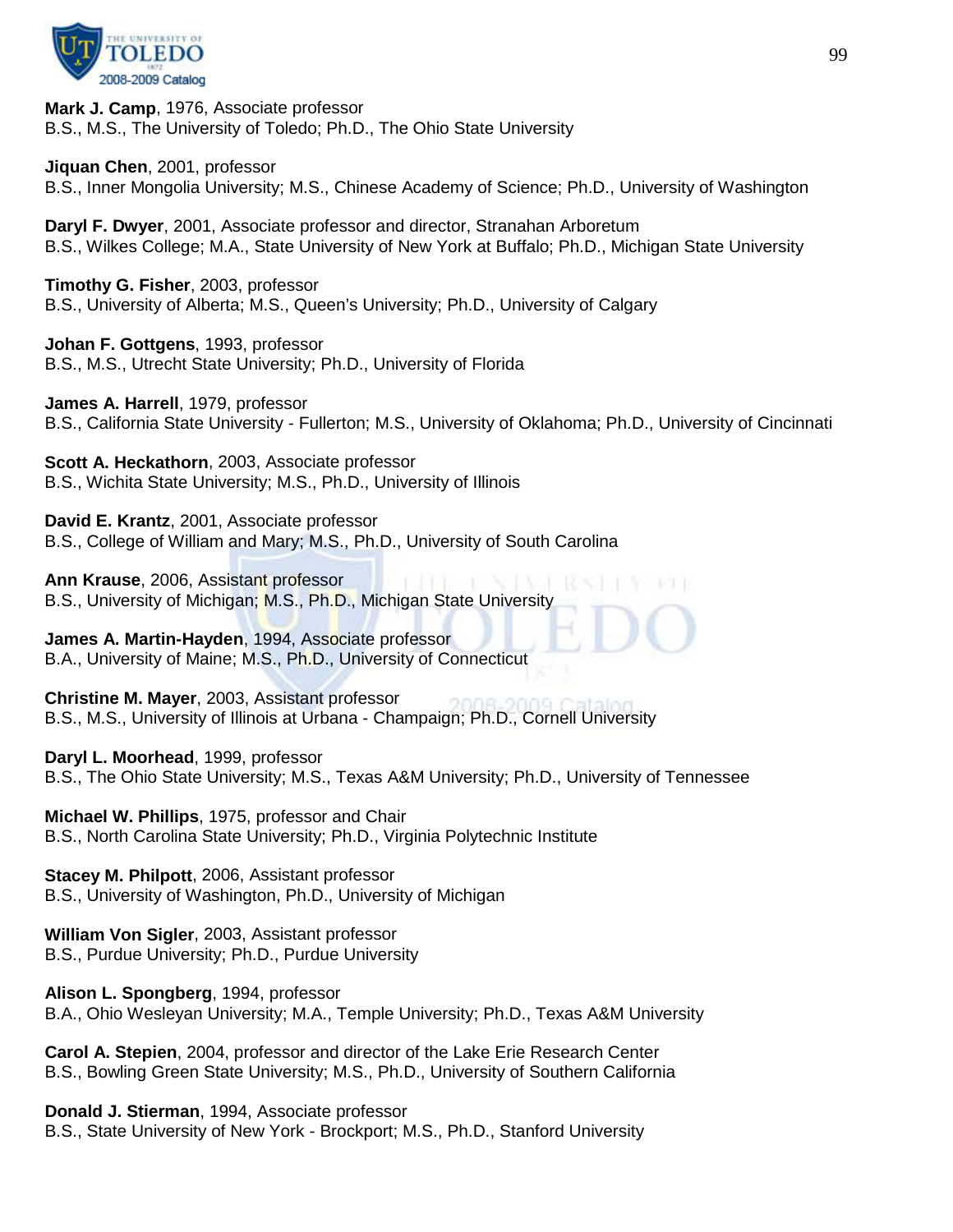

**Michael N. Weintraub**, 2005, Assistant professor B.A., Bard College; M.A., Ph.D., University of California at Santa Barbara

#### **EMERITUS FACULTY**

**Stuart L. Dean**, 1967, professor emeritus, 1993 B.S., M.S., Ph.D., West Virginia University

**Lou Glatzer**, 1973, professor emeritus, 1999 A.B., Dartmouth College; M.S., North Carolina State University; Ph.D., The University of Texas - Austin

**Stephen L. Goldman**, 1971, professor emeritus, 2007 B.S., Brooklyn College; M.A., Ph.D., University of Missouri

**Craig B. Hatfield**, 1964, professor emeritus, 1999 B.S., M.A., Ph.D., Indiana University

**Lon C. Ruedisili**, 1974, professor emeritus, 1993 B.S., M.S., Ph.D., University of Wisconsin

**Elliot J. Tramer**, 1969, professor emeritus, 2007 A.B., Case Western Reserve University; Ph.D., University of Georgia

**Department of Foreign Languages**

BIOGRAFI NATWOLKING TON

**An Chung Cheng,** 1998, Associate professor B.A., Fu Jen Catholic University; M.A., Ohio University; Ph.D., University of Illinois at Urbana - Champaign

**Friederike Emonds,** 1994, Associate professor of German M.A., Washington University; Ph.D., University of California - Davis

**Ruth Ann Hottell**, 1988, professor of French B.A., Western Kentucky University; M.A., University of Louisville; Ph.D., University of Illinois at Urbana - Champaign

**Oscar Lepeley**, 1996, Associate professor of Spanish B.A., Universidad de Santiago; M.A., Ph.D., University of Illinois at Urbana - Champaign

**Juan Martin**, 1994, Assistant professor of Spanish B.A., Complutense University of Madrid; M.A., Ph.D., University of Southern California

**Linda Rouillard**, 2001, Associate professor of French B.A., M.A.T., University of Vermont; Ph.D., University of Pittsburgh

**Debra L. Stoudt,** 1986, professor of German B.S., West Chester University of Pennsylvania; M.A., Ph.D., University of North Carolina - Chapel Hill

**Kathleen Thompson-Casado,** 1993, Associate professor of Spanish B.A., M.A., Ph.D., The Ohio State University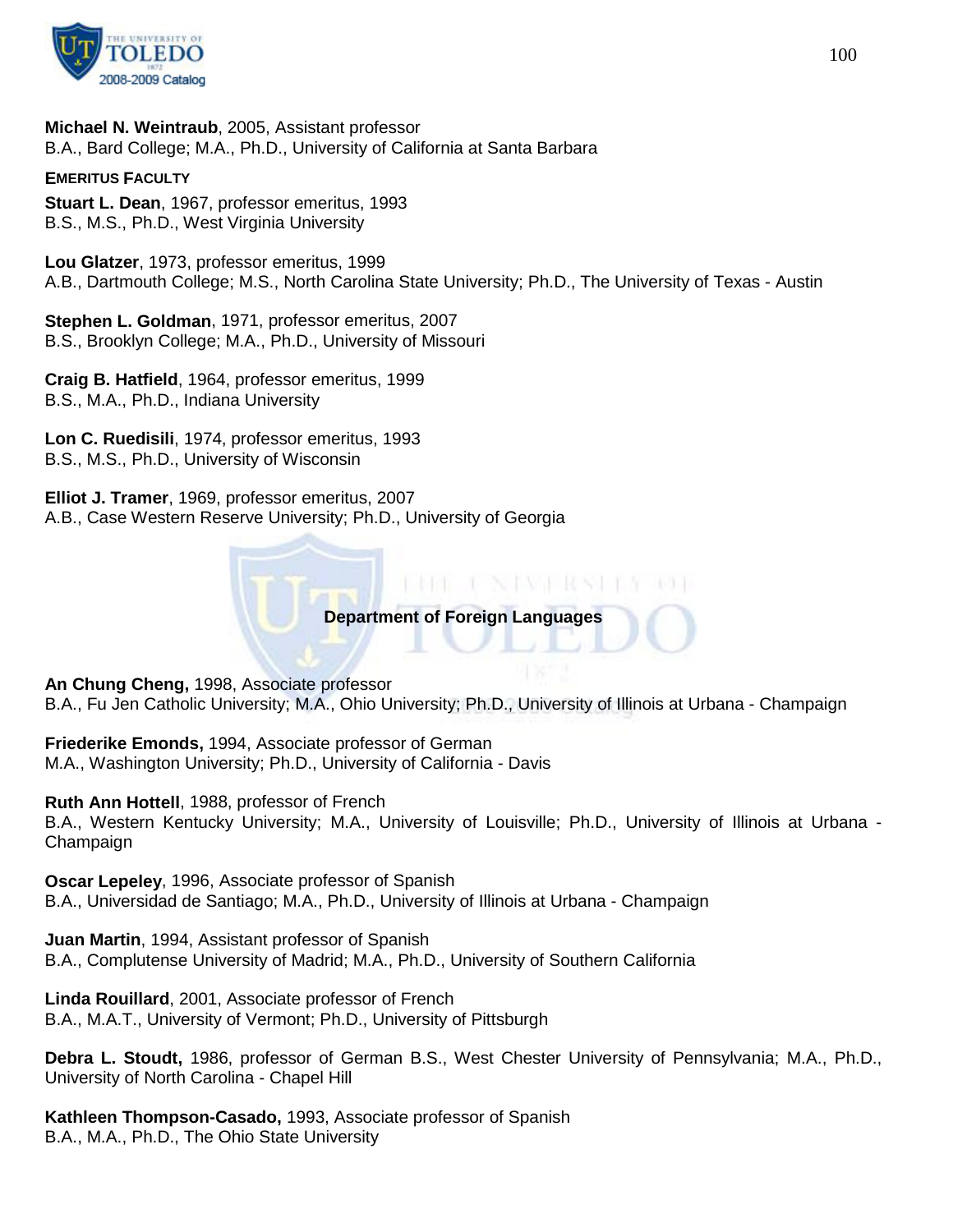

**Antonio Varela,** 1982, Associate professor of Spanish B.A., San Francisco State University; M.A., Ph.D., Indiana University

## **Emeritus Faculty**

**Burley D. Channer,** 1970, professor emeritus of German, 1993 B.A., University of Kansas; M.A., Middlebury College; Ph.D., The Ohio State University

**Andrew M. Chermak,** 1965, professor emeritus of French, 1993 B.A., LaSalle College

**Richard M. Krill,** 1968, professor emeritus of classics, 1992 A.B., A.M., John Carroll University; Ph.D., St. Louis University

**Bonnie Mestre,** 1966, professor emeritus of Spanish, 1983 B.A., B.Ed., The University of Toledo; M.A., Purdue University

**Ernesto Moreno,** 1966, professor emeritus of Spanish, 1982 Doctor of Pedagogy, University of Havana; M.A., Ph.D., University of Minnesota

**Juergen G. Mudrow,** 1966, professor emeritus of German, 1993 B.S., Utah State University; M.A., University of Minnesota

**Guessler M. Normand,** 1970, professor emeritus of French, 1999 Diplome, Universite d'Aix - Marseille; M.A., Ph.D., University of Kentucky

**Orlando M. Reyes-Cairo,** 1969, professor emeritus of Spanish, 1989 B.A., University of South Dakota; M.A., University of Minnesota; Ph.D., University of Michigan

**Timothy M. Scanlan,** 1970, professor emeritus of French, 1999 B.A., University of Akron; M.A., Ph.D., Case Western Reserve University

**Uta I. Schaub,** 1969, professor emeritus of German, 1999 Staatsexamen, University of Heidelberg; Assessorexamen, Studienseminar Heidelberg; Ph.D., Rice University

#### **Lecturers**

**Katherine Best,** 2004, lecturer B.S., M.A., Bowling Green State University

**Kimberlie Colson**, 2007, lecturer B.A., Florida A&M; M.A., Purdue University

**Warren Dick,** 2003, lecturer B.A., M.A., George Washington University; Ph.D., Ohio State **University** 

**Joseph Y. Hara,** 1990, lecturer B.A., Meiji Gakain University; Th.D., Lexington Theological Seminary

**Michael A. Kistner,** 1994, lecturer B.A., M.A., Bowling Green State University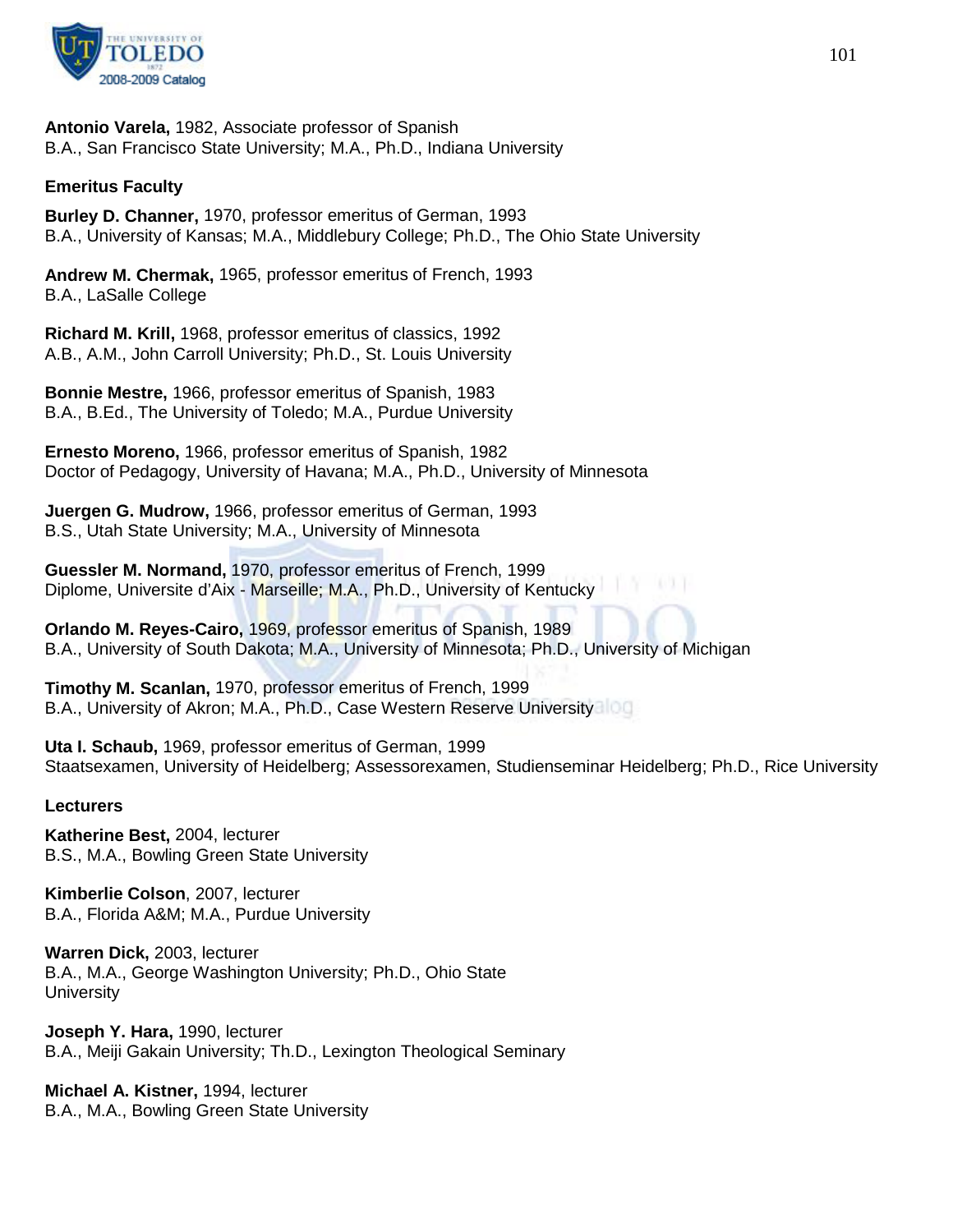

**Mirta Parodi**, 2007, lecturer B.A., Universidad de la Republica (Montevideo); M.A., The University of Toledo

**Deirdre Pettet,** 2004, lecturer B.A., Mills College; M.A., Yale University

**Laurie Puszczewicz,** 2005, lecturer B.A., M.A., The University of Toledo

**Gaby Semaan**, 2007, lecturer B.A., Bowling Green State University; M.A., The University of Toledo

**Cheryl Wessel,** 2003, lecturer B.A., Luther College; M.A., The University of Toledo

# **Department of Geography and Planning**

**Bhuiyan Alam**, 2006 Assistant professor

B.S., Bangladesh University of Engineering and Technology; M.S., Asian Institute of Technology, Bangkok; M.S., Ph.D., Florida State University

**Frank J. Calzonetti,** 2000, professor and vice provost for research, graduate education and economic development B.A., M.A., Wayne State University; Ph.D., University of Oklahoma

**Kevin Czajkowski,** 1998, Associate professor B.S., State University of New York at Oneonta; Ph.D., University of Michigan

**Daniel J. Hammel**, 2005, Associate professor B.A., Kansas State University, M.A., Ph.D., University of Minnesota

**Hiroyuki Iseki**, 2006, Assistant professor

B. Eng., Kyoto University; M. Eng., University of Tokyo; M.A., Ph.D., University of California, Los Angeles

**Patrick Lawrence,** 1999, Associate professor B.S., University of Guelph; M.A., Ph.D., University of Waterloo

**Peter S. Lindquist,** 1988, Associate professor and Chair B.S., University of Wisconsin - Eau Claire; M.S.L.A., University of Wisconsin - Madison; Ph.D., University of Wisconsin – Milwaukee

**David Weiguo Liu,** 2005, Assistant professor BE, Heibei University, M.S., Beijing Forestry University, Ph.D., Boston University

**David J. Nemeth,** 1989, professor B.A., M.A., California State University - Northridge; Ph.D., University of California - Los Angeles

**Neil Reid,** 1991, Associate professor and director of the Urban Affairs Center B.A., M.A., University of Glasgow; M.A., Miami University; Ph.D., Arizona State University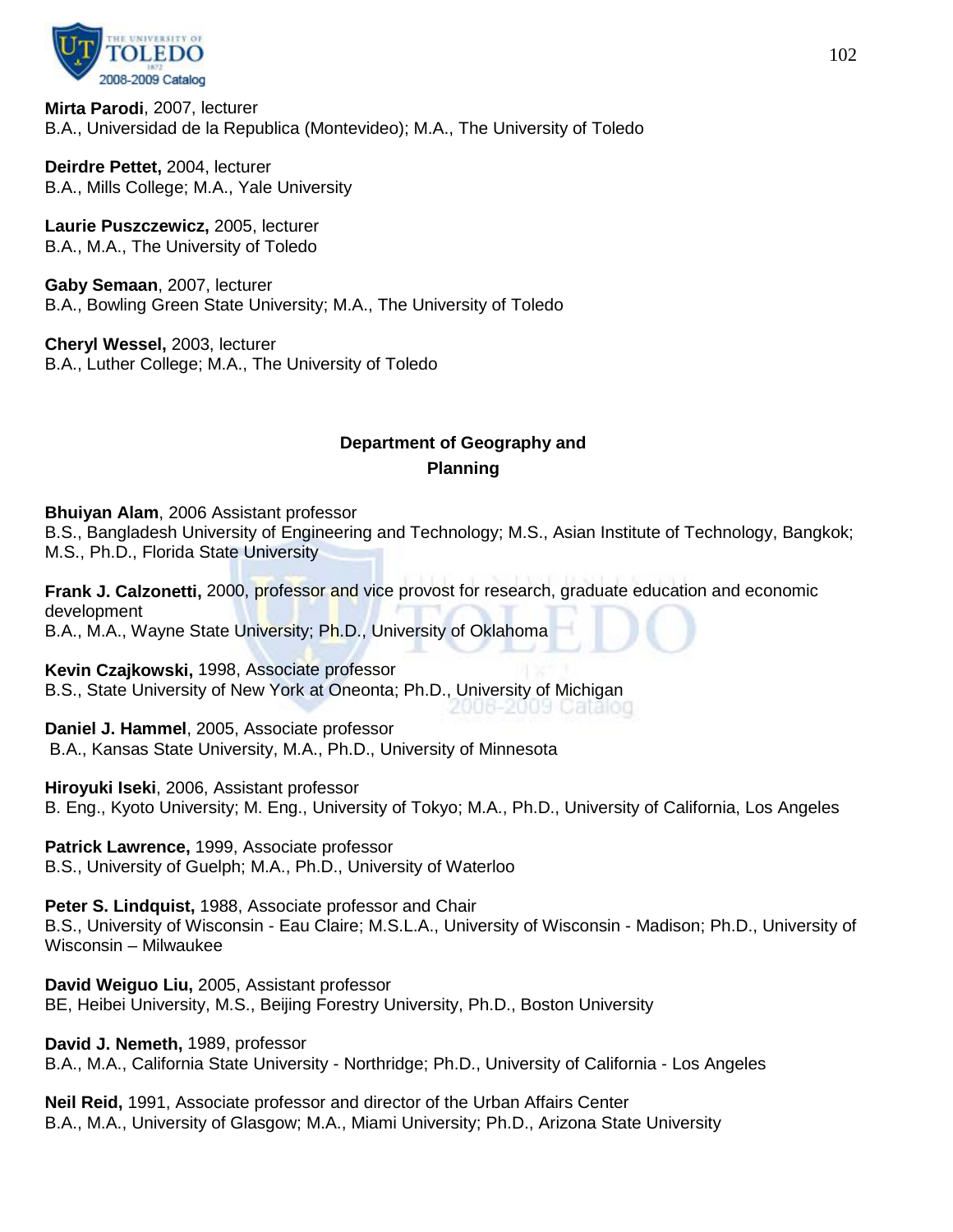

**Sujata Shetty,** 2005, Assistant professor B Arch. School of Planning and Architecture (New Delhi), MUP, Ph.D., University of Michigan

## **Emeritus Faculty**

**Basil Collins**, 1967, professor emeritus, 1991 B.A., University of Ireland; M.A., Ph.D., University of Michigan; M.A., The University of Toledo

**Eugene N. Franckowiak,** 1968, professor emeritus, 1993 B.A., Wayne State University; M.A., University of Kansas; Ph.D., University of Michigan

**Frank E. Horton**, 1988, professor emeritus and president emeritus, 1999 B.S., Western Illinois University; M.S., Ph.D., Northwestern University

**Donald W. Lewis,** 1966, professor emeritus, 1986 B.S., Bowling Green State University; M.A., Ph.D., The Ohio State University

**William A. Muraco,** 1971, professor emeritus, 1999 B.S., M.A., Ph.D., The Ohio State University

**Lecturer**

**M. Beth Schlemper,** 2008, lecturer B.A., M.A., University of Missouri Columbia, Ph.D., University of Wisconsin Madison

## **Department of History**

2008-2009 Catalog **Glenn J. Ames**, 1988, professor B.A., University of Rhode Island; M.A., Ph.D., University of Minnesota

**Charles Beatty-Medina**, 2003, Assistant professor B.A., Hunter College of The City University of New York; M.A., Ph.D., Brown University

**Diane F. Britton,** 1986, professor B.A., M.A., University of Idaho; Ph.D., Washington State University

**Cynthia Jo Ingham**, 2008, Assistant professor B.A., Mary Washington College; Ph.D., University of Kansas

**Michael Jakobson**, 1991, professor B.A., M.A., Tel Aviv University; Ph.D., University of Minnesota

**Peter Limbaugh**, 1994, professor B.A., Swarthmore College; M.A., Columbia University; Ph.D., University of Warwick

**William J. O'Neal**, 1969, professor and Interim Chair B.A., St. Maynard College; M.A., Indiana University; Ph.D., University of Missouri

**Larry D. Wilcox**, 1968, professor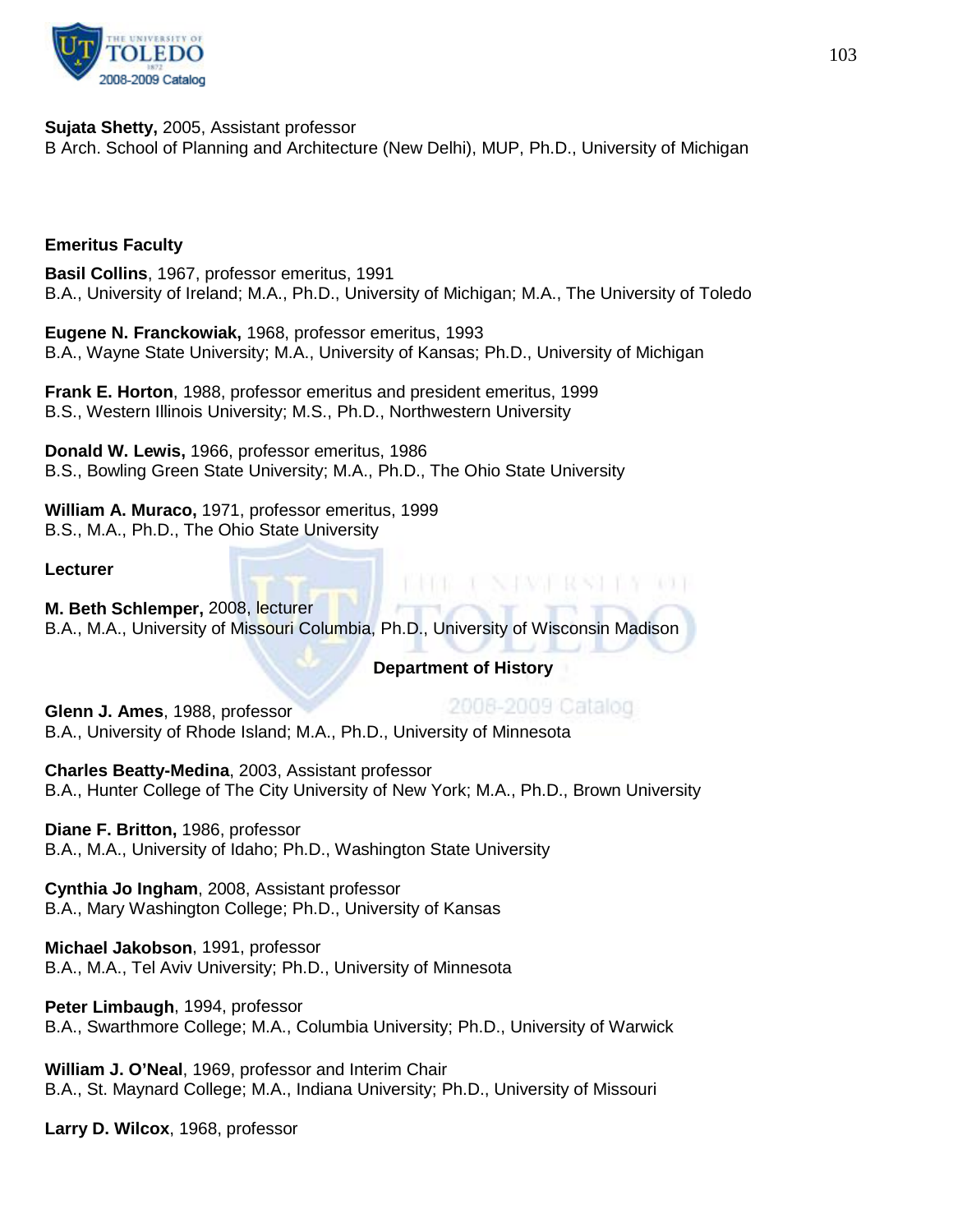

B.A., Ohio University; M.A., Ph.D., University of Virginia

## **Emeritus Faculty**

**Richard E. Boyer**, 1964, professor emeritus, 1993 B.S.Ed., M.A., Northeast Missouri State College; Ph.D., University of Missouri

**Lorin Lee Cary**, 1968, professor emeritus, 1989 B.A., Antioch College; M.A., Ph.D., University of Wisconsin

**Alfred A. Cave**, 1973, professor emeritus, 2007 B.A., Linfield College; M.A., Ph.D., University of Florida

**Charles N. Glaab,** 1968, professor emeritus, 2006 B.Ph., M.A., University of North Dakota; Ph.D., University of Missouri

**William D. Hoover**, 1968, professor emeritus, 2006 B.A., Muskingum College; M.A., Ph.D., University of Michigan

**Marvin L. Michael Kay,** 1971, professor emeritus, 1992 B.A., Maryville College; Ph.D., University of Minnesota

**William H. Longton,** 1968, professor emeritus, 2003 B.A., University of Florida; M.A., Ph.D., University of North Carolina

**Ronald Lora**, 1967, professor emeritus, 2006 B.S., Bluffton College; Ph.D., The Ohio State University

**Theodore Natsoulas,** 1980, professor emeritus, 2005 B.A., City College of New York; M.A., University of Chicago; Ph.D., Syracuse University

**Bogdan C. Novak**, 1961, professor emeritus, 1990 L.L.M., State University of Ljubljana; M.A., Loyola University; Ph.D., University of Chicago

**Roger D. Ray**, 1969, professor emeritus, 2006 B.A., Baylor University; Ph.D., Duke University

**Ivan C. Scott,** 1968, professor emeritus, 1984 B.A., College of William and Mary; M.A., Ph.D., University of Pennsylvania

**Robert F. Smith**, 1969, Distinguished University Professor B.A., M.A., University of Arkansas; Ph.D., University of Wisconsin

**Arthur R. Steele,** 1957, professor emeritus, 1979 B.A., University of California; M.A., University of New Mexico; Ph.D., Duke University

## **Department of Mathematics**

**James D. Anderson,** 1990, Assistant professor B.S., The University of Akron; M.S., Purdue University 93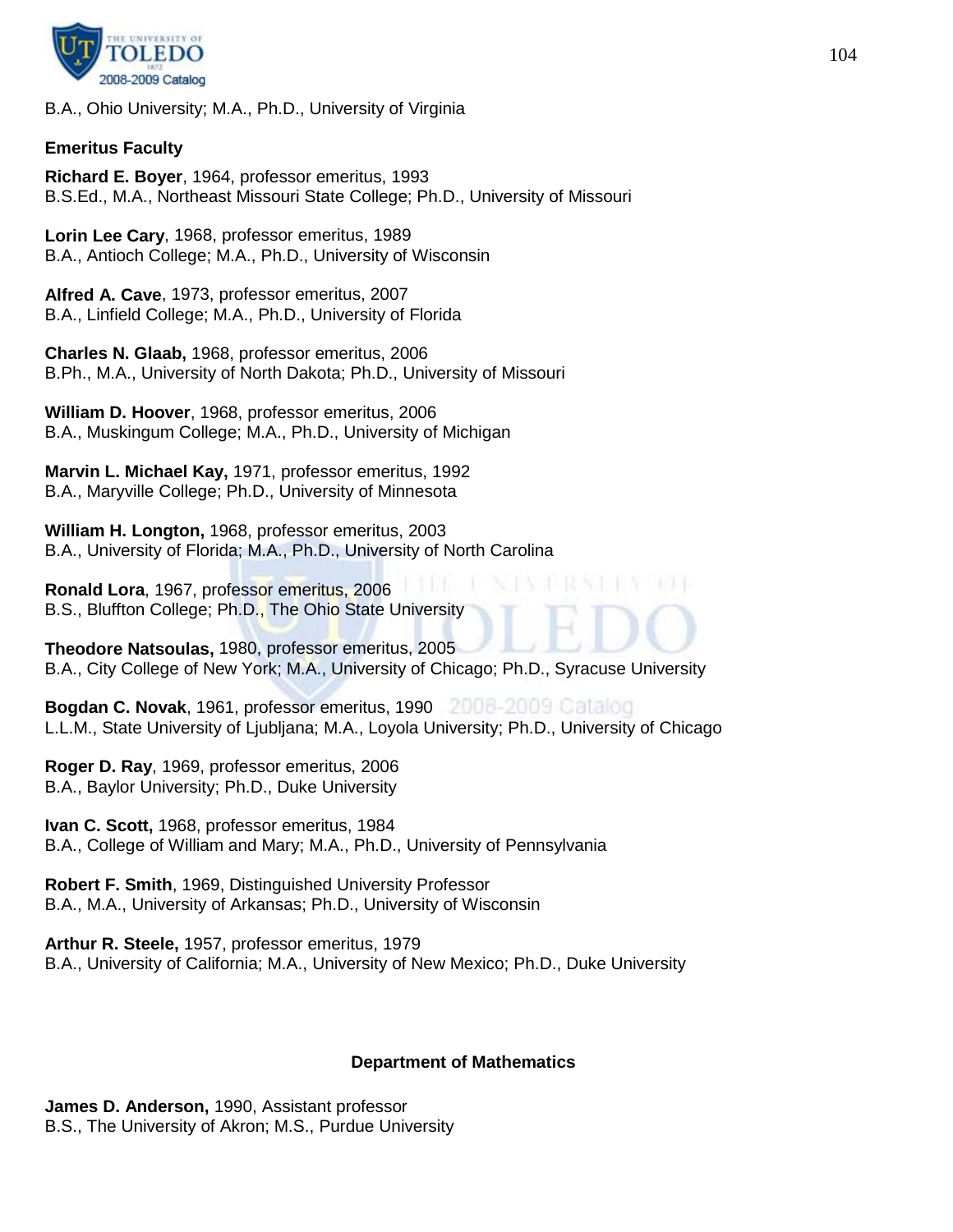

**Zeljko Cuckovic**, 1994, professor B.S., M.S., University of Zagreb; Ph.D., Michigan State University

**Mohamed S. El-Bialy**, 1990, professor Ph.D., University of Minnesota

**David Hemmer,** 2003, Associate professor B.A., Dartmouth College; M.S., Ph.D., University of Chicago

**Paul R. Hewitt**, 1990, Associate professor B.S., Michigan Technological University; Ph.D., Michigan State University

**Marianty Lonel,** 2005, Assistant professor B.S., University, "Al. I. Cuza; M.A., Ph.D., Duke University

**En-Bing Lin**, 1986, professor B.S., National Taiwan University; Ph.D., Johns Hopkins University

**Geoffrey K. Martin**, 1989, Associate professor and Chair B.S., University of Connecticut; M.A., Ph.D., State University of New York - Stony Brook

**Elaine I. Miller,** 1986, Associate professor A.S., Alpena College; B.S., M.A., Eastern Michigan University

**Rao V. Nagisetty**, 1974, professor B.A., Andhra University; Ph.D., Stekloff Institute

**Robert L. Ochs Jr.**, 1988, Associate professor B.S., Ursinus College; M.S., The Pennsylvania State University; M.A., Ph.D., University of Delaware

2008-2009 Catalog **Charles J. Odenthal**, 1990, Associate professor B.S., Harvey Mudd College; M.S., California Polytechnic University - Pomona; Ph.D., University of Wisconsin

**Biao Ou**, 1993, professor B.S., M.S., Zhejiang University; Ph.D., University of Minnesota

**Martin R. Pettet**, 1981, professor B.Sc., M.Sc., Toronto; M.Phil., Ph.D., Yale University

**Friedhelm Schwarz**, 1984, professor Diploma, University of Hanover; Ph.D., University of Bremen

**Qin Shao,** 2002, Associate professor B.S., M.S., Nankai University; Ph.D., The University of Georgia

**Ivie Stein Jr.**, 1971, Associate professor B.S., M.A., California State College; Ph.D., University of California

**Stuart A. Steinberg**, 1971, professor B.A., Ph.D., University of Illinois; M.S., University of Chicago

**William N. Thomas Jr.**, 1975, Associate professor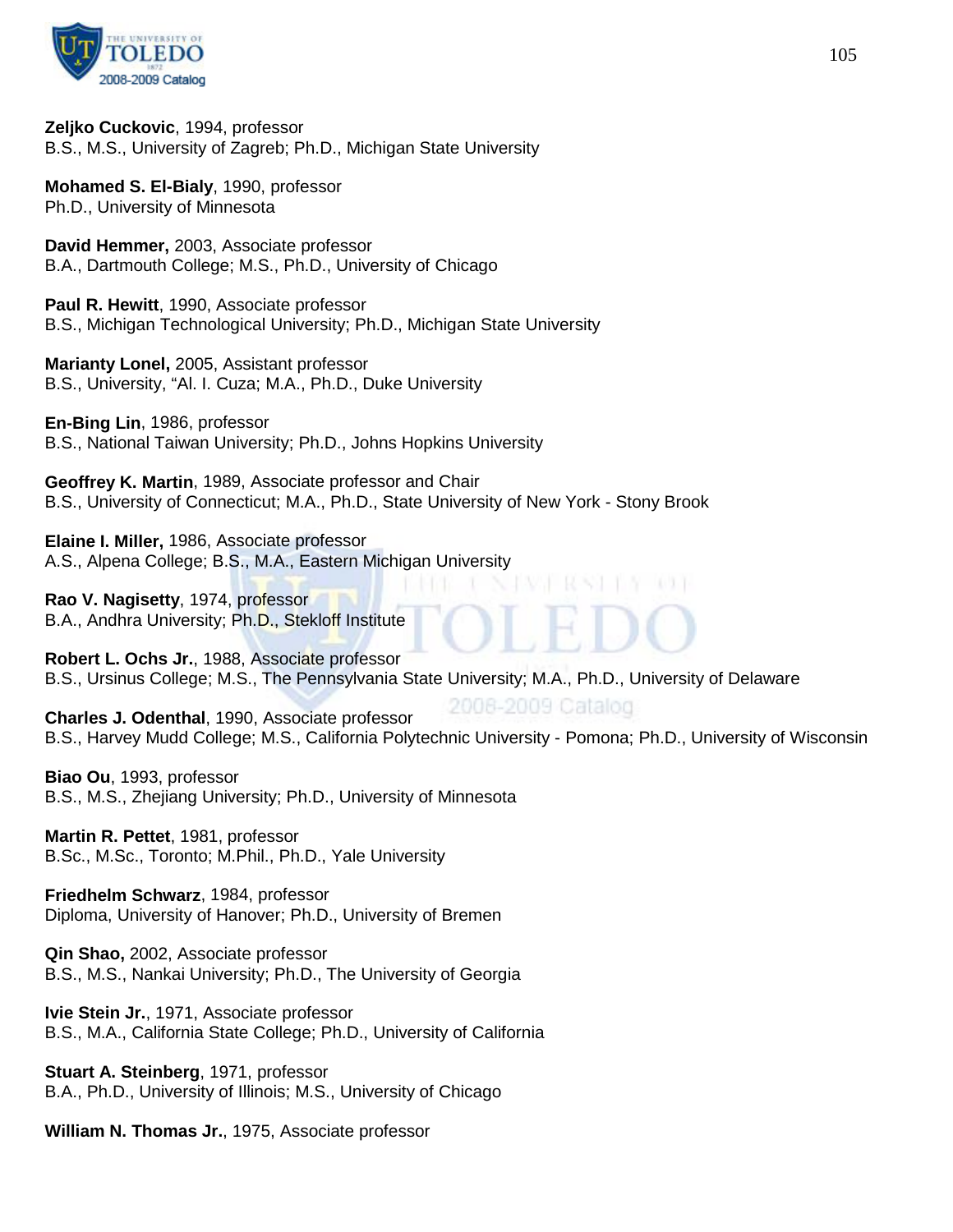

B.A., University of Michigan; M.A., The University of Toledo

**Gerard Thompson**, 1988, professor B.Sc., King's College; M.S., Ph.D., University of North Carolina; Ph.D., Open University

**Mao-Pei Tsui,** 2005, Assistant professor B.S., M.S., National Chao-Tung University; Ph.D., Brandeis University

**H. Westcott Vayo,** 1965, professor B.S., Culver - Stockton College; M.S., Ph.D., University of Illinois

**Henry C. Wente**, 1971, Distinguished University Professor A.B., A.M, Ph.D., Harvard University

**Denis White**, 1984, professor B.Sc., M.Sc., University of Toronto; M.S., Ph.D., Northwestern University

**Donald B. White**, 1993, professor B.S., University of California - Los Angeles; M.S., Ph.D., University of California - Irvine

**Harvey E. Wolff**, 1975, professor B.A., University of Connecticut; M.A., Ph.D., University of Illinois

**Biao Zhang**, 1993, professor B.Sc., M.S., East China Normal University; Ph.D., University of Chicago

#### **Emeritus and Superannuate Faculty**

**James L. Bailey**, 1963, professor emeritus, 1987 B.S., Heidelberg College; M.S., Ph.D., Michigan State University

2008-2009 Catalog **H. Lamar Bentley**, 1971, professor emeritus, 2006 B.S., M.S., University of Arizona; Ph.D., Rensselaer Polytechnic Institute

**Simmie S. Blakney**, 1964, professor emeritus, 1990 B.S., Tougaloo College; M.S., Ph.D., University of Illinois

**Mary F. Coughlin**, 1969, professor emeritus, 1989 B.A., Marygrove College; M.S., St. Louis University; Ph.D., University of Michigan

**Budmon R. Davis**, l962, professor emeritus, 1989 B.S., Geneva College; M.A., Ph.D., University of Pittsburgh

**Edward D. Ebert**, 1947, professor emeritus, 1984 B.S., The University of Toledo; M.S., University of Iowa

**Arnold A. Johanson**, 1962, professor emeritus, 1987 A.B., Kenyon College; M.A., The Ohio State University; Ph.D., Case Institute of Technology

**George J. Kertz**, 1966, professor emeritus, 1999 A.B., Cardinal Glennon College; M.A., Ph.D., St. Louis University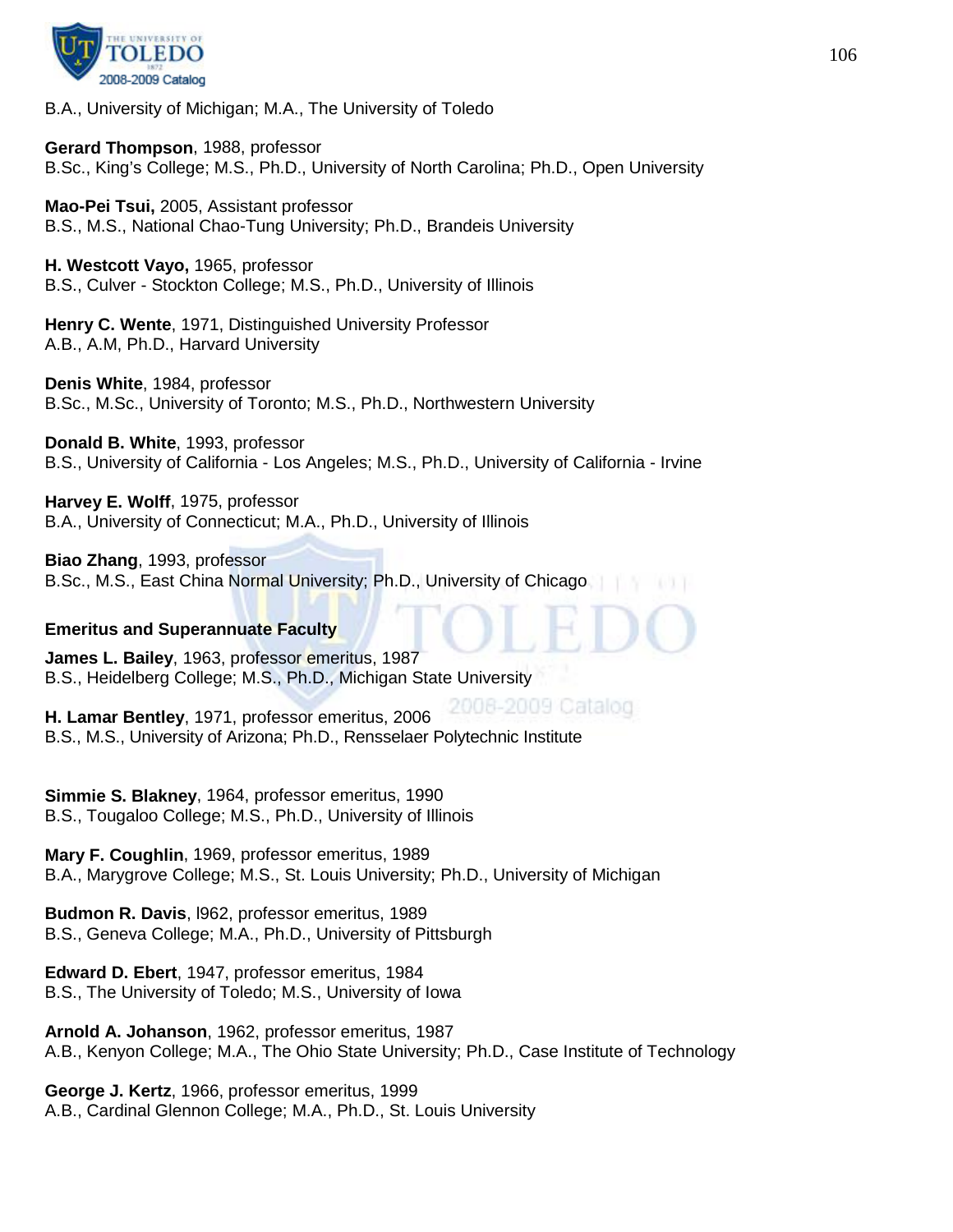

**Walter Lange**, 1967, professor emeritus, 1989 M.Ed., Ed.S., The University of Toledo

**Temoleon G. Rousos**, 1966, professor emeritus, 1986 B.Ed., The University of Toledo; M.A.Ed., Eastern Michigan University; M.A., Mathematics, Bowling Green State University; Ed.S., Ed.D., The University of Toledo

**Paul Shields**, 1974, professor emeritus, 1999 A.B., Colorado College; M.A., Ph.D., Yale University

**Stephen E. Spielberg,** 1963, professor emeritus, 1993 B.A., University of Pennsylvania; M.A., Ph.D., University of Minnesota

**Gwen H. Terwilliger,** 1987, Associate professor emeritus, 2005 B.S., M.Ed., Bowling Green State University; Ph.D., The University of Toledo

## **Department of Music**

**Michael Boyd**, 1987, professor B.M., Wisconsin Conservatory of Music; M.M., D.M.A., Eastman School of Music

**Timothy D. Brakel,** 2000, Assistant professor and Interim Chair B.S., Jacksonville State University; M.S., Indiana State University; Ph.D., Indiana University

**Jon Hendricks,** 2000, Distinguished University Professor D.P.A. (Hon.), The University of Toledo

**Lee Heritage**, 1993, Associate professor and Chair B.M., Shenandoah University; M.M., University of Wisconsin; D.M.A., University of Illinois

**Stephen W. Hodge**, 1989, professor 2009 Catalog B.M.E., M.M.E., Wichita State University; D.M.A., University of Colorado

**David N. Jex**, 1983, professor B.M., The University of Toledo; M.M., Bowling Green State University; D.M.A., Cleveland Institute of Music

**Erik Johanson**, 1993, Associate professor B.A., Augustana College; M.M., University of Cincinnati

**Raymond C. Marchionni**, 2001, professor M.M., University of Michigan; D.M.A., North Texas State University

**Rico McNeela**, 2002, Associate professor B.M., M.M., University of Michigan

**Gunnar Mossblad**, 2002, professor B.M., M.M., University of North Texas

**Jonathan Ovalle**, 2006, Assistant professor B.M., M.M., University of Michigan

**Barbara A. Rondelli Perry**, 1975, professor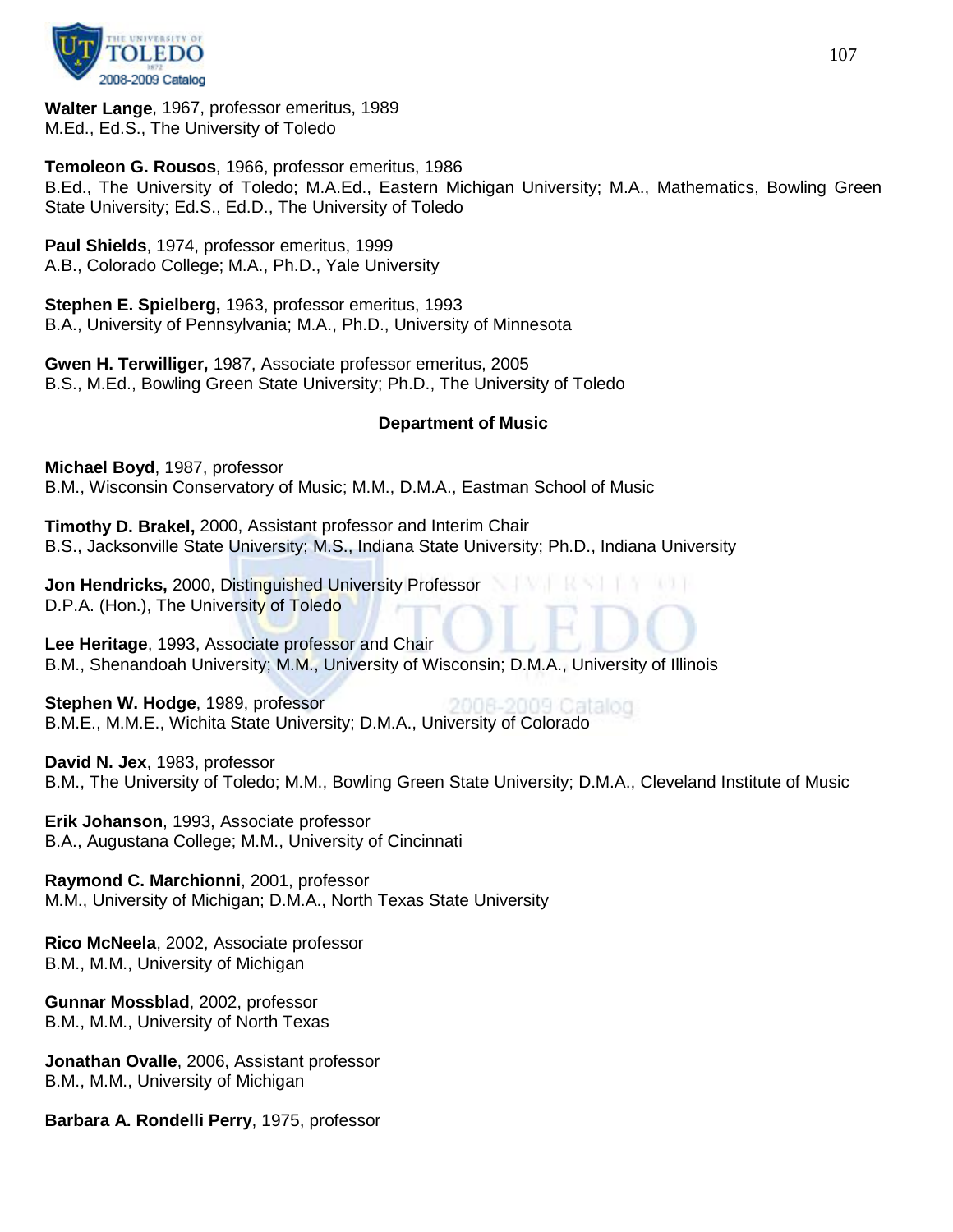

B.M., Kansas State College of Pittsburg; M.M., Pittsburg State University; L.R.A.M., Royal Academy of Music

**Jason Stumbo**, 2005, Assistant professor B.S., M.M., University of Tennessee; Ph.D., University of Missouri

## **Emeritus Faculty**

**Virginia A. Chambers**, 1975, professor emeritus, 1992 B.M., University of Louisville; N.M., Eastman School of Music; Ph.D., University of Michigan

**Robert M. DeYarman**, 1978, professor emeritus, 1999 B.A., M.A., Ph.D., State University of Iowa

**Thomas D. East**, 1971, professor emeritus, 1992 B.A., University of Northern Colorado; M.M., Indiana University

**Mary R. Kihslinger**, 1967, professor emeritus, 1998 B.M.E., Alverno College; M.M., University of Wisconsin

**James L. Mason**, 1969, professor emeritus, 1992 B.S., M.A., Wayne State University

**Frances A. Renzi**, 1973, professor emeritus, 1999 B.M., North Texas State University; M.S., Juilliard School of Music

**Bernard R. Sanchez**, 1965, professor emeritus, 1993 B.M.E., M.M., University of Louisville

**Richard M. Webster,** 1965, professor emeritus, 1993 B.A., University of Washington; M.M., Eastman School of Music

**Arthur S. Winsor Jr.**, 1958, professor emeritus, 1992 B.S., M.A., University of North Carolina; Ph.D., University of Michigan

## **Lecturers**

**Robert Ballinger**, 2002, lecturer B.M., University of Toledo; M.M., Northwestern University

**Norman Damschroeder**, 2004, lecturer B.M., University of Toledo; M.M., Bowling Green State University

**Ed Duling**, 2004, lecturer B.M., Capital University; M.A., Ph.D., Olmo State University

**Ilana Kennell**, 1993, lecturer B.M.E., Northwestern University; M.M., University of Wisconsin

**Edwin Levy**, 2002, lecturer B.S., State University of NY at Oswego; M.M., Bowling Green State University

**David C. Mariasy**, 1982, lecturer B.A., The University of Toledo; M.M., Bowling Green State University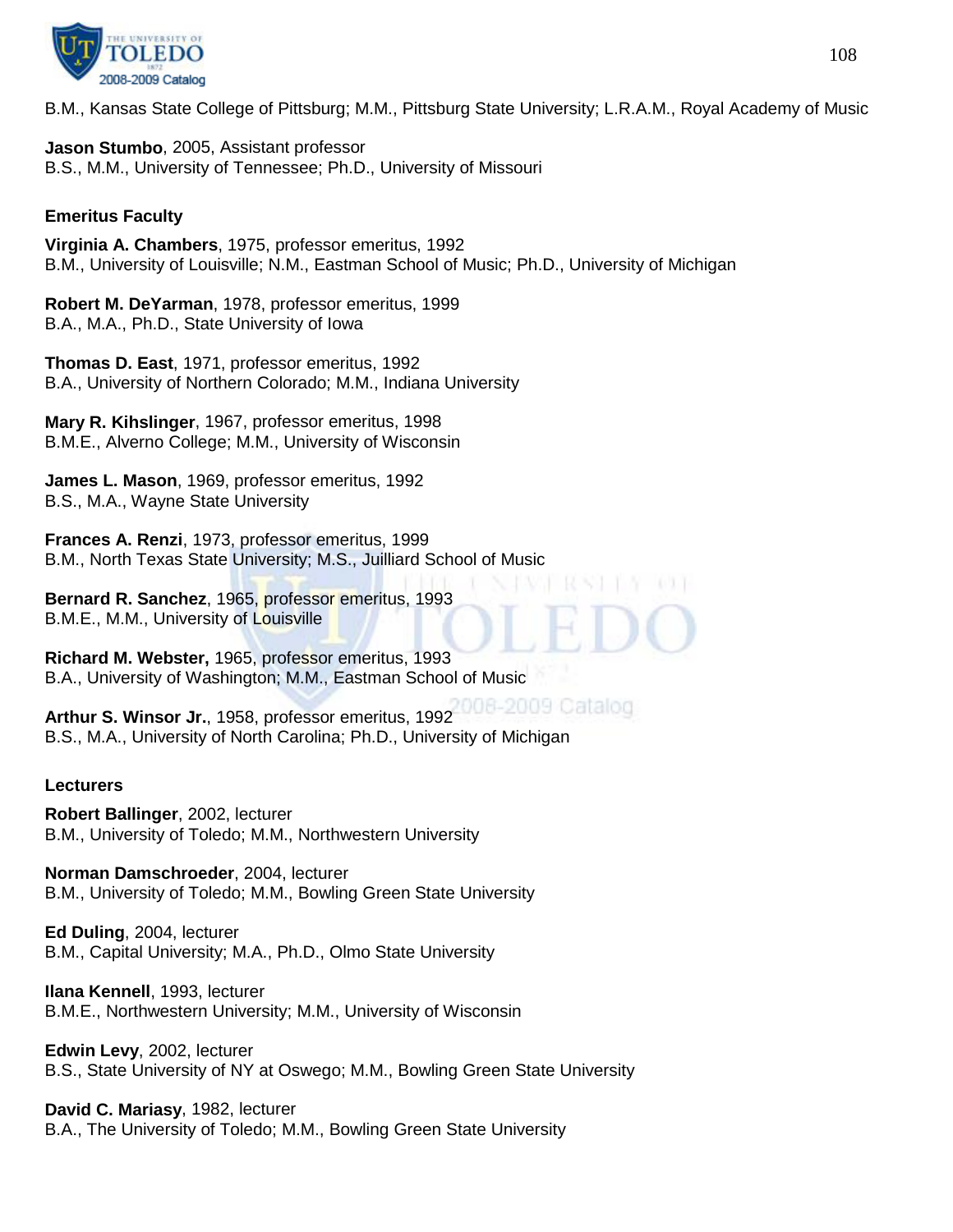

# **Department of Philosophy**

**Mashhad Al-Allaf**, 2006, Assistant professor B.A., M.A., University of Baghdad; Ph.D., University of Tennessee

**Charles V. Blatz**, 1989, professor B.A., University of Cincinnati; M.A., Ph.D., University of Michigan

**James Campbell**, 1982, Distinguished University Professor B.A., Temple University; M.A., Ph.D., State University of New York - Stony Brook

**Richard R. Gaillardetz,** 2001, professor, Murray/Bacik Professor of Catholic Studies B.A., The University of Texas - Austin; M.A., St. Mary's University; M.A., Ph.D., University of Notre Dame

**Madeline Muntersbjorn**, 1994, Associate professor B.A., Carleton College; M.A., Ph.D., University of Pittsburgh

**Benjamin Pryor**, 2000, Associate professor and Chair. B.A., The University of Redlands; M.A., Claremont Graduate School; Ph.D., The Pennsylvania State University

**Susan M. Purviance**, 1988, professor B.A., M.A., Ph.D., University of California - Santa Barbara

**John Sarnecki,** 2002, Assistant professor B.A., M.A., University of Calgary, Ph.D., Rutgers University

### **Emeritus Faculty**

**George P. Guthrie**, 1961, professor emeritus, 1988 A.B., D.B., Ph.D., University of Chicago

**Thomas C. Mayberry**, 1969, professor emeritus, 1989 B.A., M.A., Oklahoma State University; Ph.D., University of Washington

**Ramakrishna Puligandla**, 1966, professor emeritus, 1993 B.S., M.Sc., Andhra University; M.S., Purdue University; A.M., University of South Dakota; Ph.D., Rice **University** 

**Stephen S. Tigner**, 1965, professor emeritus, 1990 B.A., University of Rochester; M.A., Ph.D., University of Michigan

# **Department of Physics and Astronomy**

**Jacques G. Amar**, 1997, Associate professor M.A., University of Rochester; Ph.D., Temple University

**Lawrence S. Anderson**-**Huang** 1978, professor and director of Master of Liberal Studies B.S., California Institute of Technology; M.A., Ph.D., University of California - Berkeley

**Brian G. Bagley**, 1991, professor B.S., M.S., University of Wisconsin - Madison; A.M., Ph.D., Harvard University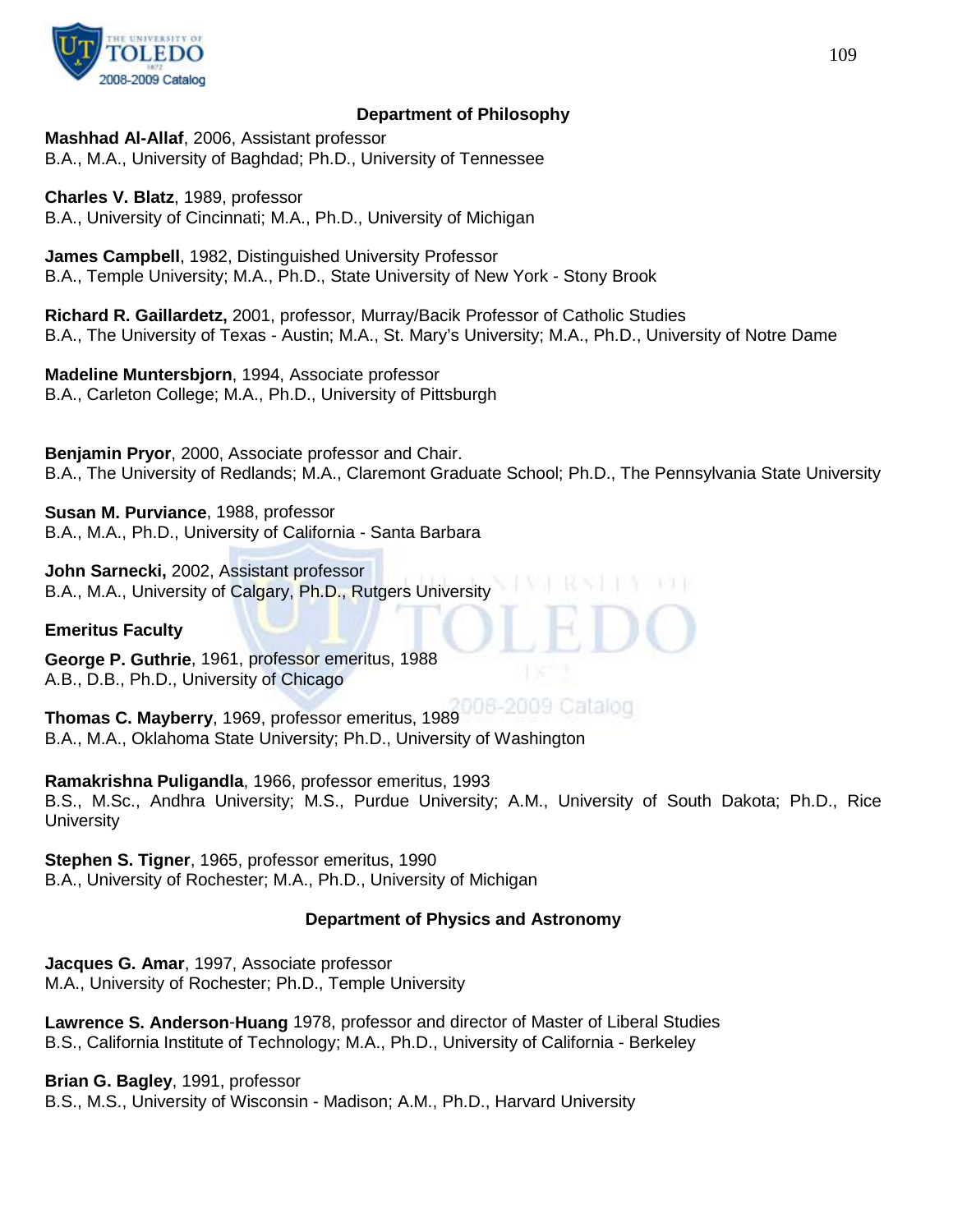

**Jon E. Bjorkman**, 1996, Associate professor B.A., University of North Carolina-Chapel Hill; M.S., University of Colorado; Ph.D., University of Wisconsin

**Karen S. Bjorkman**, 1996, professor

B.S., University of North Carolina-Chapel Hill; M.S., Ph.D., University of Colorado

**Bernard W. Bopp**, 1974, professor and director of the Center for Teaching and Learning B.A., New York University; Ph.D., The University of Texas

**Rupali Chandar**, 2007, Assistant professor Ph.D., Johns Hopkins University

**Song Cheng**, 1993, Associate professor B.Sc., Changsha Institute of Technology; Ph.D., Kansas State University

**Robert W. Collins**, 2004, professor and NEG Endowed Chair of Silicate and Materials Science B.A., Clark University; M.S., Ph.D., Harvard University

**Alvin D. Compaan**, 1987, professor, Chair and director of the Center for Materials Science and Engineering A.B., Calvin College; M.S., Ph.D., University of Chicago

**Xunming Deng**, 1996, professor M.S., Ph.D., University of Chicago

**Steven R. Federman**, 1988, professor B.S., Polytechnic Institute of Brooklyn; M.S., Ph.D., New York University

**Bo Gao**, 1994, Associate professor B.S., Zhejiang University; M.S., Ph.D., University of Nebraska

**Victor G. Karpov**, 2001, professor Ph.D., Leningrad Polytechnic Institute

2008-2009 Catalog

**Thomas J. Kvale**, 1986, professor and director of undergraduate research B.A., Gustavus Adolphus College; M.S., Ph.D., University of Missouri - Rolla

**Scott A. Lee**, 1987, professor B.S., Bowling Green State University; M.S., Ph.D., University of Cincinnati

**R. Ale Lukaszew,** 2000, Associate professor Ph.D., Wayne State University

**Sylvain X. Marsillac**, 2005, Assistant professor Ph.D., University of Nantes, France

**S. Thomas Megeath**, 2005, Assistant professor Ph.D., Cornell University

**Nancy D. Morrison**, 1978, professor B.A., Radcliffe College; M.S., Ph.D., University of Hawaii

**James F. Palmer**, 1999, professor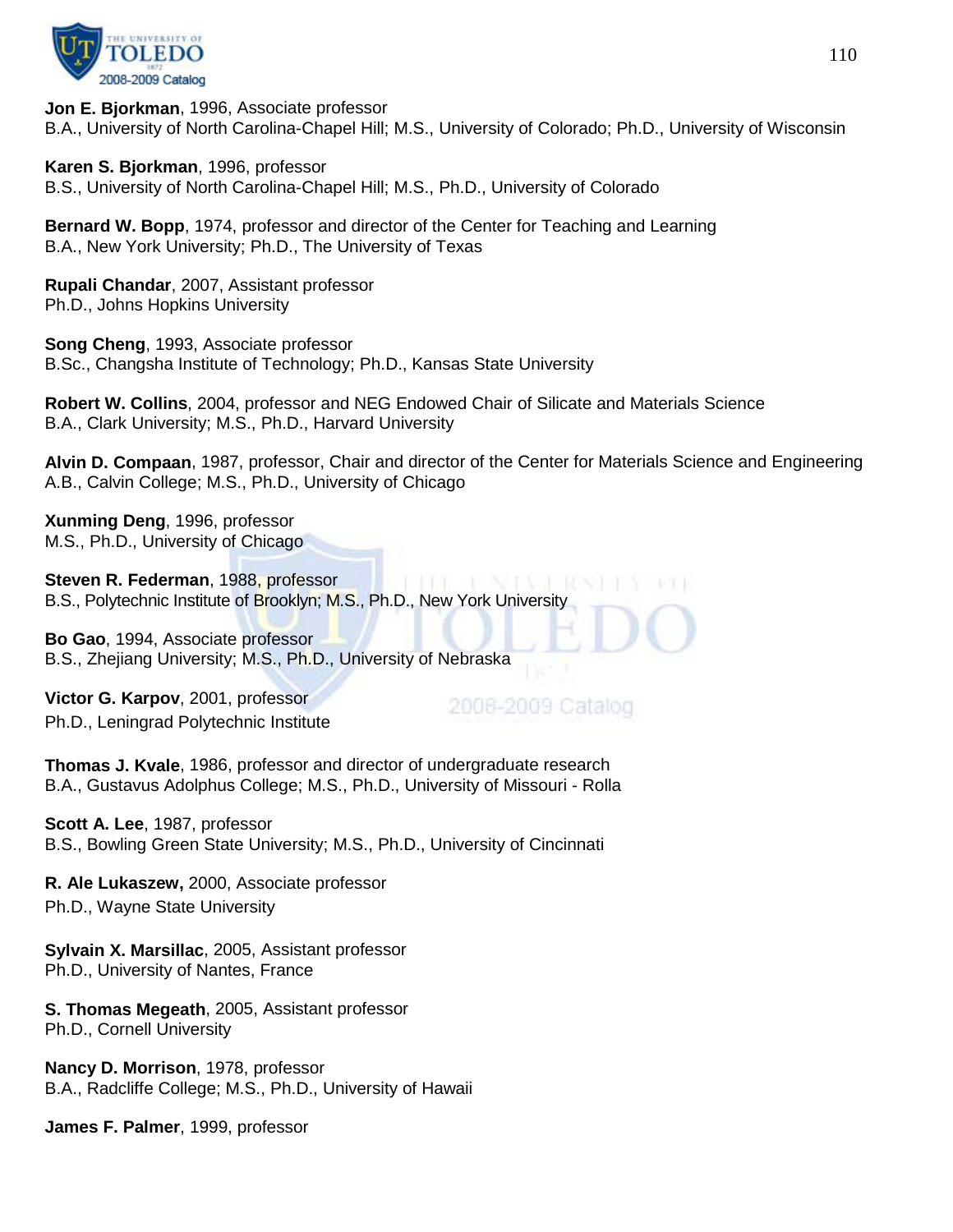

M.S., Cornell University; M.S., Eastern Michigan University; M.S., University of Florida

**J.D. Smith**, 2008, Assistant professor Massachusetts Institute of Technology; M.S., Ph.D., Cornell University

**Constantine E. Theodosiou**, 1981, professor Diploma, University of Athens; M.S., Ph.D., University of Chicago

## **Emeritus Faculty**

**Randy G. Bohn**, 1969, professor emeritus, 2003 B.S.E.P., The University of Toledo; Ph.D., The Ohio State University

**Helen L. Brooks**, 1955, professor emeritus, 1972 M.A., The University of Toledo

**Larry J. Curtis**, 1963, Distinguished University Professor, 2006 B.S., The University of Toledo; M.S., Ph.D., University of Michigan

**Robert T. Deck**, 1965, professor emeritus, 1993 B.A., LaSalle College; Ph.D., University of Notre Dame

**Armand H. Delsemme**, 1966, professor emeritus, 1988 M.S., M.E., Ph.D., Universite de Liege

**David G. Ellis**, 1965, professor, 2006 A.B., Marietta College; Ph.D., Cornell University

**Philip B. James**, 1990, Distinguished University Professor, 2006 B.S., Carnegie Mellon University; Ph.D., University of Wisconsin

**Richard M. Schectman**, 1961, professor emeritus, 1986 B.S., Lehigh University; M.S., The Pennsylvania State University; Ph.D., Cornell University

**H. John Simon**, 1972, professor emeritus, 1999 B.S., Tufts University; M.A., Ph.D., Harvard University

**William Williamson Jr.**, 1965, professor emeritus, 1997 B.A., San Francisco State College; M.A., University of California; Ph.D., University of Colorado

**Adolf N. Witt**, 1967, Distinguished University Professor, 2006 Vordiplom, University of Hamburg; Ph.D., University of Chicago

# **Department of Political Science and Public Administration**

**Lynn W. Bachelor**, 1988, Associate professor B.A., Mount Holyoke College; M.A., University of New Hampshire; Ph.D., University of Chicago

**David H. Davis**, 1989, professor B.A., Cornell University; M.A., Ph.D., Johns Hopkins University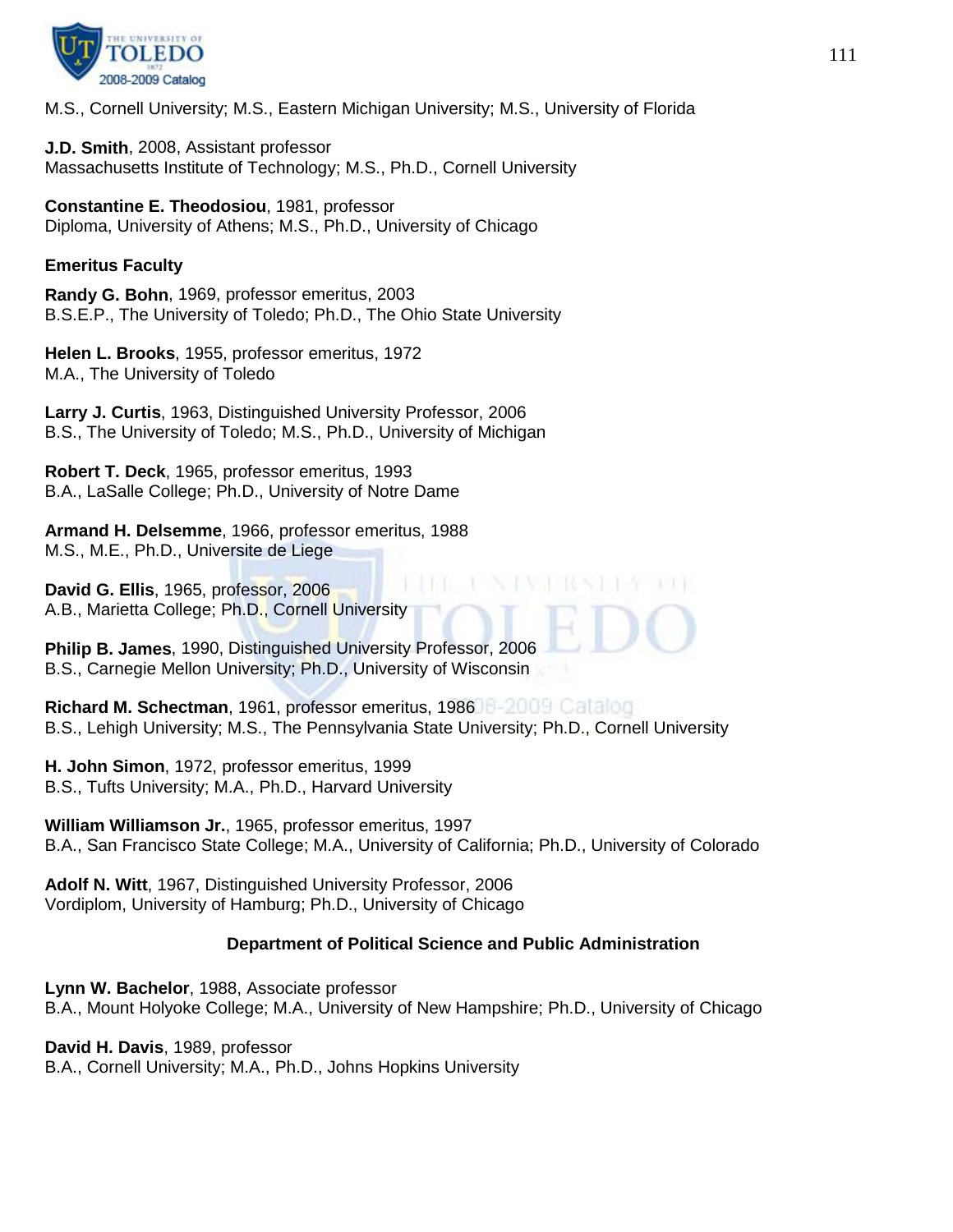

**Mark E. Denham**, 1989, Associate professor and Chair B.S., Georgia Institute of Technology; M.Div., Boston University; M.A., Ph.D., The Ohio State University

**Renee J. Heberle**, 1997, Associate professor B.A., Brandeis University; M.A., Ph.D., University of Massachusetts - Amherst

**Hugh F. Hinton**, 1975, Associate professor B.A., M.A., Ph.D., The University of Texas

**James W. Lindeen**, 1967, professor B.A., University of Omaha; M.A., Ph.D., University of Nebraska

**Samuel P. Nelson**, 2001, Associate professor B.A., Northwestern University; M.A., Ph.D., University of Wisconsin - Madison

**Sunday E. Ubokudom**, 1995, Associate professor B.S., Oklahoma State University; M.P.A., Ph.D., University of Kansas

**Carter A. Wilson**, 1983, professor B.A., M.A., Ph.D., Wayne State University

**David S. Wilson**, 1970, Associate professor B.A., Dartmouth College; M.A., Ph.D., Cornell University Emeritus and Superannuate Faculty

**Abid A. Al-Marayati**, 1968, professor emeritus, 1989 B.S., M.A., Bradley University; Ph.D., New York University

**Norman Blume**, 1956, professor emeritus, 1983 B.A., University of Connecticut; M.A., Boston University; Ph.D., The Ohio State University

**Winfield S. Bollinger**, 1967, professor emeritus, 1993 B.A., Ph.D., Syracuse University

**George P. Jan**, 1968, professor emeritus, 1993 B.A., National Chengchi University; M.A., Southern Illinois University; Ph.D., New York University

**Ronald R. Randall**, 1970, professor emeritus, 2006 B.A., University of Montana; Ph.D., University of Wisconsin

**Willard W. Smith**, 1961, professor emeritus, 1989 B.A., Miami University; M.S.G.M., University of Denver

**Robert S. Sullivant**, 1973, professor emeritus, 1990 A.B., M.A., University of California; Ph.D., University of Chicago

**Karl O. Vezner**, 1971, professor emeritus, 1992 B.A., Valparaiso University; M.A., American University; Ph.D., University of North Carolina

**George L. Willis**, 1969, professor emeritus, 1983 B.A., Ph.D., Indiana University; M.A., University of North Carolina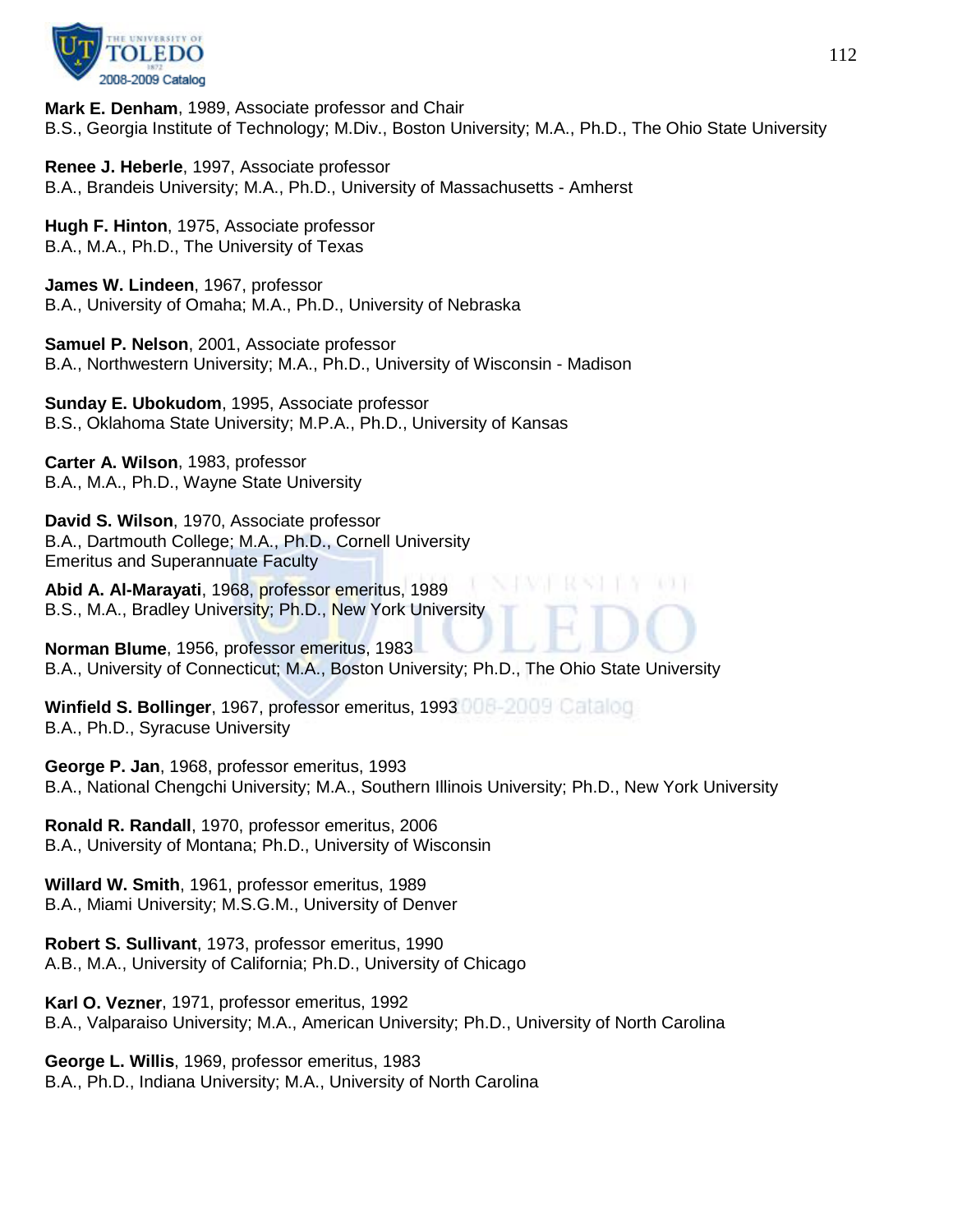

# **Department of Psychology**

**Harvard L. Armus**, 1960, professor A.B., New York University; A.M., Columbia University; Ph.D., State University of Iowa

**Wesley A. Bullock**, 1988, Associate professor B.A., M.S., Ph.D., University of Oklahoma

**Michael Caruso**, 1988, Associate professor B.A., M.A., The University of Akron

**Stephen D. Christman**, 1989, professor B.A., University of Michigan; Ph.D., University of California - Berkeley

**Jeanne B. Funk**, 1995, professor B.A., Bucknell University; Ph.D., University of North Carolina

**Andrew L. Geers**, 2001, Assistant professor B.A., University of Cincinnati; M.S., Ph.D., Ohio University

**Henry E. Heffner**, 1987, professor B.A., Trinity College; M.S., Ph.D., Florida State University

**Rickye S. Heffner**, 1987, professor B.A., Vanderbilt University; M.S., Ph.D., Florida State University

**Joseph D. Hovey**, 1997, Associate professor and Chair B.A., University of California - Los Angeles; M.A. Ph.D., University of Michigan

**John D. Jasper**, 2001, Assistant professor B.S., Kansas State University; M.A., Ph.D., University of Iowa

**Kamala London**, 2005, Assistant professor B.A., Grand Valley State University; M.S., Ph.D., University of Wyoming

**Gregory J. Meyer**, 2003, Assistant professor B.S., University of Illinois at Urbana - Champaign; M.S., Ph.D., Loyola University in Chicago

**Joni L. Mihura**, 1996, Associate professor B.S., M.S., Ph.D., Oklahoma State University

**Lisa A. Neff**, 2004, Assistant professor B.A., University of Dayton; M.A., Wake Forest University; Ph.D., University of Florida

**Laura D. Seligman**, 2001, Assistant professor B.A., State University of New York at Oneonta; M.S., Ph.D., Virginia Polytechnic Institute and State University

**Alice H. Skeens**, 1963, Associate professor and Interim Associate Dean B.S., Concord College; M.A., West Virginia University; Ed.D., The University of Toledo

**Mojisola F. Tiamiyu**, 1997, Associate professor and special Assistant to the Dean for retention and career development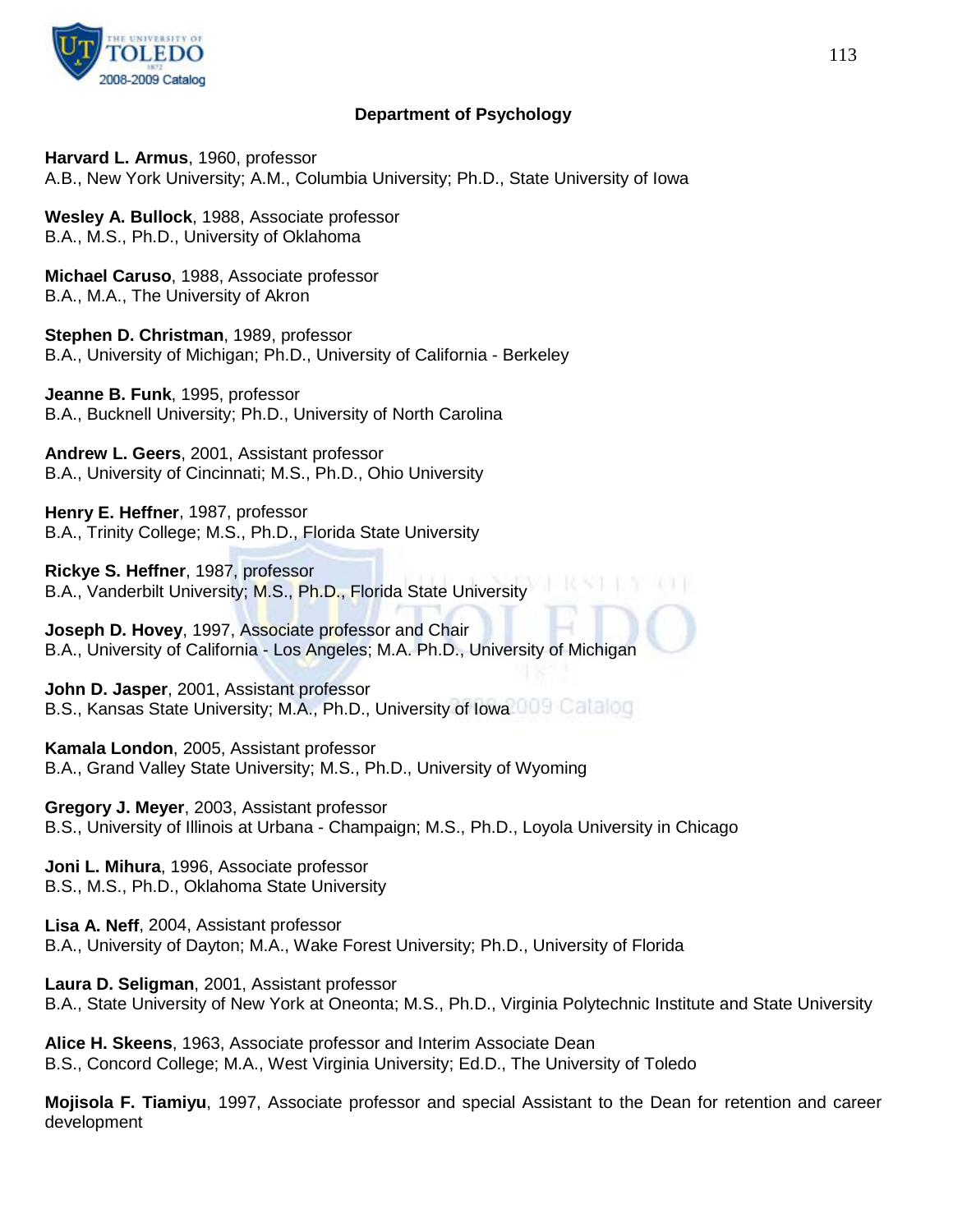

B.Sc., Obafemi Awolowo University; M.Sc., University of Jos; Ph.D., University of Toronto

## **Emeritus Faculty**

**Robert J. Burns**, 1946, professor emeritus, 1982 B.B.A., M.A., The University of Toledo; Ph.D., University of Michigan

**David M. Del Castillo**, 1968, professor emeritus, 1993 B.S., M.S., Ph.D., University of New Mexico

**Robert K. Elliot**t, 1978, professor emeritus, 2006 B.A., University of California - Santa Cruz; M.A., Ph.D., University of California - Los Angeles

**William E. Gumenik**, 1963, professor emeritus, 1988 B.A., M.A., Brooklyn College; Ph.D., New York University

**Robert A. Haaf**, 1969, professor emeritus, 2004 B.A., Gettysburg College; M.A., University of Maryland; Ph.D., University of Connecticut

**Walter McKeever**, 1990, professor emeritus, 2003 B.A., Miami University; Ph.D., University of Rochester

**Albert B. Palmer Jr.**, 1965, professor emeritus, 1993 B.A., Heidelberg College; M.S., New Mexico Highlands University; Ph.D., Southern Illinois University

**Stefan Slak**, 1967, professor emeritus, 1993 Diplome, Universite de Paris; M.S., Lehigh University; Ph.D., Wayne State University

**Peg Hull Smith**, 1983, Associate professor emeritus, 2007 B.A., M.A., Ph.D., The University of Toledo

2008-2009 Catalog **Julian Wohl**, 1961, professor emeritus, 1986 A.B., Brooklyn College; Ph.D., University of Nebraska

# **Department of Sociology and Anthropology**

**Julian Brash**, 2006, Assistant professor B.A., Haverford College; M.S., Columbia University; Ph.D., City University of New York

**Patricia F. Case**, 2004, Assistant professor B.A., M.A., Ph.D., Wayne State University

**Barbara K. Chesney**, 1989, Associate professor and Chair B.A., Mount St. Mary's College; M.A., Eastern Michigan University; M.P.H., Ph.D., University of Michigan

**Barbara Coventry**, 1991, Associate professor B.A., Eureka College; M.S., Illinois State University; Ph.D., University of Illinois

**Dwight N. Haase**, 2007, Assistant professor

B.S.W., Purdue University; M.A., Clark University; Ph.D., University of Wisconsin-Madison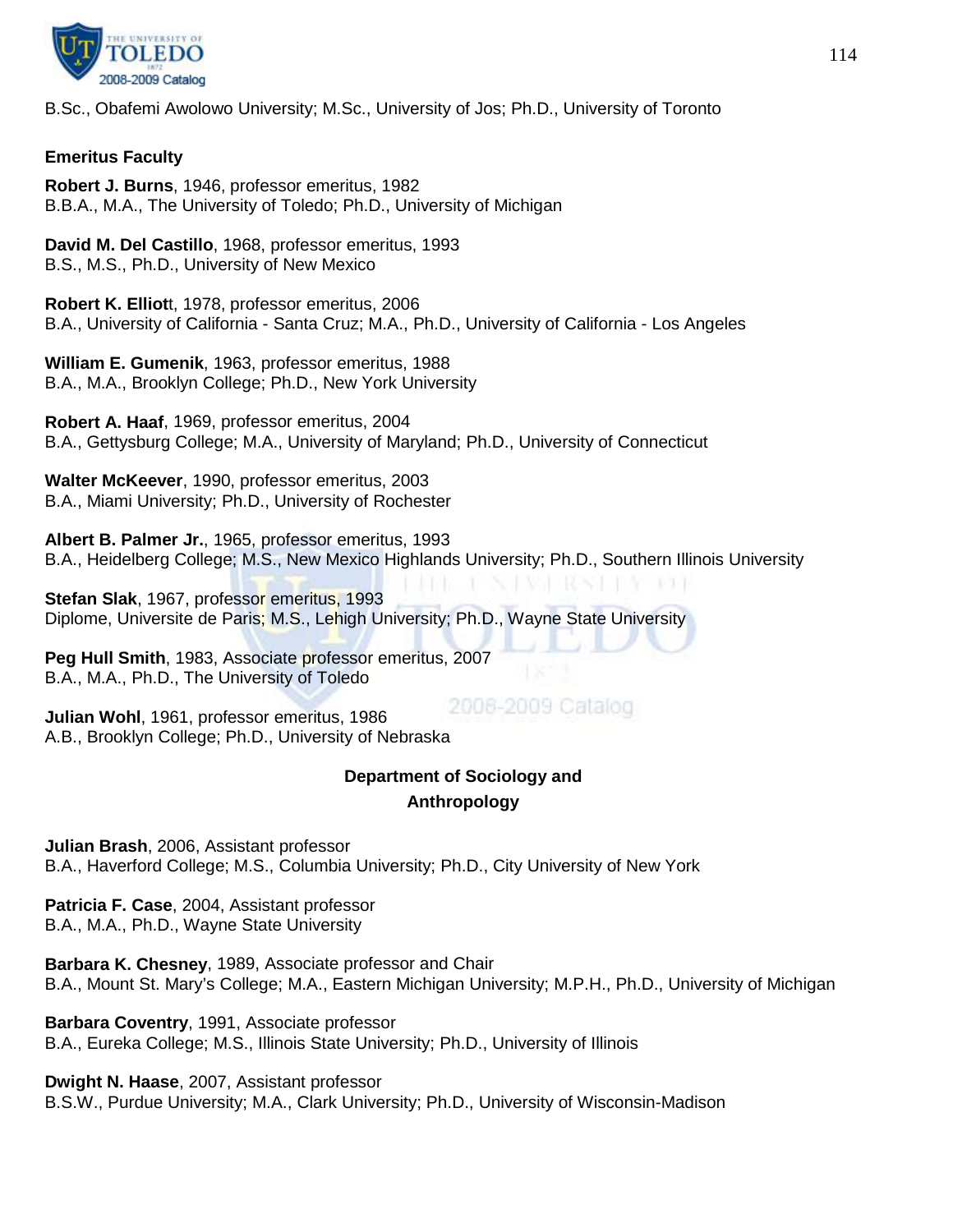

**William Leons**, 1975, Associate professor B.A., M.A., University of California; Ph.D., The Pennsylvania State University

**Willie L. McKether**, 2006, Assistant professor

B.A., Grand Valley State University; M.B.A., Saginaw Valley State University; M.A., Ph.D., Wayne State **University** 

**Seamus P. Metress**, 1969, professor B.S., University of Notre Dame; M.A., Columbia University; Ph.D., Indiana University

**Marietta Morrissey**, 1989, professor B.A., University of Pittsburgh; M.A., Ph.D., Michigan State University

**Elias T. Nigem**, 1976, Associate professor and graduate director A.A., Los Angeles Valley College; B.A., M.A., California State University; Ph.D., Utah State University

**Mark Sherry**, 2005, Assistant professor B.A., M.A., Ph.D., The University of Queensland

**Rubin Patterson**, 1992, Associate professor B.S., Florida State University; M.S., George Washington University; Ph.D., Howard University

**Angela Siner**, 1989, instructor and Adviser for sociology and anthropology B.A., Grambling State University; M.A., University of Southwest Louisiana

**David M. Stothers**, 1972, professor B.A., McMaster University; M.A., University of Toronto; Ph.D., Case Western Reserve University

28 FA 61

2008-2009 Catalog

**Jerry Van Hoy**, 2000, Associate professor B.A., University of California - Santa Cruz; M.A., Ph.D., Northwestern University

# **Emeritus Faculty**

**Nadim Bitar**, 1969, professor emeritus, 1990 B.A., M.A., Wayne State University; Ph.D., Sorbonne University of Paris

**Robert E. Forman**, 1969, professor emeritus, 1986 B.A., M.A., Ph.D., University of Minnesota

**Mary Louise Glen**, 1967, professor emeritus, 2006 B.A., Wayne State University; M.Ed., Ed.S., Ed.D., The University of Toledo

**Sidney J. Kaplan**, 1962, professor emeritus, 1989 B.A., M.A., Boston University; Ph.D., Washington State University

**James A. King**, 1971, professor emeritus, 1999 B.A., St. Procopius College; M.A., Ph.D., University of Notre Dame

**Neil M. Palmer**, 1967, professor emeritus, 1991 B.S., B.A., M.A., The University of Texas; Ph.D., University of Iowa

**Ruth E. Searles**, 1969, professor emeritus, 1991 B.A., Oberlin College; M.A., Ph.D., University of Michigan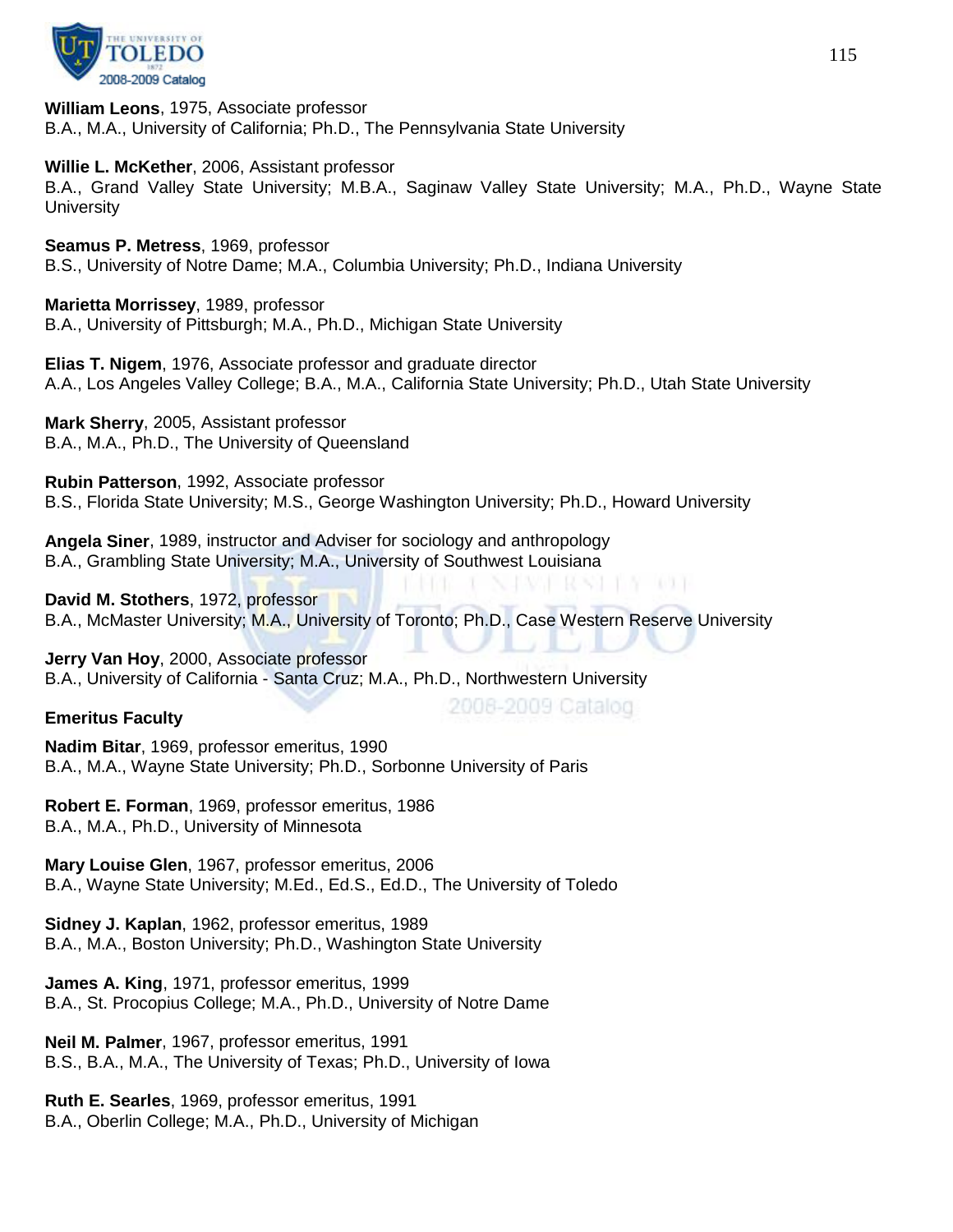

### **Department of Theatre and Film**

**Irene Alby**, 2006, lecturer B.F.A., Concordia University; M.F.A., Columbia University

**Dyrk Ashton**, 2006, Assistant professor B.F.A., M.A., Ohio State University; Ph.D., Bowling Green State University

**Cornel Gabara**, 2006, Assistant professor B.F.A., Concordia University; M.F.A., Columbia University

**Holly Hey**, 2006, Assistant professor B.F.A., Ohio University; M.F.A., School of the Art Institute of Chicago

**James S. Hill**, 1980, professor B.A., M.A., Adams State College; M.F.A., University of Arizona

**Tammy A. Kinsey**, 2000, Associate professor B.A., Virginia Tech; M.F.A., Virginia Commonwealth University

**Edmund Lingan**, 2007, Assistant professor B.F.A., Texas State University; Ph.D., City University of New York

**Holly Monsos**, 1992, Associate professor and Interim Chair B.A., Michigan State University; M.F.A., University of Montana

### **Emeritus Faculty**

# 2008-2009 Catalog

**Bernard A. Coyne**, 1964, professor emeritus, 1985 B.A., Villanova University; M.F.A., Catholic University of America; Ph.D., Tulane University

**William R. Smith**, 1972, professor emeritus, 1992 B.S.E., Indiana University; M.F.A., University of Wisconsin

**E. Elaine Valois**, 1966, professor emeritus, 1991 B.A., Bowling Green State University; Certificate, Sorbonne University of Paris; M.A., Bowling Green State **University** 

**Charles H. Vicinus**, 1978, professor emeritus, 1993 B.A., Antioch College; M.F.A., Yale University

**Daniel J. Watermeier**, 1984, professor emeritus B.A., University of Tennessee; M.A., University of Maryland; Ph.D., University of Illinois

**Charles E. Williams**, 1984, Associate professor emeritus, 2002 B.A., Texas Christian University; M.A., Stanford University

### **Department of Women's and Gender Studies**